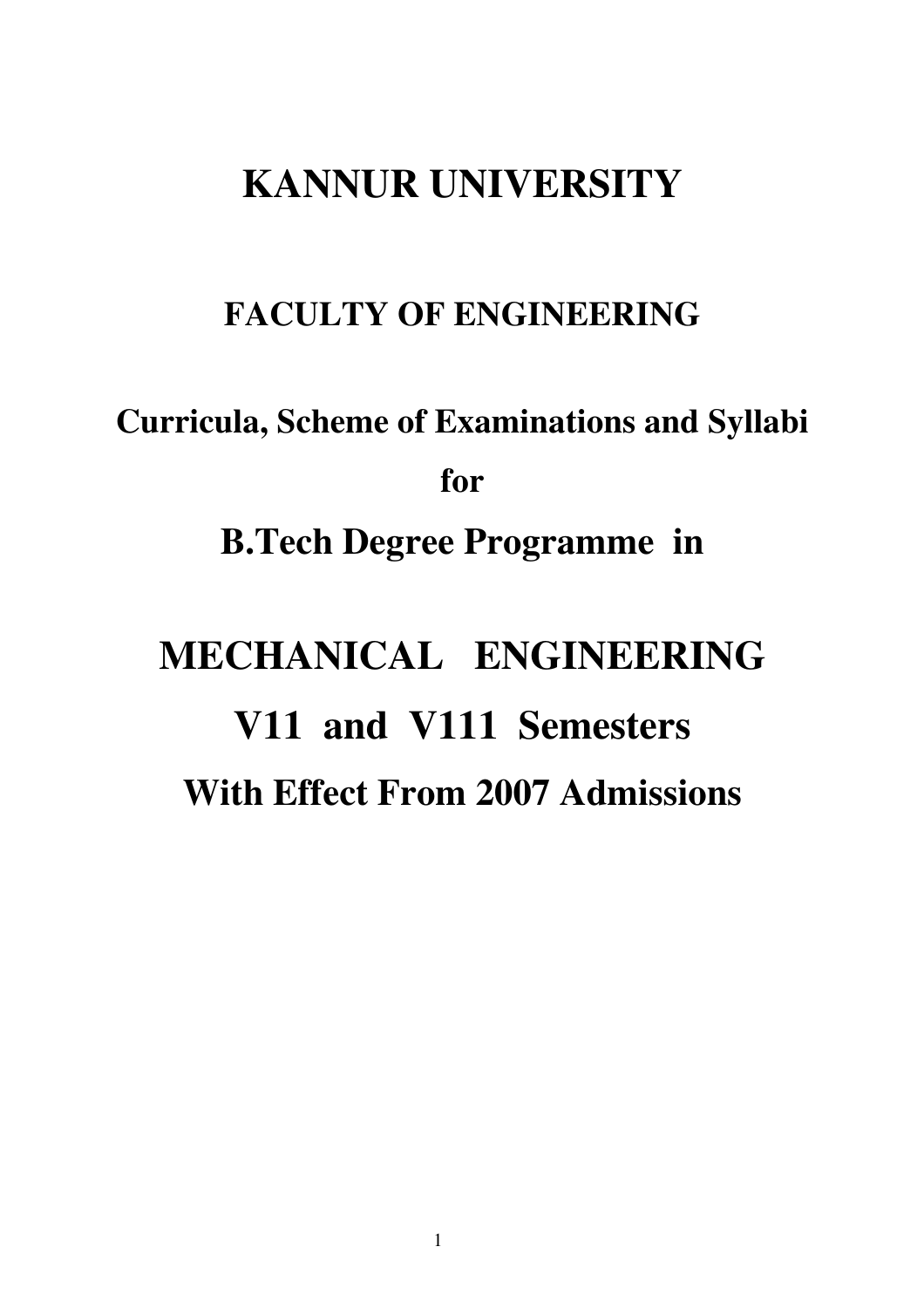# **SEVENTH SEMESTER**

| Code         | Subject                                          |                          |                          | Hours/Week               | Sess       |                          | University               |
|--------------|--------------------------------------------------|--------------------------|--------------------------|--------------------------|------------|--------------------------|--------------------------|
|              |                                                  |                          |                          |                          | <b>Mrk</b> |                          | Exam                     |
|              |                                                  | L                        | T                        | $\mathbf{P}$             |            | <b>Hrs</b>               | <b>Mrk</b>               |
| 2K6ME 701    | Metrology and<br>Instrumentation                 | 3                        | $\mathbf{1}$             | $\overline{a}$           | 50         | 3                        | 100                      |
| 2K6ME 702    | Industrial<br>Management                         | 3                        | $\mathbf{1}$             |                          | 50         | 3                        | 100                      |
| 2K6ME 703    | Machine Design I                                 | 3                        | $\mathbf{1}$             | $\overline{a}$           | 50         | $\overline{3}$           | 100                      |
| 2K6ME 704    | Power plant<br>Engineering                       | $\overline{3}$           | $\mathbf{1}$             | $\overline{\phantom{0}}$ | 50         | $\overline{3}$           | 100                      |
| 2K6ME 705    | Elective II                                      | 3                        | $\mathbf{1}$             | $\overline{\phantom{0}}$ | 50         | 3                        | 100                      |
| 2K6ME 706(P) | <b>Instrumentation Lab</b>                       | $\qquad \qquad -$        | $\overline{\phantom{0}}$ | 3                        | 50         | 3                        | 100                      |
| 2K6ME 707(P) | Computational Lab                                | $\overline{a}$           |                          | 3                        | 50         | 3                        | 100                      |
| 2K6ME 708(P) | Mini Project                                     | $\overline{\phantom{a}}$ | $\overline{\phantom{0}}$ | $\overline{4}$           | 50         | $\overline{\phantom{a}}$ | $\overline{\phantom{a}}$ |
| 2K6ME 709(P) | Physical Education,<br><b>Health and Fitness</b> | $\overline{\phantom{0}}$ |                          |                          | 50         |                          |                          |
|              | <b>TOTAL</b>                                     | 15                       | 5                        | 10                       | 450        |                          | 700                      |

# **ELECTIVE-11**

- 2K6ME 705 (A) MARKETING MANAGEMENT
- 2K6ME 705 (B) OPTIMIZATION TECHNIQUES
- 2K6ME 705 (C) INDUSTRIAL PSYCHOLOGY
- 2K6ME 705 (D) ADVANCED FLUID MECHANICS
- 2K6ME 705 (E) MULTIPHASE FLOW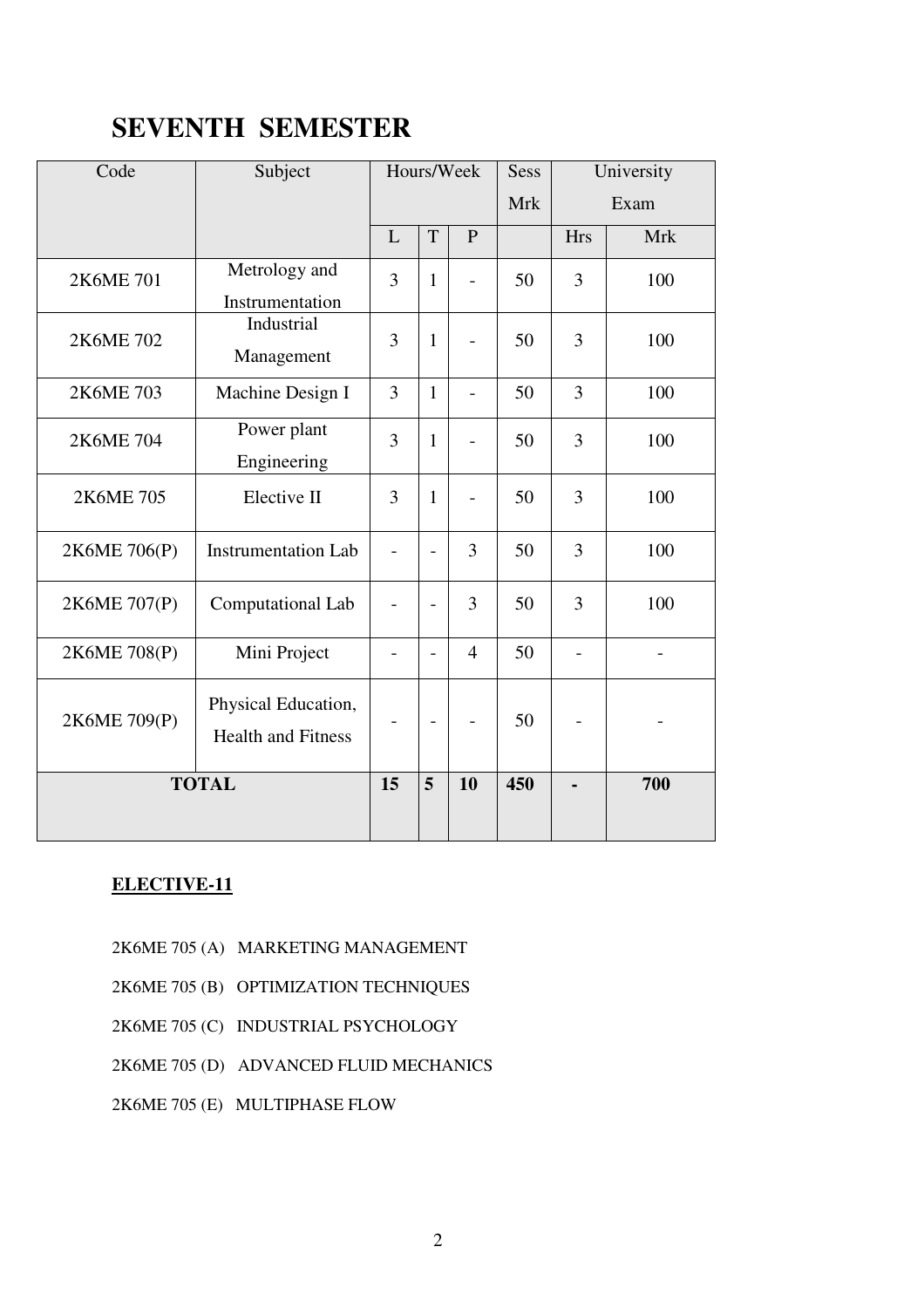# **2K6ME 701: METROLOGY AND INSTRUMENTATION**

3 hours lecture & 1 hour tutorial per week

#### **Module I (13 hours)**

Applications of measuring instruments-functional elements of an instrument-instrument as transducer-generalised measuring instrument-generalised mathematical model of measuring systems-zero order, first order and second order instruments-classification of instruments input/output configurations - methods of correction for spurious inputs-inherent insensitivity high-gain feed-back - signal - filtering and opposing inputs - static calibration and determination of bias and random error of an instrument- assumption of Gaussian distribution for experimental data-chi-square goodness-of-fit test-method of least squares for curve fitting - static characteristics-accuracy loading effect-backlash-friction-hysteresis-threshold-dead space- resolution-static sensitivity and linearity-problems on friction-loading effectsensitivity and calibration

#### **Module II (13 hours)**

Uncertainty in "computed quantities" from measured values - estimation of permissible uncertainties of instruments for specific purposes - potentiometer transducer as a zero order instrument - analysis of its loading error - mercury-in-glass thermometer as a first order instrument - step, ramp and frequency response of first order instruments - problems - seismic instrument as a second order instrument - step, terminated ramp, ramp and frequency response of second order instruments - slip gages - assembling the blocks - temperature problems - LVDT - comparators: principle of working of mechanical, electrical, pneumatic comparators - measurement of strain: strain gauge classification - unbonded and bonded strain gauges - gage factor - strain gauge rosettes - selection and installation of bonded gauges - ballast, DC bridges and constant current circuits - temperature compensation – calibration

# **Module III (13 hours)**

Measurement of force: multiple lever system for weighing - strain gauge load cells temperature sensitivity-ballistic weighing-hydraulic & pneumatic load cells-measurement of torque: water brake Heenan & Froude hydraulic dynamometer - general purpose electric dynamometer - measurement of temperature: pressure thermometers-RTDs-compensation for lead resistance-thermistors - thermocouples - series in parallel connected thermocouples -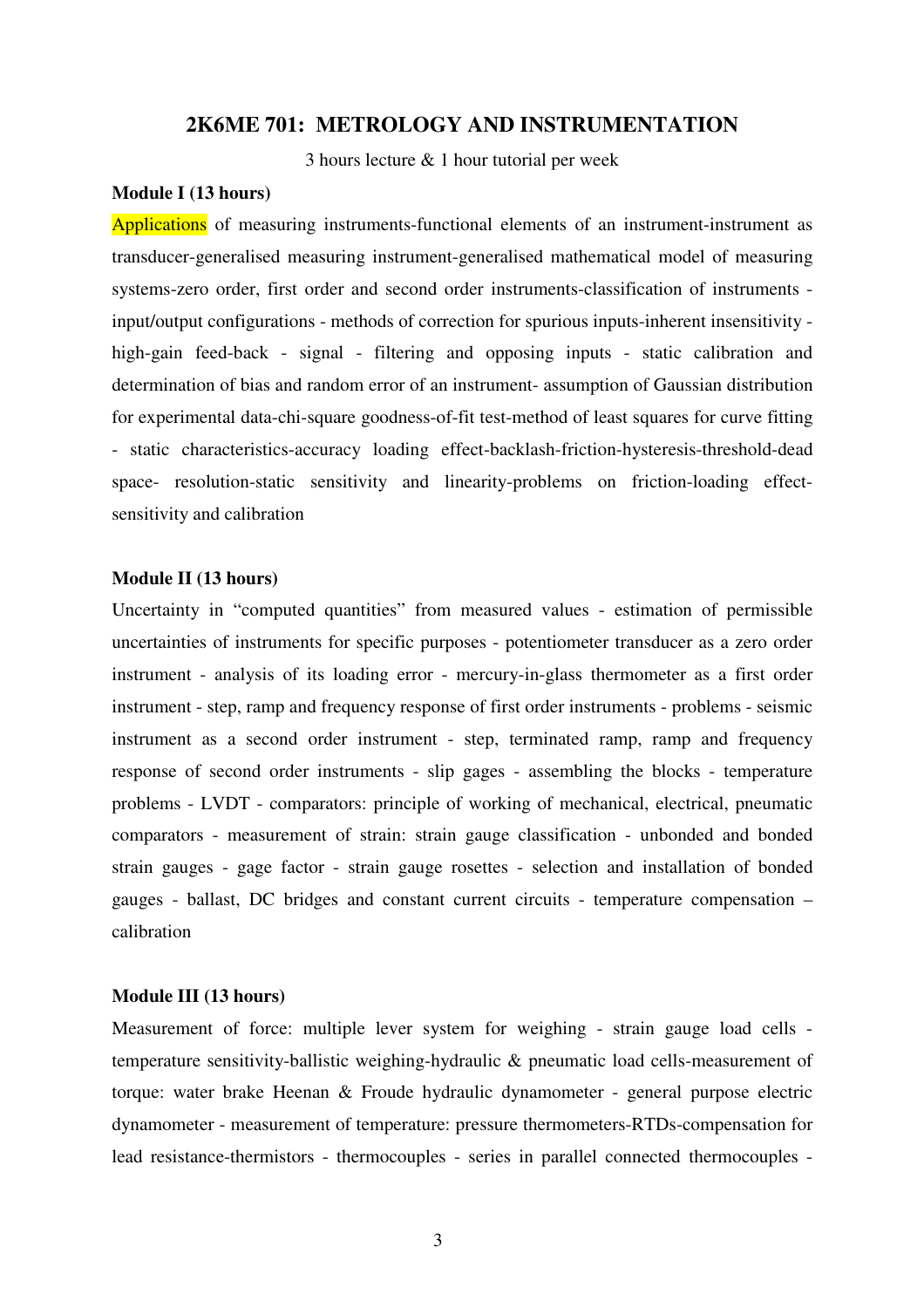materials used and there ranges - pyrometry-infrared pyrometry - air pollution measurement: gas chromatography - Orsat's apparatus - nuclear instrumentation: Gieger Muller counter ionisation chamber - scintillation counters

# **Module IV (13 hours)**

Acoustical measurements: characterisation of sound (noise) - basic acoustical parameters sound pressure - sound pressure level, power, intensity and power level - combination of sound pressure levels - attenuation with distance - psychoacoustic relationships - microphones - sound level meter - principles of automatic control: open and closed loop systems servo mechanism - process control and regulators - mathematical modelling of mechanical and electrical systems - transfer function of simple systems - time domain analysis of control system: steady state response - steady state error - error coefficients - stability of control systems: concept of stability - method of determining stability of linear control systems - Routh Hurwitz criterion

# **Text Books and References**

- 1. Beckwith T.G., Marangoni R.D. & Lienhard J.H., "*Mechanical Measurements"*
- 2. Doebelin E.O., *"Measurement Systems"*, McGraw Hill Publishing Company
- 3. Holman J.P., *"Experimental Methods for Engineers"*, McGraw Hill Inc.
- 4. Kuo, *"Automatic Control Systems"*, Asian Student Edition, Prentice Hall of India

#### **Sessional work assessment**

| Two assignments | $= 20$ |
|-----------------|--------|
| Two tests       | $= 30$ |
| Total marks     | $= 50$ |

#### **University examination pattern**

- Q I 8 short type questions of 5 marks each, 2 from each module
- Q II 2 questions A and B of 15marks each from module I with choice to answer any one
- Q III 2 questions A and B of 15marks each from module II with choice to answer any one
- Q IV 2 questions A and B of 15marks each from module III with choice to answer any one

Q V - 2 questions A and B of 15marks each from module IV with choice to answer any one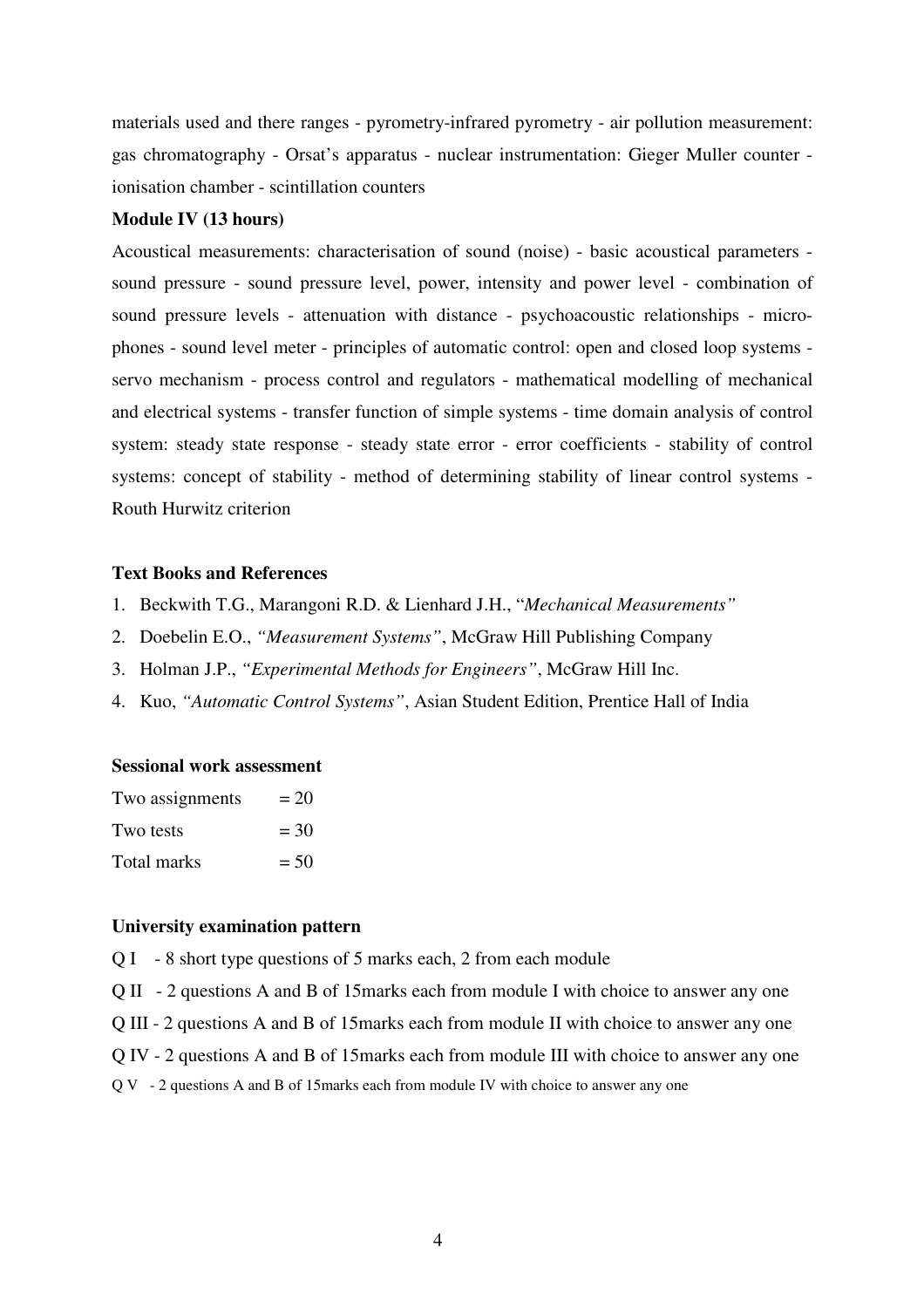# **2K6ME 702 : INDUSTRIAL MANAGEMENT**

3 hours lecture & 1 hour tutorial per week

# **Module I (14 hours)**

Management concepts - system concepts of management - management functions - planning principles of planning - organizing - organization structures - principles of organizing - span of control - delegation - leadership - directing - controlling

Decision making - strategic and tactical decisions - models of decision making - single stage decisions under risk - multi stage decision making - decision trees - decision making under uncertainty - Baye's decision theory - equally likely - minimax - maximum likelihood maximin criterion –

# **Module II (12 hours)**

Network techniques - basic concepts - network construction - CPM and PERT networks algorithm for critical path - slacks and their significance - crashing - network flow problems the shortest route problem - minimal spanning tree problem - maximal flow in capacitated network

#### **Module III (14 hours)**

Production planning and control - scope and objectives - functions of PPC - product consumption cycle - production planning - process planning - material requirement planning forecasting - methods of forecasting - moving average method - single exponential smoothing - linear regression - linear forecaster - scheduling - objectives - performance measures priority rules - single machine scheduling - job shop scheduling - 2 jobs N machines - flow shop scheduling - N jobs 2 machines - N jobs 3 machines scheduling

## **Module IV (12 hours)**

Human resources management - job design - job enrichment - job enlargement - job evaluation - merit rating - wages and incentives - work study - method study - time study work sampling.

Costing - cost concepts - concept of cost accounting - elements of cost - overhead costs methods of allocation of overhead costs - depreciation - methods of depreciation - financial management - time value of money - comparison of alternatives - payback period method -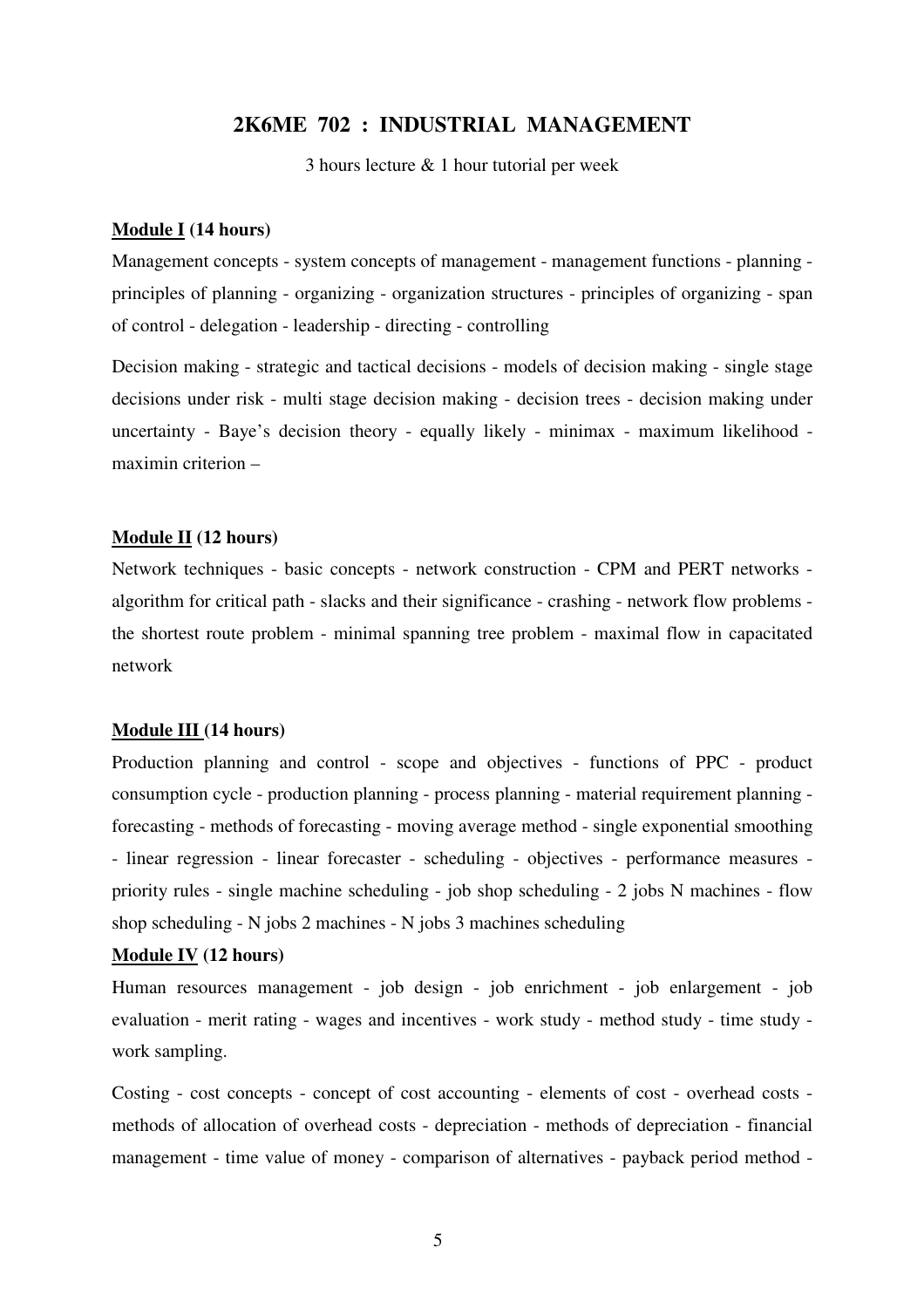net present value method - internal rate of return method - basics of financial accounting profit and loss account - balance sheet preparation

#### **Text books**

- 1. Koontz H., O'Donnel & Weihrich H., *Essentials of Management*, McGraw Hill Book Company
- 2 Mazda F., *Engineering Management*, Low Price Edition, Addison Wesley
- 3. Pandey I.M., *Financial Management*, Eighth Edition, Vikas Publishing House Private **Limited**
- 4 Bhattacharya A.K., *Principles and Practice of Cost Accounting,* Wheeler Publishing
- 5 Venkata Ratnam C.S. & Srivastava B.K., *Personnel Management and Human Resources*,
- Tata McGraw Hill Publishing Company Limited
- 6 Barnes., *Motion and Time Study Design and Measurement of Work*, Wiley
- 7 Jerome D Weist, *A Management Guide to PERT/CPM,* Mc.Graw Hill Co.
- 8 Samuel Eilon., Elements of Production Planning and Control, Prentice Hall India.

# **Reference books**

1 Chase R.B., Aquilano N.J. & Jacobs F.R., *Production and Operations Management: Manufacturing and Services,* Eighth Edition, Tata McGraw Hill Publishing Company Limited

2 Prasanna Chandra, *Financial Management: Theory and Practice*, Fourth Edition, Tata McGraw Hill Publishing Company Limited

# **Sessional work assessment**

| Two assignments | $= 20$ |
|-----------------|--------|
| Two tests       | $=$ 30 |
| Total marks     | $= 50$ |

- Q I 8 short type questions of 5 marks each, 2 from each module
- Q II 2 questions A and B of 15marks each from module I with choice to answer any one
- Q III 2 questions A and B of 15marks each from module II with choice to answer any one
- Q IV 2 questions A and B of 15marks each from module III with choice to answer any one
- Q V 2 questions A and B of 15marks each from module IV with choice to answer any one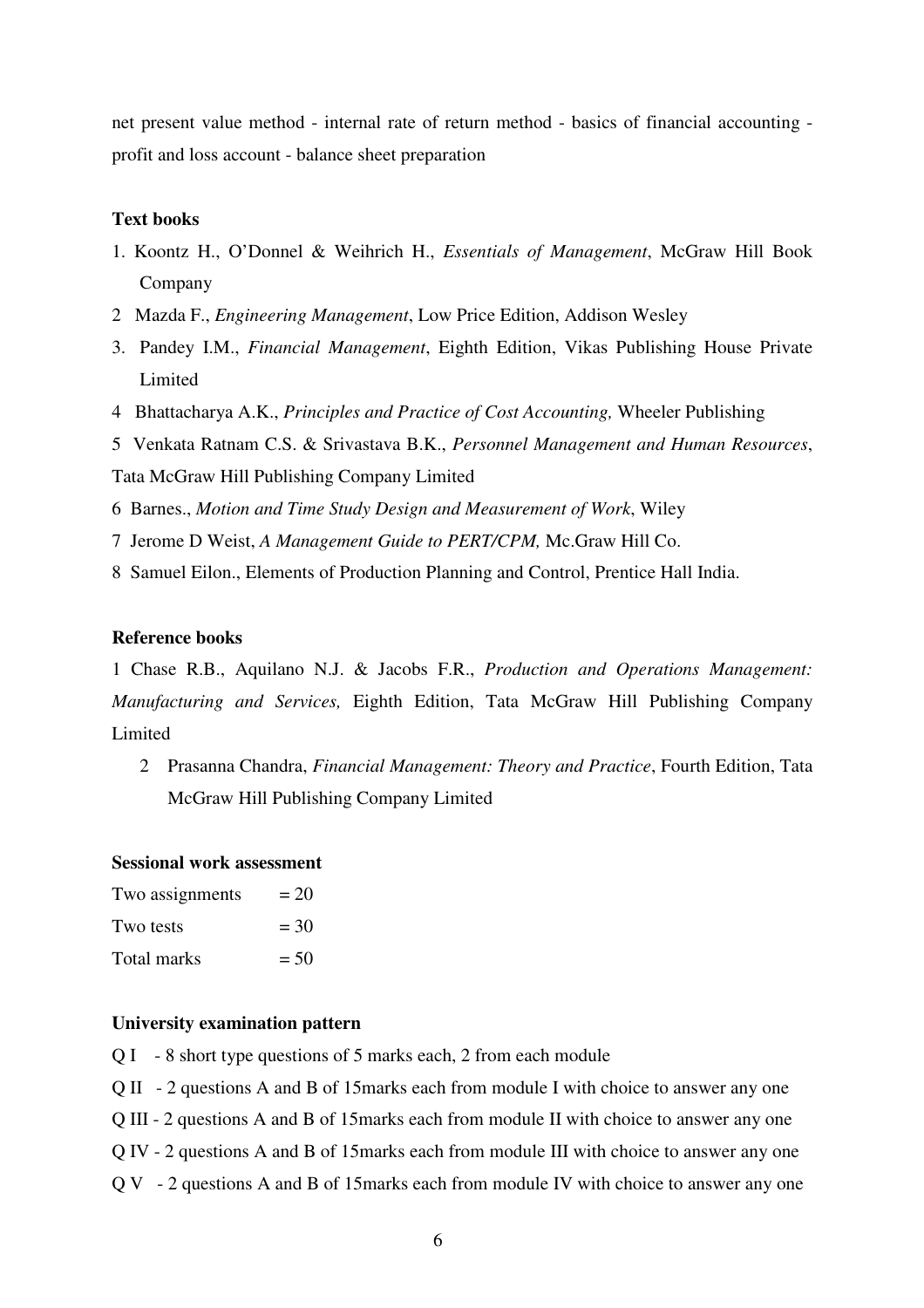# **2K6ME 703: MACHINE DESIGN I**

3 hours lecture & 1 hour tutorial per week

#### **Module I (13 Hours)**

**Introduction to design**- Steps in design process –Design factors –Tolerances & fits – principles of standardization – Codes & standards – Selection of materials

**Introduction to Computer aided design** – Introduction to modeling, drafting, simulation and analysis software packages.

**Stress & Strength considerations of mechanical elements** – Stress concentration Theories of failure –Impact load – Fatigue loading – consideration of creep and thermal stresses in design.

#### **Module II (13 Hours)**

**Threaded fasteners** –Thread standards – Stresses in screw threads – preloading of bolts – bolted joints – eccentric loading – gasketed joints – Fatigue loading - analysis of power screws.

**Keys** – types of keys and pins – stresses in keys and pins – design of keys – design of cotter and pin joints

**Riveted Joints** – stresses in riveted joints – strength analysis – boiler and tank joints – structural joints

#### **Module III (13 Hours)**

**Welded joints** – types of welded joints – stresses in butt and fillet welds – torsion and bending in welded joints- welds subject to fluctuating loads – design of welded machine parts and structural joints.

**Springs** – Stresses in helical springs- deflection of helical springs – extension, compression and torsion springs- design of helical springs for static and fatigue loading – critical frequency of helical springs – stress analysis and design of leaf springs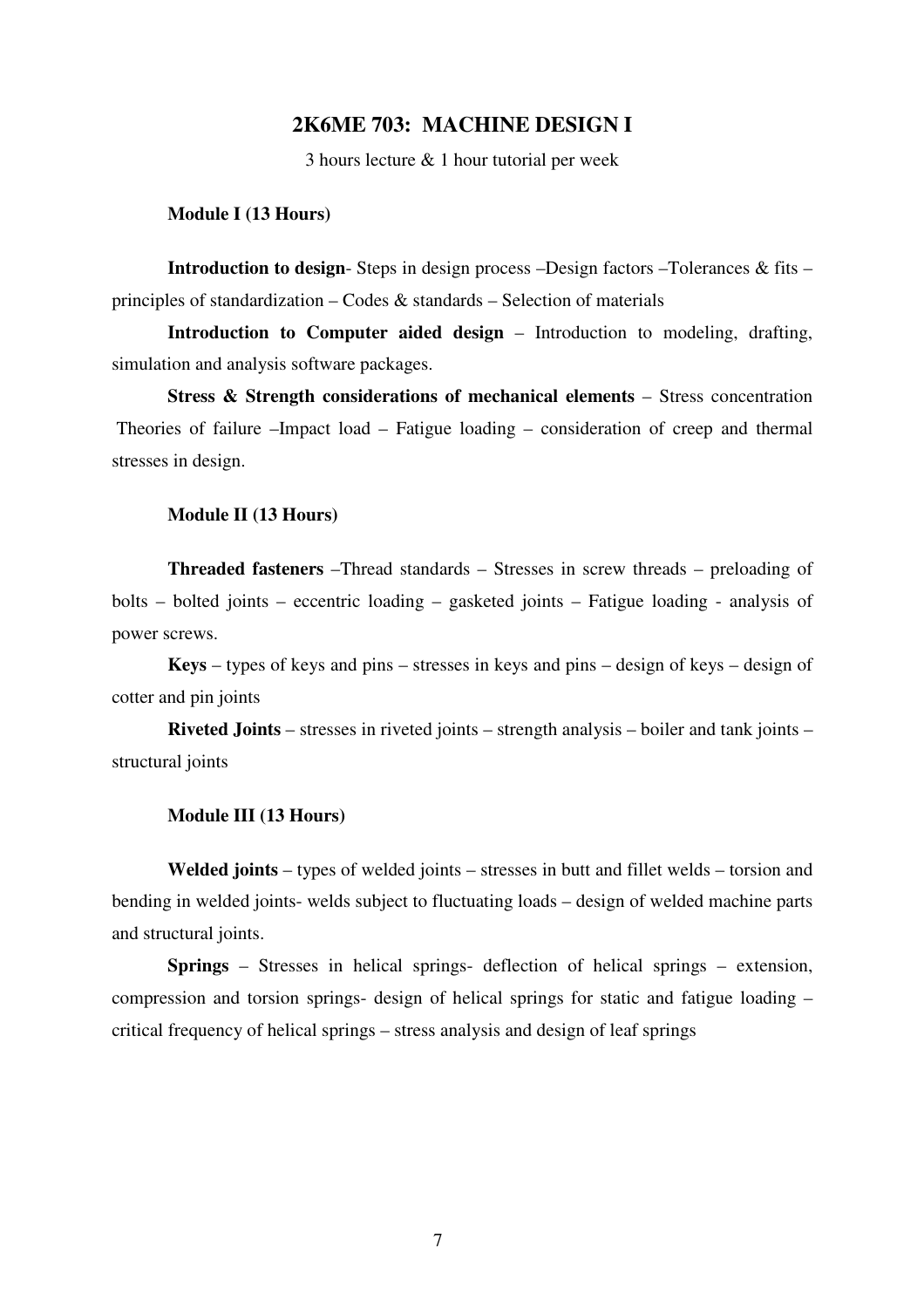# **Module IV (13 Hours)**

**Power shafting** – stresses in shafts – design for static loads – reversed bending and steady torsion – design for strength and deflection – design for fatigue loading – critical speed of shafts – stresses in couplings – design of couplings

# **Text books:**

- 1. Joseph Edward Shigley, Mechanical Engineering Design, McGraw Hill Book Company.
- 2. V B Bhandari, Design of Machine elements, Tata McGraw Hill Publishing Co. Ltd.

## **Reference books:**

- 1. Stegel, Maleev & Hartman, Mechanical Design of Machines, International Book Company
- 2. Phelan R. M, Fundamentals of Mechanical Design, Tata McGraw Hill Publishing Co. Ltd.
- 3. Doughtie V L & Vallance. A V., Design of Machine Elements, McGraw Hill Book Company.
- 4. Paul H Black & O Eugene Adams Jr., Machine Design, McGraw Hill Book Company.
- 5. M F Spotts, T E Shoup, Design of Machine elements, Prentice Hall
- 6. V B Bhandari, Introduction to Machine Design, Tata McGraw Hill Publishing Co. Ltd.
- 7. Georeg E Dieter, Engineering Design, McGraw Hill Book Company.
- 8. Jack A Collins, Failure of Materials in Mechanical Design: Analysis, Prediction, Prevention. John Wiley & Sons Inc.
- 9. Ibrahim Zeid, CAD/CAM theory and practice, McGraw Hill Book Company.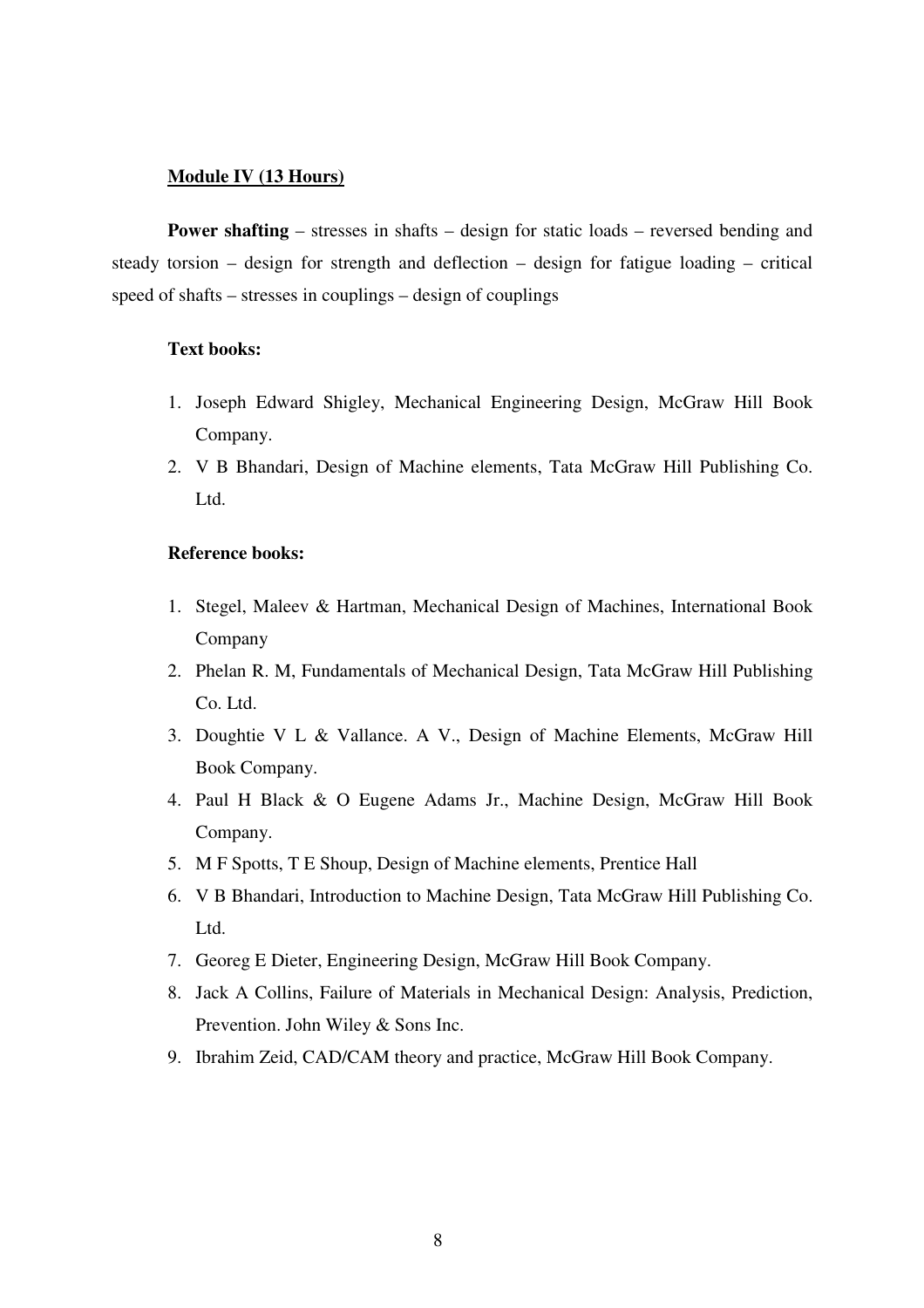# **Data hand books (allowed for reference during examinations)**

- 1. Prof. Narayana Iyengar B R & Dr. Lingaiah K, Machine Design Data Hand Book Vol. I & II.
- **2.** P. S. G. Tech, Machine Design Data Handbook

# **Sessional work assessment**

| Two tests          | $= 30$ |
|--------------------|--------|
| Two assignments    | $= 20$ |
| <b>Total marks</b> | $= 50$ |

# **University examination pattern**

Q I - 8 short type questions of 5 marks each, 2 from each module

Q II - 2 questions A and B of 15marks each from module I with choice to answer any one

Q III - 2 questions A and B of 15marks each from module II with choice to answer any one

Q IV - 2 questions A and B of 15marks each from module III with choice to answer any one

Q V - 2 questions A and B of 15marks each from module IV with choice to answer any one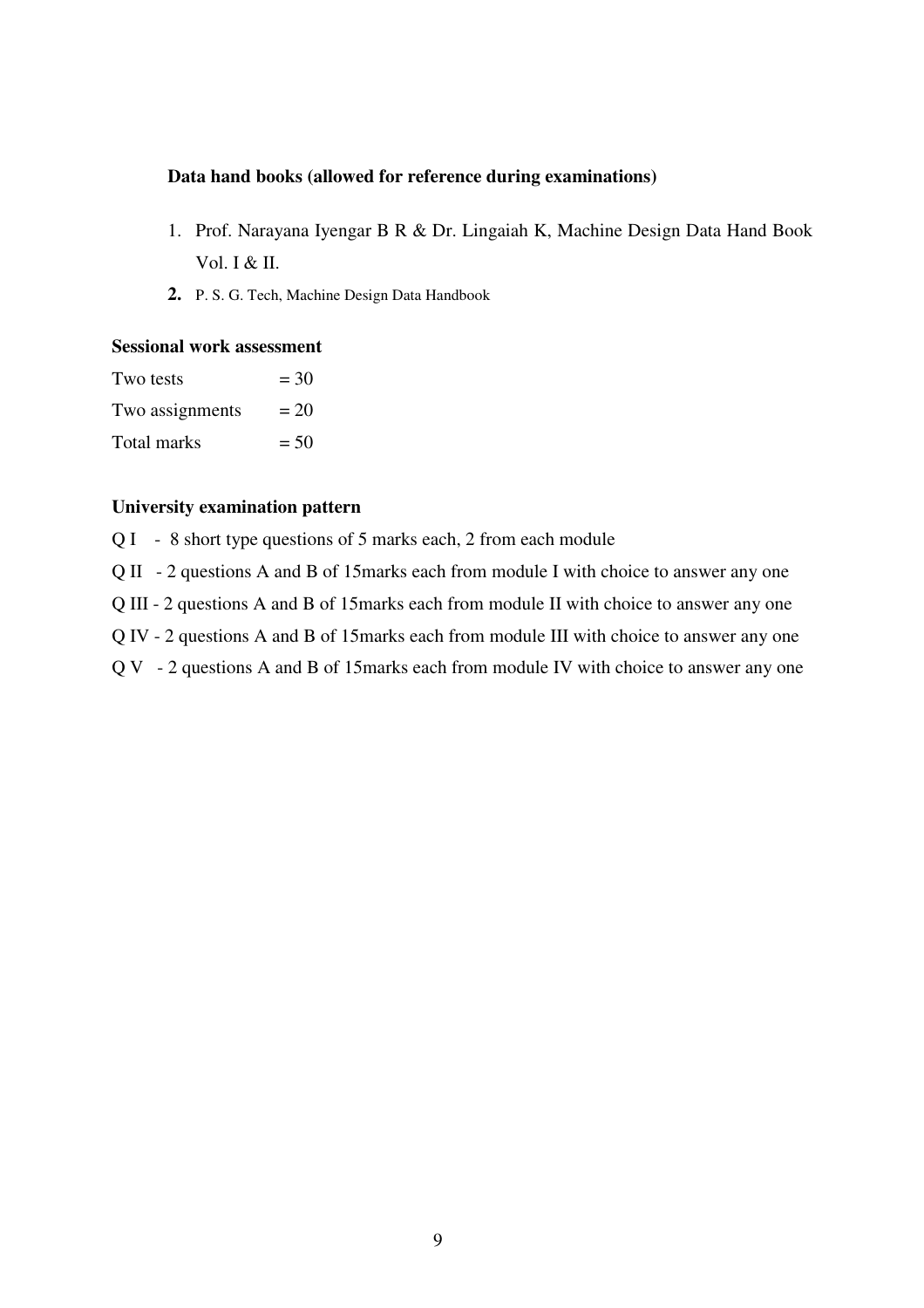# **2K6ME 704 POWER PLANT ENGINEERING**

3 hours lecture and 1 hour tutorial per week

# **MODULE I (12 hours)**

Steam engineering-temperature entropy diagram-mollier diagram-rankine cycle-modified rankine cycle-reheat and regenerative-binary vapour cycle-steam generators-classificationscochran boiler-lancashire boiler-cornish boiler-locomotive boiler-babcock and wilcox boilerstirling boiler-high pressure boilers-boiler mountings and accessories

# **MODULE II (12 hours)**

Steam nozzles-flow through steam nozzles-throat pressure for maximum discharge- effect of friction-super saturated flow-steam turbines-impulse and reaction turbines-velocity diagramcondition for maximum efficiency-compounding-reheat factor-blade height-governing of steam turbines-cogeneration and combined cycle power generation-steam enginescomponents-compounding-indicator diagram

#### **MODULE III (16 hours)**

Thermal power plants-general layout-site selection-fuel handling storage and burning systems-dust and ash handling system-chimney draught-nuclear power plants-classificationcomponents-safety measures-effects of nuclear radiation-nuclear waste disposal-gas turbine power plants-classification-closed open and other systems-hydro electric power plantscombined operation of different power plants-non conventional power generation-solar thermal collection-thermal storage-ocean power-principle of OTEC systems-wind energywind turbine-geothermal energy-geothermal electrical power plants-biogas energy-biogas production-design and construction of biogas plants

#### **MODULE IV (12 hours)**

Economics of power generation-terms and definitions-estimation of load-load curve-load factor-diversity factor-capacity factor-use factor-economics in plant selection-economics of generation and distribution of power-useful life-tariff for electrical energy-environmental pollution and its control-steam power plant pollutants-control of pollutants-control of particulate matter-control of  $SO_2$ - control of NO<sub>2</sub>-control of waste water from steam power plants-pollution from nuclear power plants-noise pollution and noise control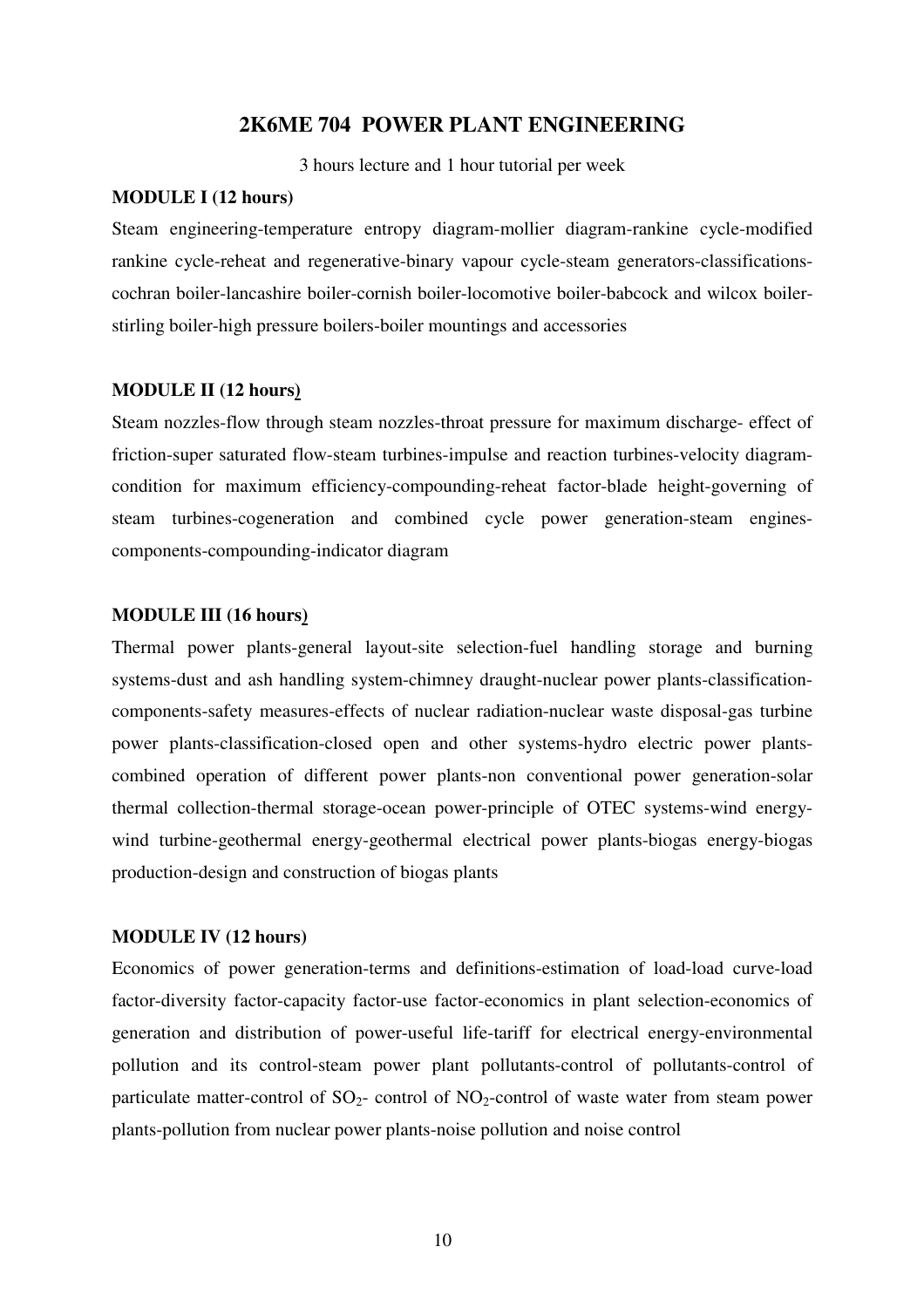# **Text Book:**

1. El Wakil, "Power Plant Technology" McGraw Hill

# **Reference Books:**

- 1. Nag, "Power Plant Engineering" TMH
- 2. Ngpal, "Power Plant Engineering" Khanna
- 3. Vapat & Scrotski, "Power Station Engineering and Economy" TMH
- 4. John F Lee, "Power Station Engineering and Economy" TMH

# **Sessional work Assessment**

| <b>Two Tests</b>   | $=30$  |
|--------------------|--------|
| Two Assignments    | $=20$  |
| <b>Total Marks</b> | $= 50$ |

- Q I 8 short type questions of 5 marks each, 2 from each module
- Q II 2 questions A and B of 15marks each from module I with choice to answer any one
- Q III 2 questions A and B of 15marks each from module II with choice to answer any one
- Q IV 2 questions A and B of 15marks each from module III with choice to answer any one
- Q V 2 questions A and B of 15marks each from module IV with choice to answer any one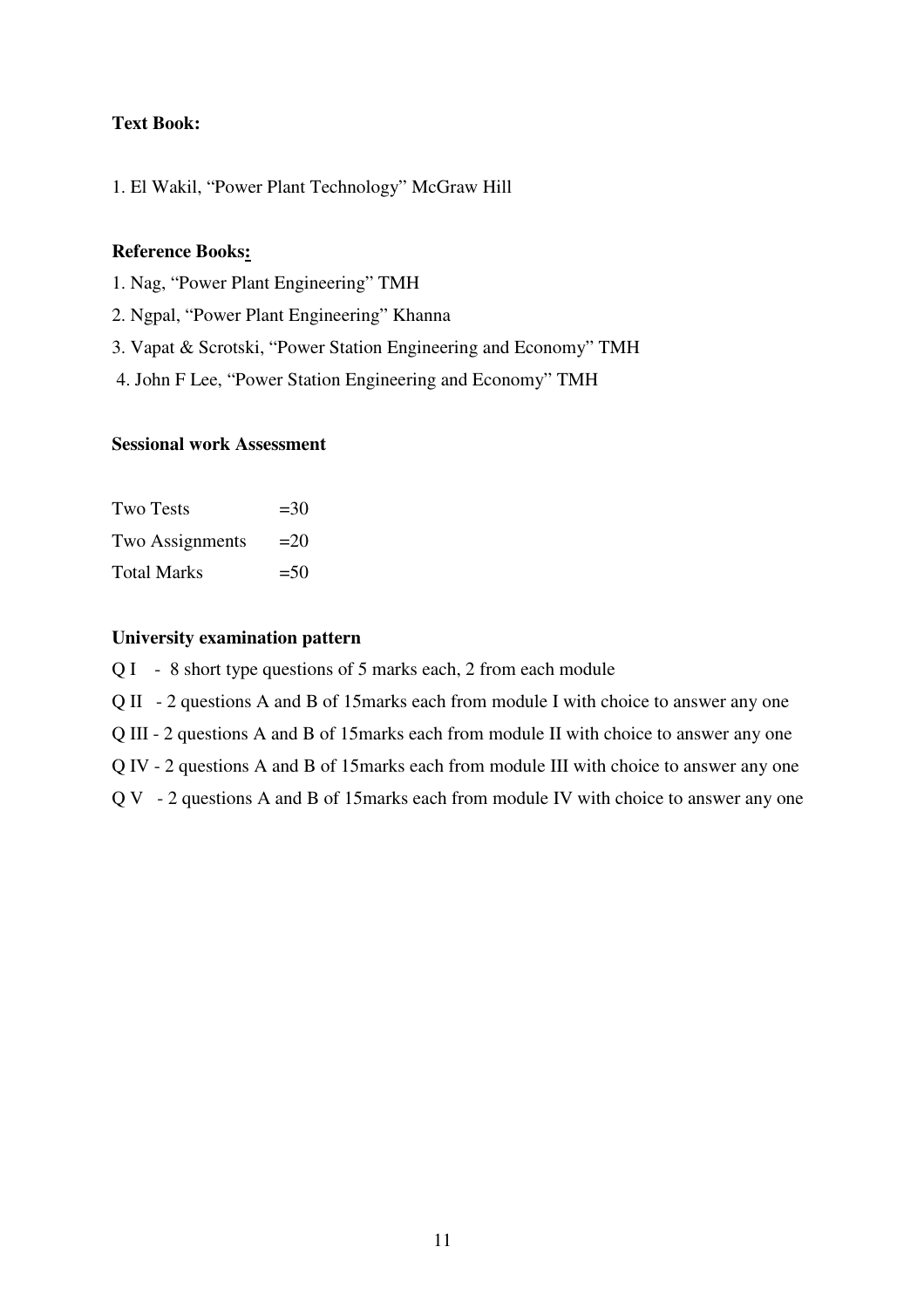# **2K6ME 705 (A): MARKETING MANAGEMENT**

3 hours lecture & 1 hour tutorial per week

# **Module I (14 hours)**

Introduction to marketing - concept of market and marketing - marketing environment controllable factors - factors directed by top management - factors directed by marketing uncontrollable factors - demography, economic conditions, competition, social and cultural forces, political and legal forces, and technology

# **Module II (14 hours)**

Marketing planning - marketing planning process - Boston consultancy group model marketing mix - marketing mix variables - market segmentation and market targeting introduction to segmentation - targeting and product positioning

## **Module III (12 hours)**

Marketing research - need and scope - marketing research process - research objectives, developing research plan, collecting information, analysis, and findings - consumer behaviour - factors influencing consumer behaviour - perceived risks - product life cycle - marketing strategies for different stages of product life cycle

#### **Module IV (12 hours)**

Marketing communication - marketing mix variables - steps in developing effective communication - identification of target audience - determination of communication objectives - designing the message - selecting the communication channels - promotion mix evaluation - advertising and sales promotion - factors in advertising - sales promotion tools

# **Text books**

- 1. Kotler P., *Marketing Management: Analysis, Planning, Implementation and Control*, Prentice Hall of India Private Limited
- 2. Ramaswamy V.S. & Namkumari S., *Marketing Management: Planning, Implementation and Control*, Macmillan India Limited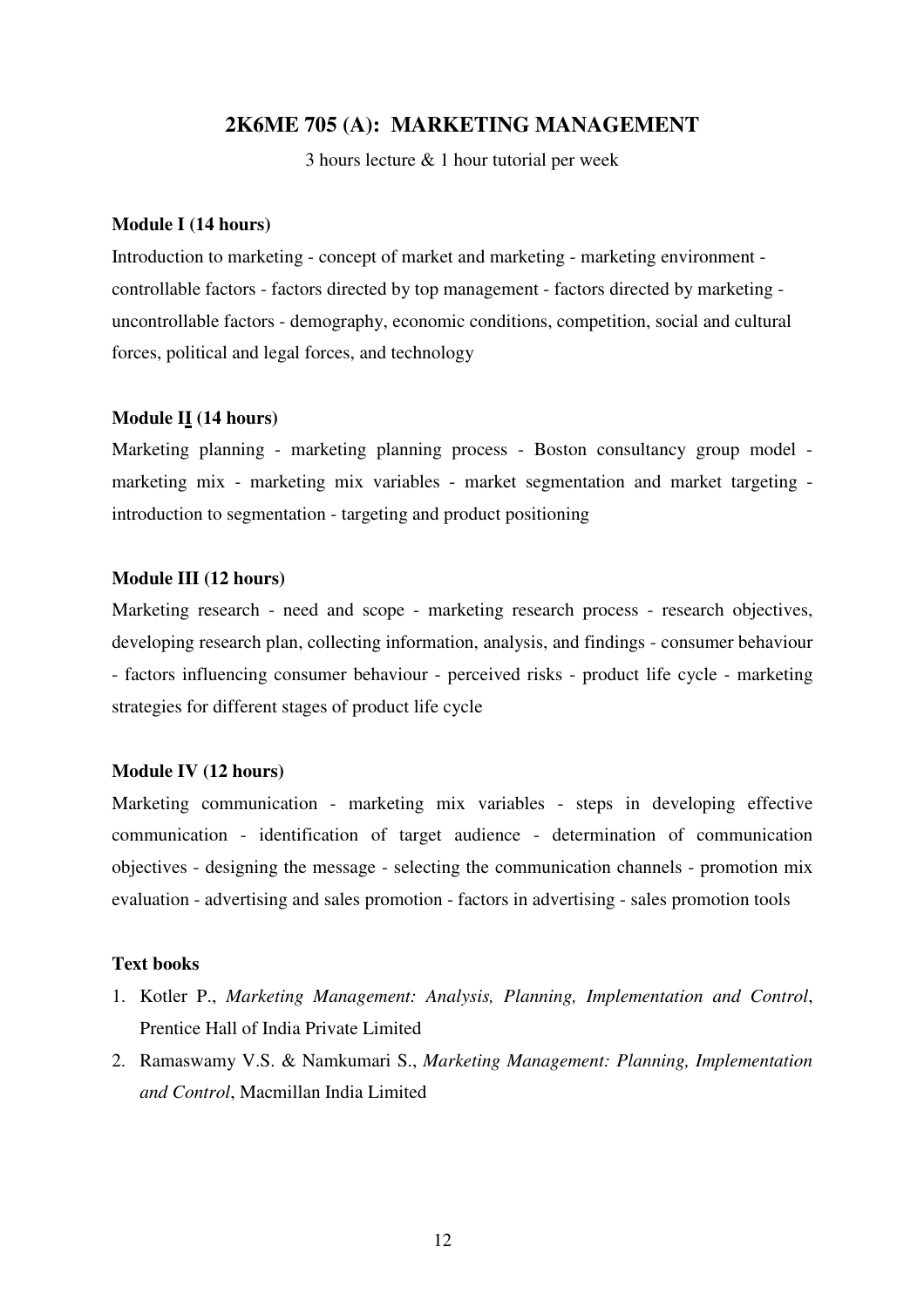# **Reference books**

- 1. Stanton W.J., Etzel M.J. & Walker B.J., *Fundamentals of Marketing,* McGraw Hill International Edition
- 2. Majumdar R., *Marketing Research*, *Text, Applications and Case Studies*, New Age International (P) Limited Publishers
- 3. Robert, *Marketing Research,* Prentice Hall of India

# **Sessional work assessment**

| <b>Two Tests</b> | $=$ 30 |
|------------------|--------|
| Two Assignments  | $= 20$ |
| Total marks      | $= 50$ |

- Q I 8 short type questions of 5 marks each, 2 from each module
- Q II 2 questions A and B of 15marks each from module I with choice to answer any one
- Q III 2 questions A and B of 15marks each from module II with choice to answer any one
- Q IV 2 questions A and B of 15marks each from module III with choice to answer any one
- Q V 2 questions A and B of 15marks each from module IV with choice to answer any one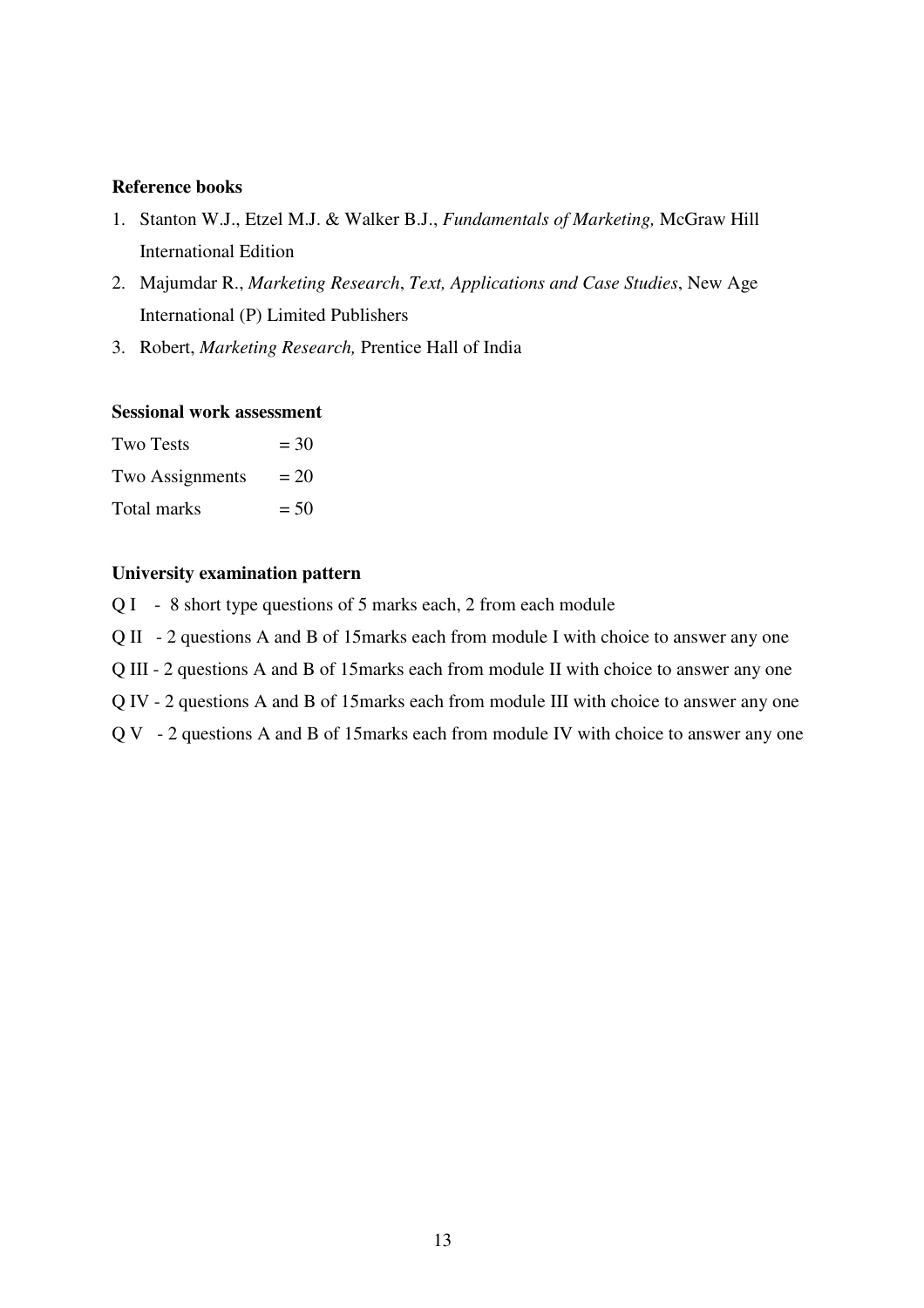# **2K6ME 705 (B): OPTIMIZATION TECHNIQUES**

3 hours lecture and 1 hour tutorial per week

# **MODULE I:** Linear Programming I (14 hours)

Systems of linear equations and inequalities-convex sets-convex functions-formulation of linear programming problems-theory of simplex method-simplex algorithm-Big M method and two phase method-degeneracy-duality in linear programming-dual simplex methodoptimization software packages-LINDO, LINGO-using LINGO to solve LPPs.

**MODULE II:** Linear Programming II (14 hours)

Sensitivity analysis-parametric programming-bounded variable problems-Integer programming-transportation problem-development of the method-degeneracy-unbalanced problems-assignment problem-development of the Hungarian method-routing problems.

# **MODULE III:** Non-linear Programming (13 hours)

Mathematical preliminaries of non-linear programming-gradient and Hessian-unimodal functions-local and global optima-convex and concave functions-role of convexityunconstrained optimization-Fibonacci search-golden section search-optimal gradient methodclassical optimization-Legrange multiplier method-Kuhn-Tucker conditions-quadratic programming-separable convex programming-Frank and Wolfe method.

**MODULE IV :** Dynamic Programming and Metaheauristics (13 hours)

Nature of dynamic programming problem-Bellman's optimality principle-Cargo loading problem-replacement problems-multistage production planning and allocation problems.

Introduction to Genetic Algorithm-steps-coding and selection-reproduction-cross over and mutation

#### **Text books and Reference books**

- 1. Bazarra M.S., Jarvis J.J. & Sherali H.D., '*Linear Programming and Network Problems*', John Wiley
- 2. Bazarra M.S., Sherali H.D. & Shetty C.M., '*Nonlinear Programming, Theory and Algorithms',* John Wiley
- 3. Hadley G., '*Linear Programming*', Addison Wesley
- 4. Hillier F.S. & Lieberman G.J. '*Introduction to Operations Research'*, McGraw Hill
- 5. Ravindran A., Phillips D.T. & Solberg J.J., *Operations Research Principles and Practice*, John Wiley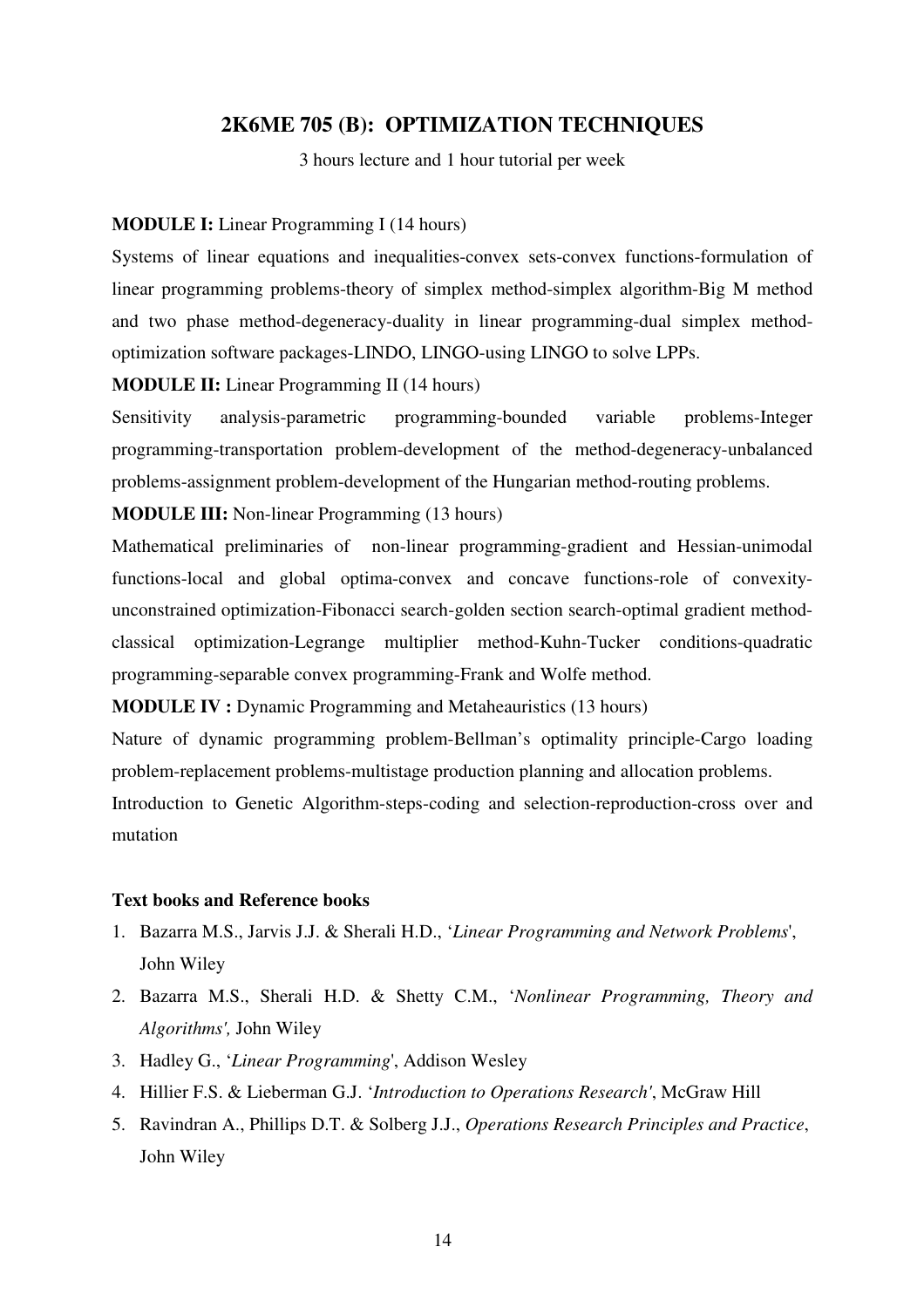- 6. Taha H.A., *Operations Research, An introduction*, P.H.I.
- 7. Wagner H.M., '*Principles of Operations Research with Application to Managerial Decisions'*, P.H.I.

# **Sessional work assessment**

| <b>Two Tests</b> | $=$ 30 |
|------------------|--------|
| Two Assignments  | $= 20$ |
| Total marks      | $= 50$ |

- Q I 8 short type questions of 5 marks each, 2 from each module
- Q II 2 questions A and B of 15marks each from module I with choice to answer any one
- Q III 2 questions A and B of 15marks each from module II with choice to answer any one
- Q IV 2 questions A and B of 15marks each from module III with choice to answer any one
- Q V 2 questions A and B of 15marks each from module IV with choice to answer any one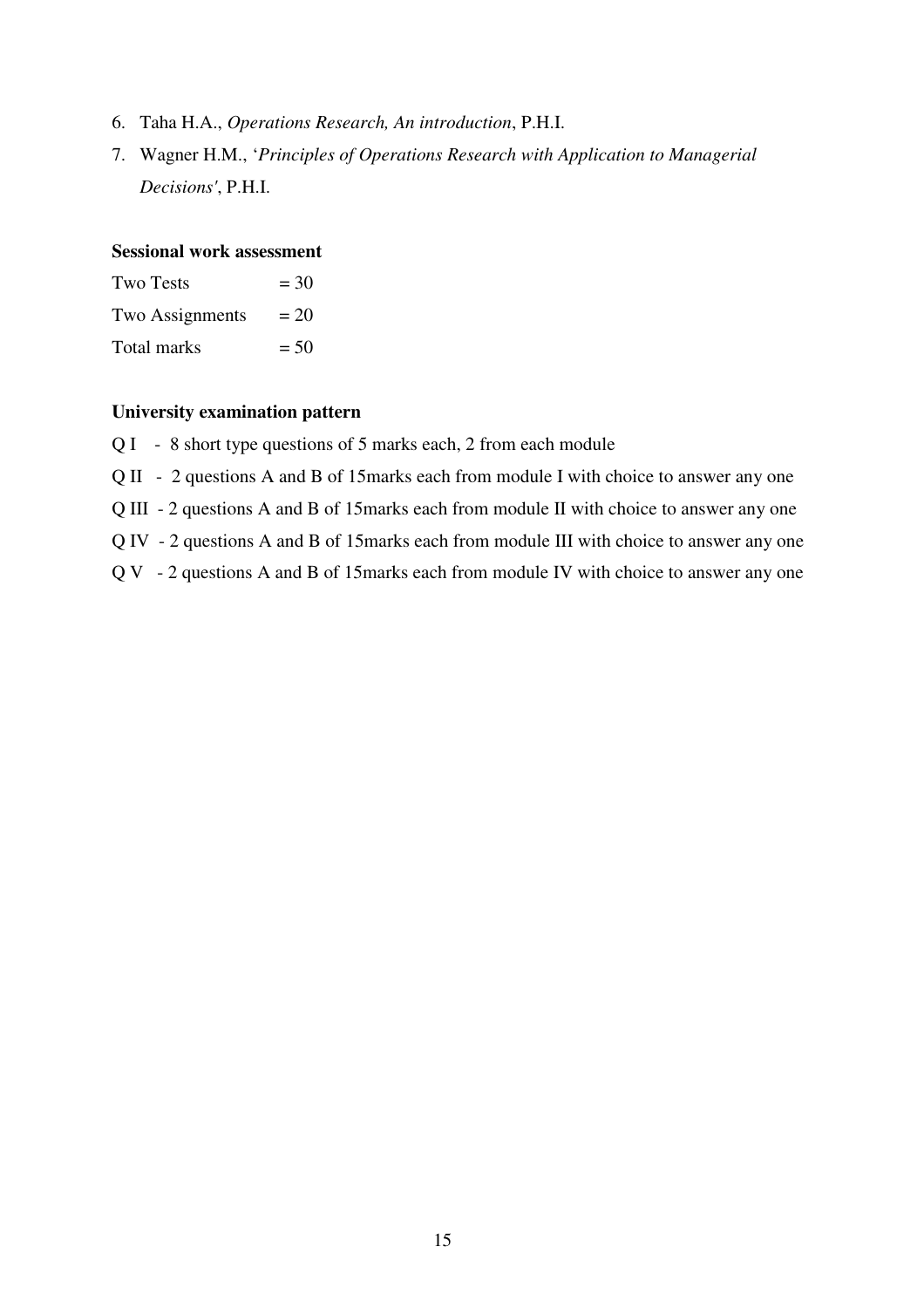# **2K6ME 705(C): INDUSTRIAL PSYCHOLOGY**

3 hours lecture & 1 hour tutorial per week

# **Module I (13 hours)**

Introduction - psychology as a science - areas of applications - study of individual individual differences - study of behavior - stimulus - response behavior - heredity and environment - human mind - cognition - character - thinking - attention - memory- emotion traits - attitude - personality

#### **Module II (13 hours)**

Organizational behavior - definition - development - fundamental concept - nature of people nature of organization - an organizational behavior system - models - autocratic model hybrid model - understanding a social - system social culture - managing communication downward, upward and other forms of communication

#### **Module III (13 hours)**

Motivation - motivation driver - human needs - behavior modification - goal setting expectancy model - comparison models - interpreting motivational models - leadership - path goal model - style - contingency approach

# **Module IV (13 hours)**

Special topics in industrial psychology - managing group in organization - group and inter group dynamics -managing change and organizational development - nature planned change resistance - characteristic of OD - OD process.

# **Text books**

- 1 Keith Davis & Newstrom J.W., "*Human Behavior At Work*", McGraw Hill International
- 2 Schermerhorn J.R. Jr., Hunt J.G. & Osborn R.N., "*Managing Organizational Behavior*", John Willy
- 3 Luthans, "*Organizational Behavior*", McGraw Hill, International
- 4 Morgan C.T., King R.A., John Rweisz & John Schoples, "*Introduction to Psychology*", McGraw Hill
- 5 Blum M.L. & Naylor J.C., Horper & Row, "*Industrial Psychology*", CBS Publisher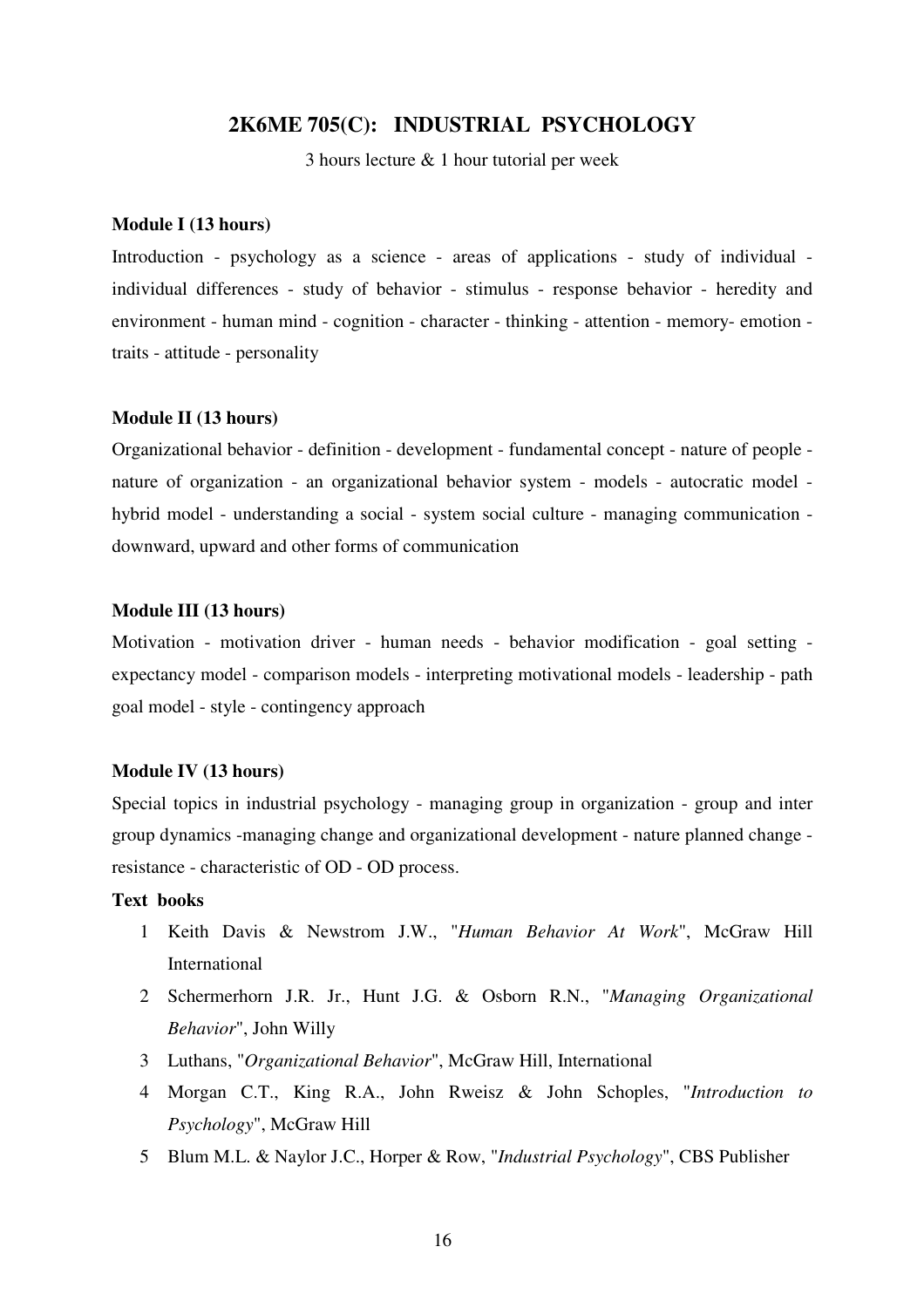#### **Sessional work assessment**

| Two Tests       | $=$ 30 |
|-----------------|--------|
| Two Assignments | $= 20$ |
| Total marks     | $= 50$ |

- Q I 8 short type questions of 5 marks each, 2 from each module
- Q II 2 questions A and B of 15marks each from module I with choice to answer any one
- Q III 2 questions A and B of 15marks each from module II with choice to answer any one
- Q IV 2 questions A and B of 15marks each from module III with choice to answer any one
- Q V 2 questions A and B of 15marks each from module IV with choice to answer any one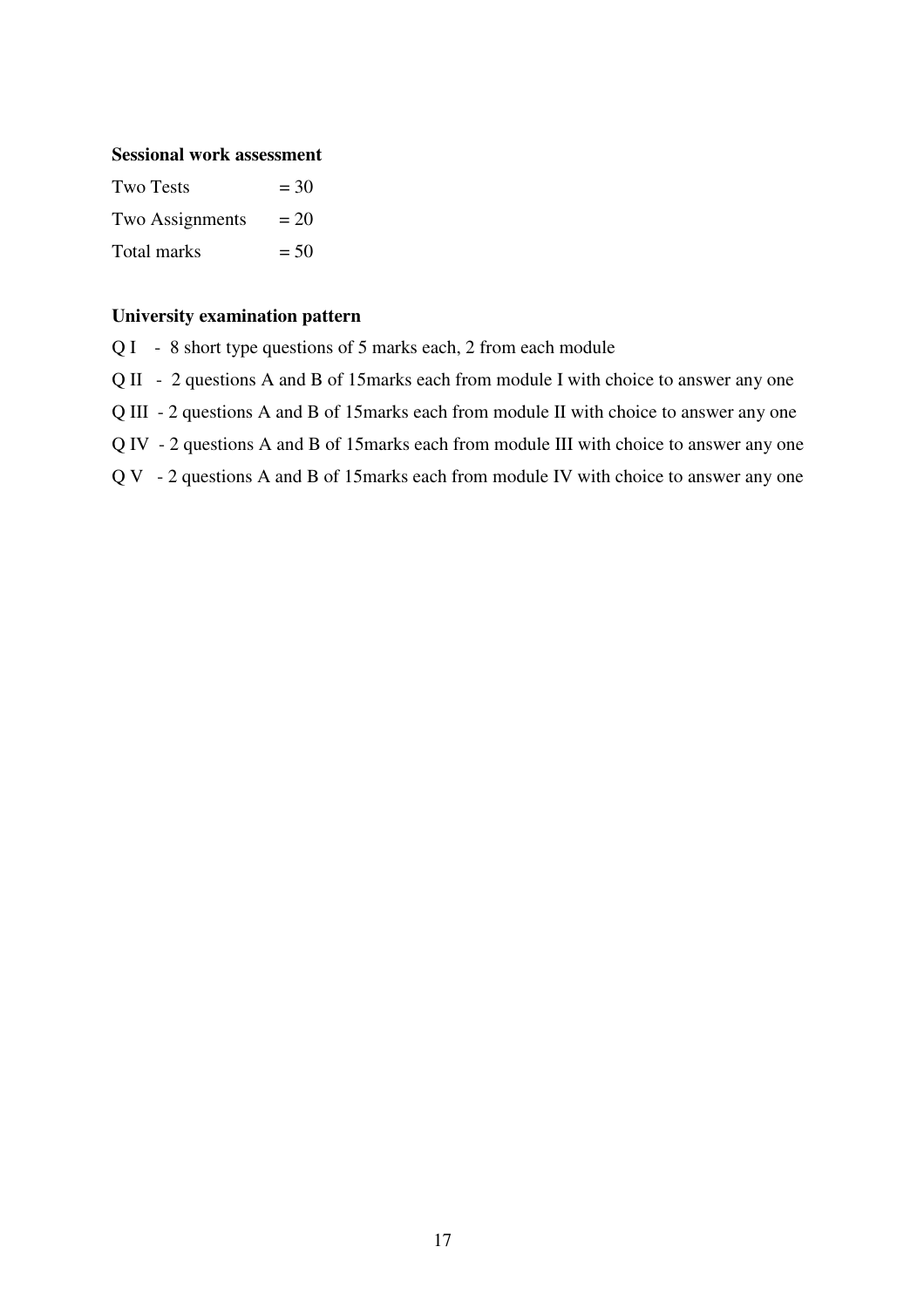# **2K6ME 705(D): ADVANCED FLUID MECHANICS**

3 hours lecture & 1 hour tutorial per week

#### **MODULE I:** (13 hours)

Basic equations of fluid flow: Reynolds transport equation-integral and differential formations-integral form of equations of the continuity-momentum and energy equations-use of integral equation-differential form of these equations-Stoke's postulates and constitutive equations-Navier-Stokes equations and energy equations for Newtonian fluids.

Non dimensionalisation of the equations of motion and order of magnitude analysis: Choice of characteristic quantities-identification of the non dimensional parameters- classification of flows based on the characteristic Reynolds number-approximate equations for low Re and high Re flows and boundary layer equations-boundary equations.

# **MODULE II**: (13 hours)

Some exact solutions of the Navier-Stokes equations: Couette flows-plane Poisseuille-flow between rotating cylinders-Stokes problems-fully developed flow through circular and noncircular pipes

Approximate solutions: Creeping flow past a sphere-theory of hydrodynamic lubricationboundary layer on a flat plate-Blassius solution and use of momentum integral equation.

# **MODULE III**: (14 hours)

Introduction to compressible flows: Basic concepts-equations for one dimensional flow through steam tubes-speed of sound and Mach number-qualitiative difference between incompressible, subsonic and supersonic flows-characteristic velocities-adiabatic flow ellipse Isentropic flow through a duct: Criterion for acceleration and deceleration-stagnation quantities-isentropic relations-use of gas tables-operation of nozzles at off design conditions. Normal shocks in one dimensional flow: Occurrence of shocks-analysis of normal shocks-Prandtl's equation-Rankine-Hugoniot equation and other normal shock relations-moving shocks.

## **MODULE IV:** (12 hours)

Oblique shocks and expansion waves: Oblique shock relations-θ-β-M relations-shock polarsupersonic flow over a wedge-expansion waves-Prandtl-Meyer function-intersection of shocks-detached shocks-Mach deflection-shock expansion theory.

Flow with friction: Fanno lines and Fanno flow relations-effect of friction on propertieschoking-isothermal flows.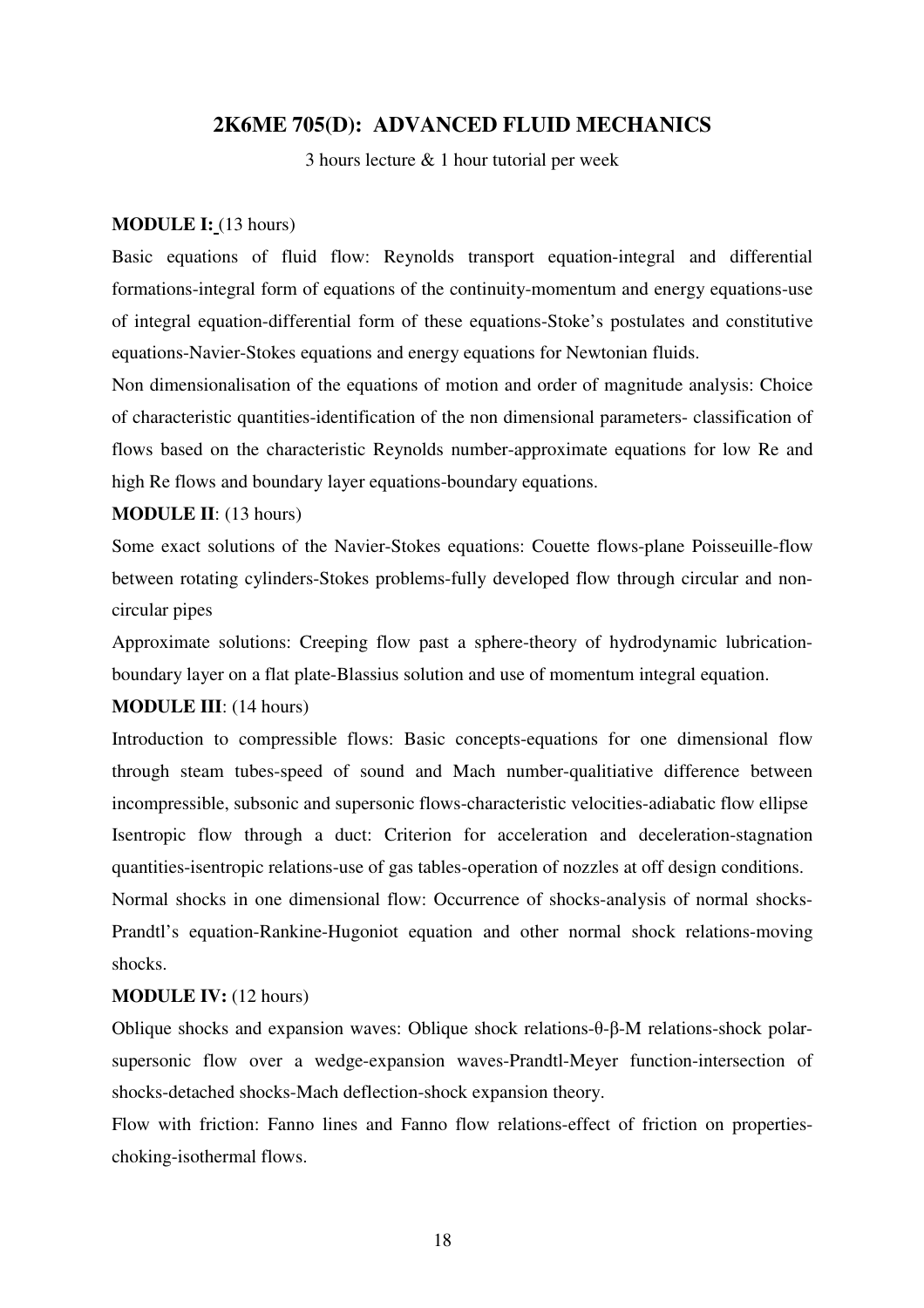Flow with heat transfer: Rayleigh lines-effect of heat addition-thermal choking

# **Text books and Reference books**

- 1. Muralidhar K. & Biswas G., *Advanced Engineering Fluid Mechanics,* Narosa Publishing House
- 2. Rathakrishnan E., *Gas Dynamics*, Prentice Hall India
- 3. Gupta V. & Gupta S., *Fluid Mechanics and its Applications,* Wiley Eastern Ltd.
- 4. White F.M., *Viscous Fluid Flow,* McGraw Hill
- 5. Zuckrow M.J. & Hoffman D.H., *Gas Dynamics*, McGraw Hill

# **Sessional work assessment**

| <b>Two Tests</b> | $=$ 30 |
|------------------|--------|
| Two Assignments  | $= 20$ |
| Total marks      | $= 50$ |

- Q I 8 short type questions of 5 marks each, 2 from each module
- Q II 2 questions A and B of 15marks each from module I with choice to answer any one
- Q III 2 questions A and B of 15marks each from module II with choice to answer any one
- Q IV 2 questions A and B of 15marks each from module III with choice to answer any one
- Q V 2 questions A and B of 15marks each from module IV with choice to answer any one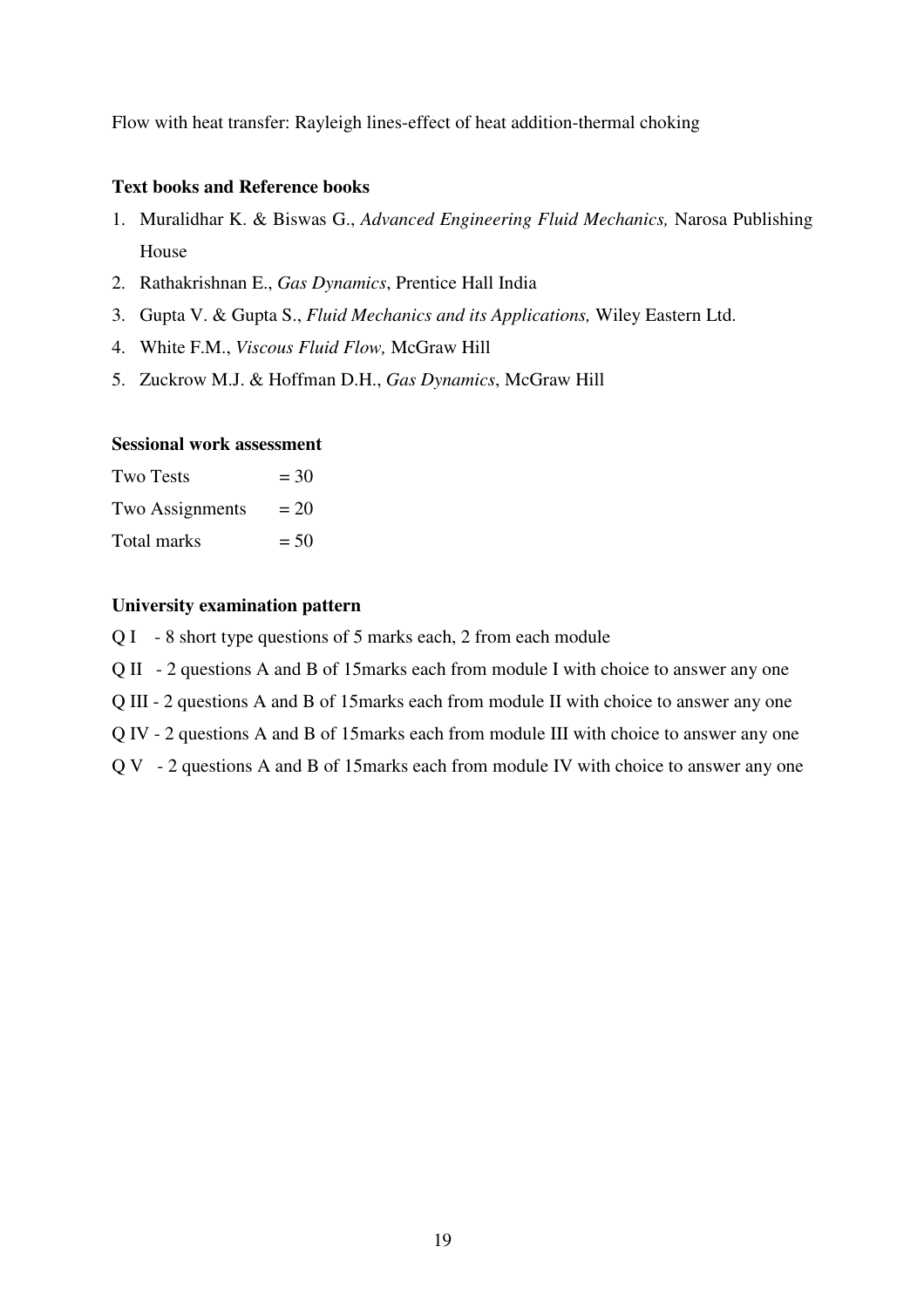# **2K6ME 705(E): MULTI-PHASE FLOW**

3 hors lecture & 1 hour tutorial per week

#### **Module I (13 hours)**

Basic equations and empirical correlations for multi-phase flow - flow patterns identification and classification - flow pattern maps and transition - momentum and energy balance - homogeneous and separated flow models - correlations for use with homogeneous and separated flow models - two phase flow through inclined pipes and singularities - void fraction and slip ratio correlations - influence of pressure gradient - empirical treatment of two phase flow - drift flux model - correlations for bubble, slug and annular flows - pressure losses through enlargements, contractions, orifices, bends and values

#### **Module II (13 hours)**

Boiling and multiphase heat transfer - vapour-liquid equilibrium mechanisms - pool boiling convective boiling - heat transfer in partial and fully developed sub-cooled boiling - void fraction and pressure drop in sub-cooled boiling - saturated boiling heat transfer - two phase forced convection laminar and turbulent flow solutions for film heat transfer - empirical equations for film boiling and transition boiling - burnout mechanism and correlations critical coefficient in nucleate and convective boiling

#### **Module III (13 hours)**

Condensation - basic processes of condensation - mechanism of evaporation and condensation - film condensation on a planar surface - dropwise condensation - pressure gradient in condensing systems - methods of improving heat transfer coefficient in condensation

# **Module IV (13 hours)**

Critical multiphase flows - mathematical models - critical flow criterion - compatibility conditions and their physical interpretation - experimental observations - propagation of small disturbances - pressure drop limitation effect - graphical representation of critical flow conditions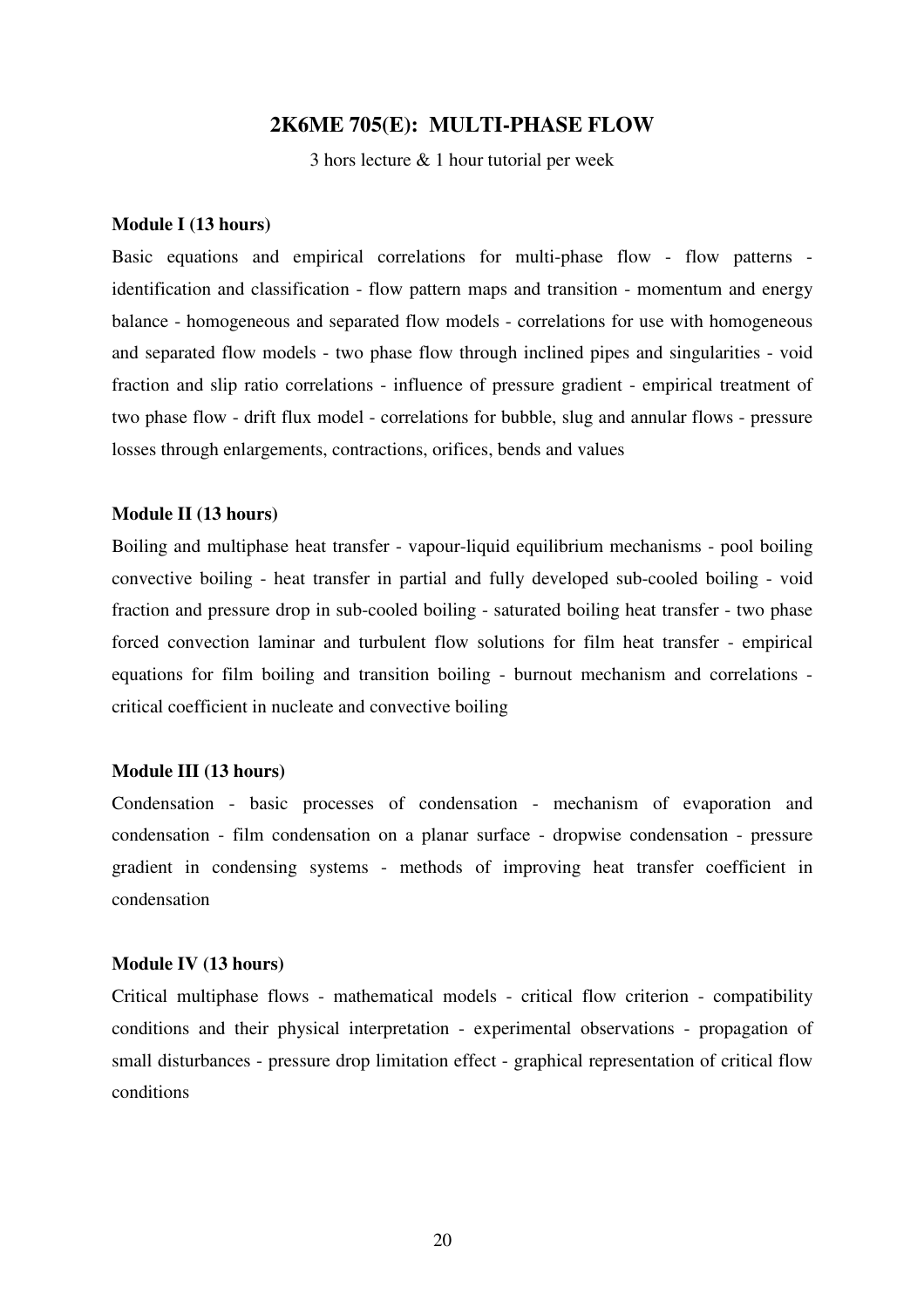# **Text books**

Collier J.G., *Convective Boiling and Condensation,* McGraw Hill

# **Reference books**

- 1. Hsu Y.Y. & Graham R.W., *Transport Processes in Boiling and Two Phase Systems*, Hemisphere
- 2. Ginoux J.J., *Two Phase Flows and Heat Transfer*, Hemisphere, McGraw Hill
- 3. Tong L.S., *Boiling Heat Transfer and Two Phase Flow*, Wiley
- 4. Hewitt G., Delhaye J.M. & Zuber N., *Multiphase Science and Technology*, Vol. I., McGraw Hill

# **Sessional work assessment**

| <b>Two Tests</b> | $=$ 30 |
|------------------|--------|
| Two Assignments  | $= 20$ |
| Total marks      | $= 50$ |

#### **University examination pattern**

Q I - 8 short type questions of 5 marks each, 2 from each module

Q II - 2 questions A and B of 15marks each from module I with choice to answer any one

Q III - 2 questions A and B of 15marks each from module II with choice to answer any one

Q IV - 2 questions A and B of 15marks each from module III with choice to answer any one

Q V - 2 questions A and B of 15marks each from module IV with choice to answer any one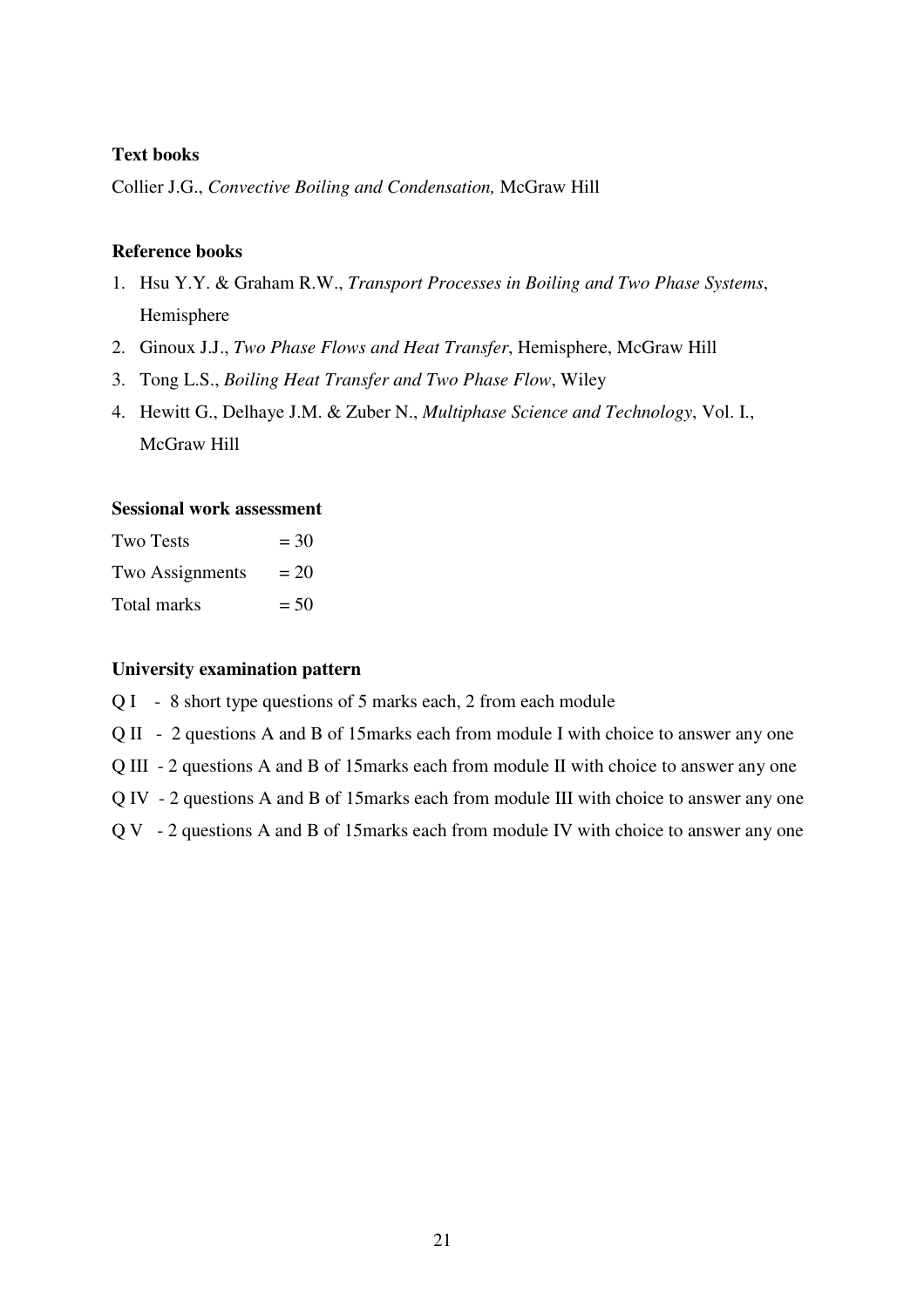# **2K6ME 706(P): INSTRUMENTATION LAB**

3 hours practicals per week

Study on concepts of measurement, types of errors, accuracy, precision, hysterisis, least square curve fitting, study of Stroboscope, transducers, strain gauges, rotometer, slip gauges and various precision measuring instruments.

## **List of experiments**

- 1. Calibration of Bourden tube pressure gauge.
- 2. Calibration of LVDT.
- 3. Calibration of Thermocouple.
- 4. Calibration of Micrometer and vernier caliper.
- 5. Measurement of area by planimeter.
- 6. Preparation of psychrometric chart.
- 7. Statistical analysis of data.
- 8. Measurement using Profile projector.
- 9. Measurement of vibration and analysis.
- 10. Temperature measurement by pyrometer.
- 11. Calibration of Tachometer.
- 12. Determination of PH value.
- 13. Sound level measurement and analysis.
- 14. Flaw detection using ultrasonic tester.
- 15. Analysis of exhaust gas of I C engines.
- 16. Velocity measurement by Pitot tube.
- 17. Flaw measurement using Rotometer.
- 18. Measurement of drag and lift coefficients of an aerofoil using wind tunnel.
- 19.Experiment on strain gauges.

## **Sessional work assessment**

| Lab Practicals and Record $= 35$ |        |
|----------------------------------|--------|
| <b>Tests</b>                     | $= 15$ |
| Total marks                      | $= 50$ |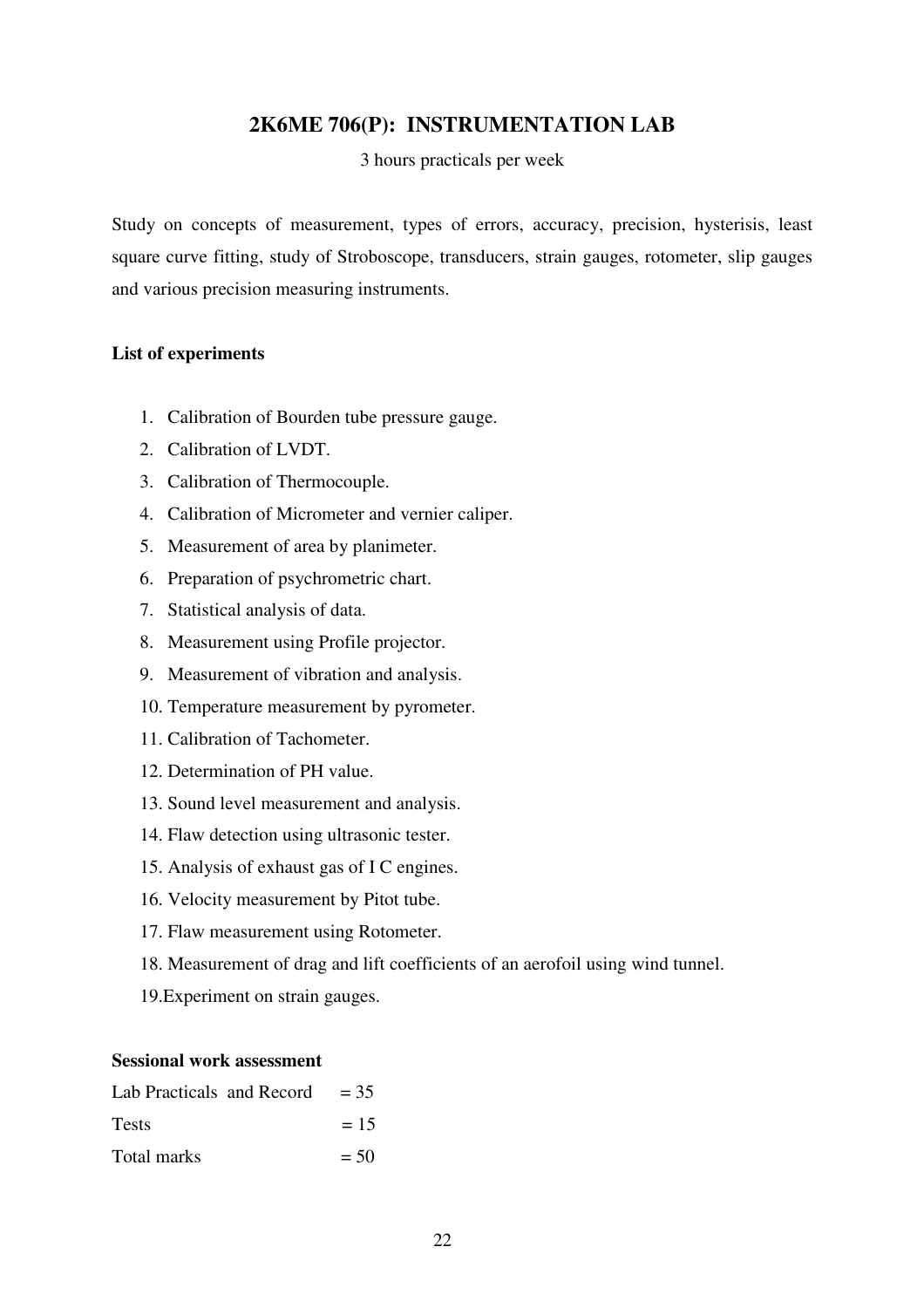# **2K6ME 707(P): COMPUTATIONAL LAB**

3 hours practicals per week

This laboratory is expected to expose the students to the latest software packages related to the subjects covered during the course of B.Tech. in Mechanical Engineering. At least two experiments each from the four different modules need to be performed.

# **Module 1**

Solving basic mathematical problems such as curve fitting, numerical differentiation & Integration and numerical solution of differential equations using

C / C++ / FORTRAN /JAVA / MATLAB.

# **Module II**

Modeling and analysis of basic structural engineering problems using software such as ANSYS and NISA.

# **Module III**

Modeling and analysis of basic fluid dynamics and heat transfer problems using software such as FLUENT.

# **Module IV**

Using discrete event simulation software such as ARENA / SIMULINK for solving production scheduling problems, queuing problems and for network analysis. Using LINGO / LINDO for solving linear programming problems.

# **Sessional work assessment**

| Lab Practicals and Record | $= 35$ |
|---------------------------|--------|
| <b>Tests</b>              | $= 15$ |
| Total marks               | $= 50$ |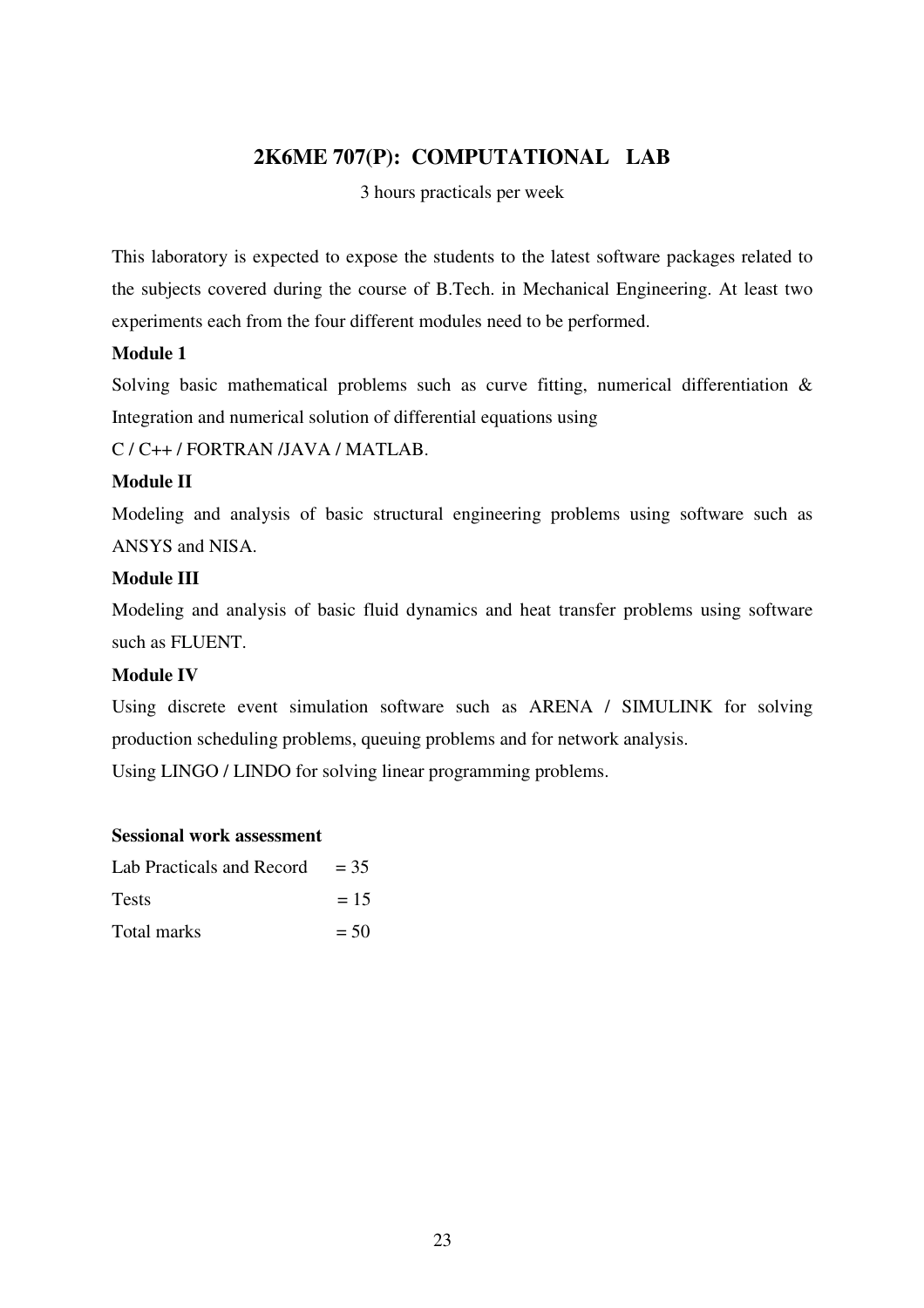# **2K6ME 708(P): MINI PROJECT**

4 hours per week

The project work can be a design project, experimental fabrication project or software development project on any of the topics of mechanical engineering interest - it can be allotted as a group project with groups consisting of three or four students

The assessment of all the mini projects should be done by a committee consisting of three or four faculty members specialised in the various fields of **Mechanical Engineering** - the students will present their project work before the committee - the relative gradings and group average marks for the various projects will be fixed by the committee - the guide will award the marks for the individual students in the project maintaining the group average each group will prepare the project report and submit to the department through the guide the **Head Of the Department** will certify the copies and keep them in the departmental library

# **Sessional work assessment**  Presentation  $= 30$

| Report      | $= 20$ |
|-------------|--------|
| Total marks | $= 50$ |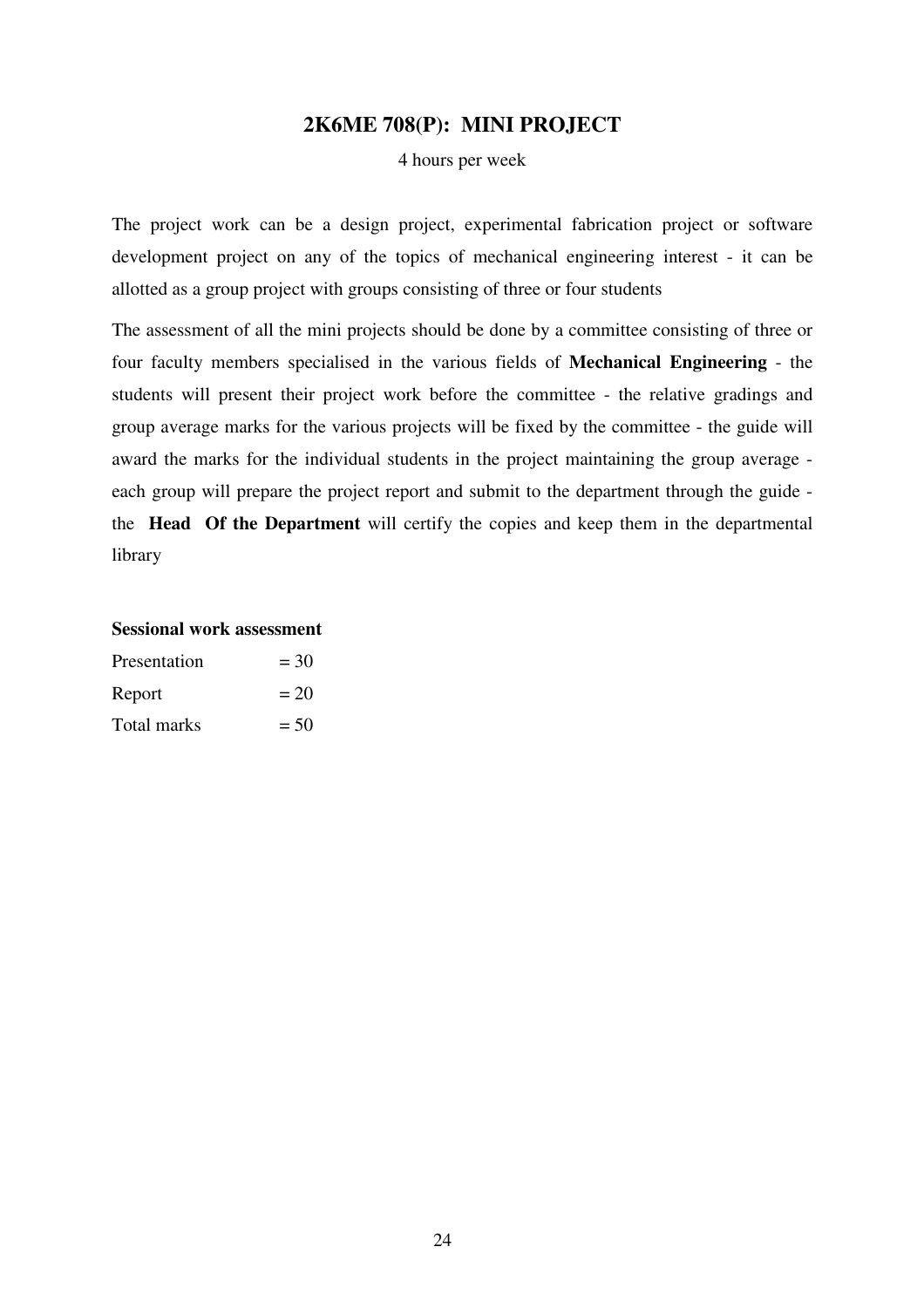# **2K6ME 709(P): PHYSICAL EDUCATION, HEALTH AND FITNESS**

# **Introductory Lectures**

Unit I. Health and Fitness: Modern concept of health and fitness, meaning, scope, need and importance of health, fitness and wellness.

Unit II. Exercise and Fitness: Means and methods of developing fitness. Importance of physical activities and exercises in developing and maintaining good health. Physical fitness and wellness.

Unit III. Sports and Physical education: Meaning and scope, role and importance of sports and games in the development of physical fitness and personality. Social values of sports. Rules of major games.

# **Practical Sessions**

( All classes will be conducted after the normal working hours of the college )

50 sessions of minimum 1 hour duration each are envisaged (including Theory and Practical). The student can opt for one of the following activities in line with the specific programme / schedule announced by the faculty.

Athletics, Badminton, Basketball, Cricket, Football, General Fitness, Hockey, Kabaddi, Table Tennis, Ball Badminton, Archery, Volley ball, Yoga (not all activities may be offered in a particular semester. More disciplines will be offered based on the availability of infrastructure and expertise).

In addition, health and fitness assessment such as Height, Weight, Resting Pulse Rate, BMI, Blood Pressure, Physical Fitness Tests assessing various motor qualities of each individuals will be carried out (optional - based on request).

# **Objectives**

(a) Basically to inculcate awareness of health, general fitness and attitude to voluntary physical involvement.

(b) To promote learning of basic skills in sports activities and secondarily to pave the way for mastering some of the skills through continued future involvement

# **Scheme of assessment**

The student will be continuously assessed on his performance on the field of play. There will not be minimum mark for pass or fail. Total 50 marks will be given assessing their attendance, regularity, punctuality and performance for 50 hours of activity from  $I<sup>st</sup>$ semester to  $7<sup>th</sup>$  semester.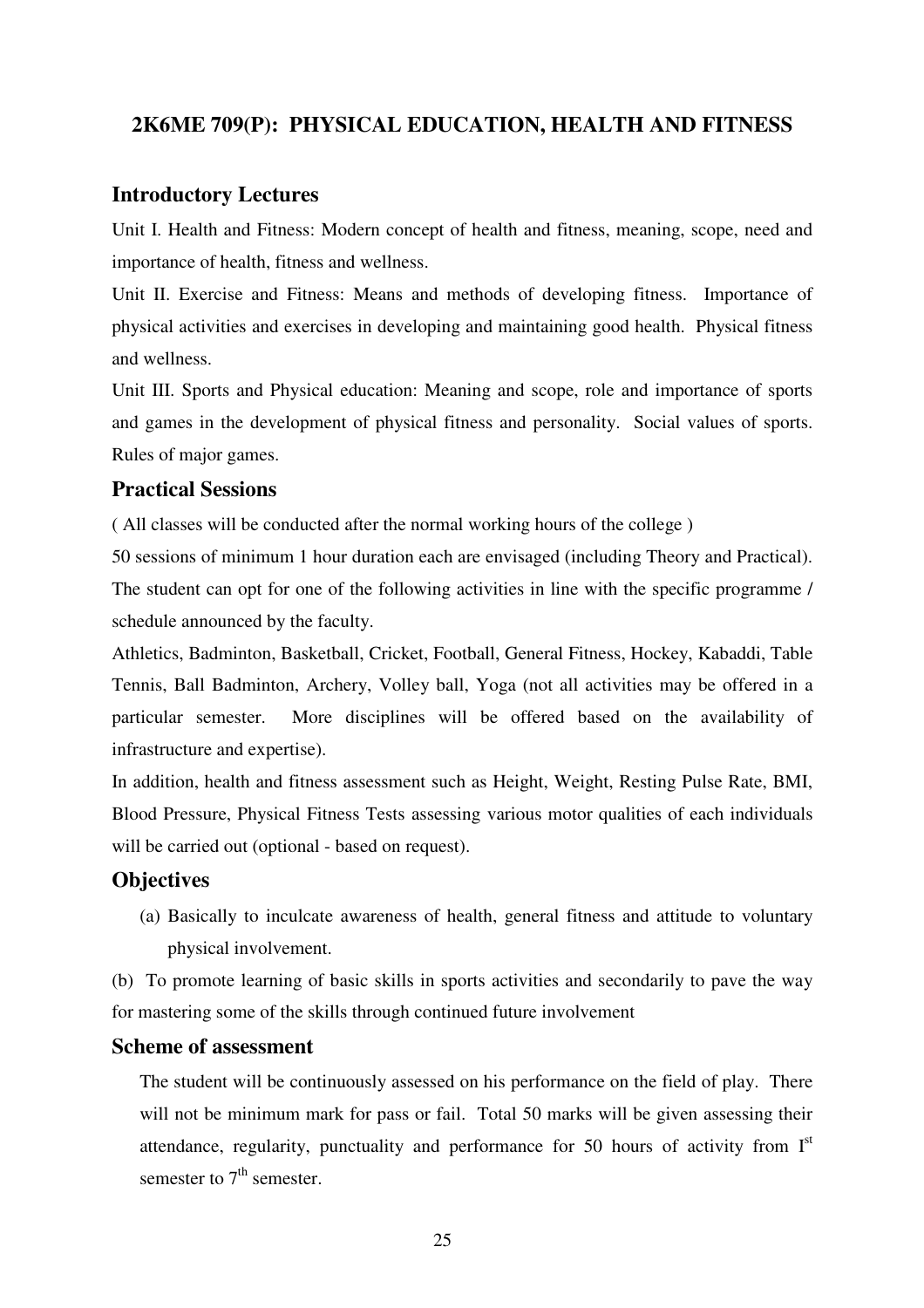# **EIGHTH SEMESTER**

| Code                                   | Subject                                           | Hours/Week               |                          |                          |            | Sess                     | <b>University Exam</b>   |  |
|----------------------------------------|---------------------------------------------------|--------------------------|--------------------------|--------------------------|------------|--------------------------|--------------------------|--|
|                                        |                                                   | L                        | T                        | P                        | <b>Mrk</b> | <b>Hrs</b>               | <b>Mrk</b>               |  |
| 2K6ME 801                              | <b>Gas Dynamics</b>                               | 3                        | $\mathbf{1}$             | $\overline{a}$           | 50         | 3                        | 100                      |  |
| 2K6ME 802                              | Refrigeration<br>and<br>Air conditioning          | $\overline{3}$           | $\mathbf{1}$             | $\overline{\phantom{0}}$ | 50         | $\overline{3}$           | 100                      |  |
| 2K6ME 803                              | Machine Design II                                 | $\overline{3}$           | $\mathbf{1}$             | $\overline{\phantom{0}}$ | 50         | $\overline{3}$           | 100                      |  |
| 2K6ME 804                              | Inventory<br>and<br>Supply<br>Chain<br>Management | 3                        | $\mathbf{1}$             | $\overline{\phantom{0}}$ | 50         | 3                        | 100                      |  |
| 2K6ME 805                              | Elective III                                      | 3                        | $\mathbf{1}$             | $\overline{a}$           | 50         | 3                        | 100                      |  |
| 2K6ME 806(P)                           | Seminar                                           | $\overline{a}$           | $\overline{a}$           | $\overline{4}$           | 50         | $\overline{a}$           |                          |  |
| 2K6ME 807(P)                           | Project<br>and<br><b>Industrial Training</b>      |                          | $\overline{a}$           | 6                        | $100*$     | $\overline{a}$           | $\overline{\phantom{a}}$ |  |
| 2K6ME 808(P)                           | Viva Voce                                         | $\overline{\phantom{0}}$ | $\overline{\phantom{0}}$ | $\qquad \qquad -$        |            | $\overline{\phantom{0}}$ | 100                      |  |
| <b>TOTAL</b>                           |                                                   | 15                       | $\overline{5}$           | 10                       | 400        | $\blacksquare$           | 600                      |  |
| <b>Aggregate marks for 8 semesters</b> |                                                   |                          |                          |                          |            |                          |                          |  |
|                                        | $= 8400$                                          |                          |                          |                          | 3000       |                          | 5400                     |  |
|                                        |                                                   |                          |                          |                          |            |                          |                          |  |

# **\* 25 Marks is allotted for Industrial Training**

# **ELECTIVE-111**

2K6ME 805(A) : FINITE ELEMENT ANALYSIS

2K6ME 805(B) : NEURAL NETWORKS AND FUZZY LOGIC

2K6ME 805(C) : COMPUTATIONAL FLUID MECHANICS AND HEAT TRANSFER

2K6ME 805(D) : SYSTEM SIMULATION AND MODELING

2K6ME 805(E) : QUALITY ENGINEERING AND MANAGEMENT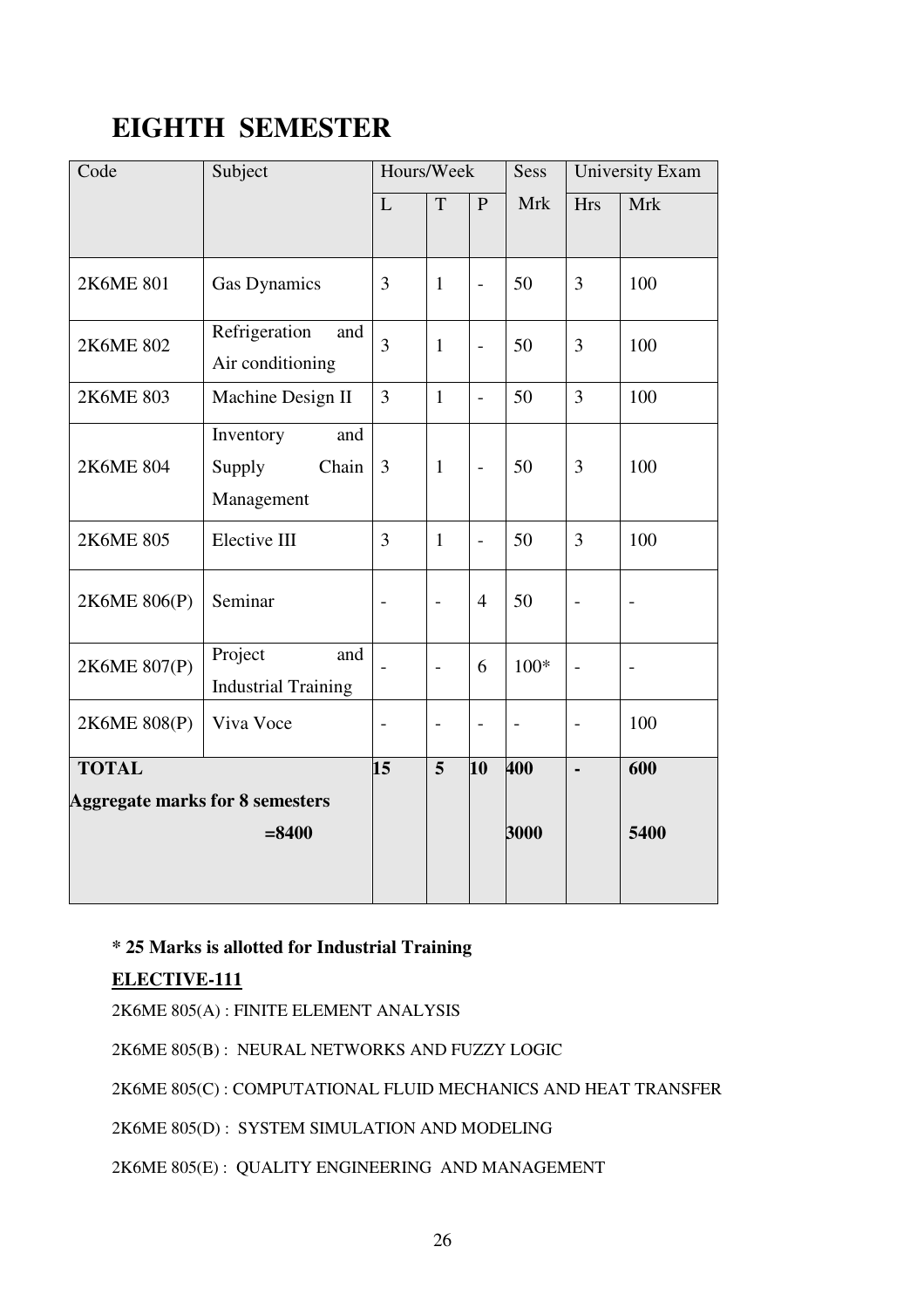# **2K6ME 801 : GAS DYNAMICS**

3 hours lecture & 1 hour tutorial per week

# **Module 1**

Basic equations of fluid flow. Continuity, Momentum, Energy equations. Navier-Stokes equations. Introduction to compressible flow. Equation of state. Entropy Equation, The Stagnation Concept, Stagnation Pressure and Temperature, Consequences of Constant Density. Speed of sound. Mach number and Mach angle.

# **Module 11**

Equations for compressible, one-dimensional duct flows. Sonic Velocity and Mach Number, Wave Propagation, Equations for Perfect Gases in terms of Mach Number, h-s and T-s Diagrams. Steady one dimensional isentropic flow with area change – Governing equations, effect of area change on flow properties, limiting conditions (choking), governing equation for the isentropic flow of a perfect gas, isentropic flow tables for a perfect gas, effect of area change on the flow properties, the converging nozzle. Effect of varying the back pressure and inlet pressure. Converging diverging or De Laval nozzle

# **Module 111**

Shock waves – normal shock waves in perfect gas – governing equations, normal shock wave tables, the Rankine – Hugoniot equation for a normal shock wave, Prandtl's velocity equation, entropy change and shock strength. Oblique shock waves in perfect gas Governing equations, property ratios across an oblique shock wave, Rankine – Hugoniot equation. Expansion waves

#### **Module 1V**

Steady one dimensional adiabatic flow with friction in a constant area duct – governing equations, Fanno line, Fanno line equation for perfect gas, friction parameter, relationship between duct length and Mach number, entropy change caused by friction, effect of friction on flow properties, Fanno line tables.

Steady one dimensional flow with heat transfer in a constant area duct – governing equations, Rayleigh line, intersection of Fanno line and Rayleigh line, Rayleigh line equations for a perfect gas, relationship between heat transfer, stagnation temperature and Mach number, effect of heat transfer on flow properties, Rayleigh line tables.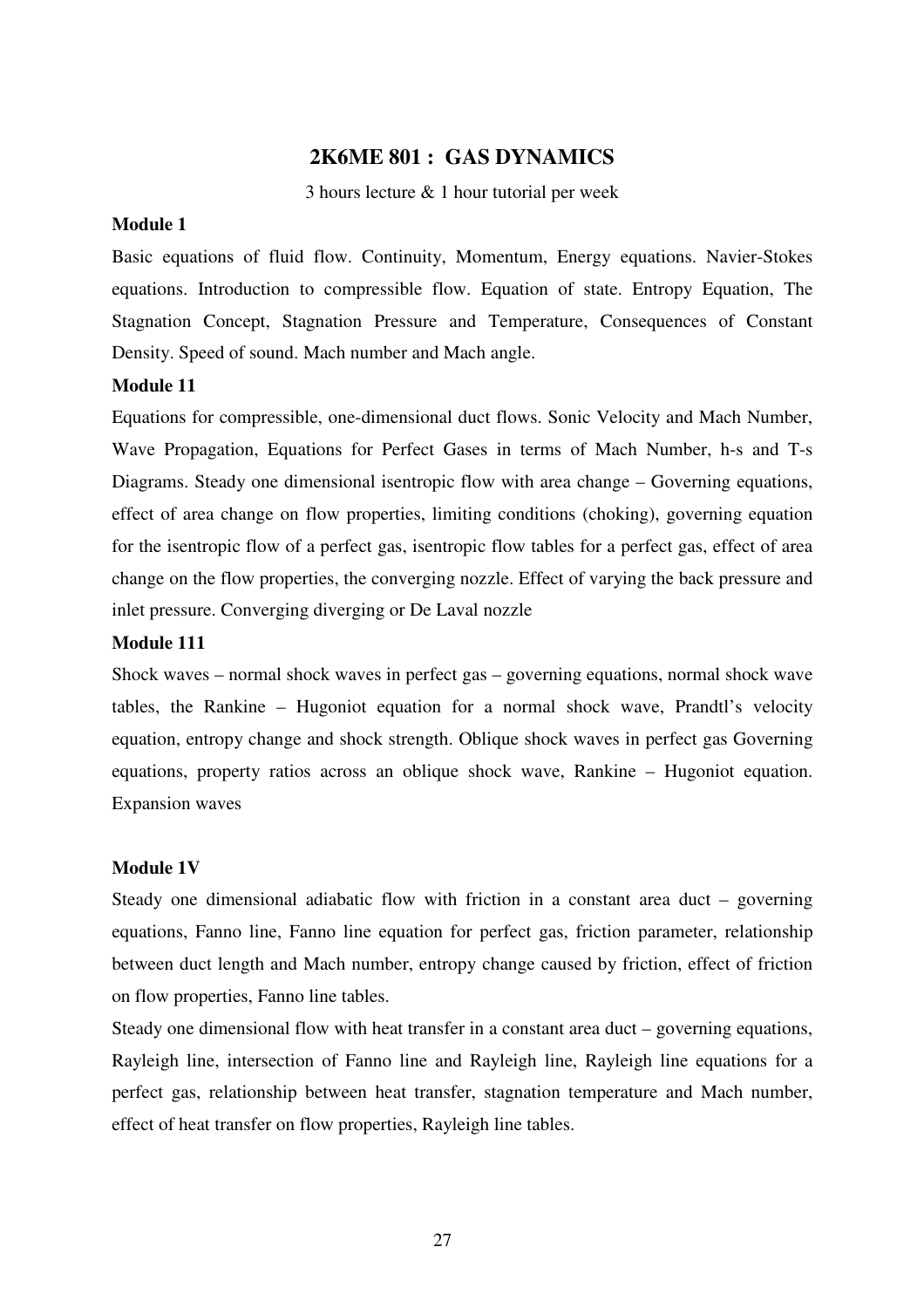# **Text books**

- 1. Rathakrishnan. E., Gas dynamics, Prentice Hall India, New Delhi, 1995.
- 2. Shapiro, A.H., Dynamics & Thermodynamics of Compressible fluid flow, Ronald Press.
- 3. Zuckrow. M.J. & Hoffman, D.H., Gas Dynamics, McGraw Hill, New York.
- 4. Zucker R. D. and Biblarz Oscar, "Introduction to Gas Dynamics", John Wiley and Sons. Inc., Second Edition

# **Sessional work assessment**

| <b>Two Tests</b> | $=$ 30 |
|------------------|--------|
| Two Assignments  | $= 20$ |
| Total marks      | $= 50$ |

- Q I 8 short type questions of 5 marks each, 2 from each module
- Q II 2 questions A and B of 15marks each from module I with choice to answer any one
- Q III 2 questions A and B of 15marks each from module II with choice to answer any one
- Q IV 2 questions A and B of 15marks each from module III with choice to answer any one
- Q V 2 questions A and B of 15marks each from module IV with choice to answer any one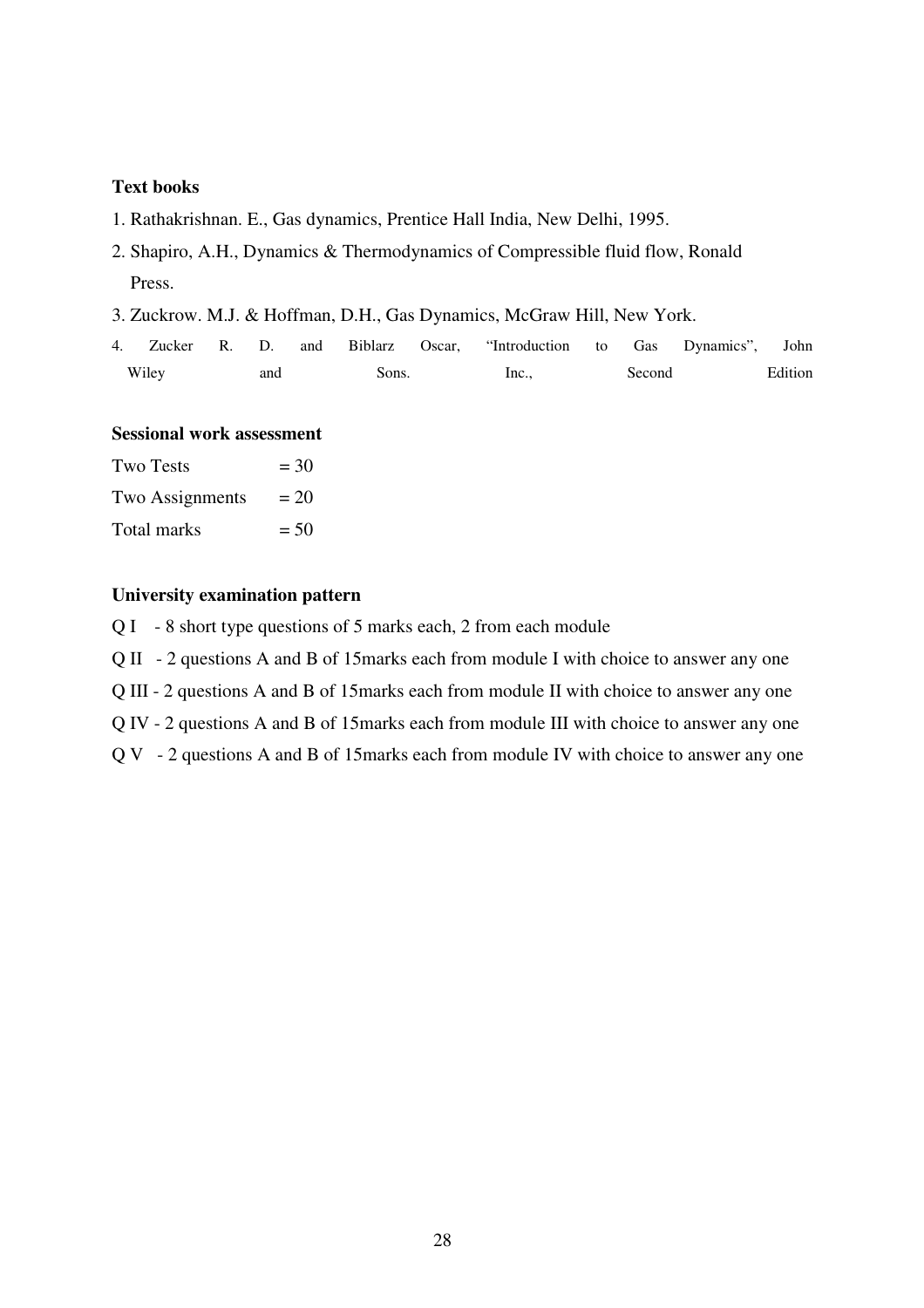# **2K6ME 802 : REFRIGERATION AND AIR CONDITIONING**

3 hours lecture & 1 hour tutorial per week

#### **MODULE I (12 hours)**

Introduction to refrigeration-unit of refrigeration-refrigerator and heat pump-coefficient of performance-reversed Carnot cycle-pressure enthalpy diagram-vapour compression refrigeration cycle-analysis of practical vapour compression cycle-non conventional refrigeration systems-thermo electric refrigeration-vortex tube-pulse tube refrigerationrefrigerant mixtures-cooling by adiabatic demagnetization

# **MODULE II (12 hours)**

Steam jet refrigeration-analysis of steam jet refrigeration system-components-advantages and limitations-air refrigeration systems-thermodynamic analysis of bell coleman cycleapplication to air craft refrigeration-absorption refrigeration systems-principle and operation of aqua ammonia and lithium-bromide water systems-electrolux system-comparison between vapour compression and absorption systems-introduction to adsorption refrigeration system-MEMS cooling systems

# **MODULE III (14 hours)**

Refrigerants-thermodynamic physical and chemical properties of refrigerants-selection criteria of refrigerants-refrigerant compressors-reciprocating compressors-single and multi stage compression-effect of clearance-effect of inter cooling-optimum pressure ratiosefficiencies-rotary compressor-screw-vane type compressor-centrifugal compressor-hermeticsemi hermitic and open compressors-condensers-air cooled condensers-water cooled condensers and evaporative condensers-expansion devices-purpose and types-capillary tubeautomatic expansion valve-thermostatic expansion valve-evaporators-flooded evaporatorsdry expansion systems-natural convection evaporators-forced convection evaporators-shell and tube evaporators-shell and coil evaporators

# **MODULE IV(14 hours)**

Psychrometry-psychrometric properties and relations-psychrometric chart-psychrometric processes-summer air conditioning system-winter air conditioning system-year round air conditioning system-central air conditioning system-unitary air conditioning system-direct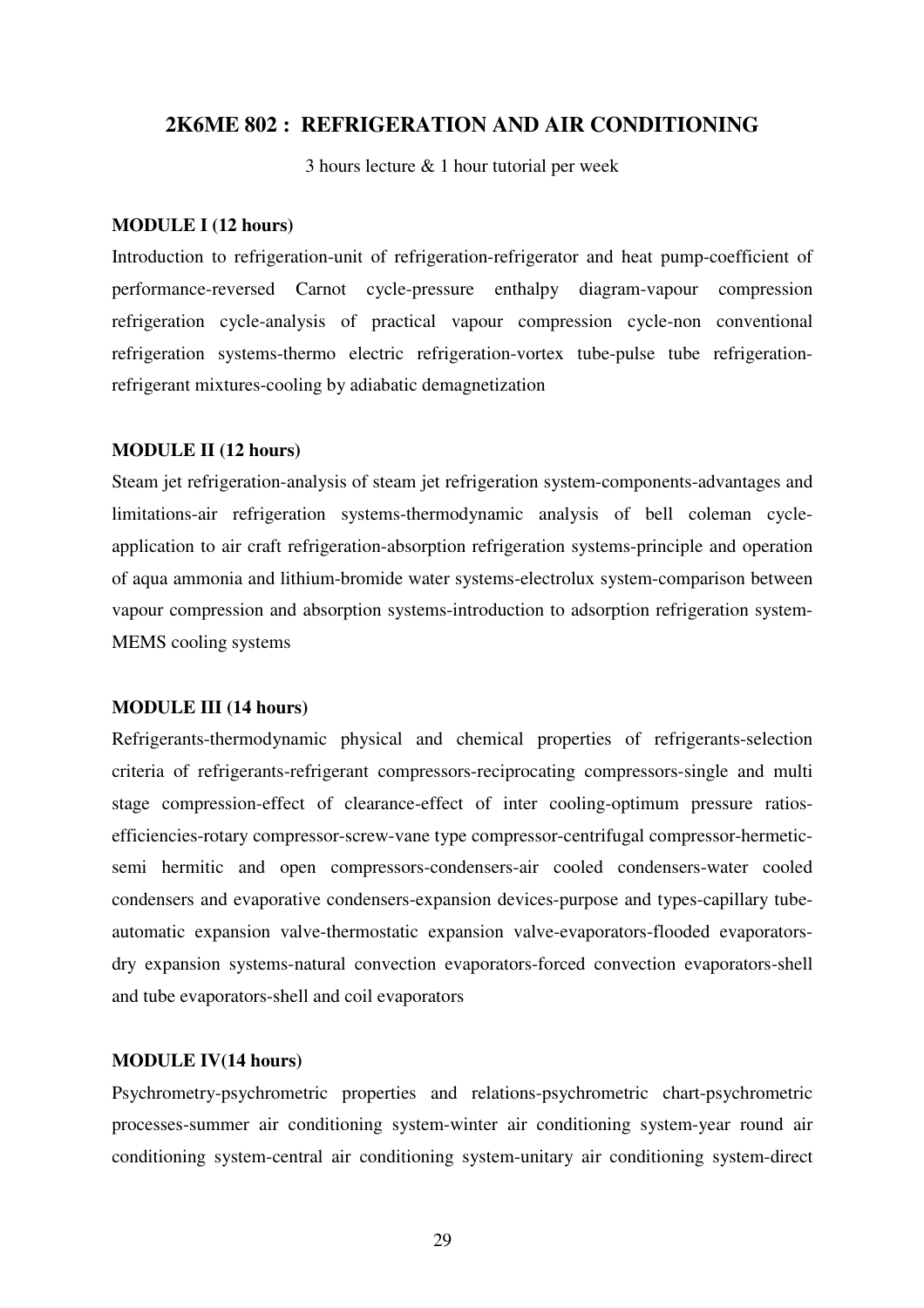expansion system-all water system-all air system-air water system-design procedure for air conditioning systems-estimation of air conditioning load-noise and noise control-refrigeration and air conditioning controls-high pressure and low pressure cutout-high side and low side float valve-flow regulating devices-thermostats-humidstats

# **Text Book:**

1. Stoecker, "Refrigeration and Air Conditioning.", Mc Graw Hill

## **Reference Books:**

- 1. Roy J Doosat, " Principles of Refrigeration.", Pearson Education
- 2. C.P Arora, "Refrigeration and Air Conditioning." TMH
- 3. Ananthanarayanan, "Basic Refrigeration and Air Conditioning.", Mc Graw Hill
- 4. McQuston, "Heating, Ventilating and Air Conditioning" John Wiley

# **Sessional work assessment**

| Two tests       | $=$ 30 |
|-----------------|--------|
| Two assignments | $= 20$ |
| Total marks     | $= 50$ |

# **University examination pattern**

Q I - 8 short type questions of 5 marks each, 2 from each module

Q II - 2 questions A and B of 15marks each from module I with choice to answer any one

Q III - 2 questions A and B of 15marks each from module II with choice to answer any one

Q IV - 2 questions A and B of 15marks each from module III with choice to answer any one

Q V - 2 questions A and B of 15marks each from module IV with choice to answer any one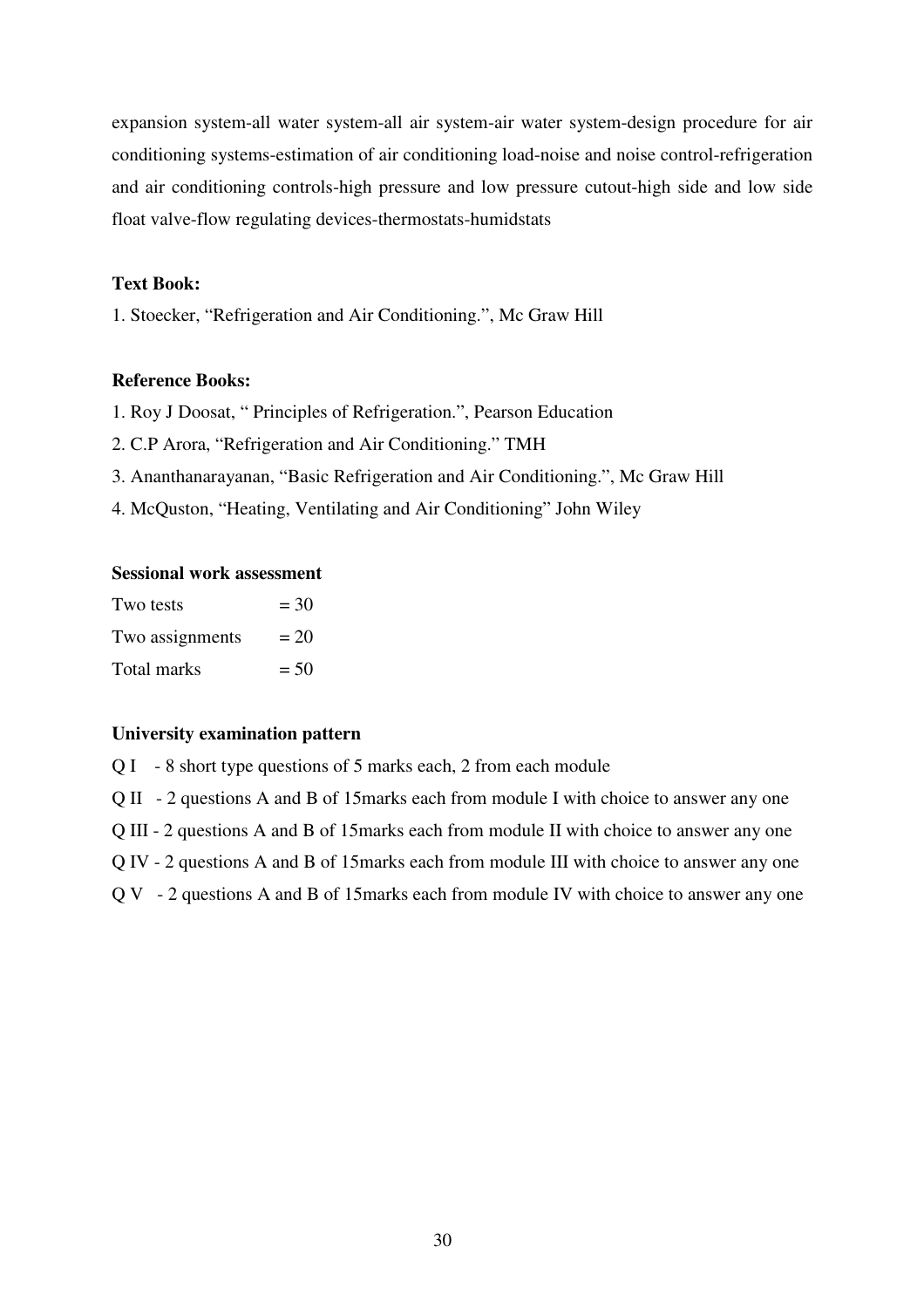# **2K6ME 803: MACHINE DESIGN 11**

3 hours lecture and 1 hour tutorial per week

#### **Module I (13 Hours)**

**Design of clutches & brakes** –friction clutches and brakes – uniform pressure and uniform wear assumptions – design of disc and cone types of clutches and brakes – design of external contracting and internal expanding elements – band type clutches and brakes – centrifugal clutches

**Design of belts and chain drives** – belt and chain drives of common types – design of flat and V belt drives Selection of roller chains

#### **Module II (13 Hours)**

**Design of gears** – spur, helical, bevel and worm gears – tooth loads – gear materials – design stresses - basic tooth stresses – stress concentration – service factor - velocity factor – bending strength of gear teeth - Buckingham's equation for dynamic load – surface strength and durability - heat dissipation - design for strength and wear.

#### **Module III (13 Hours)**

**Lubrication & Journal bearing design** – types of lubrication and lubricants – viscosity – journal bearing with perfect lubrication – hydrodynamic theory - design considerations – heat balance – journal bearing design – rolling contact bearings – bearing types - bearing life – static and dynamic capacity - selection of bearings with axial and radial loads – selection of tapered roller bearings – lubrication seals, shaft, housing and mounting materials

# **Module IV (13 Hours)**

**Product design for manufacturing** – general design considerations for rolled sections – forgings – screws machine products –turned parts – machined round holes – parts produced on milling machine – welded parts and castings – modification of design for manufacturing easiness for typical products – preparation of working drawings – working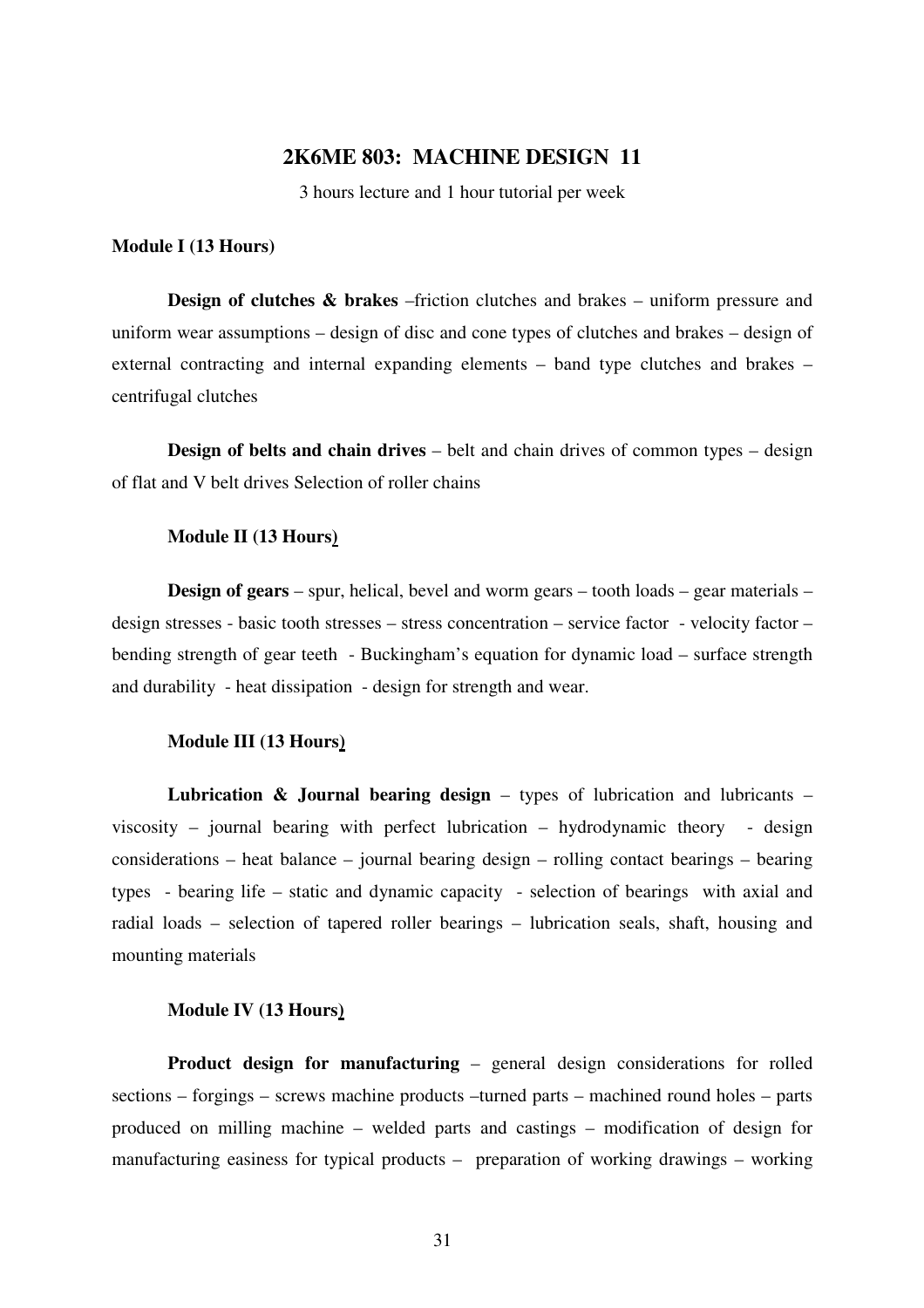drawings for manufacture of parts with complete specifications including manufacturing details like tolerance – surface finish etc. – computer applications in the preparation for working drawings.

#### **Text book**

Shigley J.E., *Mechanical Engineering Design*, McGraw Hill Book Company

# **Reference books**

- 1. Siegel, Maleev & Hartman, *Mechanical Design of Machines*, International Book Company
- 2. Phelan R.M., *Fundamentals of Mechanical Design,* Tata McGraw Hill Publishing Co. Ltd.
- 3. Doughtie V.L.& Vallance A.V., *Design of Machine Elements*, McGraw Hill Book Company
- 4. Juvinall R.C. & Marshek K.M., *Fundamentals of Machine Component Design*, John Wiley
- 5. Bralla J.G., *Handbook of Product Design for Manufacture*, McGraw Hill Book Company

#### **Data hand books** (allowed for reference during examinations)

- 1. Prof. Narayana Iyengar B.R. & Dr Lingaiah K., Machine Design Data Handbook
- *2.* P.S.G., Tech., *Machine Design Data Handbook*

#### **Sessional work assessment**

| Two tests       | $=$ 30 |
|-----------------|--------|
| Two assignments | $= 20$ |
| Total marks     | $= 50$ |

- Q I 8 short type questions of 5 marks each, 2 from each module
- Q II 2 questions A and B of 15marks each from module I with choice to answer any one
- Q III 2 questions A and B of 15marks each from module II with choice to answer any one
- Q IV 2 questions A and B of 15marks each from module III with choice to answer any one
- Q V 2 questions A and B of 15marks each from module IV with choice to answer any one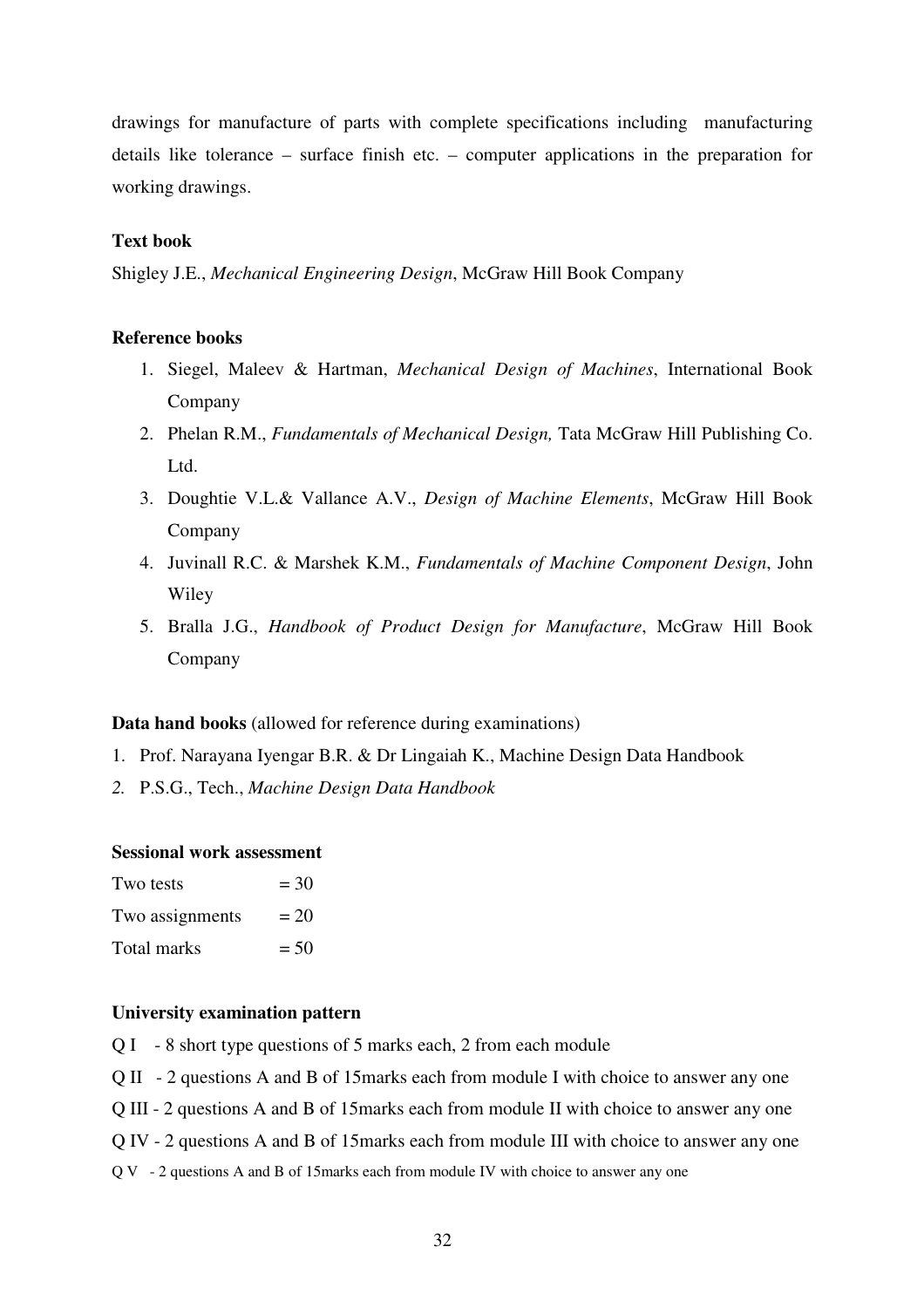# **2K6ME 804 : INVENTORY & SUPPLY CHAIN MANAGEMENT**

3 hours lecture & 1 hour tutorial per week

#### **Module I (12 hours)**

Supply chain management (SCM) - concept of logistics and SCM - decision phases - design, planning and operation - decision areas - type of supply chain views - flows in supply chain supply chain and competitive performance - performance measures for SCM - strategic fit drivers of supply chain

#### **Module II (12 hours)**

Sourcing and procurement - sourcing - factors in source selection - vendor rating - qualitative and quantitative methods - purchasing - objectives and procedure - purchasing systems tender method - computer based systems/EDI - inventory concept - functions of inventory selective inventory control techniques - structure of inventory problem - costs associated with materials management - relevant costs

# **Module III (14 hours)**

Independent demand items - probabilistic - single order quantities - payoff matrix incremental analysis - mathematical formulation of discrete and continuous cases independent demand items - deterministic and dynamic - deterministic inventory models without and with backordering - sensitivity analysis - quantity discount - all units and incremental discounts

#### **Module IV (14 hours)**

Independent demand items - probabilistic and dynamic inventory models - Q and P system models - dependent demand items - deterministic models - lot sizing models - lot by lot - EOQ - part period balancing - wagner-whitin method - concept of just-in-time - kanban introduction to distribution requirement planning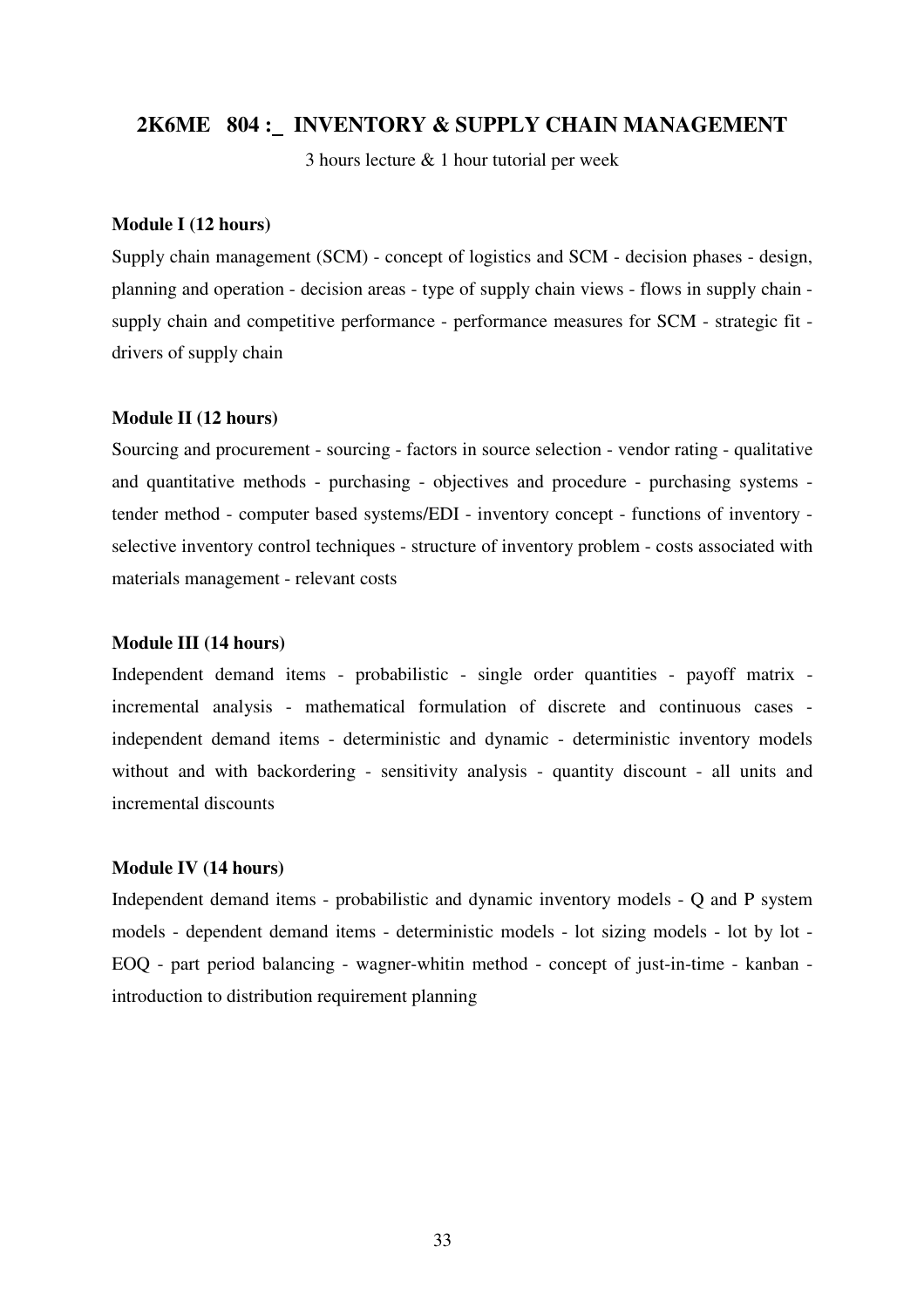# **Text books**

- 1. Dobler D.W. & Burt D.N., *Purchasing and Supply Management: Text and Cases*, Tata McGraw Hill Publishing Company Limited
- 2. Tersine R.J., *Principles of Inventory and Materials Management*, Prentice-Hall Inc
- 3. Starr M.K. & Miller D.W., *Inventory Control: Theory and Practice*, Prentice Hall of India
- 4. Chopra S. & Meindl P., *Supply Chain Management: Strategy, Planning, and Operation,* Pearson Education Asia

# **Reference books**

- 1. Christopher M., *Logistics and Supply Chain Management*, Pitman Publishing Company
- 2. John Mortimer (Editor), *Logistics in Manufacturing: An IFS Executive Briefing*, IFS Publications, U.K. & Springer-Verlag
- 3. Narasimhan S.L., Mcleavy D.W. & Billington P.J., *Production Planning and Inventory Control*, Prentice Hall of India
- 4. Raghuram G. & Rangaraj N., *Logistics and Supply Chain Management: Cases and Concepts*, Macmillan India Limited

#### **Sessional work assessment**

| Two tests       | $=$ 30 |
|-----------------|--------|
| Two assignments | $= 20$ |
| Total marks     | $= 50$ |

- Q I 8 short type questions of 5 marks each, 2 from each module
- Q II 2 questions A and B of 15marks each from module I with choice to answer any one
- Q III 2 questions A and B of 15marks each from module II with choice to answer any one
- Q IV 2 questions A and B of 15marks each from module III with choice to answer any one
- Q V 2 questions A and B of 15marks each from module IV with choice to answer any one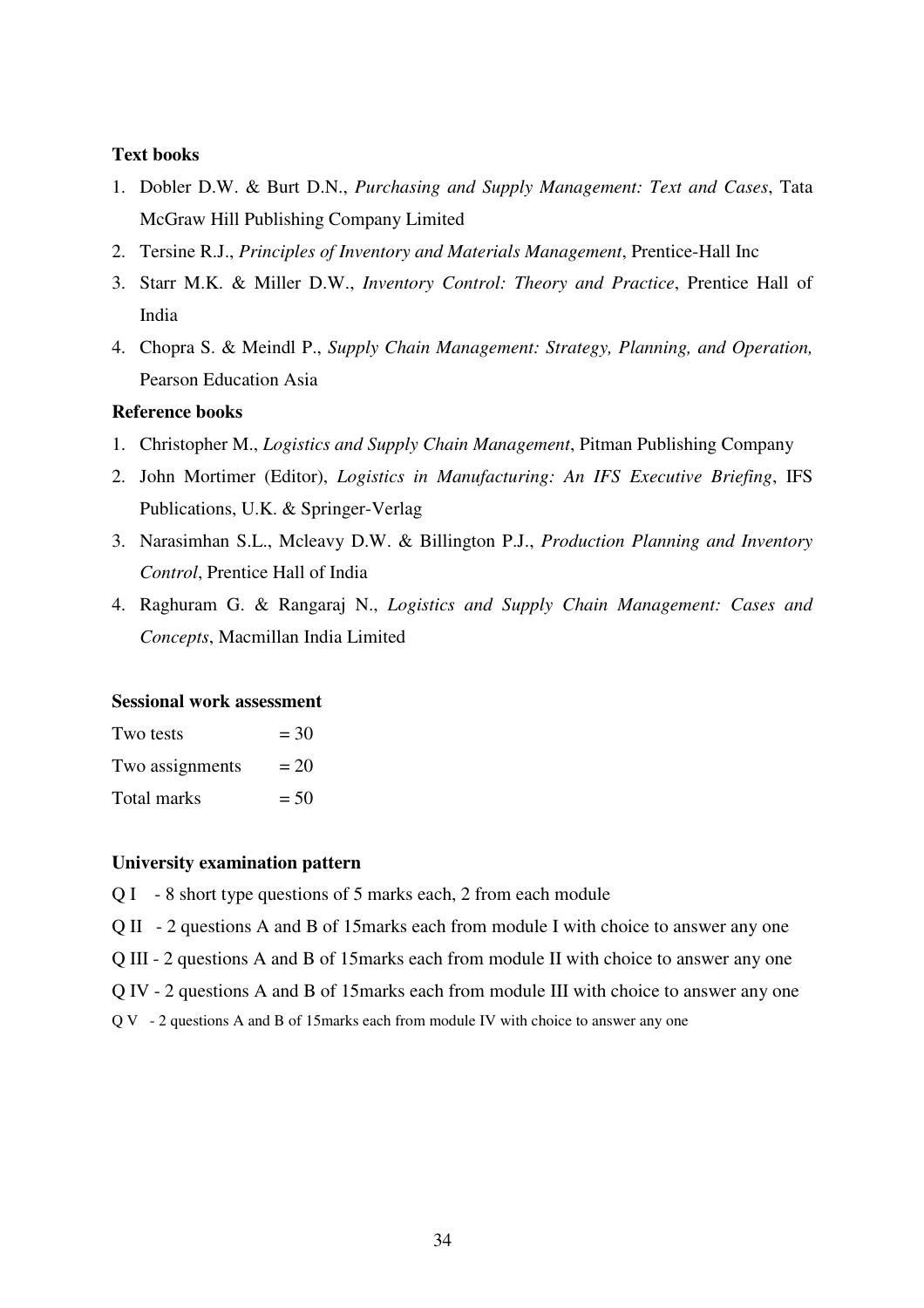# **2K6ME 805(A): FINITE ELEMENT ANALYSIS**

3 hours lecture and 1 hour tutorial per week

#### **Module I (13 hours)**

Linear vector spaces - linear transformations and functionals - linear, bilinear and quadratic forms - theory of normed spaces - theory of inner product spaces - concepts from variational calculus - variational methods of approximation - Ritz method - weighted residual method - Galerkin method - subdomain method - collocation method

#### **Module II (11 hours)**

Finite element analysis of one dimensional problems - procedure - one dimensional elements and interpolation functions - analysis of one dimensional second and fourth order equations approximation errors in the finite element method - computer implementation

#### **Module III (15 hours)**

Finite element analysis of two dimensional problems - two dimensional elements and interpolation functions - second order equations involving a scalar valued function comments on mesh generation and composition of boundary conditions - analysis of plane elasticity and incompressible fluid flow problems - time dependent problems (transient heat transfer) - isoparametric elements and numerical integration

## **Module IV (13 hours)**

Alternative formulations - least square formulation - mixed formulation - Eigenvalue problems - nonlinear problems - three dimensional elements and interpolation functions formulation of three dimensional problems (two and three dimensional Navier-Stokes equations - three dimensional heat transfer equations)

#### **Text books**

- 1. Reddy J.N., *An Introduction to the Finite Element Method,* McGraw Hill International **Edition**
- 2. Reddy J.N., *Applied Functional Analysis and Variational Methods in Engineering*, McGraw Hill, International Edition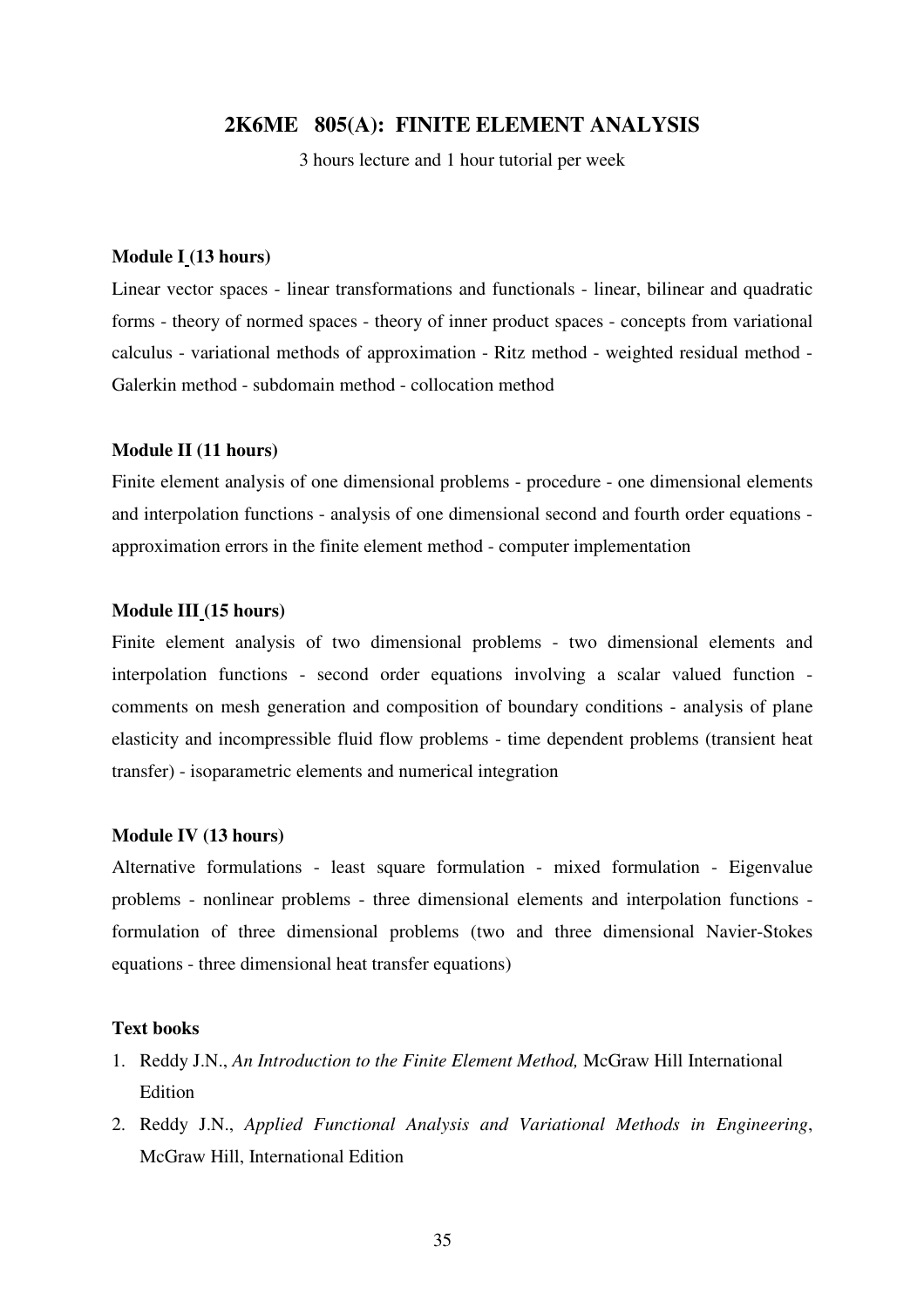# **Reference books**

- 1. Huebner K.H., *The Finite Element Method for Engineers*, John Wiley
- 2. Zenkiewicz O., *The Finite Element Method,* McGraw Hill International Edition

#### **Sessional work assessment**

| Two tests       | $=$ 30 |
|-----------------|--------|
| Two assignments | $= 20$ |
| Total marks     | $= 50$ |

# **University examination pattern**

Q I - 8 short type questions of 5 marks each, 2 from each module

Q II - 2 questions A and B of 15marks each from module I with choice to answer any one

Q III - 2 questions A and B of 15marks each from module II with choice to answer any one

Q IV - 2 questions A and B of 15marks each from module III with choice to answer any one

Q V - 2 questions A and B of 15marks each from module IV with choice to answer any one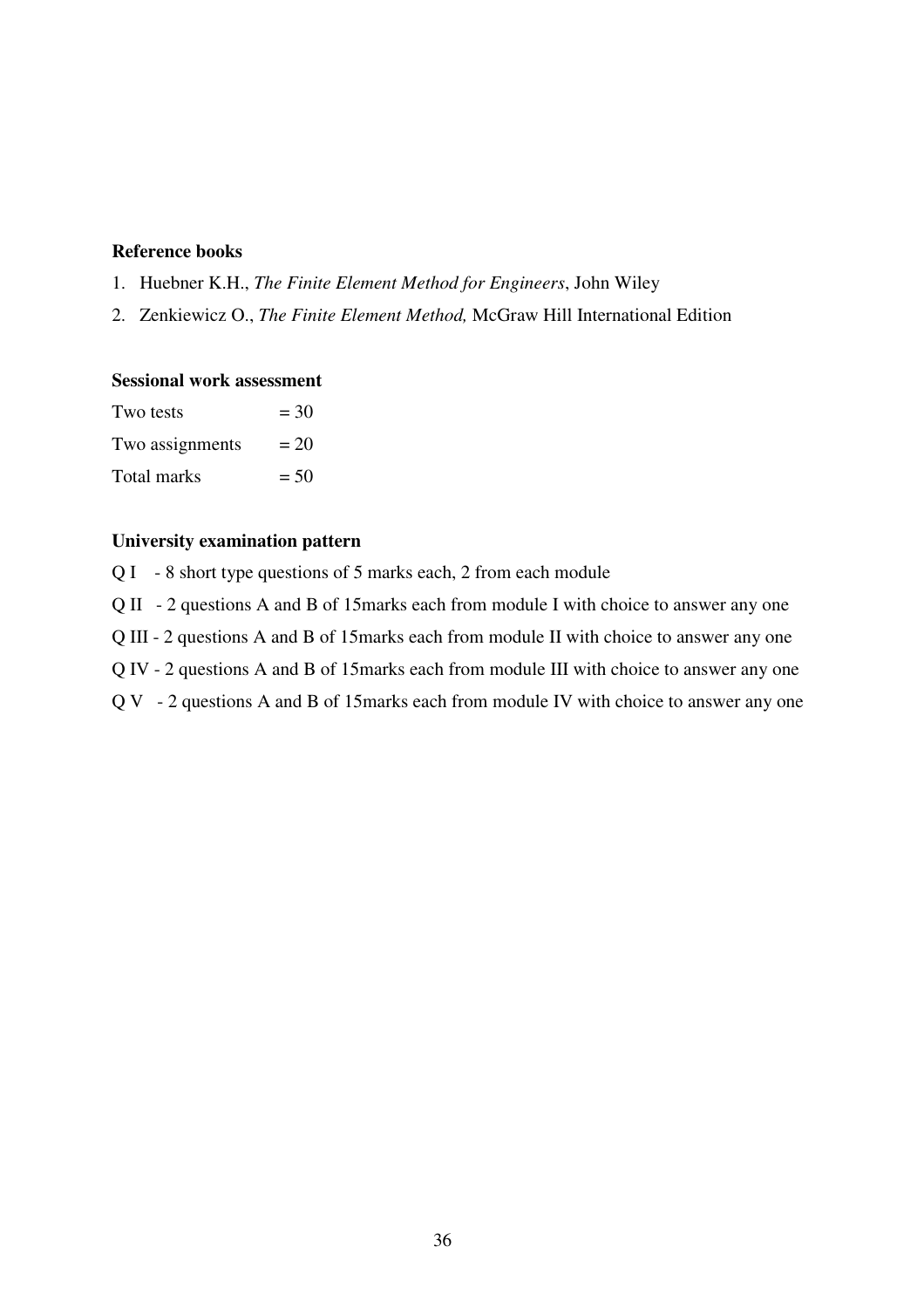#### **2K6ME 805(B): NEURAL NETWORKS & FUZZY LOGIC**

3 hours lecture and 1 hour tutorial per week

#### **Module I (13 hours)**

**Introduction to artificial neural networks -** biological neurons - Mc Culloch and Pitts modals of neuron - types of activation function - network architectures - knowledge representation - learning process - error-correction learning - supervised learning unsupervised learning - single unit mappings and the perceptron - perceptron convergence theorem (with out proof) - method of steepest descent - least mean square algorithms adaline/medaline units - multilayer perceptrons - derivation of the back-propagation algorithm

#### **Module II (13 hours)**

**Radial basis and recurrent neural networks** - RBF network structure - covers theorem and the separability of patterns - RBF learning strategies - K-means and LMS algorithms comparison of RBF and MLP networks - recurrent networks - Hopfield networks - energy function - spurious states - error performance - simulated annealing - the Boltzman machine - Boltzman learning rule - the mean field theory machine - MFT learning algorithm applications of neural network - the XOR problem - traveling salesman problem - image compression using MLPs - character retrieval using Hopfield networks

#### **Module III (13 hours)**

**Fuzzy logic -** fuzzy sets - properties - operations on fuzzy sets - fuzzy relations - operations on fuzzy relations - the extension principle - fuzzy measures - membership functions fuzzification and defuzzification methods - fuzzy controllers - Mamdani and Sugeno types design parameters - choice of membership functions - fuzzification and defuzzification methods - applications

#### **Module IV (13 hours)**

**Introduction to genetic algorithm and hybrid systems - genetic algorithms - natural** evolution - properties - classification - GA features - coding - selection - reproduction - cross over and mutation operators basic GA and structure

**Introduction to Hybrid systems** - concept of neuro-fuzzy and neuro-genetic system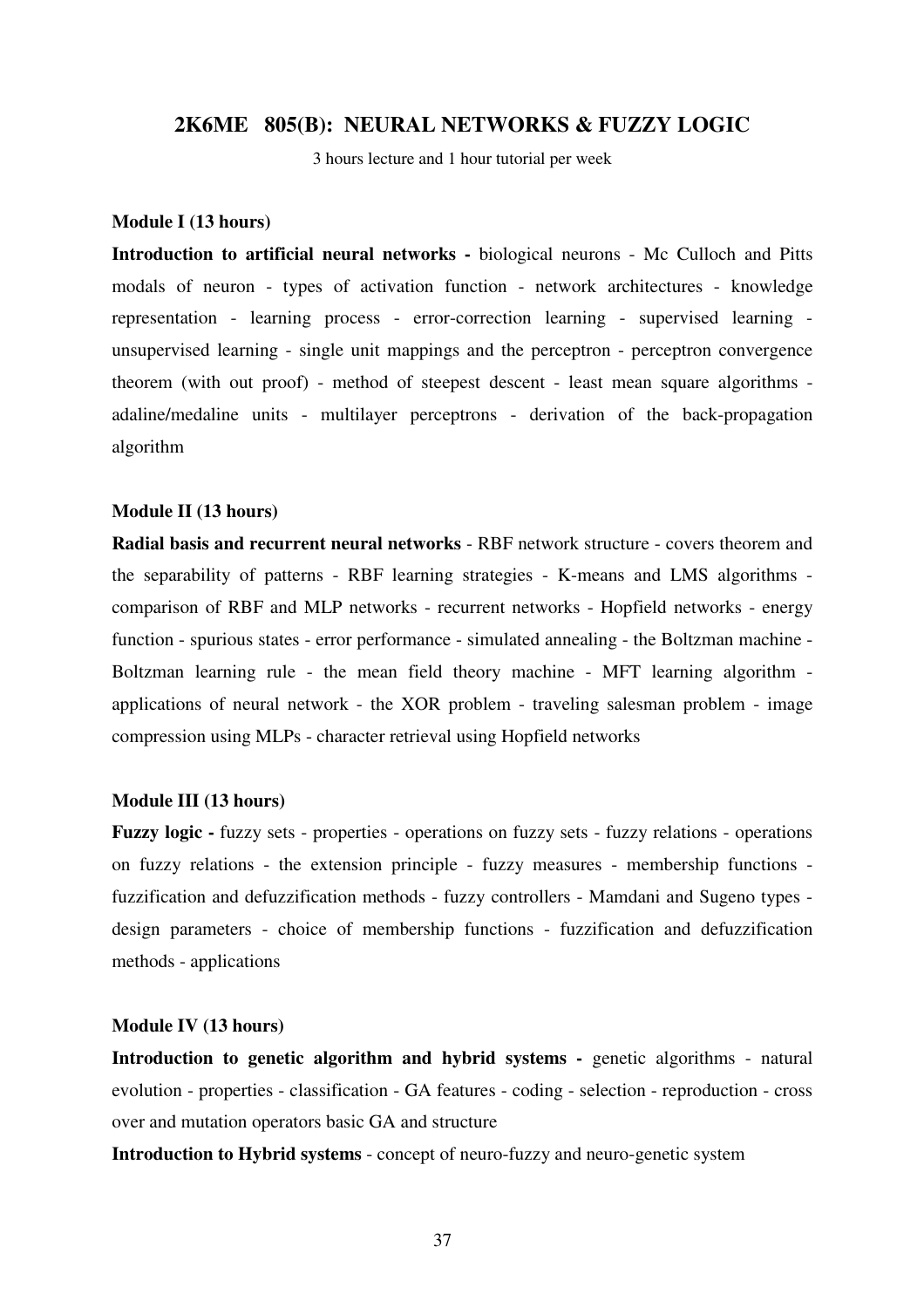#### **Text books and Refrerence books**

- 1. Simon Haykins, "*Neural Network a Comprehensive Foundation"*, Macmillan College, Proc, Con, Inc
- 2. Zurada J.M., "*Introduction to Artificial Neural Systems,* Jaico publishers
- 3. Driankov D., Hellendoorn H. & Reinfrank M., "*An Introduction to Fuzzy Control*", Norosa Publishing House
- 4. Ross T.J., *"Fuzzy Logic with Engineering Applications"*, McGraw Hill
- 5. Bart Kosko. *"Neural Network and Fuzzy Systems"*, Prentice Hall, Inc., Englewood Cliffs
- 6. Goldberg D.E., *"Genetic Algorithms in Search Optimisation and Machine Learning"*, Addison Wesley
- 7. Suran Goonatilake & Sukhdev Khebbal (Eds.), *"Intelligent Hybrid Systems*", John Wiley

#### **Sessional work assessment**

| Two tests       | $=$ 30 |
|-----------------|--------|
| Two assignments | $= 20$ |
| Total marks     | $= 50$ |

#### **University examination pattern**

Q I - 8 short type questions of 5 marks each, 2 from each module

- Q II 2 questions of 15marks each from module I with choice to answer any one
- Q III 2 questions of 15marks each from module II with choice to answer any one
- Q IV 2 questions of 15marks each from module III with choice to answer any one
- Q V 2 questions of 15marks each from module IV with choice to answer any one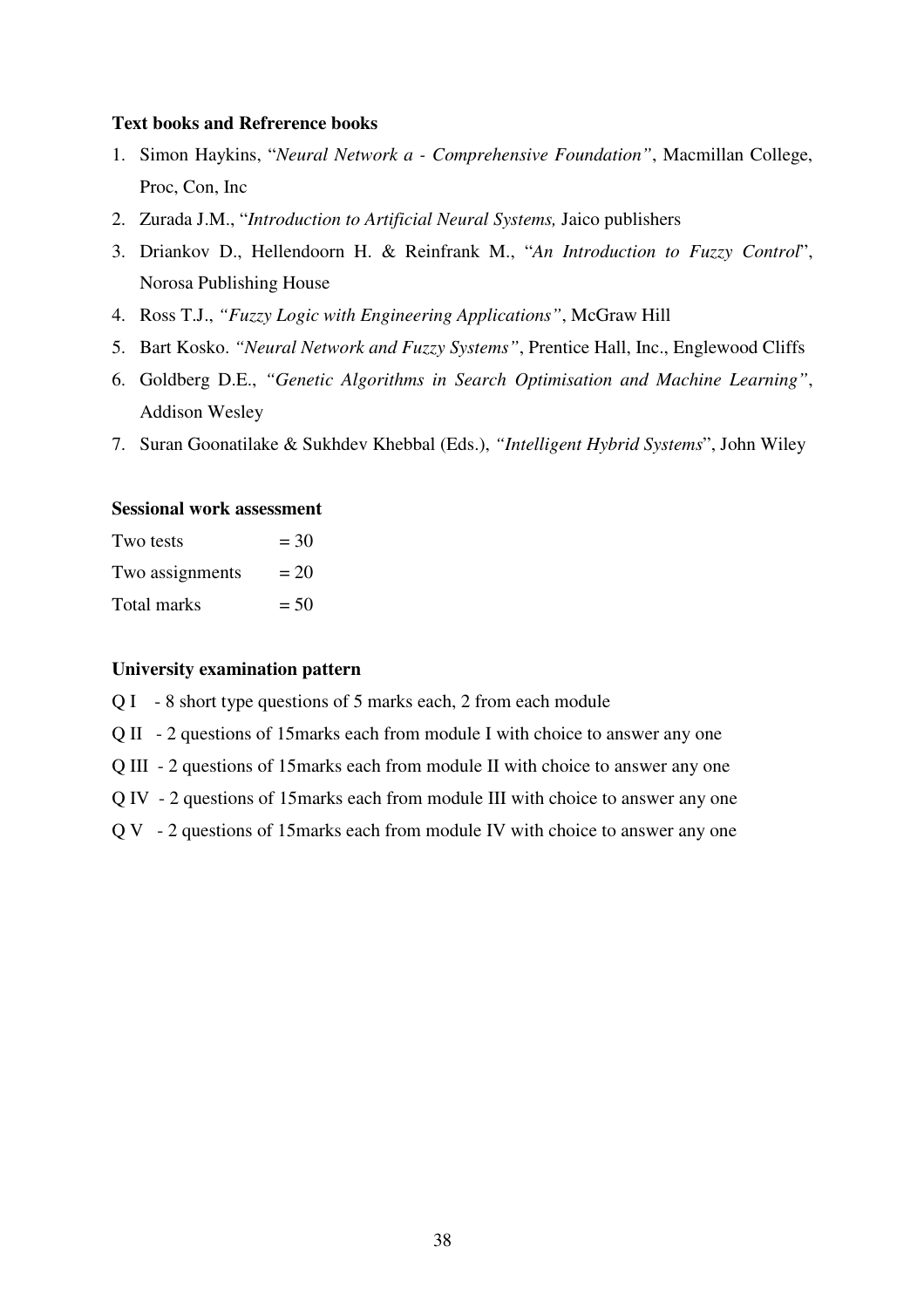# **2K6ME 805(C): COMPUTATIONAL FLUID MECHANICS**

3 hours lecture and 1 hour tutorial per week

#### **Module I (12 hours)**

Classification of partial differential equations - system of first and second-order partial differential equations - initial and boundary conditions - finite difference formulations - finite difference equations - finite difference approximation of mixed partial derivatives

#### **Module II (12 hours)**

Parabolic partial differential equations - explicit methods - implicit methods - parabolic equations in two-space dimensions - consistency, stability, and error analysis of finite difference equations - artificial viscosity

#### **Module III (12 hours)**

Elliptic equations - finite difference formulations - solution algorithms - hyperbolic equations - finite difference formulations -splitting methods - multiple-step method

#### **Module IV (16 hours)**

Scalar representation of the navier - stokes equations - model equations - numerical algorithms - incompressible navier - stokes equations - primitive variable and vorticity stream function formulations - poisson equation for pressure - numerical algorithms boundary conditions - staggered grid

#### **Text book**

Hoffmann Klaus A., "*Computational Fluid Dynamics for Engineers - Volume I*", Engineering Education System, Wichita

#### **Reference books**

- 1. Patankar Suhas V., "*Numerical Heat Transfer and Fluid Flow*", Taylor & Francis
- 2. Fletcher C.A.J., "*Computational Techniques for Fluid Dynamics I*, Springer Verlag
- 3. Anderson Dale A., Tannehill John C. & Pletcher Richard H., "*Computational Fluid Mechanics and Heat Transfer*", Taylor & Francis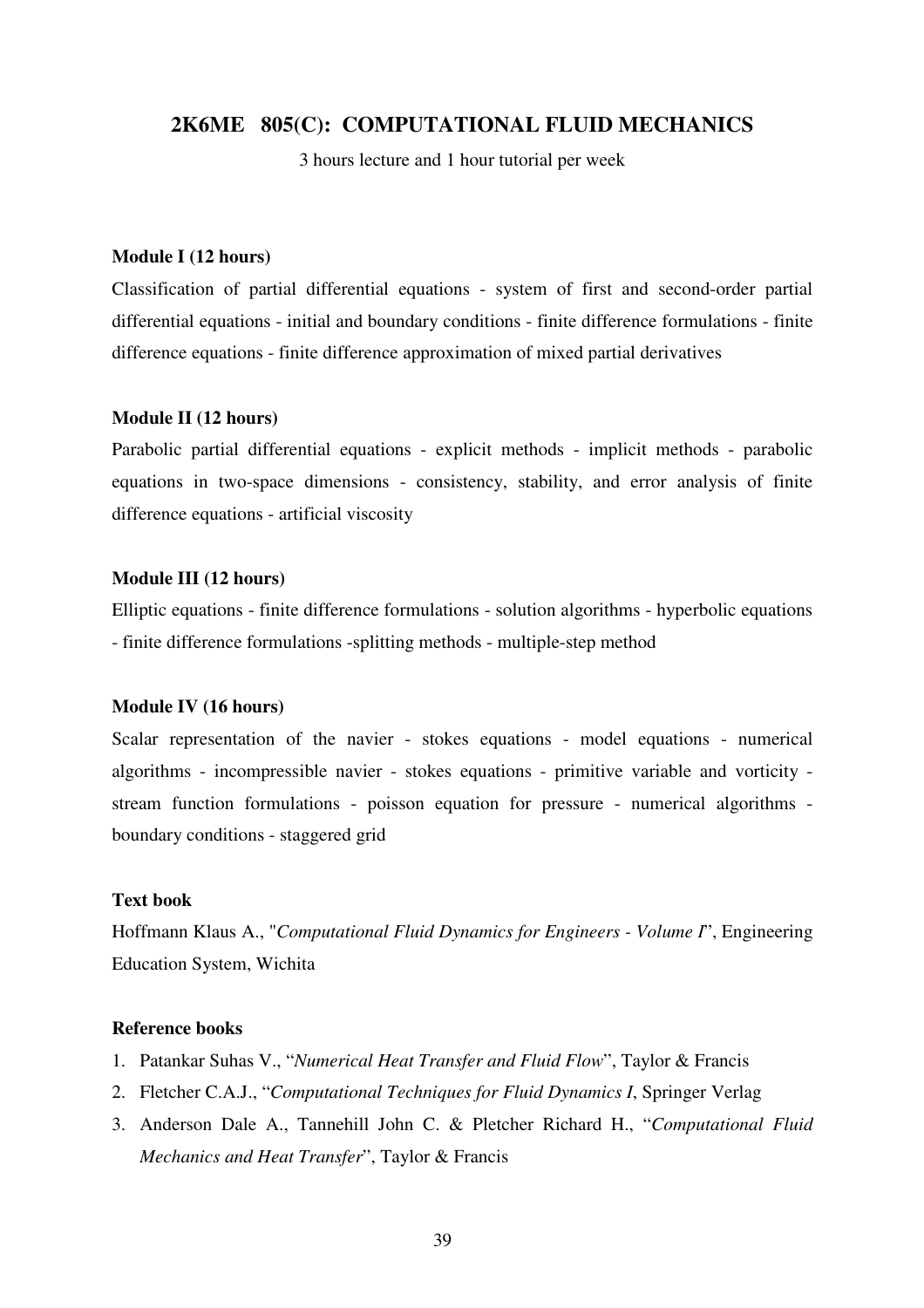# **Sessional work assessment**

| Computer run assignments | $= 20$ |
|--------------------------|--------|
| Two tests                | $= 30$ |
| Total                    | $= 50$ |

#### **University examination pattern**

Q I - 8 short type questions of 5 marks each, 2 from each module

Q II - 2 questions A and B of 15marks each from module I with choice to answer any one

Q III - 2 questions A and B of 15marks each from module II with choice to answer any one

Q IV - 2 questions A and B of 15marks each from module III with choice to answer any one

Q V - 2 questions A and B of 15marks each from module IV with choice to answer any one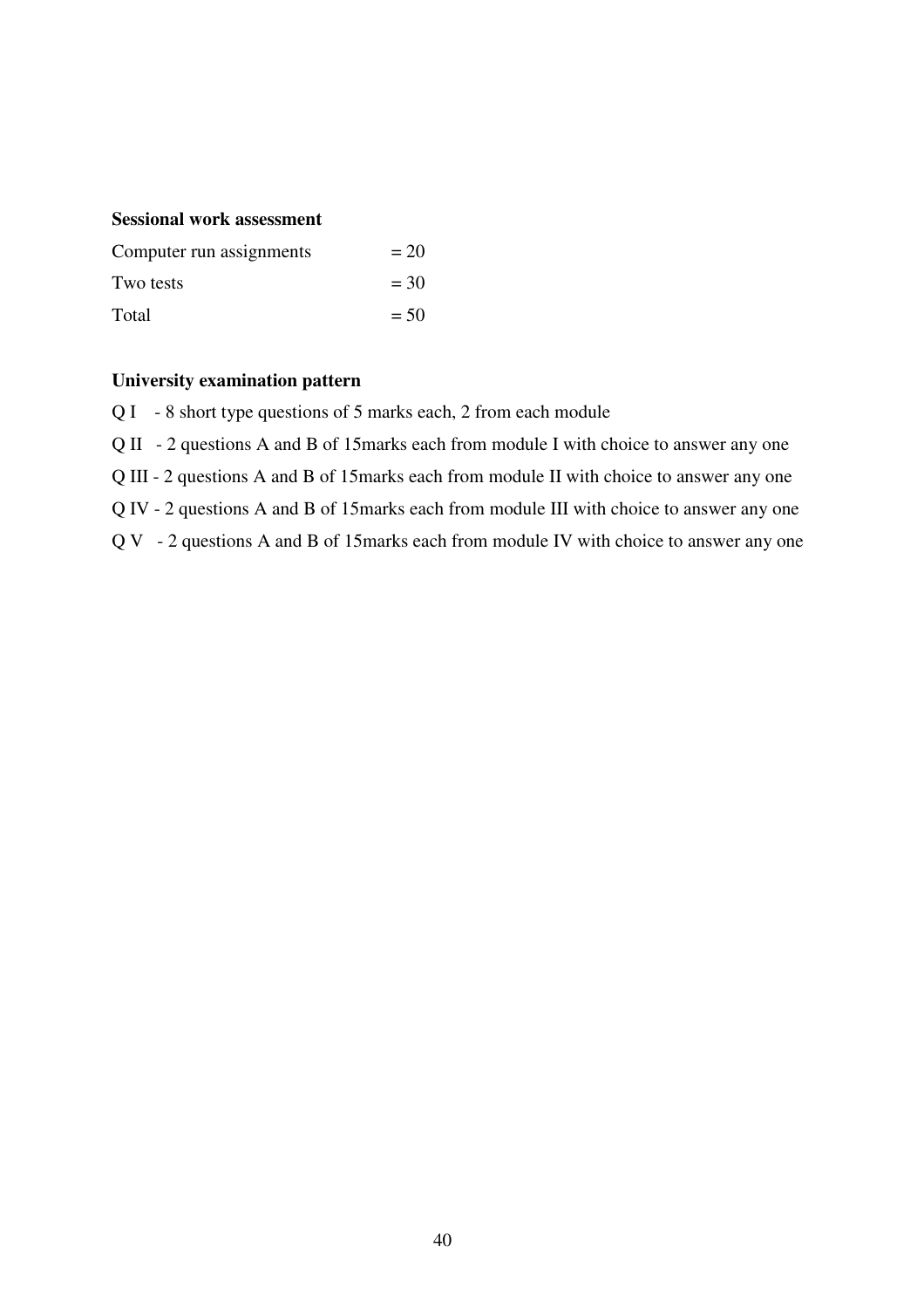# **2K6ME 805(D): SYSTEM SIMULATION AND MODELING**

3 hours lecture and 1 hour tutorial per week

#### **MODULE I** (14 hours)

System concepts-systems and system environment-component of a system-discrete and continous systems-types of system study-system analysis-system design and system postulation-system models-types of models-system simulation-steps in a simulation studycomparison of simulation and analytical models-Monte Carlo simulation –examples of simulation of single server queuing system and simple inventory systems-concepts in discrete event system simulation-event scheduling/time advance algorithms-modeling world views.

#### **MODULE II** (12 hours)

Random number generation-techniques for generating random number-linear congruential method-test for random numbers-frequency tests-Kolmogorov-Smirnov test and the Chisquare test-random variate generation-inverse transformation method-exponential, uniform, and empirical discrete and empirical continuous distributions-input modeling for simulationdata collection-identifying the distribution using histograms-parameter estimation-Chi-square goodness of fit test.

#### **MODULE III** (13 hours)

Verification and validation of simulation models-verification of simulation modelscalibration and validation of models-face validity-validation of model assumption and validating input output transformations-output analysis for a single model-types of simulation with respect to output analysis-measures of performance and their estimation-output analysis for terminating simulation-confidence interval estimation for a fixed number of replicationconfidence interval with specified precision-output analysis for steady state simulationinitialization bias-replication methods-sample size determination for a specified precisionbatch means method.

#### **MODULE IV** (13 hours)

Simulation modelling and analysis of manufacturing systems-objectives-performance measures-issues in simulation of manufacturing systems-simulation of simple job shop manufacturing systems-introduction to simulation software for manufacturing applicationssalient features of simulation languages such as general purpose simulation systems(GPSS),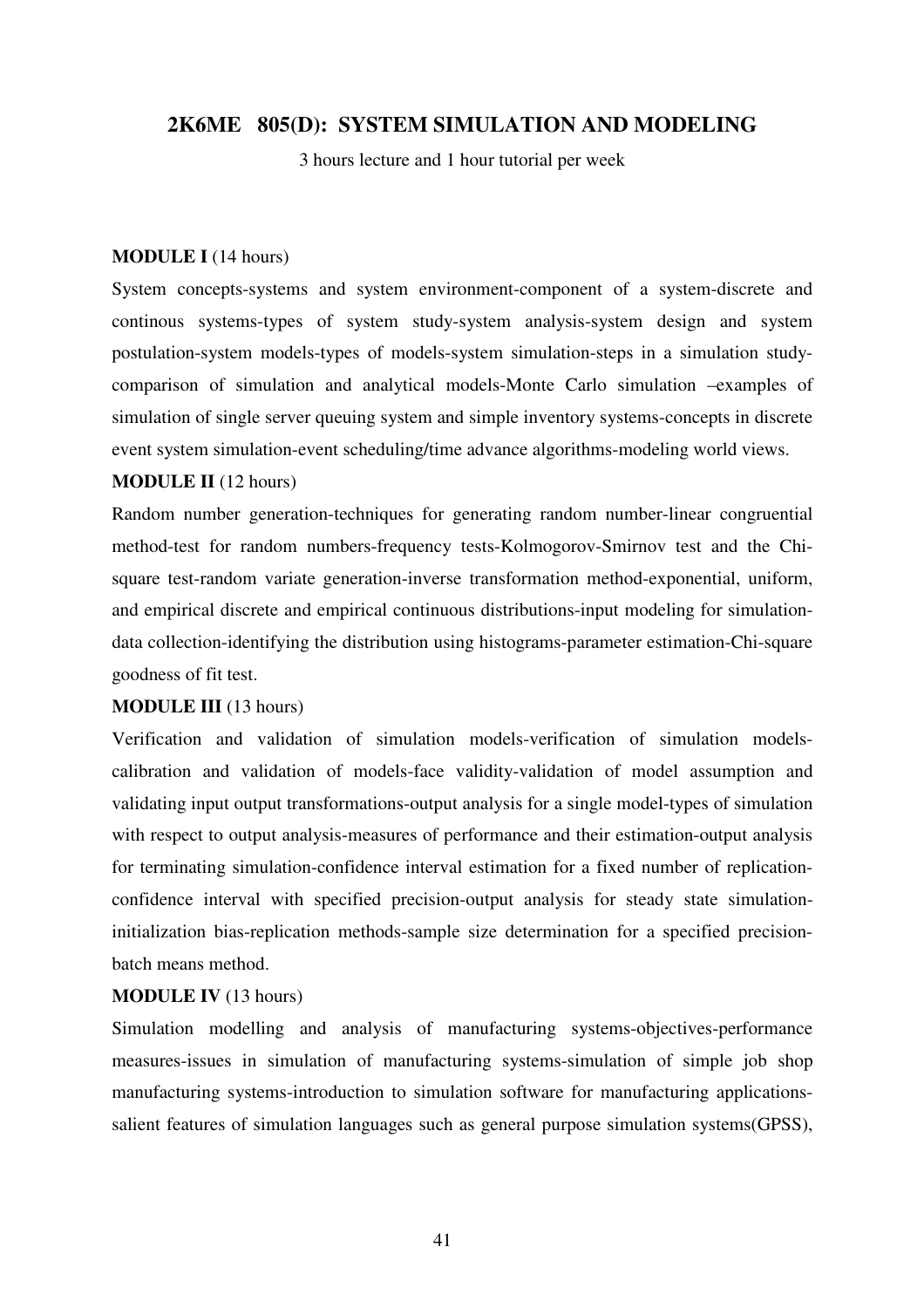and simulation language for alternative modelling(SLAM)-salient features of simulators such as WITNESS and Arena.

# **Text book**

Banks J., Carson J.S. & Nelson B.L., *Discrete-Event System Simulation,* Prentice Hall of India

# **Reference books**

- 1. Askin R.G. & Standridge C.R., *Modelling and Analysis of Manufacturing Systems,* John Wiley
- 2. Deo N., *System Simulation with Digital Computer*, Prentice-Hall of India Private Limited
- 3. Gordon G., *System Simulation*, Prentice Hall of India Private Limited
- 4. Law A.W. & Kelton W.D., *Simulation Modelling and Analysis*, Third Edition, McGraw Hill International Editions
- 5. Kelton W.D., Sadowski R.P. & Sadowski D.A., *Simulation with ARENA*, WCB/McGraw Hill International Editions

### **Sessional work assessment**

| Two tests       | $=$ 30 |
|-----------------|--------|
| Two assignments | $= 20$ |
| Total marks     | $= 50$ |

- Q I 8 short type questions of 5 marks each, 2 from each module
- Q II 2 questions A and B of 15marks each from module I with choice to answer any one
- Q III 2 questions A and B of 15marks each from module II with choice to answer any one
- Q IV 2 questions A and B of 15marks each from module III with choice to answer any one
- Q V 2 questions A and B of 15marks each from module IV with choice to answer any one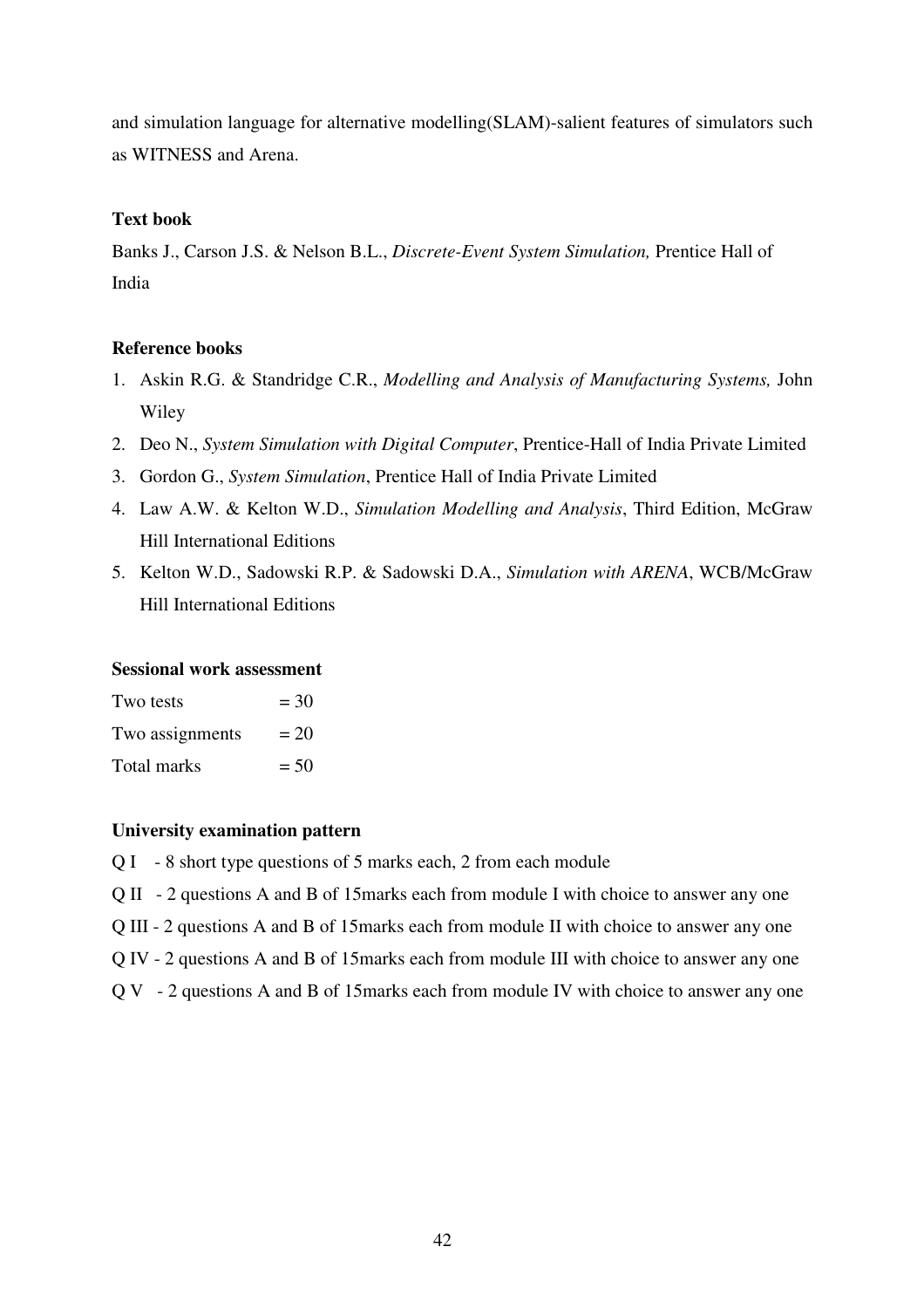#### **2K6ME 805 (E): QUALITY ENGINEERING AND MANAGEMENT**

3 hours lecture and 1 hour tutorial per week

#### **Module I (10 hours)**

Introduction to the concept of quality - quality control - quality assurance - quality management - quality and total quality - small q and big Q - concept of total quality management - TQM axioms - major contributions of deming, juran and crossby to quality management - enablers for total quality - strategic quality management

#### **Module II (10 hours)**

Quality costs - analysis of quality costs - loss function - taguchi methods - total quality tools pareto chart - fishbone diagram - checksheet - histograms - scatter diagrams - run charts flow diagram - survey - implementing - total quality - ISO 9000 certification - quality circlesmotivation theories

#### **Module III (10 hours)**

Customer needs and product quality - market research - product design - quality function deployment - reliability - reliability goals - failure mode, effect, and criticality analysis design for safety - error proofing design for manufacturability - manufacturing planning for quality - quality responsibilities on the factory floor - total employee involvement and empowerment - benchmarking - continuos improvement strategies - kaizen approach

#### **Module IV (11 hours)**

Statistical tools in quality - making predictions using the normal, poisson and binomial probability distributions - statistical process control - control charts for variables -  $\overline{X}$ . R and σ charts - process capability indices - control charts for attributes - P, np, c and u charts

#### **Module V (11 hours)**

Acceptance sampling - lot by lot acceptance using single sampling by attributes - OC curve average outgoing quality and the AOQL - double sampling - multiple and sequential sampling - dodge - romig sampling tables - ATI and AFI - introduction to life testing and reliability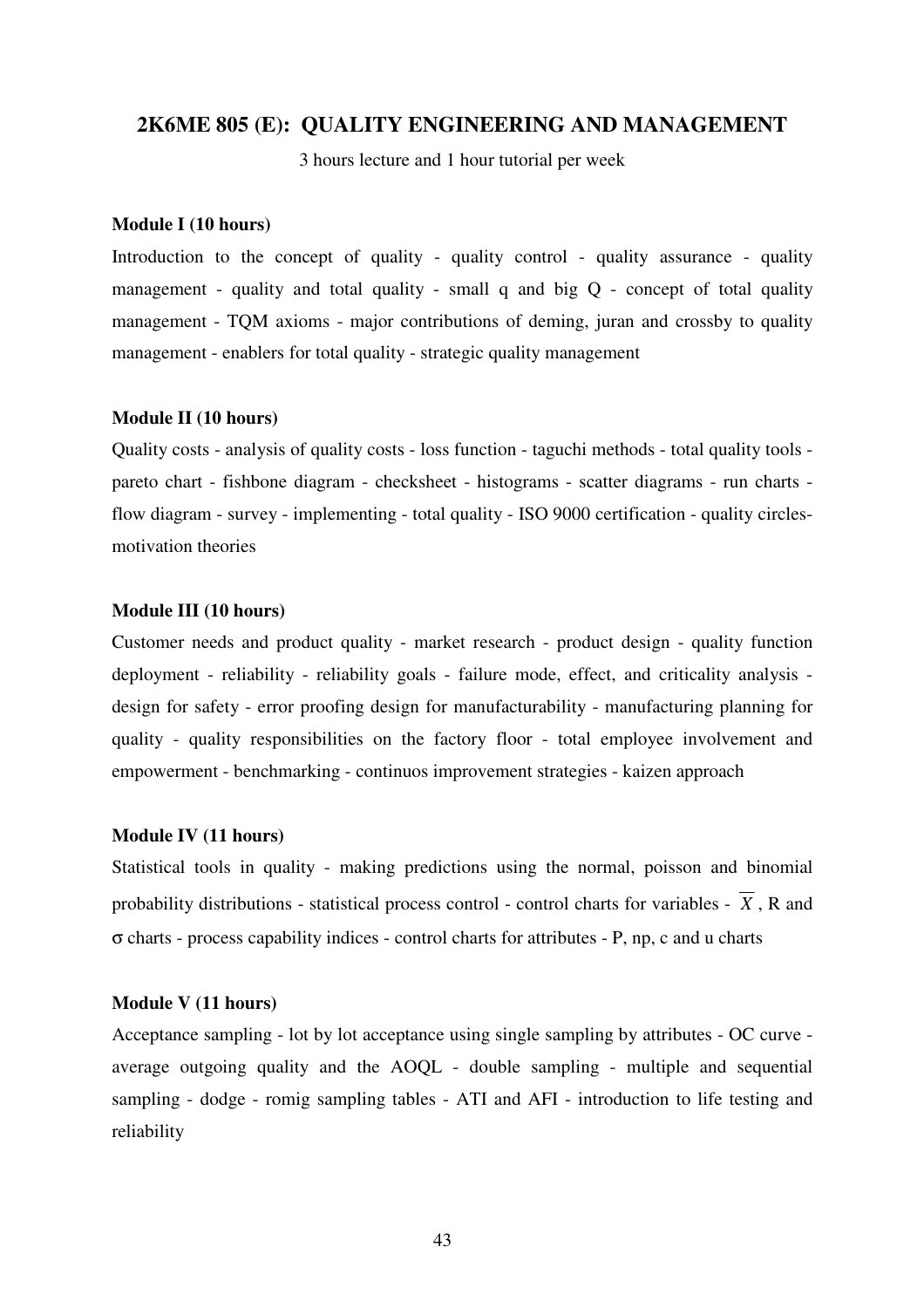#### **Text books**

- 1. Juran J.M., Gryna F.M., "*Quality Planning and Analysis*", Tata McGraw Hill Publishing Company
- 2. Grant E.L. & Leavenworth R.S., "*Statistical Quality Control*", McGraw Hill International Edition
- 3. Geoetsch D.L. & Davis S.B., "*Introduction to Total Quality: Quality Management for Production, Processing and Services",* Prentice Hall International, Inc.
- 4. Logothetis N., "*Managing for Total Quality*", Prentice Hall of India Private Limited
- 5. Bharat Wakhlu, "*Total Quality*", Wheeler Publishing

#### **Sessional work assessment**

| Two tests       | $=$ 30 |
|-----------------|--------|
| Two assignments | $= 20$ |
| Total marks     | $= 50$ |

- Q I 8 short type questions of 5 marks each, 2 from each module
- Q II 2 questions A and B of 15marks each from module I with choice to answer any one
- Q III 2 questions A and B of 15marks each from module II with choice to answer any one
- Q IV 2 questions A and B of 15marks each from module III with choice to answer any one
- Q V 2 questions A and B of 15marks each from module IV with choice to answer any one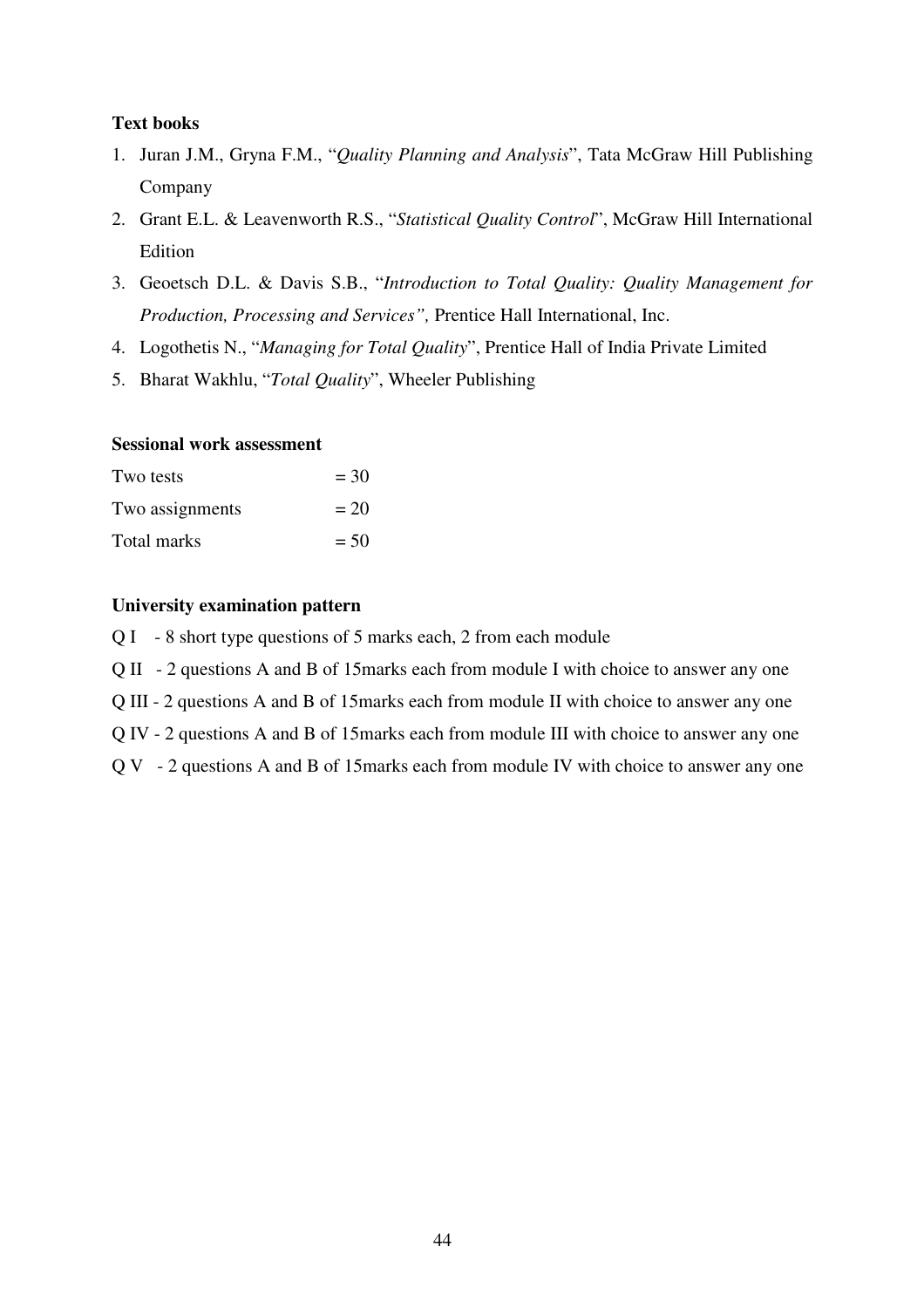# **2K6ME 806(P): SEMINAR**

#### 4 hours per week

Individual students should be asked to choose a topic in any field of mechanical engineering, preferably from outside the B.Tech syllabus and give a seminar on that topic for about thirty minutes - a committee consisting of at least three faculty members (preferably specialised in different fields of mechanical engineering) will assess the presentation of the seminars and award the marks to the students - each student should be asked to submit two copies of a write up of his seminar talk - one copy should be returned to the student after duly certifying it by the H O D and the other kept in the departmental library

| Presentation | $=$ 30 |
|--------------|--------|
| Report       | $= 20$ |
| Total marks  | $= 50$ |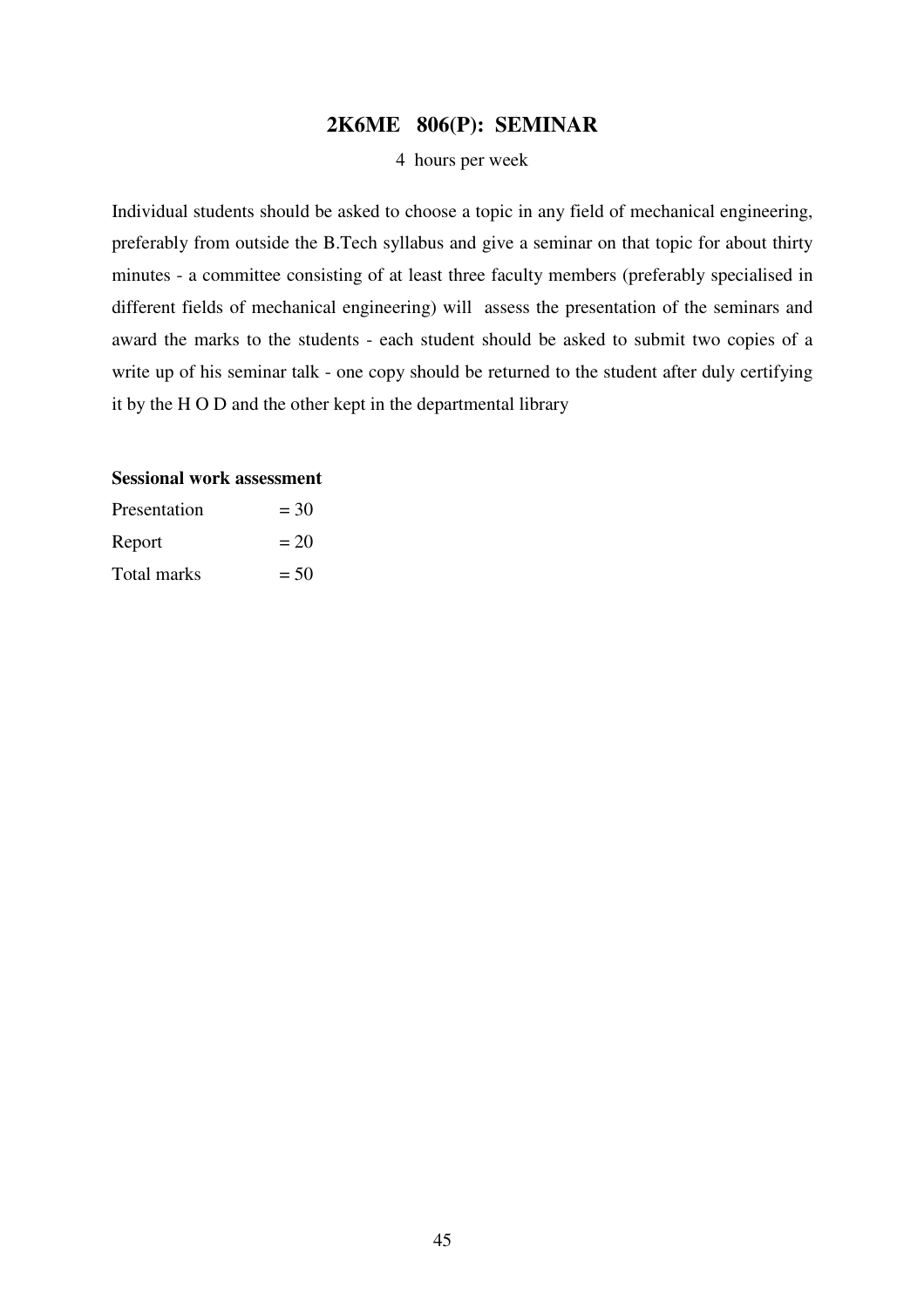# **2K6ME 807(P): PROJECT AND INDUSTRIAL TRAINING**

( 7 hours per week)

 The project work can be a Modeling and Simulation, Case study, Design or Experiments in the field of Mechanical Engineering. It can be allotted as a group project with groups consisting of 3 to 4 students. The project work started in the seventh semester (mini project) may be continued in this semester - the students should complete the project work in this semester and present it before the assessment committee

The assessment committee will assess the various projects, fix the relative grading and group average marks - the guides will award the marks for the individual students in a project maintaining the group average - each group should submit the copies of the completed project report signed by the guide (in the format prescribed by the department) to the department the Head Of the Department will certify the copies and return them to the students - one copy will be kept in the departmental library

All students should undergo Industrial Training Programme either by attending a training programme for a minimum of 5 days in a Registered Industry / Research Institute or by visiting at least 5 reputed Industries / Engg Establishments. They have to submit a report of the Industrial Training Programme.

A maximum of 25 marks will be awarded for the Industrial Training.

| Project Work               | $= 75$  |
|----------------------------|---------|
| <b>Industrial Training</b> | $= 25$  |
| Total marks                | $= 100$ |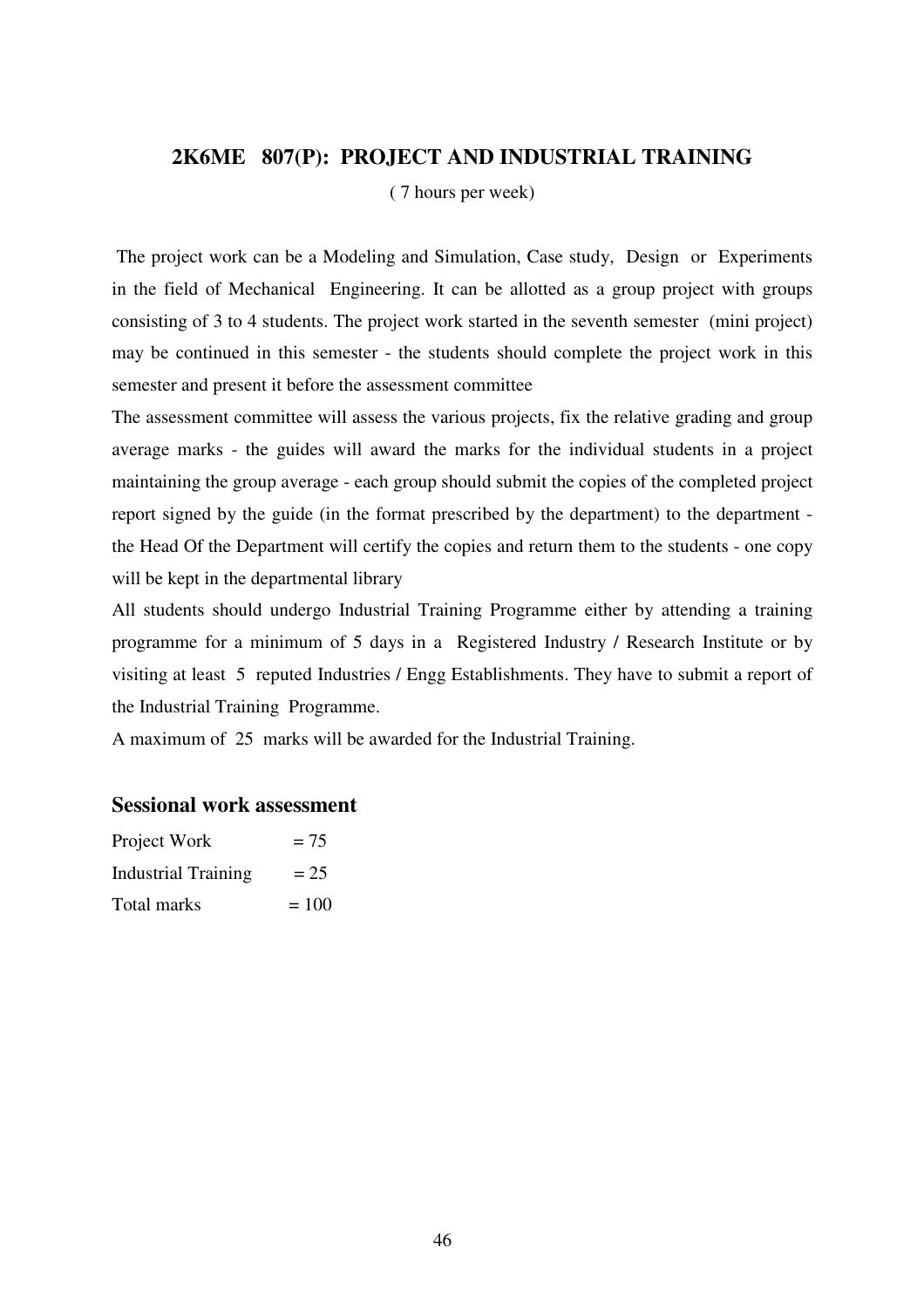# **2K6ME 808(P): VIVAVOCE**

There is only university examination for VIVA VOCE - the university will appoint examiners for conducting the viva voce examination - the examiners will ask questions from subjects studied for the B.Tech. Course, Mini Project, Project and Industrial Training and Seminar etc. The relative weightage will be as follows :

| Subjects                        | $= 30.$ |
|---------------------------------|---------|
| Mini Project                    | $= 20$  |
| Project and Industrial Training | $= 30$  |
| Seminar                         | $= 20$  |
| Total marks                     | $=100$  |
|                                 |         |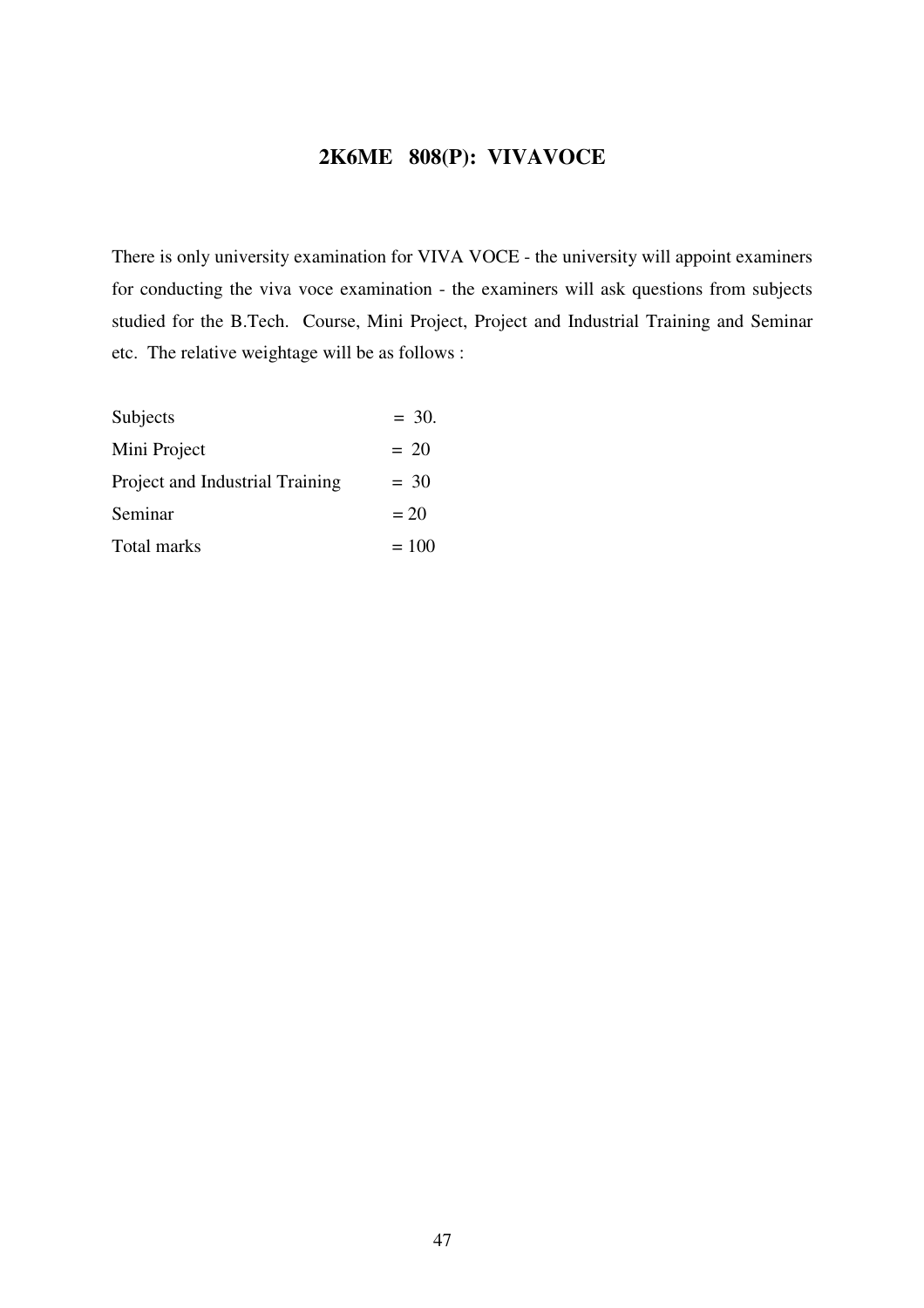# **KANNUR UNIVERSITY**

# **FACULTY OF ENGINEERING**

**Curricula, Scheme of Examinations and Syllabi for B.Tech Degree(Part-Time) Programme in** 

# **MECHANICAL ENGINEERING V11 and V111 Semesters With Effect From 2007 Admissions**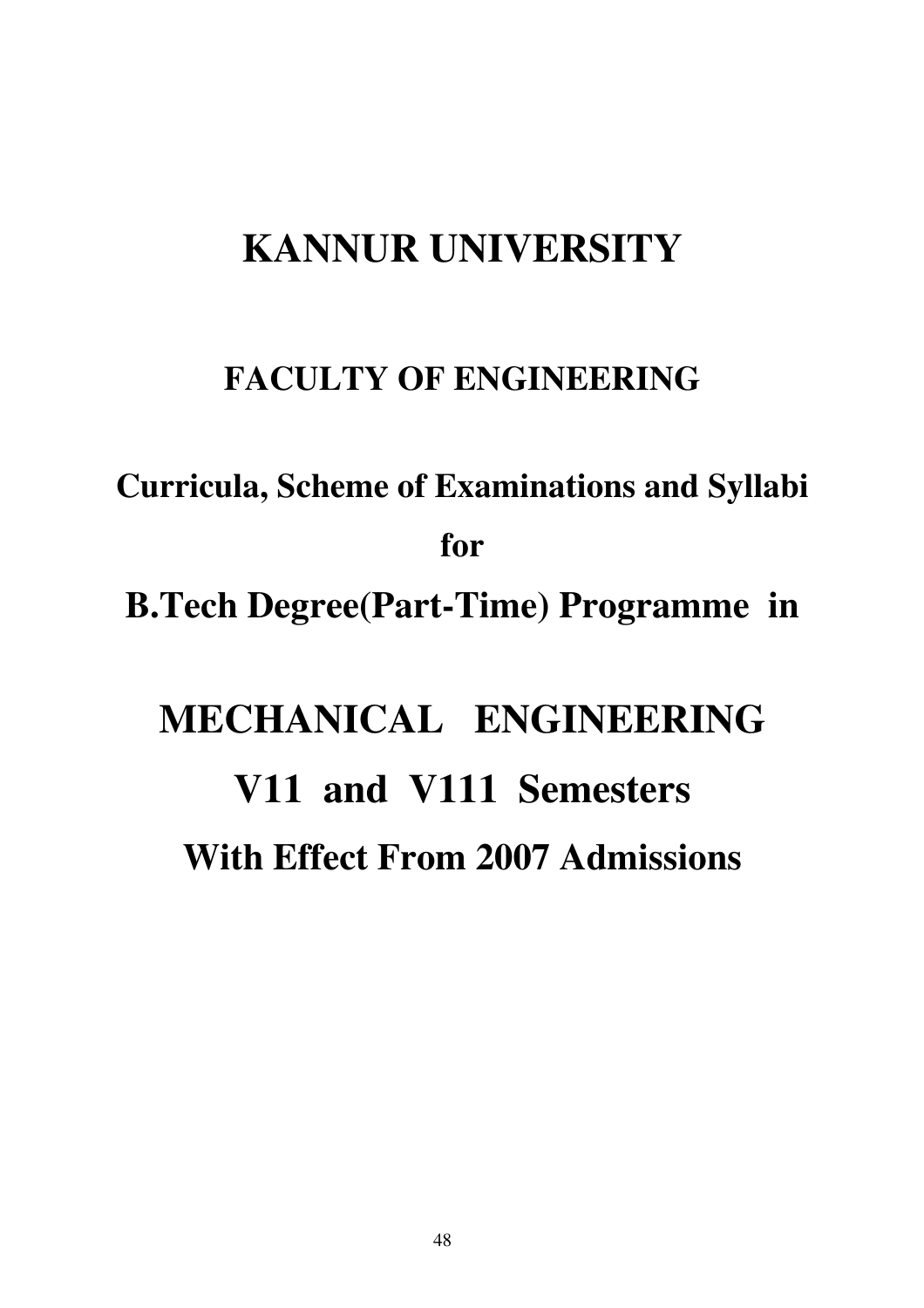# **SEVENTH SEMESTER**

| Code           | Subject                                          | Hours/Week               |                | <b>Sess</b>              |     | University     |            |      |
|----------------|--------------------------------------------------|--------------------------|----------------|--------------------------|-----|----------------|------------|------|
|                |                                                  |                          |                |                          |     | <b>Mrk</b>     |            | Exam |
|                |                                                  | L                        | T              | $\mathbf{P}$             |     | <b>Hrs</b>     | <b>Mrk</b> |      |
| 2K6PTME 701    | Metrology and<br>Instrumentation                 | $\overline{2}$           |                |                          | 50  | $\overline{3}$ | 100        |      |
| 2K6PTME 702    | Industrial<br>Management                         | $\overline{2}$           |                |                          | 50  | $\overline{3}$ | 100        |      |
| 2K6PTME 703    | Machine Design I                                 | $\overline{2}$           | $\mathbf{1}$   | $\overline{a}$           | 50  | $\overline{3}$ | 100        |      |
| 2K6PTME 704    | Power plant<br>Engineering                       | $\overline{2}$           |                |                          | 50  | 3              | 100        |      |
| 2K6PTME 705    | Elective II                                      | $\overline{2}$           |                | $\overline{\phantom{0}}$ | 50  | $\overline{3}$ | 100        |      |
| 2K6PTME 706(P) | <b>Instrumentation Lab</b>                       | $\overline{\phantom{a}}$ | $\overline{a}$ | $\overline{3}$           | 50  | $\overline{3}$ | 100        |      |
| 2K6PTME 707(P) | Computational Lab                                | $\overline{a}$           |                | 3                        | 50  | 3              | 100        |      |
| 2K6PTME 708(P) | Mini Project                                     | $\overline{\phantom{0}}$ |                | $\overline{3}$           | 50  |                |            |      |
| 2K6PTME 709(P) | Physical Education,<br><b>Health and Fitness</b> |                          |                |                          | 50  |                |            |      |
|                | <b>TOTAL</b>                                     | 10                       | $\mathbf{1}$   | $\boldsymbol{9}$         | 450 |                | 700        |      |

# **ELECTIVE-11**

- 2K6PTME 705 (A) MARKETING MANAGEMENT
- 2K6PTME 705 (B) OPTIMIZATION TECHNIQUES
- 2K6PTME 705 (C) INDUSTRIAL PSYCHOLOGY
- 2K6PTME 705 (D) ADVANCED FLUID MECHANICS
- 2K6PTME 705 (E) MULTIPHASE FLOW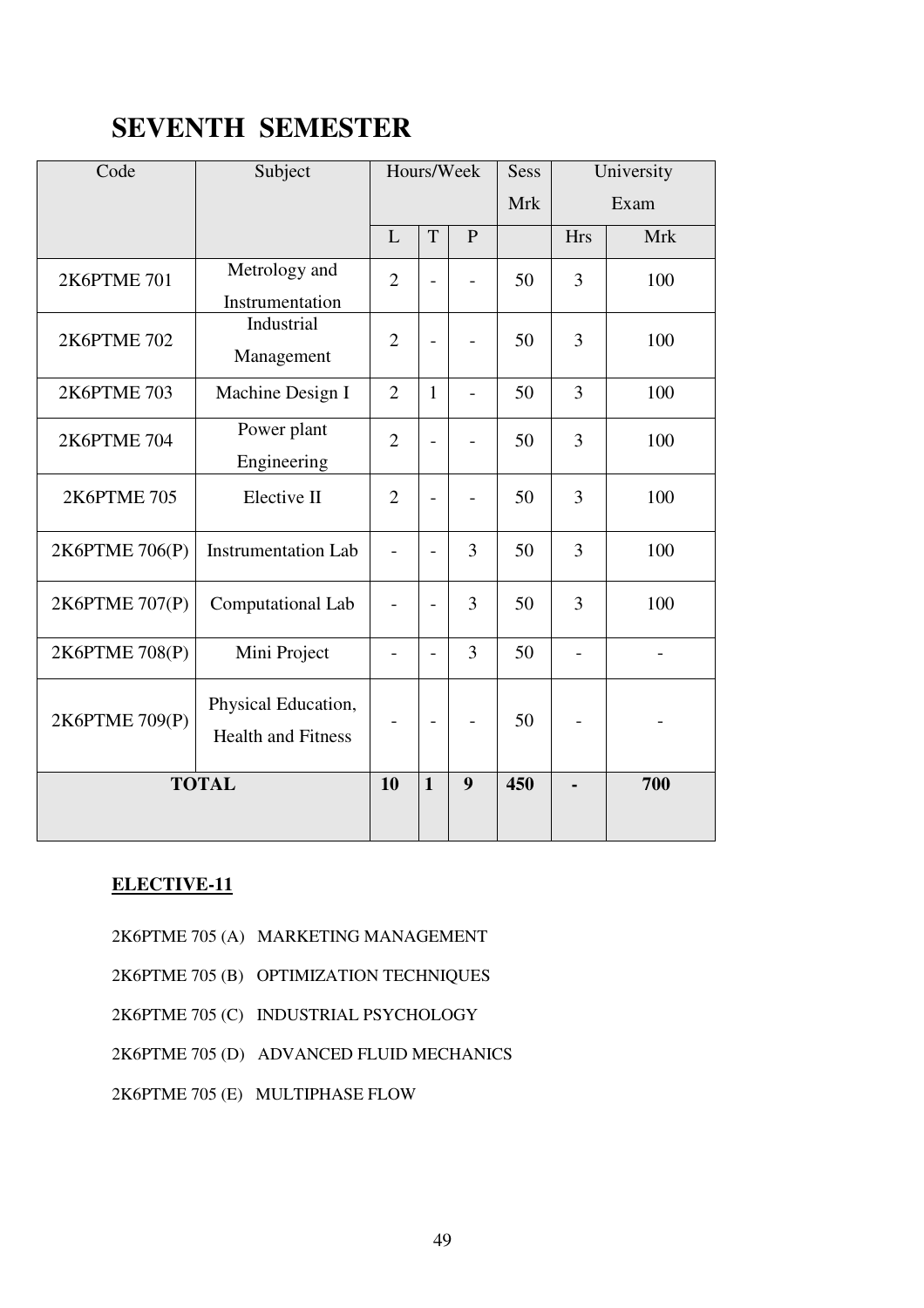# **2K6PTME 701: METROLOGY AND INSTRUMENTATION**

2 hours lecture per week

#### **Module I (13 hours)**

Applications of measuring instruments-functional elements of an instrument-instrument as transducer-generalised measuring instrument-generalised mathematical model of measuring systems-zero order, first order and second order instruments-classification of instruments input/output configurations - methods of correction for spurious inputs-inherent insensitivity high-gain feed-back - signal - filtering and opposing inputs - static calibration and determination of bias and random error of an instrument- assumption of Gaussian distribution for experimental data-chi-square goodness-of-fit test-method of least squares for curve fitting - static characteristics-accuracy loading effect-backlash-friction-hysteresis-threshold-dead space- resolution-static sensitivity and linearity-problems on friction-loading effectsensitivity and calibration

#### **Module II (13 hours)**

Uncertainty in "computed quantities" from measured values - estimation of permissible uncertainties of instruments for specific purposes - potentiometer transducer as a zero order instrument - analysis of its loading error - mercury-in-glass thermometer as a first order instrument - step, ramp and frequency response of first order instruments - problems - seismic instrument as a second order instrument - step, terminated ramp, ramp and frequency response of second order instruments - slip gages - assembling the blocks - temperature problems - LVDT - comparators: principle of working of mechanical, electrical, pneumatic comparators - measurement of strain: strain gauge classification - unbonded and bonded strain gauges - gage factor - strain gauge rosettes - selection and installation of bonded gauges - ballast, DC bridges and constant current circuits - temperature compensation – calibration

#### **Module III (13 hours)**

Measurement of force: multiple lever system for weighing - strain gauge load cells temperature sensitivity-ballistic weighing-hydraulic & pneumatic load cells-measurement of torque: water brake Heenan & Froude hydraulic dynamometer - general purpose electric dynamometer - measurement of temperature: pressure thermometers-RTDs-compensation for lead resistance-thermistors - thermocouples - series in parallel connected thermocouples -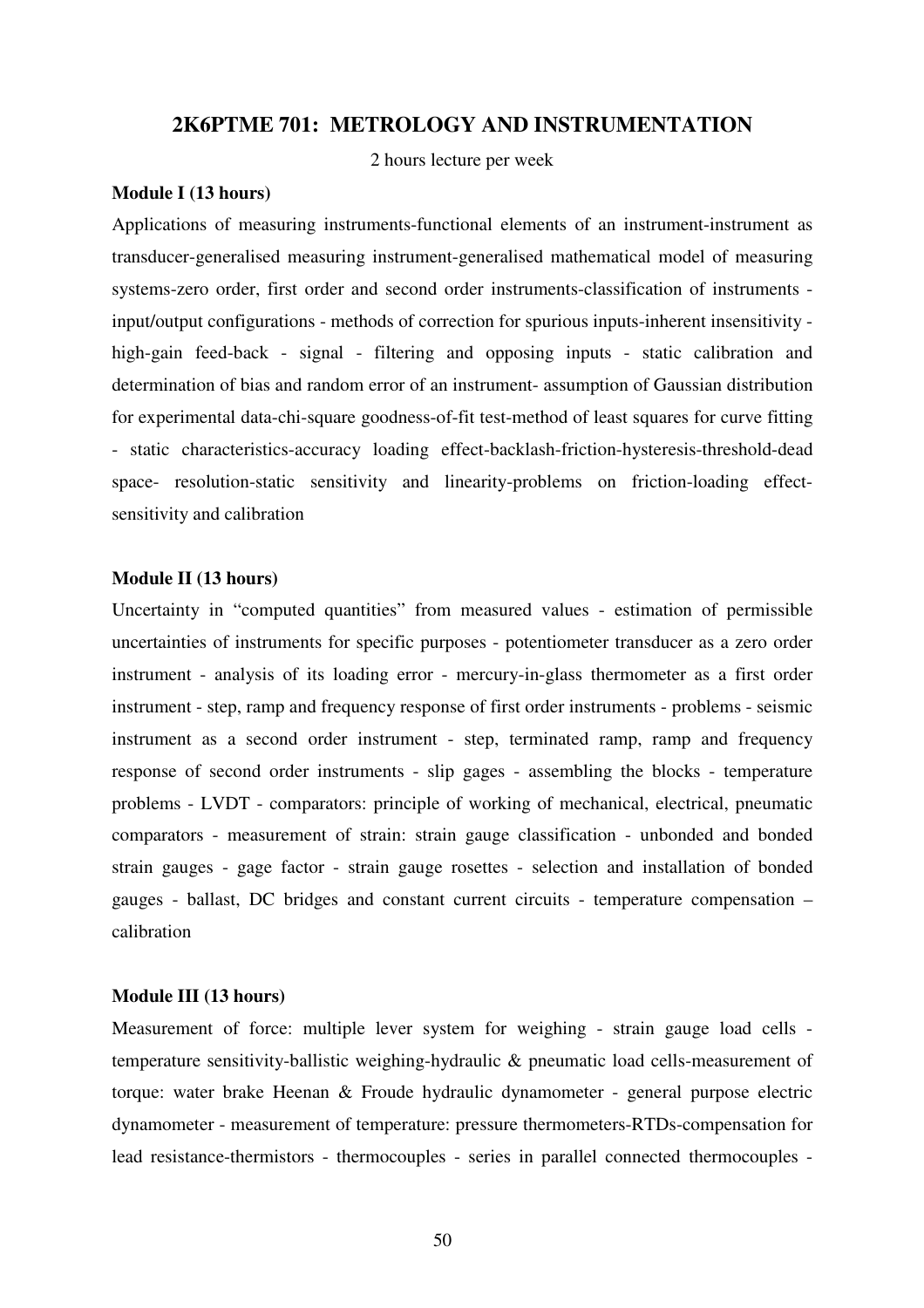materials used and there ranges - pyrometry-infrared pyrometry - air pollution measurement: gas chromatography - Orsat's apparatus - nuclear instrumentation: Gieger Muller counter ionisation chamber - scintillation counters

#### **Module IV (13 hours)**

Acoustical measurements: characterisation of sound (noise) - basic acoustical parameters sound pressure - sound pressure level, power, intensity and power level - combination of sound pressure levels - attenuation with distance - psychoacoustic relationships - microphones - sound level meter - principles of automatic control: open and closed loop systems servo mechanism - process control and regulators - mathematical modelling of mechanical and electrical systems - transfer function of simple systems - time domain analysis of control system: steady state response - steady state error - error coefficients - stability of control systems: concept of stability - method of determining stability of linear control systems - Routh Hurwitz criterion

## **Text Books and References**

- 1 Beckwith T.G., Marangoni R.D. & Lienhard J.H., "*Mechanical Measurements"*
- 2 Doebelin E.O., *"Measurement Systems"*, McGraw Hill Publishing Company
- 3 Holman J.P., *"Experimental Methods for Engineers"*, McGraw Hill Inc.
- 4 Kuo, *"Automatic Control Systems"*, Asian Student Edition, Prentice Hall of India

#### **Sessional work assessment**

| Two assignments | $= 20$ |
|-----------------|--------|
| Two tests       | $=$ 30 |
| Total marks     | $= 50$ |

- Q I 8 short type questions of 5 marks each, 2 from each module
- Q II 2 questions A and B of 15marks each from module I with choice to answer any one
- Q III 2 questions A and B of 15marks each from module II with choice to answer any one
- Q IV 2 questions A and B of 15marks each from module III with choice to answer any one
- Q V 2 questions A and B of 15marks each from module IV with choice to answer any one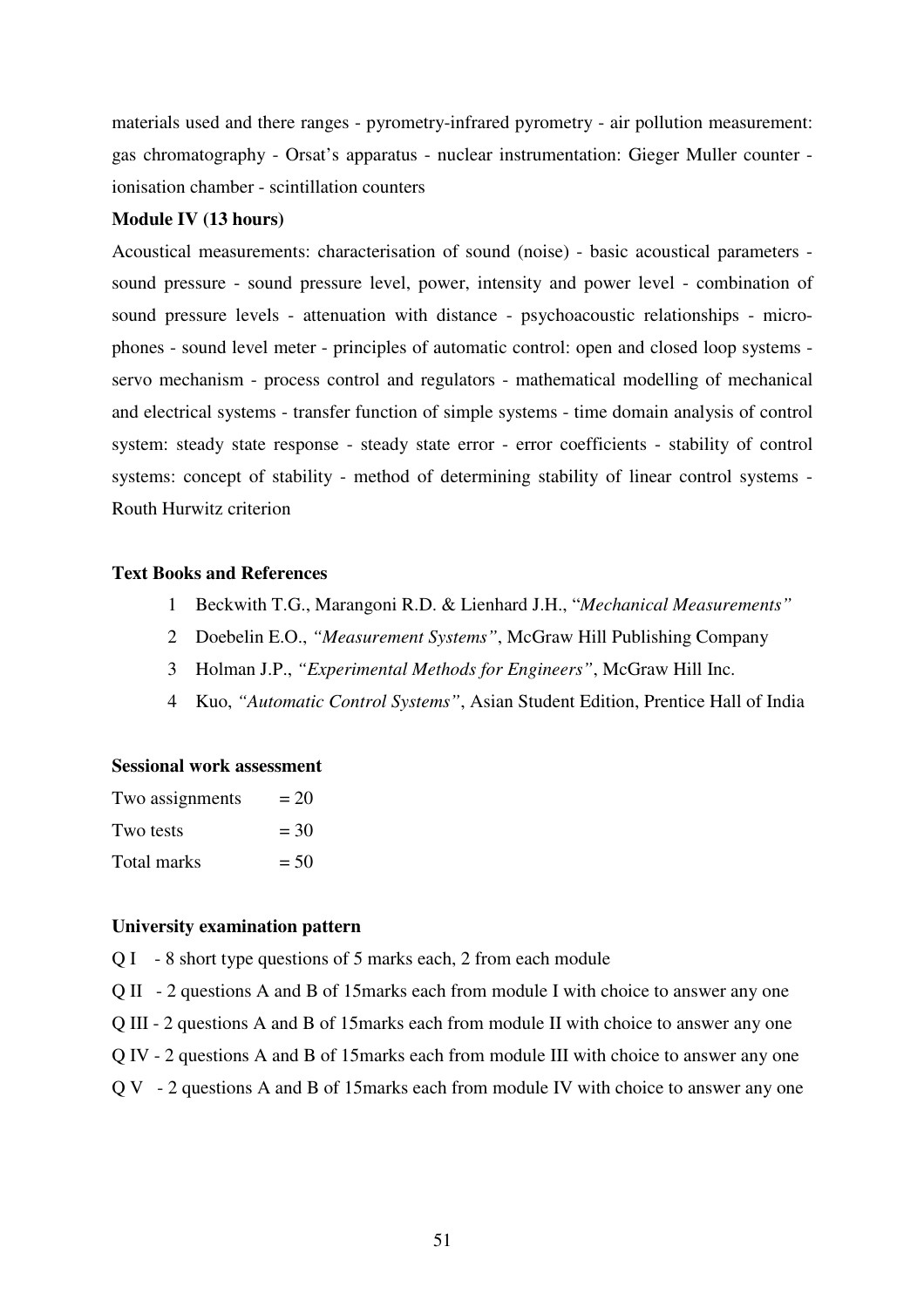# **2K6PTME 702 : INDUSTRIAL MANAGEMENT**

2 hours lecture per week

#### **Module I (14 hours)**

Management concepts - system concepts of management - management functions - planning principles of planning - organizing - organization structures - principles of organizing - span of control - delegation - leadership - directing - controlling

Decision making - strategic and tactical decisions - models of decision making - single stage decisions under risk - multi stage decision making - decision trees - decision making under uncertainty - Baye's decision theory - equally likely - minimax - maximum likelihood maximin criterion –

# **Module II (12 hours)**

Network techniques - basic concepts - network construction - CPM and PERT networks algorithm for critical path - slacks and their significance - crashing - network flow problems the shortest route problem - minimal spanning tree problem - maximal flow in capacitated network

#### **Module III (14 hours)**

Production planning and control - scope and objectives - functions of PPC - product consumption cycle - production planning - process planning - material requirement planning forecasting - methods of forecasting - moving average method - single exponential smoothing - linear regression - linear forecaster - scheduling - objectives - performance measures priority rules - single machine scheduling - job shop scheduling - 2 jobs N machines - flow shop scheduling - N jobs 2 machines - N jobs 3 machines scheduling

#### **Module IV (12 hours)**

Human resources management - job design - job enrichment - job enlargement - job evaluation - merit rating - wages and incentives - work study - method study - time study work sampling.

Costing - cost concepts - concept of cost accounting - elements of cost - overhead costs methods of allocation of overhead costs - depreciation - methods of depreciation - financial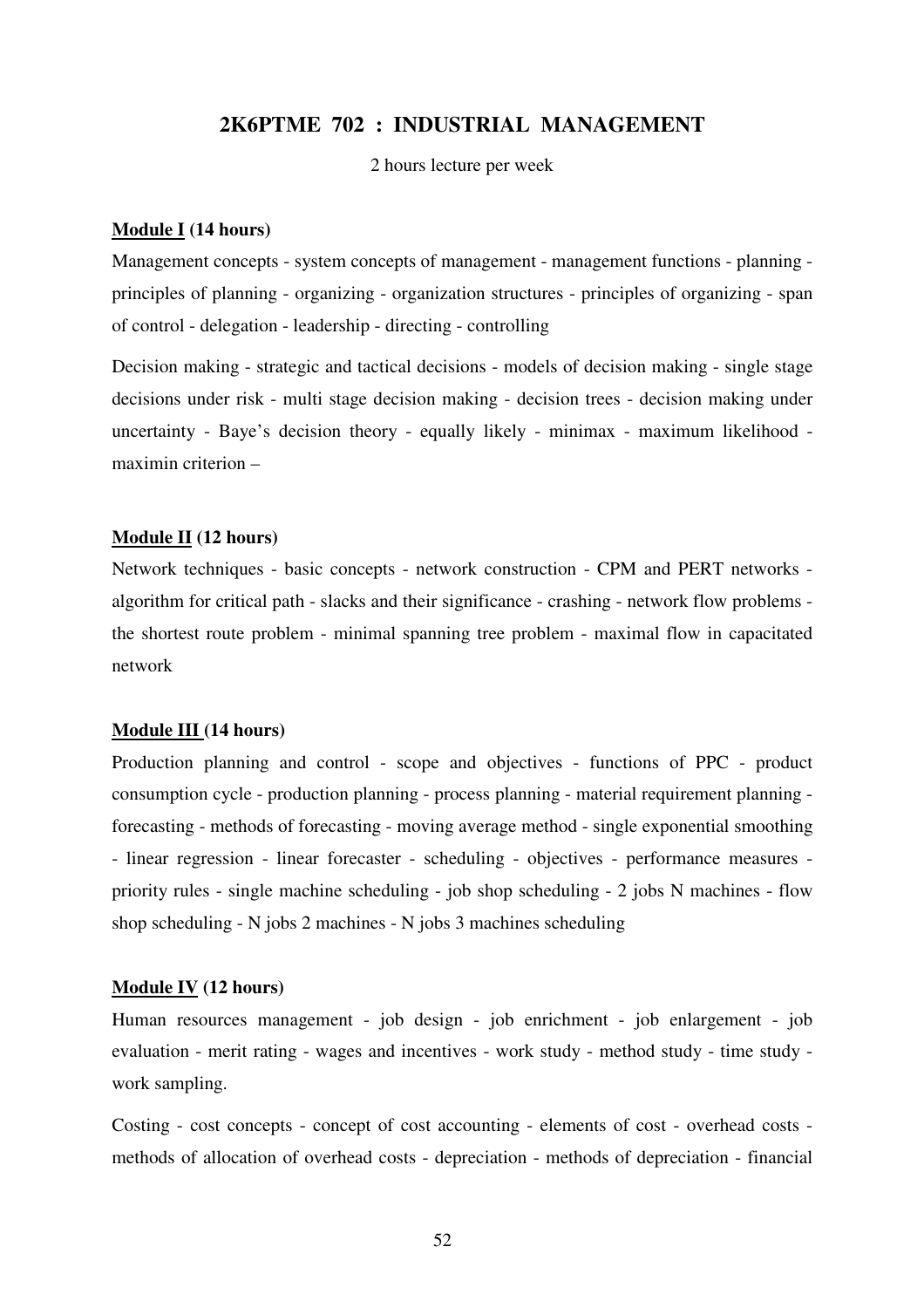management - time value of money - comparison of alternatives - payback period method net present value method - internal rate of return method - basics of financial accounting profit and loss account - balance sheet preparation

#### **Text books**

- 1. Koontz H., O'Donnel & Weihrich H., *Essentials of Management*, McGraw Hill Book Company
- 2 Mazda F., *Engineering Management*, Low Price Edition, Addison Wesley
- 3. Pandey I.M., *Financial Management*, Eighth Edition, Vikas Publishing House Private Limited
- 4 Bhattacharya A.K., *Principles and Practice of Cost Accounting,* Wheeler Publishing
- 5 Venkata Ratnam C.S. & Srivastava B.K., *Personnel Management and Human Resources*,

Tata McGraw Hill Publishing Company Limited

- 6 Barnes., *Motion and Time Study Design and Measurement of Work*, Wiley
- 7 Jerome D Weist, *A Management Guide to PERT/CPM,* Mc.Graw Hill Co.
- 8 Samuel Eilon., Elements of Production Planning and Control, Prentice Hall India.

#### **Reference books**

1 Chase R.B., Aquilano N.J. & Jacobs F.R., *Production and Operations Management: Manufacturing and Services,* Eighth Edition, Tata McGraw Hill Publishing Company Limited

> 2 Prasanna Chandra, *Financial Management: Theory and Practice*, Fourth Edition, Tata McGraw Hill Publishing Company Limited

### **Sessional work assessment**

| Two assignments | $= 20$ |
|-----------------|--------|
| Two tests       | $=$ 30 |
| Total marks     | $= 50$ |
|                 |        |

- Q I 8 short type questions of 5 marks each, 2 from each module
- Q II 2 questions A and B of 15marks each from module I with choice to answer any one
- Q III 2 questions A and B of 15marks each from module II with choice to answer any one
- Q IV 2 questions A and B of 15marks each from module III with choice to answer any one
- Q V 2 questions A and B of 15marks each from module IV with choice to answer any one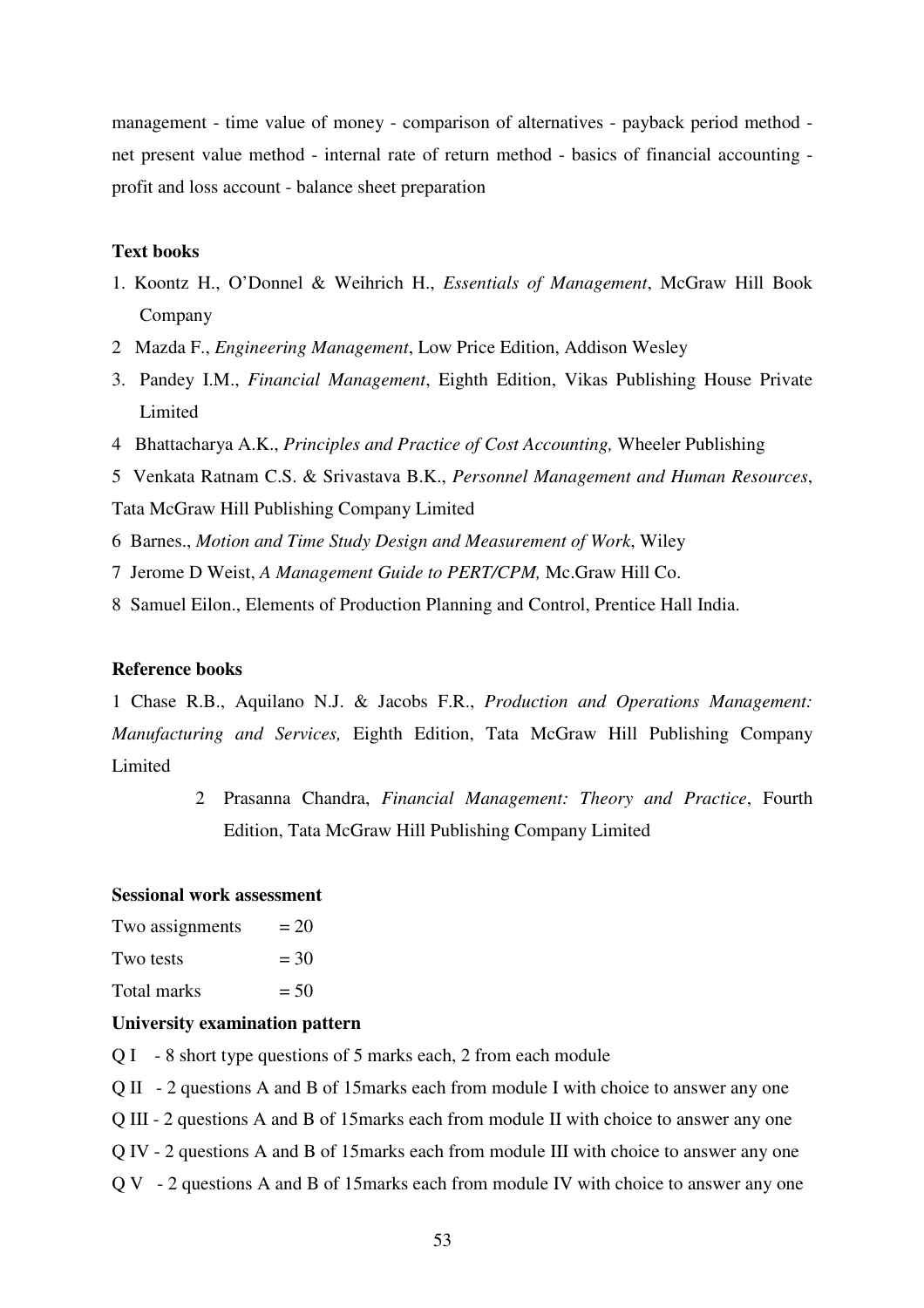# **2K6PTME 703: MACHINE DESIGN I**

2 hours lecture & 1 hour tutorial per week

#### **Module I (13 Hours)**

**Introduction to design**- Steps in design process –Design factors –Tolerances & fits – principles of standardization – Codes & standards – Selection of materials

**Introduction to Computer aided design** – Introduction to modeling, drafting, simulation and analysis software packages.

**Stress & Strength considerations of mechanical elements** – Stress concentration Theories of failure –Impact load – Fatigue loading – consideration of creep and thermal stresses in design.

#### **Module II (13 Hours)**

**Threaded fasteners** –Thread standards – Stresses in screw threads – preloading of bolts – bolted joints – eccentric loading – gasketed joints – Fatigue loading - analysis of power screws.

**Keys** – types of keys and pins – stresses in keys and pins – design of keys – design of cotter and pin joints

**Riveted Joints** – stresses in riveted joints – strength analysis – boiler and tank joints – structural joints

#### **Module III (13 Hours)**

**Welded joints** – types of welded joints – stresses in butt and fillet welds – torsion and bending in welded joints- welds subject to fluctuating loads – design of welded machine parts and structural joints.

**Springs** – Stresses in helical springs- deflection of helical springs – extension, compression and torsion springs- design of helical springs for static and fatigue loading – critical frequency of helical springs – stress analysis and design of leaf springs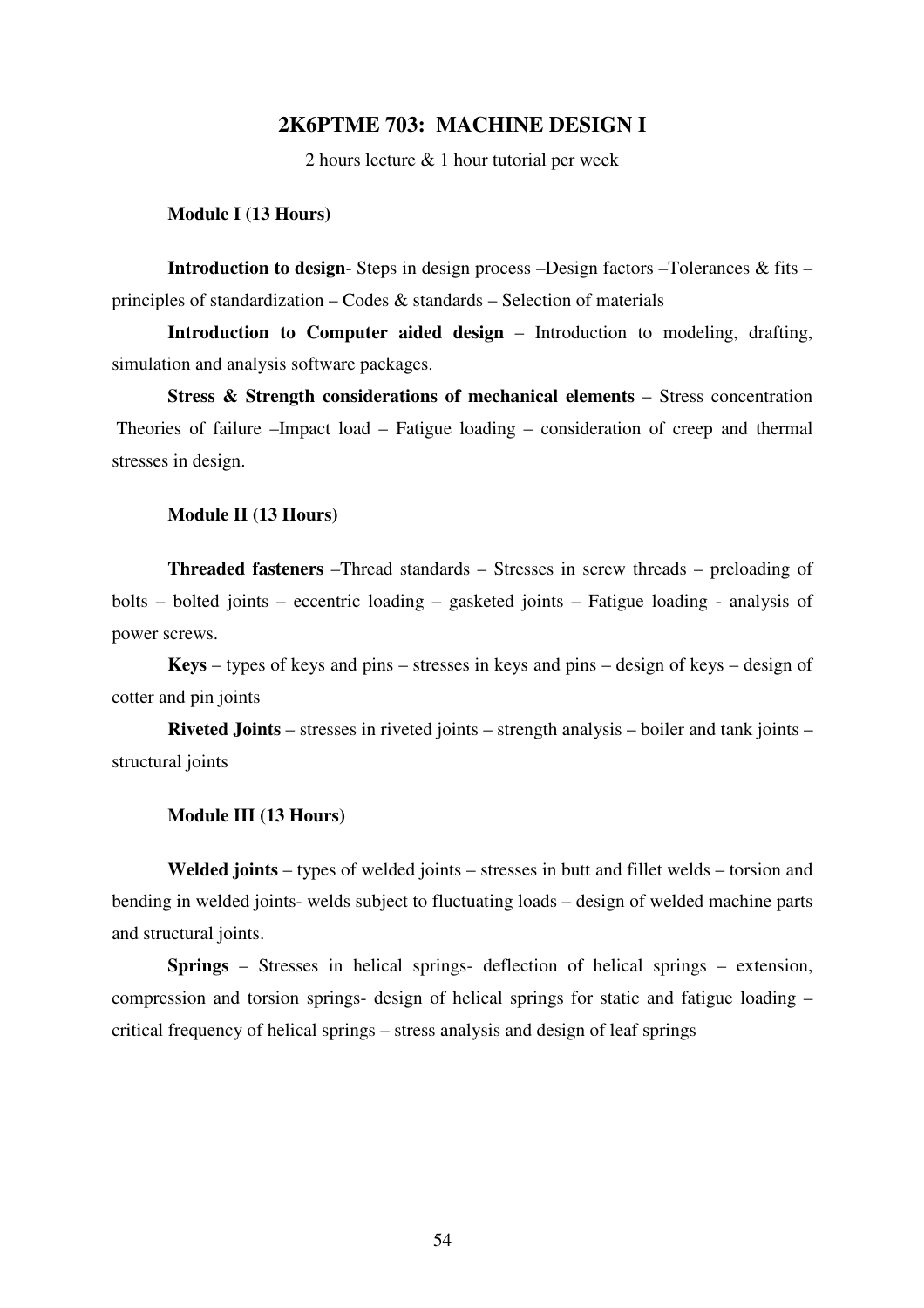#### **Module IV (13 Hours)**

**Power shafting** – stresses in shafts – design for static loads – reversed bending and steady torsion – design for strength and deflection – design for fatigue loading – critical speed of shafts – stresses in couplings – design of couplings

#### **Text books:**

1 Joseph Edward Shigley, Mechanical Engineering Design, McGraw Hill Book Company.

2 V B Bhandari, Design of Machine elements, Tata McGraw Hill Publishing Co. Ltd.

# **Reference books:**

1 Stegel, Maleev & Hartman, Mechanical Design of Machines, International Book Company

2 Phelan R. M, Fundamentals of Mechanical Design, Tata McGraw Hill Publishing Co. Ltd.

3 Doughtie V L & Vallance. A V., Design of Machine Elements, McGraw Hill Book Company.

4 Paul H Black & O Eugene Adams Jr., Machine Design, McGraw Hill Book Company.

5 M F Spotts, T E Shoup, Design of Machine elements, Prentice Hall

6 V B Bhandari, Introduction to Machine Design, Tata McGraw Hill Publishing Co. Ltd.

7 Georeg E Dieter, Engineering Design, McGraw Hill Book Company.

8 Jack A Collins, Failure of Materials in Mechanical Design: Analysis, Prediction, Prevention. John Wiley & Sons Inc.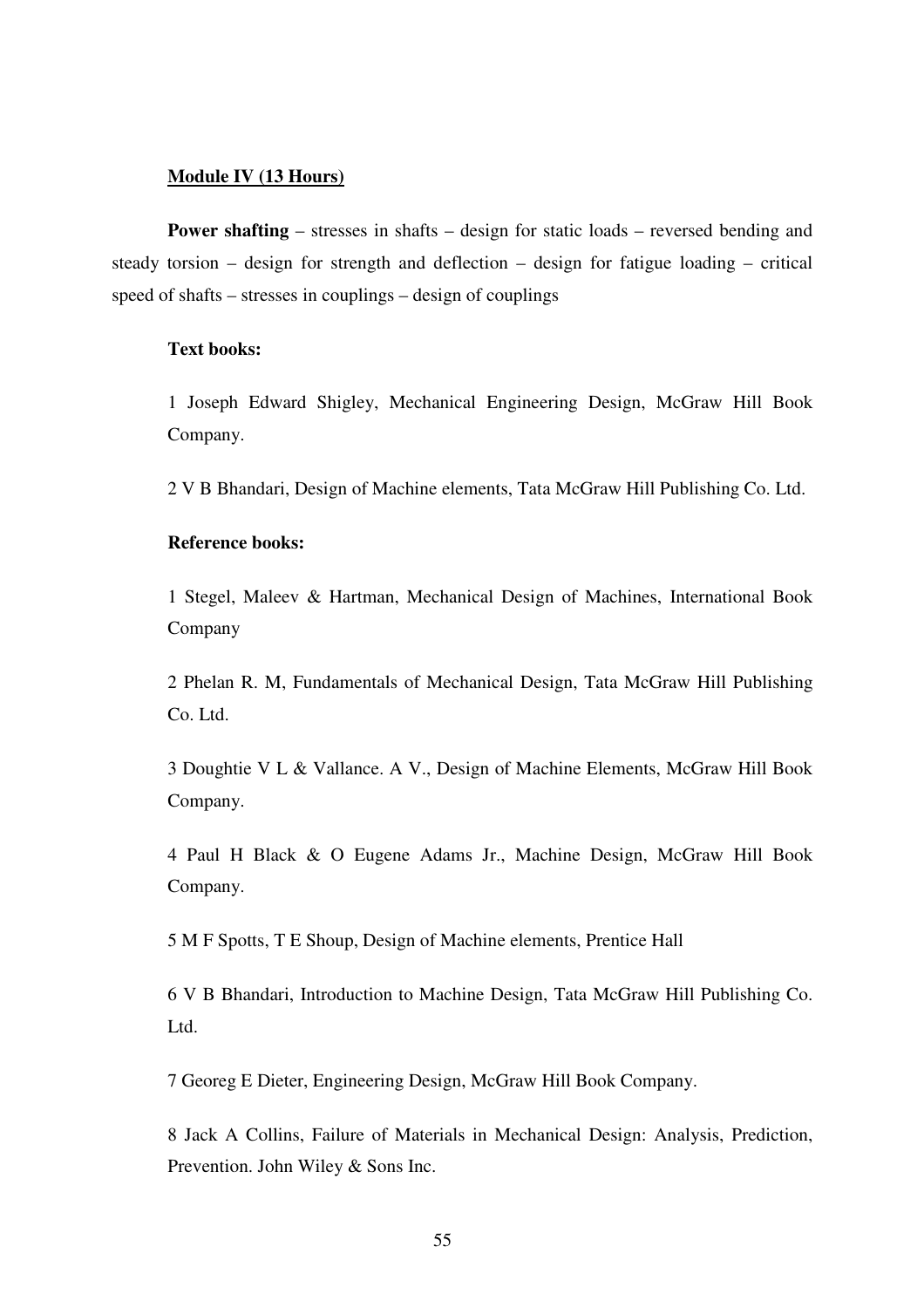9 Ibrahim Zeid, CAD/CAM theory and practice, McGraw Hill Book Company.

## **Data hand books (allowed for reference during examinations)**

- 1 Prof. Narayana Iyengar B R & Dr. Lingaiah K, Machine Design Data Hand Book Vol. I & II.
- **2** P. S. G. Tech, Machine Design Data Handbook

#### **Sessional work assessment**

| Two tests       | $=$ 30 |
|-----------------|--------|
| Two assignments | $= 20$ |
| Total marks     | $= 50$ |

# **University examination pattern**

Q I - 8 short type questions of 5 marks each, 2 from each module

Q II - 2 questions A and B of 15marks each from module I with choice to answer any one

Q III - 2 questions A and B of 15marks each from module II with choice to answer any one

Q IV - 2 questions A and B of 15marks each from module III with choice to answer any one

Q V - 2 questions A and B of 15marks each from module IV with choice to answer any one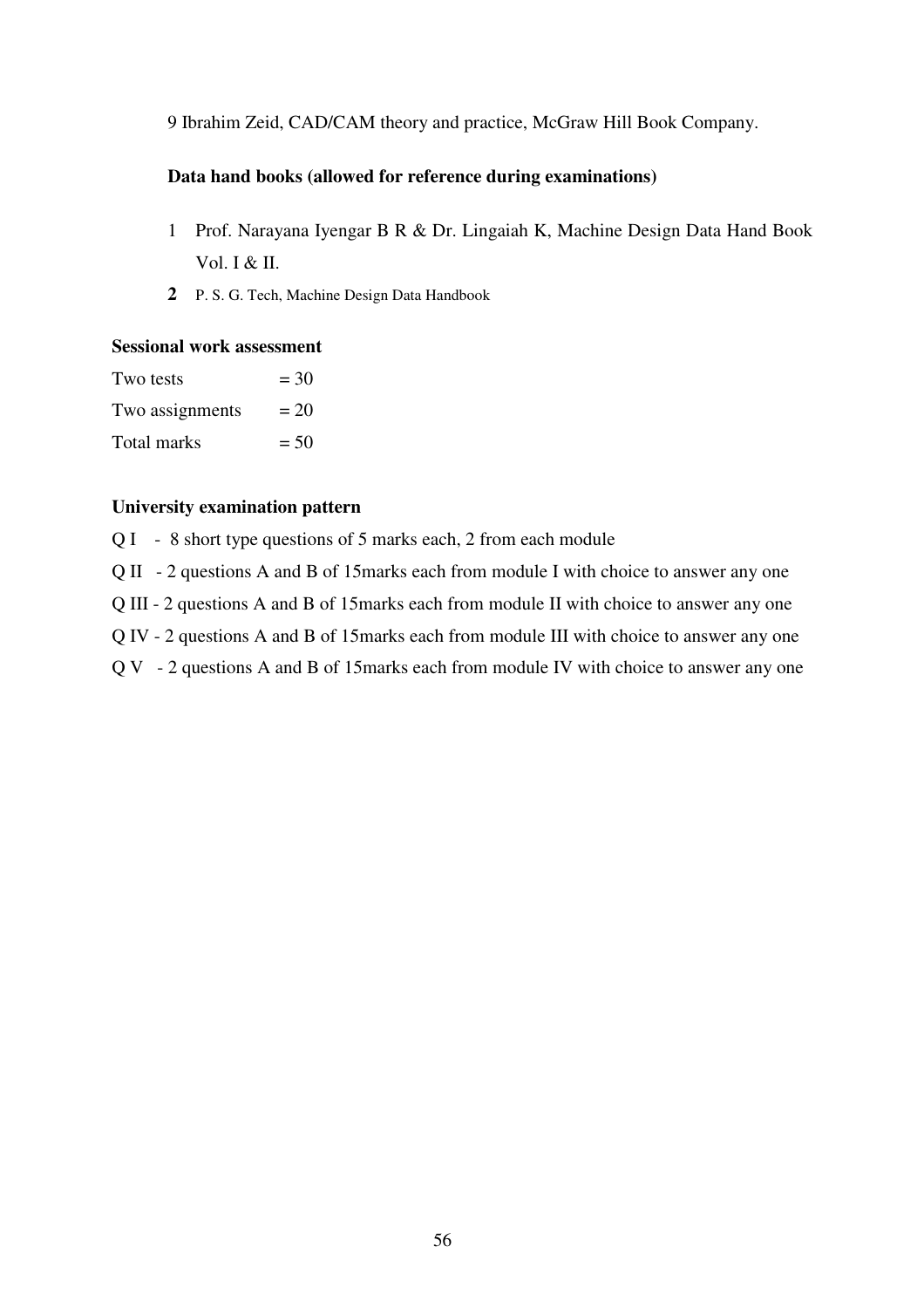#### **2K6PTME 704 POWER PLANT ENGINEERING**

2 hours lecture per week

#### **MODULE I (12 hours)**

Steam engineering-temperature entropy diagram-mollier diagram-rankine cycle-modified rankine cycle-reheat and regenerative-binary vapour cycle-steam generators-classificationscochran boiler-lancashire boiler-cornish boiler-locomotive boiler-babcock and wilcox boilerstirling boiler-high pressure boilers-boiler mountings and accessories

#### **MODULE II (12 hours)**

Steam nozzles-flow through steam nozzles-throat pressure for maximum discharge- effect of friction-super saturated flow-steam turbines-impulse and reaction turbines-velocity diagramcondition for maximum efficiency-compounding-reheat factor-blade height-governing of steam turbines-cogeneration and combined cycle power generation-steam enginescomponents-compounding-indicator diagram

#### **MODULE III (16 hours)**

Thermal power plants-general layout-site selection-fuel handling storage and burning systems-dust and ash handling system-chimney draught-nuclear power plants-classificationcomponents-safety measures-effects of nuclear radiation-nuclear waste disposal-gas turbine power plants-classification-closed open and other systems-hydro electric power plantscombined operation of different power plants-non conventional power generation-solar thermal collection-thermal storage-ocean power-principle of OTEC systems-wind energywind turbine-geothermal energy-geothermal electrical power plants-biogas energy-biogas production-design and construction of biogas plants

#### **MODULE IV (12 hours)**

Economics of power generation-terms and definitions-estimation of load-load curve-load factor-diversity factor-capacity factor-use factor-economics in plant selection-economics of generation and distribution of power-useful life-tariff for electrical energy-environmental pollution and its control-steam power plant pollutants-control of pollutants-control of particulate matter-control of  $SO_2$ - control of NO<sub>2</sub>-control of waste water from steam power plants-pollution from nuclear power plants-noise pollution and noise control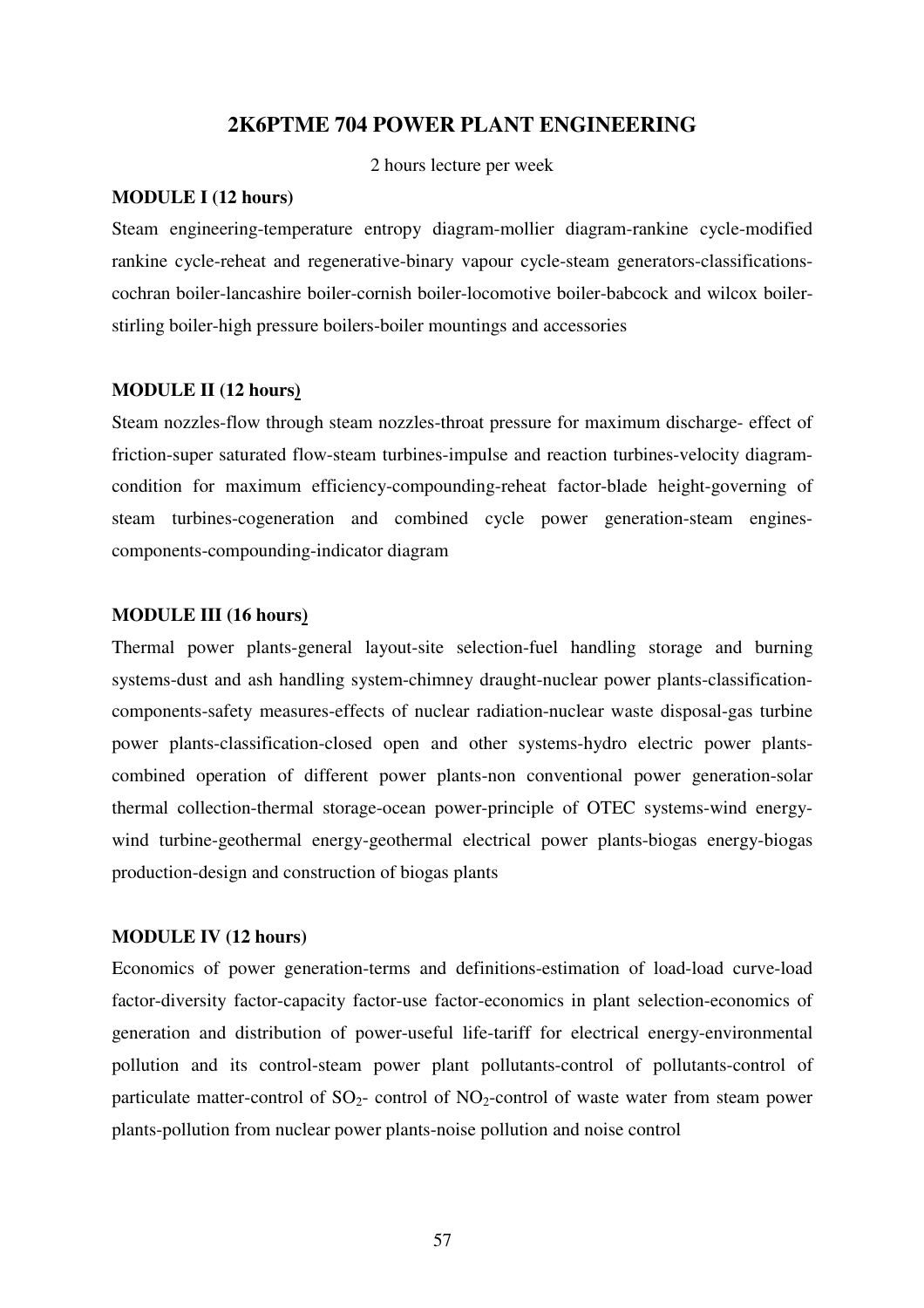# **Text Book:**

1. El Wakil, "Power Plant Technology" McGraw Hill

# **Reference Books:**

- 1. Nag, "Power Plant Engineering" TMH
- 2. Ngpal, "Power Plant Engineering" Khanna
- 3. Vapat & Scrotski, "Power Station Engineering and Economy" TMH
- 4. John F Lee, "Power Station Engineering and Economy" TMH

# **Sessional work Assessment**

| <b>Two Tests</b>   | $=30$  |
|--------------------|--------|
| Two Assignments    | $=20$  |
| <b>Total Marks</b> | $= 50$ |

- Q I 8 short type questions of 5 marks each, 2 from each module
- Q II 2 questions A and B of 15marks each from module I with choice to answer any one
- Q III 2 questions A and B of 15marks each from module II with choice to answer any one
- Q IV 2 questions A and B of 15marks each from module III with choice to answer any one
- Q V 2 questions A and B of 15marks each from module IV with choice to answer any one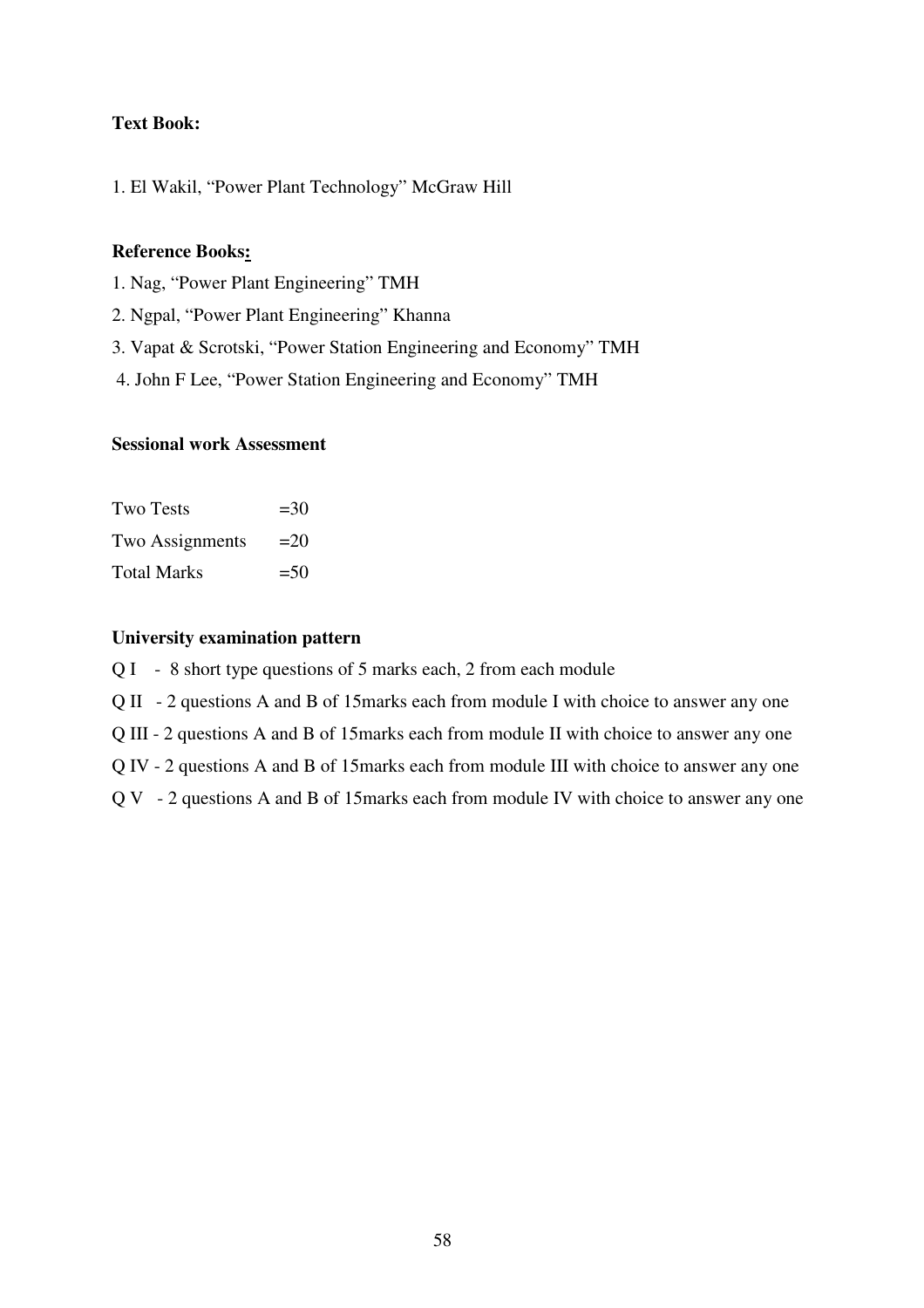# **2K6PTME 705 (A): MARKETING MANAGEMENT**

2 hours lecture per week

#### **Module I (14 hours)**

Introduction to marketing - concept of market and marketing - marketing environment controllable factors - factors directed by top management - factors directed by marketing uncontrollable factors - demography, economic conditions, competition, social and cultural forces, political and legal forces, and technology

#### **Module II (14 hours)**

Marketing planning - marketing planning process - Boston consultancy group model marketing mix - marketing mix variables - market segmentation and market targeting introduction to segmentation - targeting and product positioning

#### **Module III (12 hours)**

Marketing research - need and scope - marketing research process - research objectives, developing research plan, collecting information, analysis, and findings - consumer behaviour - factors influencing consumer behaviour - perceived risks - product life cycle - marketing strategies for different stages of product life cycle

#### **Module IV (12 hours)**

Marketing communication - marketing mix variables - steps in developing effective communication - identification of target audience - determination of communication objectives - designing the message - selecting the communication channels - promotion mix evaluation - advertising and sales promotion - factors in advertising - sales promotion tools

#### **Text books**

- 1 Kotler P., *Marketing Management: Analysis, Planning, Implementation and Control*, Prentice Hall of India Private Limited
- 2 Ramaswamy V.S. & Namkumari S., *Marketing Management: Planning, Implementation and Control*, Macmillan India Limited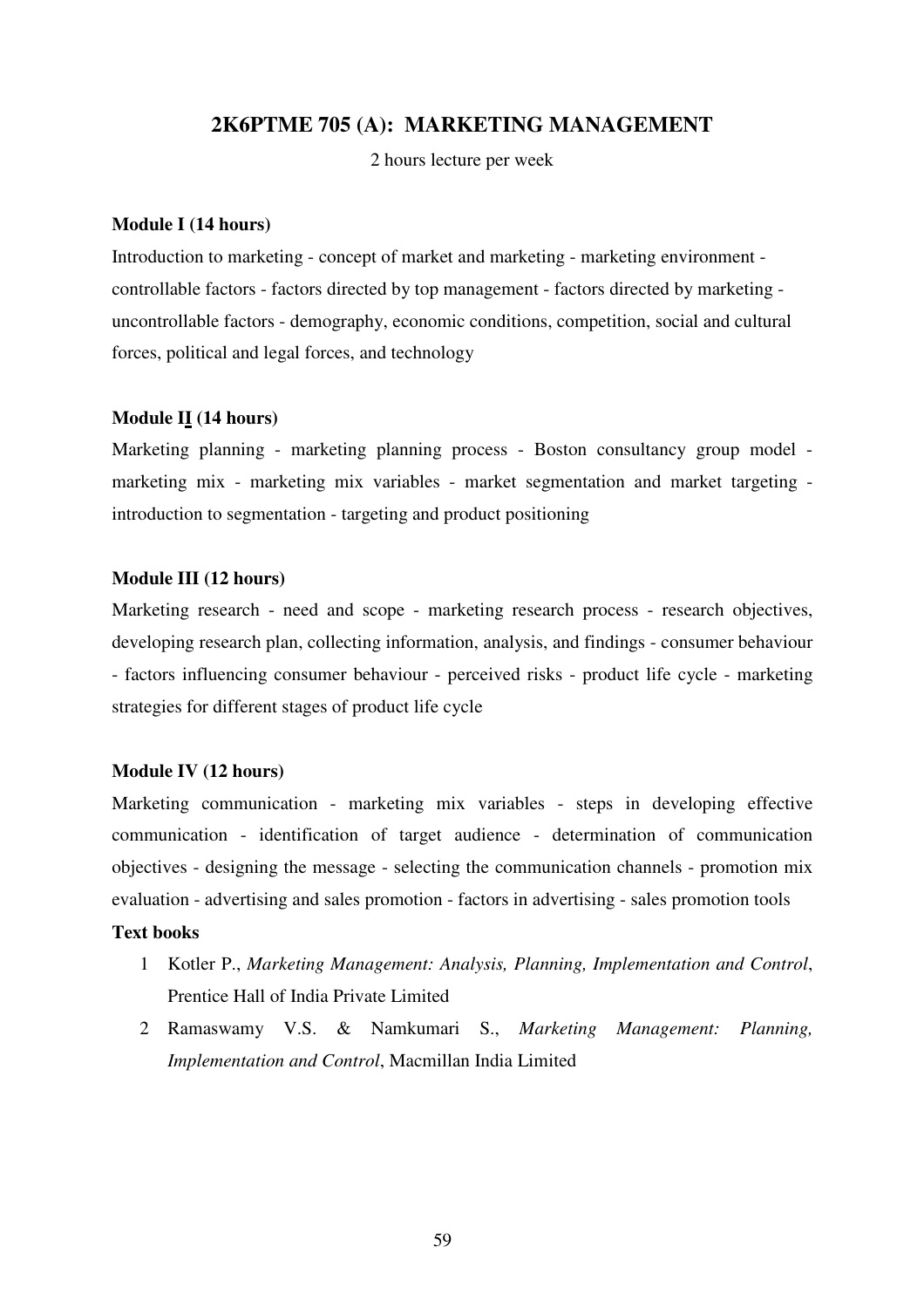## **Reference books**

- 1 Stanton W.J., Etzel M.J. & Walker B.J., *Fundamentals of Marketing,* McGraw Hill International Edition
- 2 Majumdar R., *Marketing Research*, *Text, Applications and Case Studies*, New Age International (P) Limited Publishers
- 3 Robert, *Marketing Research,* Prentice Hall of India

#### **Sessional work assessment**

| <b>Two Tests</b> | $=$ 30 |
|------------------|--------|
| Two Assignments  | $= 20$ |
| Total marks      | $= 50$ |

# **University examination pattern**

Q I - 8 short type questions of 5 marks each, 2 from each module

Q II - 2 questions A and B of 15marks each from module I with choice to answer any one

Q III - 2 questions A and B of 15marks each from module II with choice to answer any one

Q IV - 2 questions A and B of 15marks each from module III with choice to answer any one

Q V - 2 questions A and B of 15marks each from module IV with choice to answer any one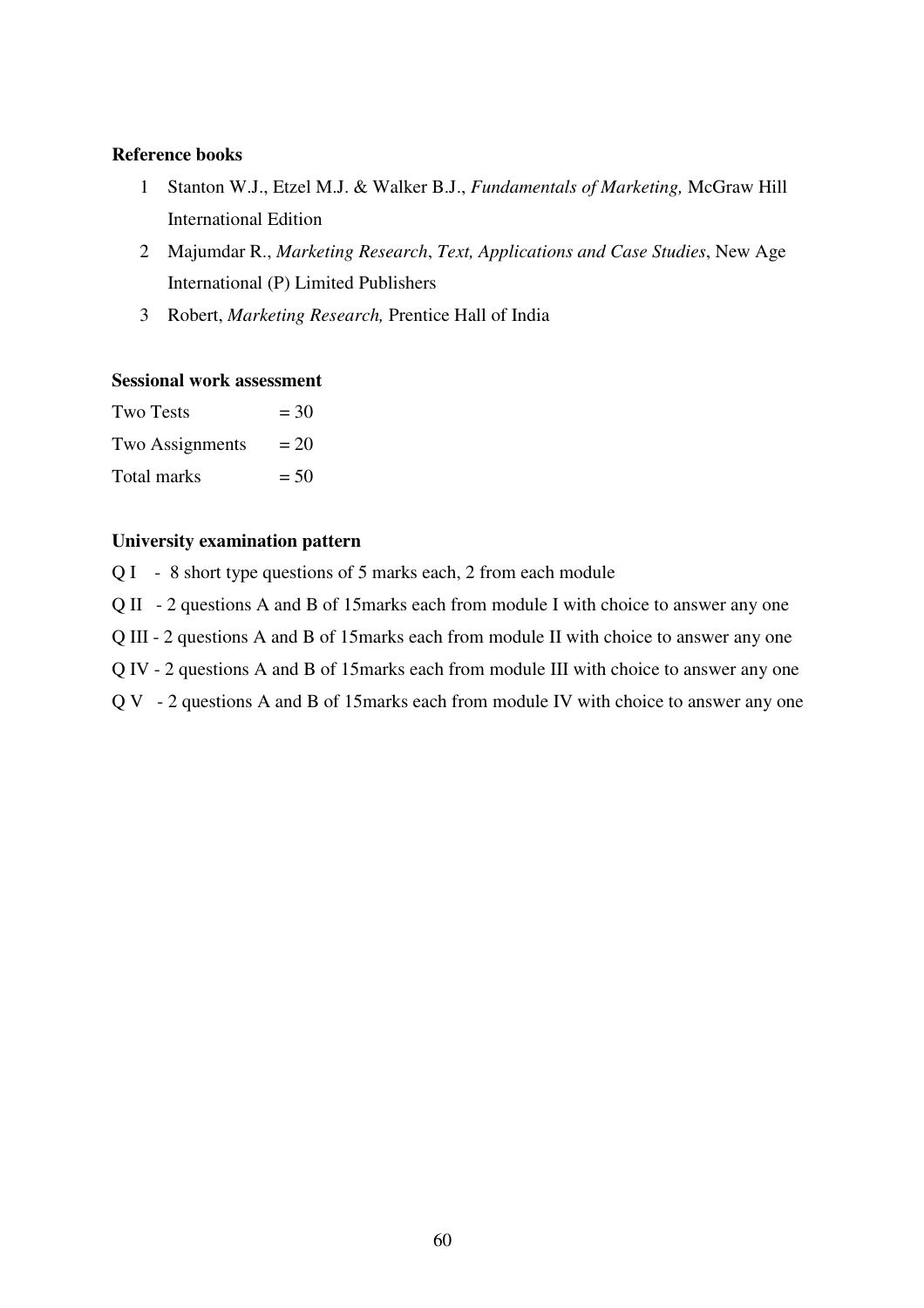# **2K6PTME 705 (B): OPTIMIZATION TECHNIQUES**

2 hours lecture per week

#### **MODULE I:** Linear Programming I (14 hours)

Systems of linear equations and inequalities-convex sets-convex functions-formulation of linear programming problems-theory of simplex method-simplex algorithm-Big M method and two phase method-degeneracy-duality in linear programming-dual simplex methodoptimization software packages-LINDO, LINGO-using LINGO to solve LPPs.

**MODULE II:** Linear Programming II (14 hours)

Sensitivity analysis-parametric programming-bounded variable problems-Integer programming-transportation problem-development of the method-degeneracy-unbalanced problems-assignment problem-development of the Hungarian method-routing problems.

#### **MODULE III:** Non-linear Programming (13 hours)

Mathematical preliminaries of non-linear programming-gradient and Hessian-unimodal functions-local and global optima-convex and concave functions-role of convexityunconstrained optimization-Fibonacci search-golden section search-optimal gradient methodclassical optimization-Legrange multiplier method-Kuhn-Tucker conditions-quadratic programming-separable convex programming-Frank and Wolfe method.

**MODULE IV :** Dynamic Programming and Metaheauristics (13 hours)

Nature of dynamic programming problem-Bellman's optimality principle-Cargo loading problem-replacement problems-multistage production planning and allocation problems.

Introduction to Genetic Algorithm-steps-coding and selection-reproduction-cross over and mutation

#### **Text books and Reference books**

- 1 Bazarra M.S., Jarvis J.J. & Sherali H.D., '*Linear Programming and Network Problems*', John Wiley
- 2 Bazarra M.S., Sherali H.D. & Shetty C.M., '*Nonlinear Programming, Theory and Algorithms',* John Wiley
- 3 Hadley G., '*Linear Programming*', Addison Wesley
- 4 Hillier F.S. & Lieberman G.J. '*Introduction to Operations Research'*, McGraw Hill
- 5 Ravindran A., Phillips D.T. & Solberg J.J., *Operations Research Principles and Practice*, John Wiley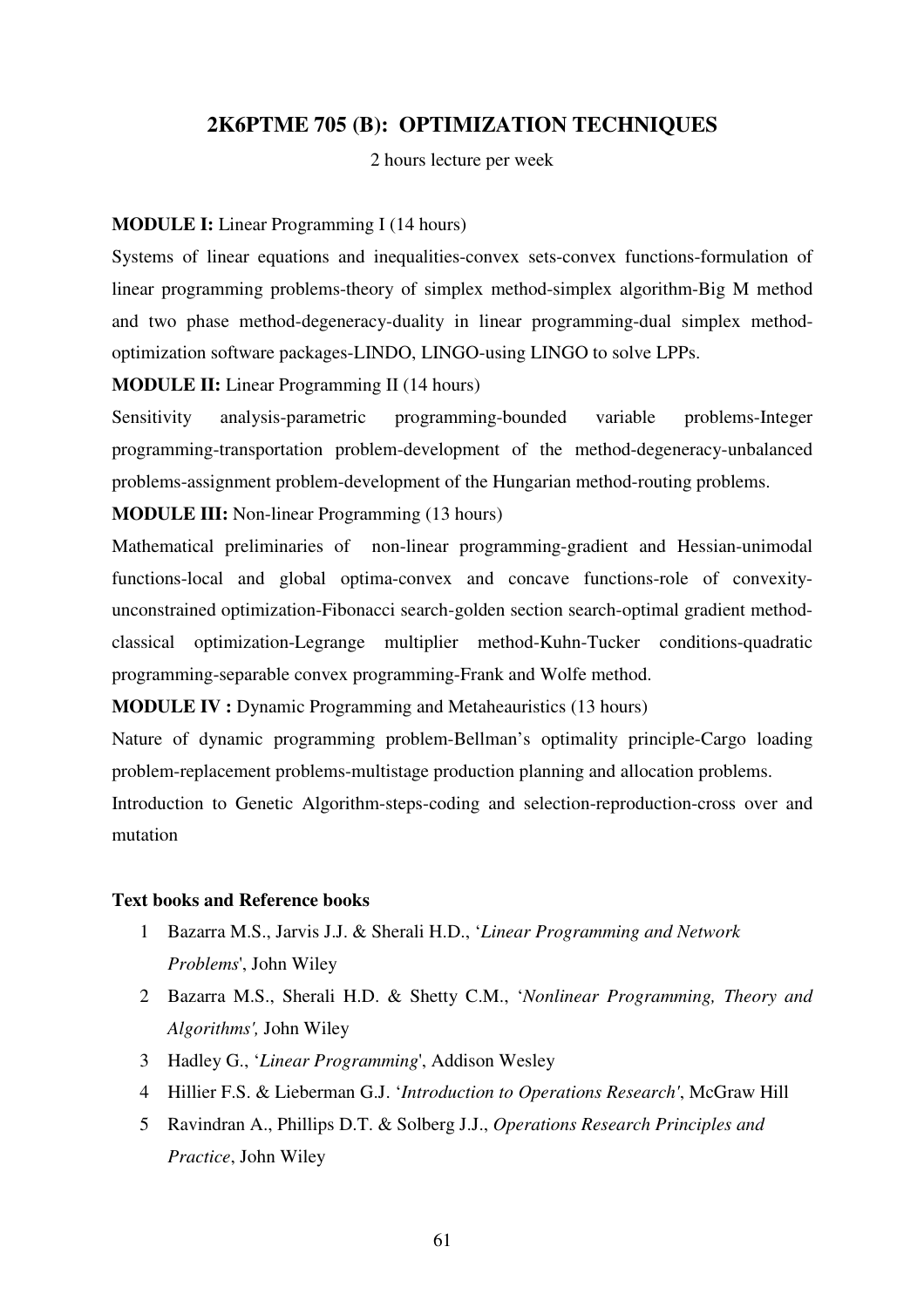- 6 Taha H.A., *Operations Research, An introduction*, P.H.I.
- 7 Wagner H.M., '*Principles of Operations Research with Application to Managerial Decisions'*, P.H.I.

#### **Sessional work assessment**

| <b>Two Tests</b> | $=$ 30 |
|------------------|--------|
| Two Assignments  | $= 20$ |
| Total marks      | $= 50$ |

- Q I 8 short type questions of 5 marks each, 2 from each module
- Q II 2 questions A and B of 15marks each from module I with choice to answer any one
- Q III 2 questions A and B of 15marks each from module II with choice to answer any one
- Q IV 2 questions A and B of 15marks each from module III with choice to answer any one
- Q V 2 questions A and B of 15marks each from module IV with choice to answer any one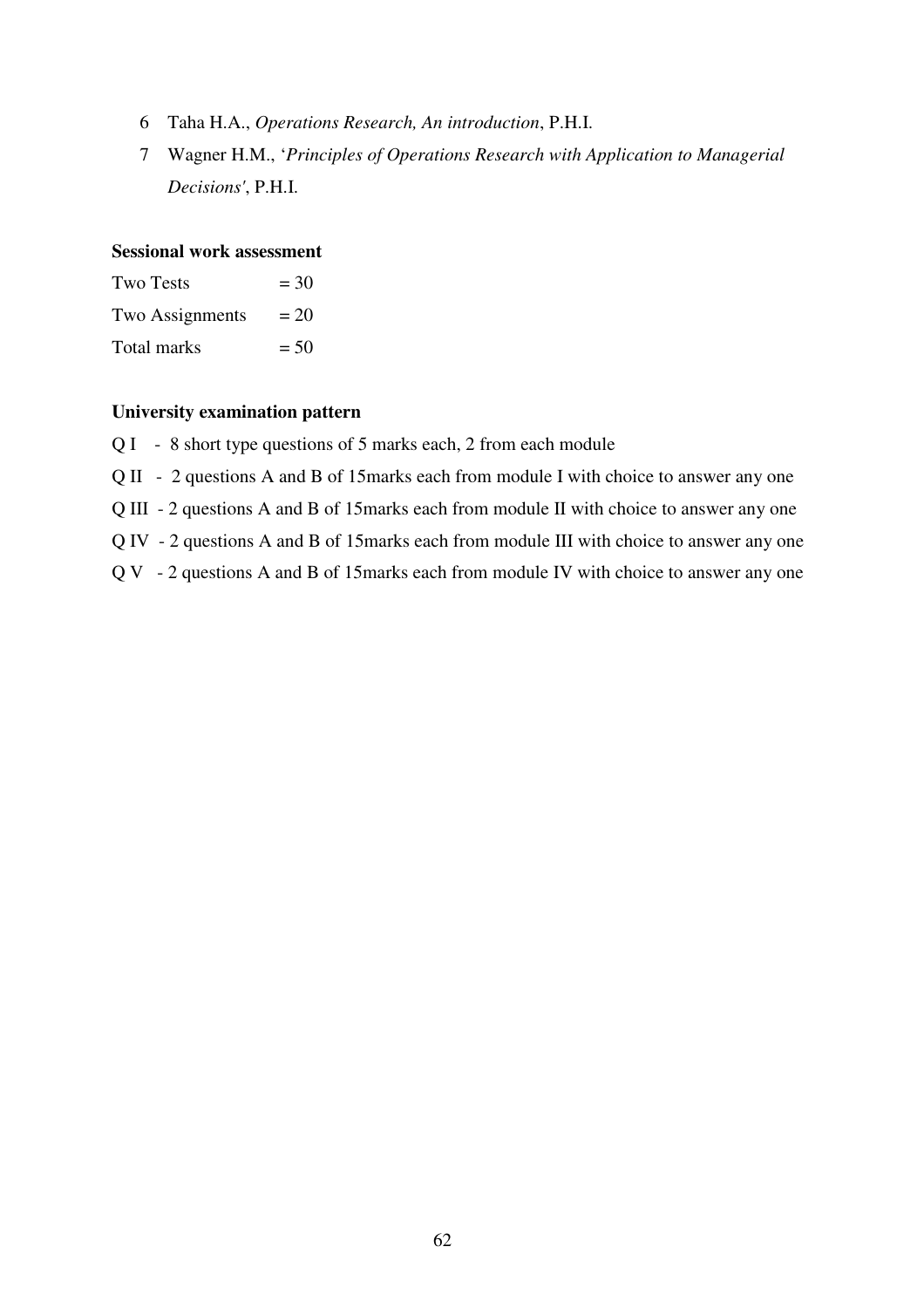# **2K6PTME 705(C): INDUSTRIAL PSYCHOLOGY**

2 hours lecture per week

#### **Module I (13 hours)**

Introduction - psychology as a science - areas of applications - study of individual individual differences - study of behavior - stimulus - response behavior - heredity and environment - human mind - cognition - character - thinking - attention - memory- emotion traits - attitude - personality

#### **Module II (13 hours)**

Organizational behavior - definition - development - fundamental concept - nature of people nature of organization - an organizational behavior system - models - autocratic model hybrid model - understanding a social - system social culture - managing communication downward, upward and other forms of communication

#### **Module III (13 hours)**

Motivation - motivation driver - human needs - behavior modification - goal setting expectancy model - comparison models - interpreting motivational models - leadership - path goal model - style - contingency approach

#### **Module IV (13 hours)**

Special topics in industrial psychology - managing group in organization - group and inter group dynamics -managing change and organizational development - nature planned change resistance - characteristic of OD - OD process.

#### **Text books**

- 1 Keith Davis & Newstrom J.W., "*Human Behavior At Work*", McGraw Hill International
- 2 Schermerhorn J.R. Jr., Hunt J.G. & Osborn R.N., "*Managing Organizational Behavior*", John Willy
- 3 Luthans, "*Organizational Behavior*", McGraw Hill, International
- 4 Morgan C.T., King R.A., John Rweisz & John Schoples, "*Introduction to Psychology*", McGraw Hill
- 5 Blum M.L. & Naylor J.C., Horper & Row, "*Industrial Psychology*", CBS Publisher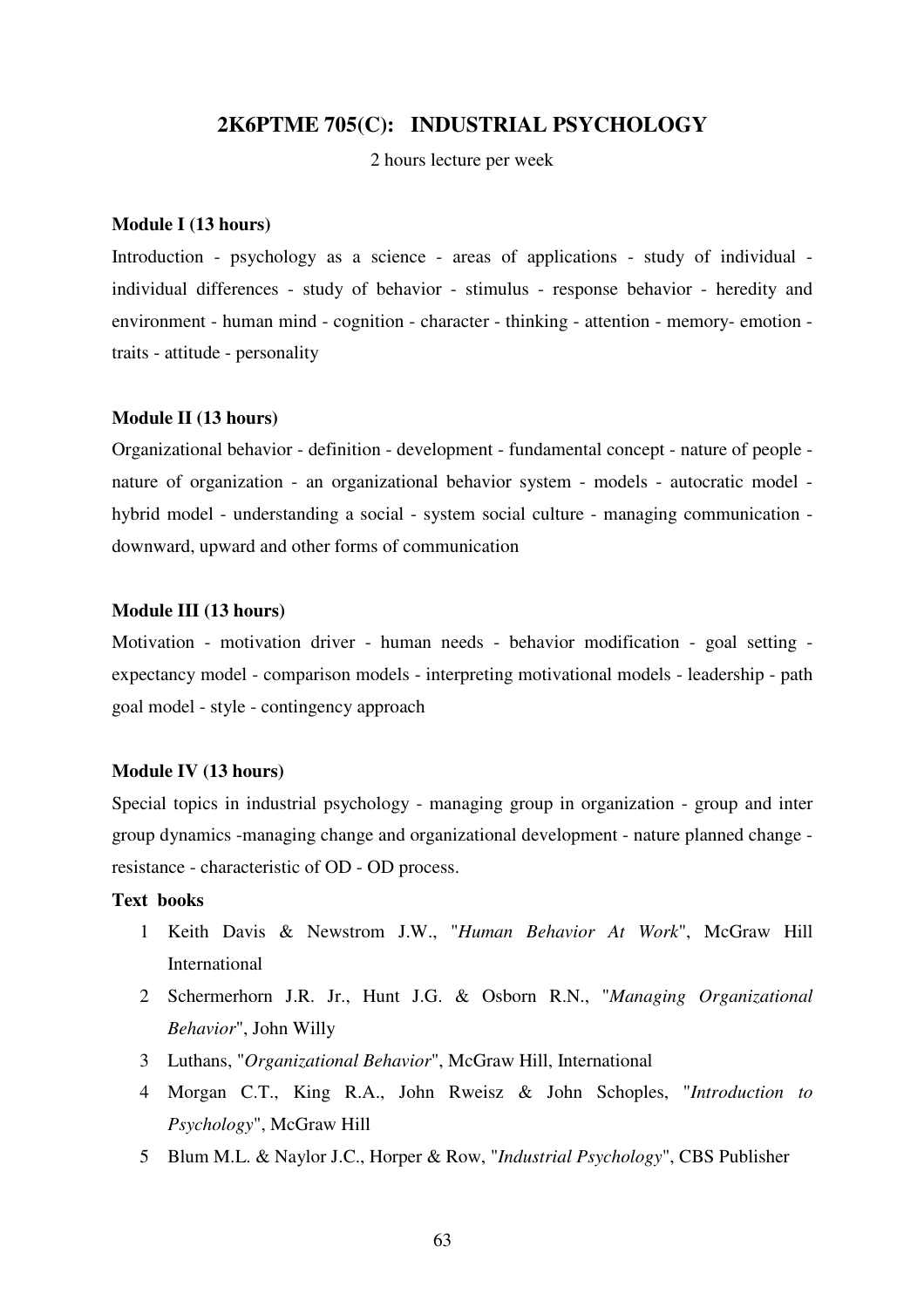#### **Sessional work assessment**

| Two Tests       | $=$ 30 |
|-----------------|--------|
| Two Assignments | $= 20$ |
| Total marks     | $= 50$ |

- Q I 8 short type questions of 5 marks each, 2 from each module
- Q II 2 questions A and B of 15marks each from module I with choice to answer any one
- Q III 2 questions A and B of 15marks each from module II with choice to answer any one
- Q IV 2 questions A and B of 15marks each from module III with choice to answer any one
- Q V 2 questions A and B of 15marks each from module IV with choice to answer any one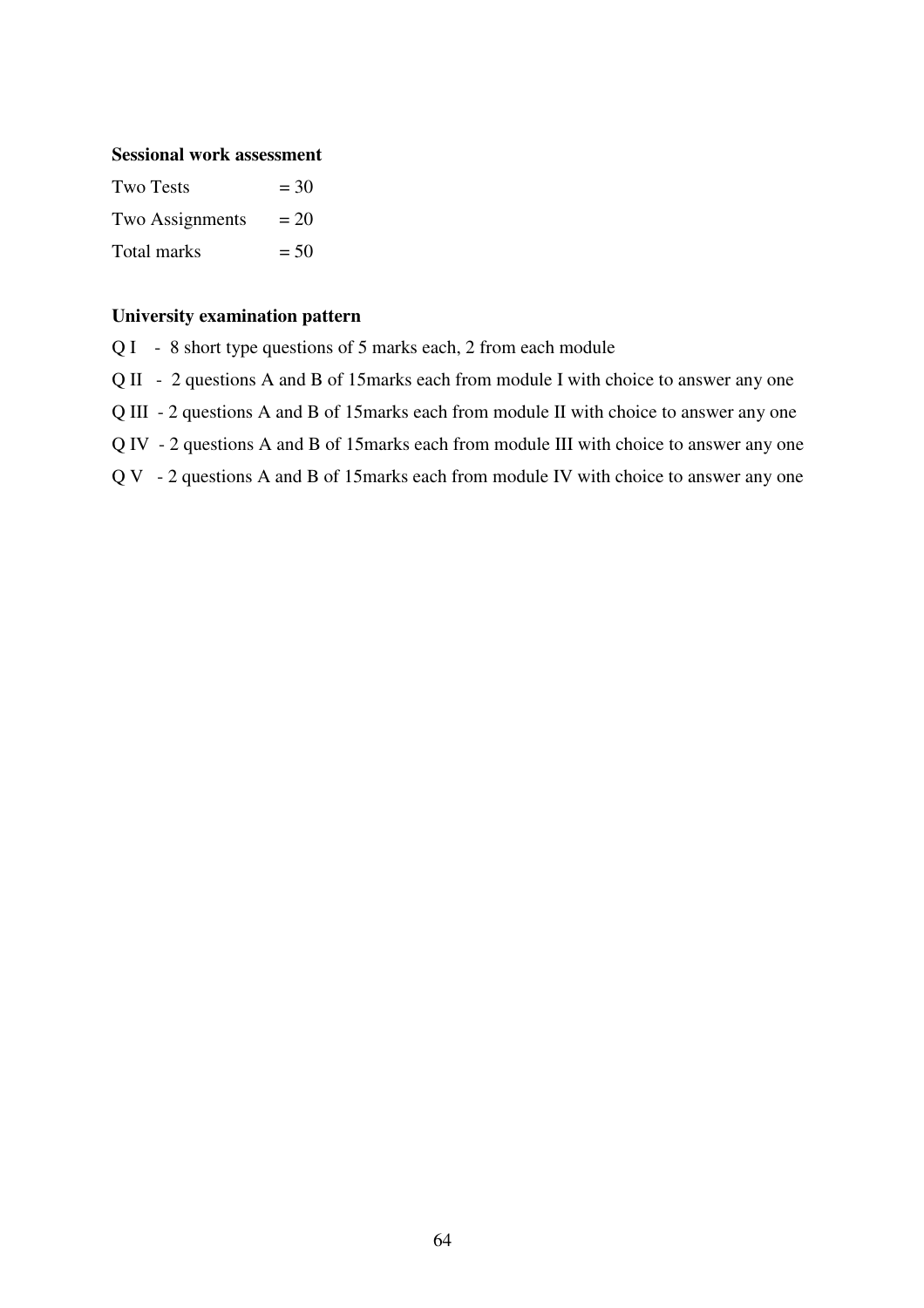# **2K6PTME 705(D): ADVANCED FLUID MECHANICS**

2 hours lecture per week

#### **MODULE I:** (13 hours)

Basic equations of fluid flow: Reynolds transport equation-integral and differential formations-integral form of equations of the continuity-momentum and energy equations-use of integral equation-differential form of these equations-Stoke's postulates and constitutive equations-Navier-Stokes equations and energy equations for Newtonian fluids.

Non dimensionalisation of the equations of motion and order of magnitude analysis: Choice of characteristic quantities-identification of the non dimensional parameters- classification of flows based on the characteristic Reynolds number-approximate equations for low Re and high Re flows and boundary layer equations-boundary equations.

#### **MODULE II**: (13 hours)

Some exact solutions of the Navier-Stokes equations: Couette flows-plane Poisseuille-flow between rotating cylinders-Stokes problems-fully developed flow through circular and noncircular pipes

Approximate solutions: Creeping flow past a sphere-theory of hydrodynamic lubricationboundary layer on a flat plate-Blassius solution and use of momentum integral equation.

# **MODULE III**: (14 hours)

Introduction to compressible flows: Basic concepts-equations for one dimensional flow through steam tubes-speed of sound and Mach number-qualitiative difference between incompressible, subsonic and supersonic flows-characteristic velocities-adiabatic flow ellipse Isentropic flow through a duct: Criterion for acceleration and deceleration-stagnation quantities-isentropic relations-use of gas tables-operation of nozzles at off design conditions. Normal shocks in one dimensional flow: Occurrence of shocks-analysis of normal shocks-Prandtl's equation-Rankine-Hugoniot equation and other normal shock relations-moving shocks.

#### **MODULE IV:** (12 hours)

Oblique shocks and expansion waves: Oblique shock relations-θ-β-M relations-shock polarsupersonic flow over a wedge-expansion waves-Prandtl-Meyer function-intersection of shocks-detached shocks-Mach deflection-shock expansion theory.

Flow with friction: Fanno lines and Fanno flow relations-effect of friction on propertieschoking-isothermal flows.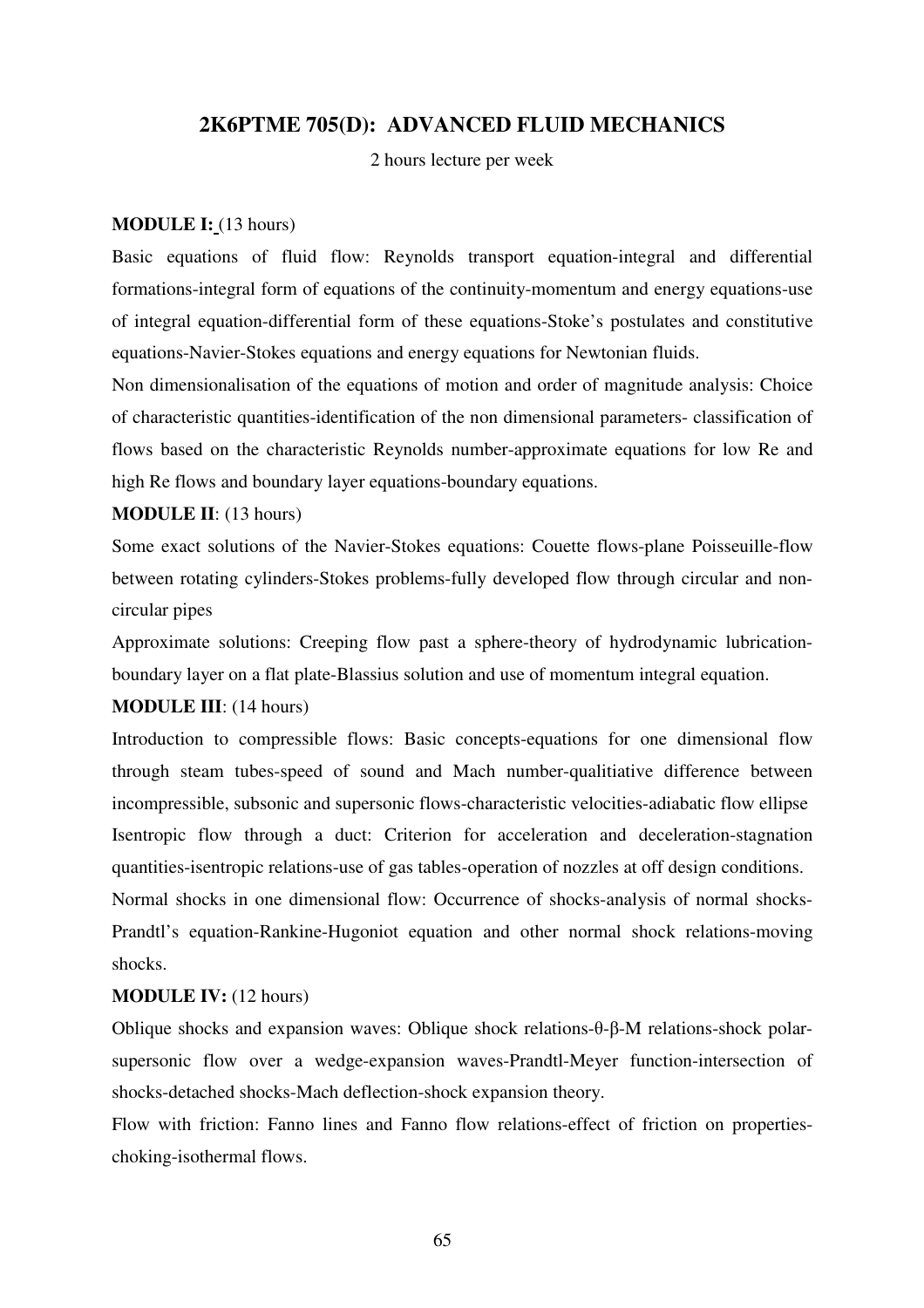Flow with heat transfer: Rayleigh lines-effect of heat addition-thermal choking

#### **Text books and Reference books**

- 1 Muralidhar K. & Biswas G., *Advanced Engineering Fluid Mechanics,* Narosa Publishing House
- 2 Rathakrishnan E., *Gas Dynamics*, Prentice Hall India
- 3 Gupta V. & Gupta S., *Fluid Mechanics and its Applications,* Wiley Eastern Ltd.
- 4 White F.M., *Viscous Fluid Flow,* McGraw Hill
- 5 Zuckrow M.J. & Hoffman D.H., *Gas Dynamics*, McGraw Hill

# **Sessional work assessment**

| <b>Two Tests</b> | $=$ 30 |
|------------------|--------|
| Two Assignments  | $= 20$ |
| Total marks      | $= 50$ |

- Q I 8 short type questions of 5 marks each, 2 from each module
- Q II 2 questions A and B of 15marks each from module I with choice to answer any one
- Q III 2 questions A and B of 15marks each from module II with choice to answer any one
- Q IV 2 questions A and B of 15marks each from module III with choice to answer any one
- Q V 2 questions A and B of 15marks each from module IV with choice to answer any one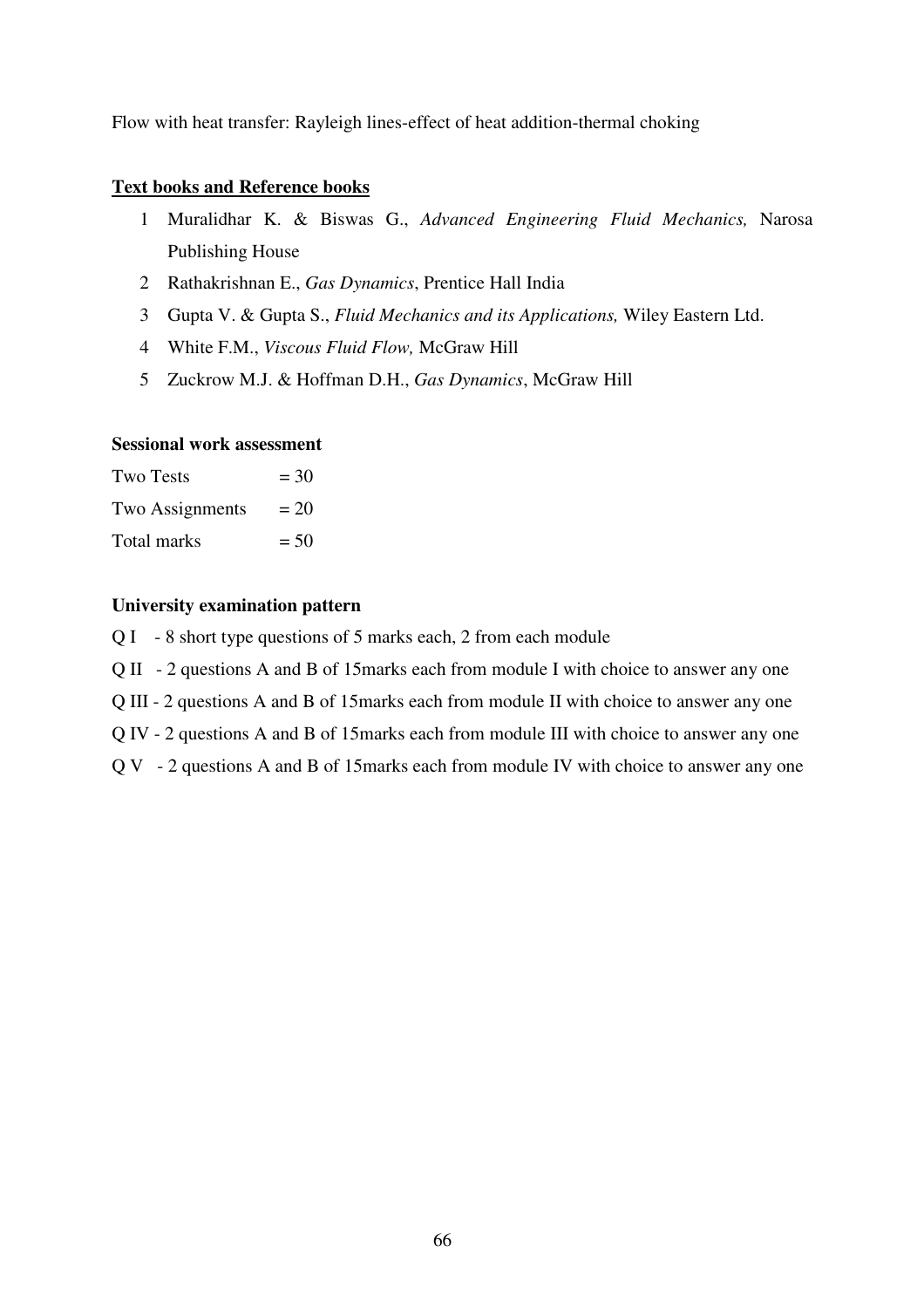# **2K6PTME 705(E): MULTI-PHASE FLOW**

2 hors lecture per week

#### **Module I (13 hours)**

Basic equations and empirical correlations for multi-phase flow - flow patterns identification and classification - flow pattern maps and transition - momentum and energy balance - homogeneous and separated flow models - correlations for use with homogeneous and separated flow models - two phase flow through inclined pipes and singularities - void fraction and slip ratio correlations - influence of pressure gradient - empirical treatment of two phase flow - drift flux model - correlations for bubble, slug and annular flows - pressure losses through enlargements, contractions, orifices, bends and values

#### **Module II (13 hours)**

Boiling and multiphase heat transfer - vapour-liquid equilibrium mechanisms - pool boiling convective boiling - heat transfer in partial and fully developed sub-cooled boiling - void fraction and pressure drop in sub-cooled boiling - saturated boiling heat transfer - two phase forced convection laminar and turbulent flow solutions for film heat transfer - empirical equations for film boiling and transition boiling - burnout mechanism and correlations critical coefficient in nucleate and convective boiling

#### **Module III (13 hours)**

Condensation - basic processes of condensation - mechanism of evaporation and condensation - film condensation on a planar surface - dropwise condensation - pressure gradient in condensing systems - methods of improving heat transfer coefficient in condensation

#### **Module IV (13 hours)**

Critical multiphase flows - mathematical models - critical flow criterion - compatibility conditions and their physical interpretation - experimental observations - propagation of small disturbances - pressure drop limitation effect - graphical representation of critical flow conditions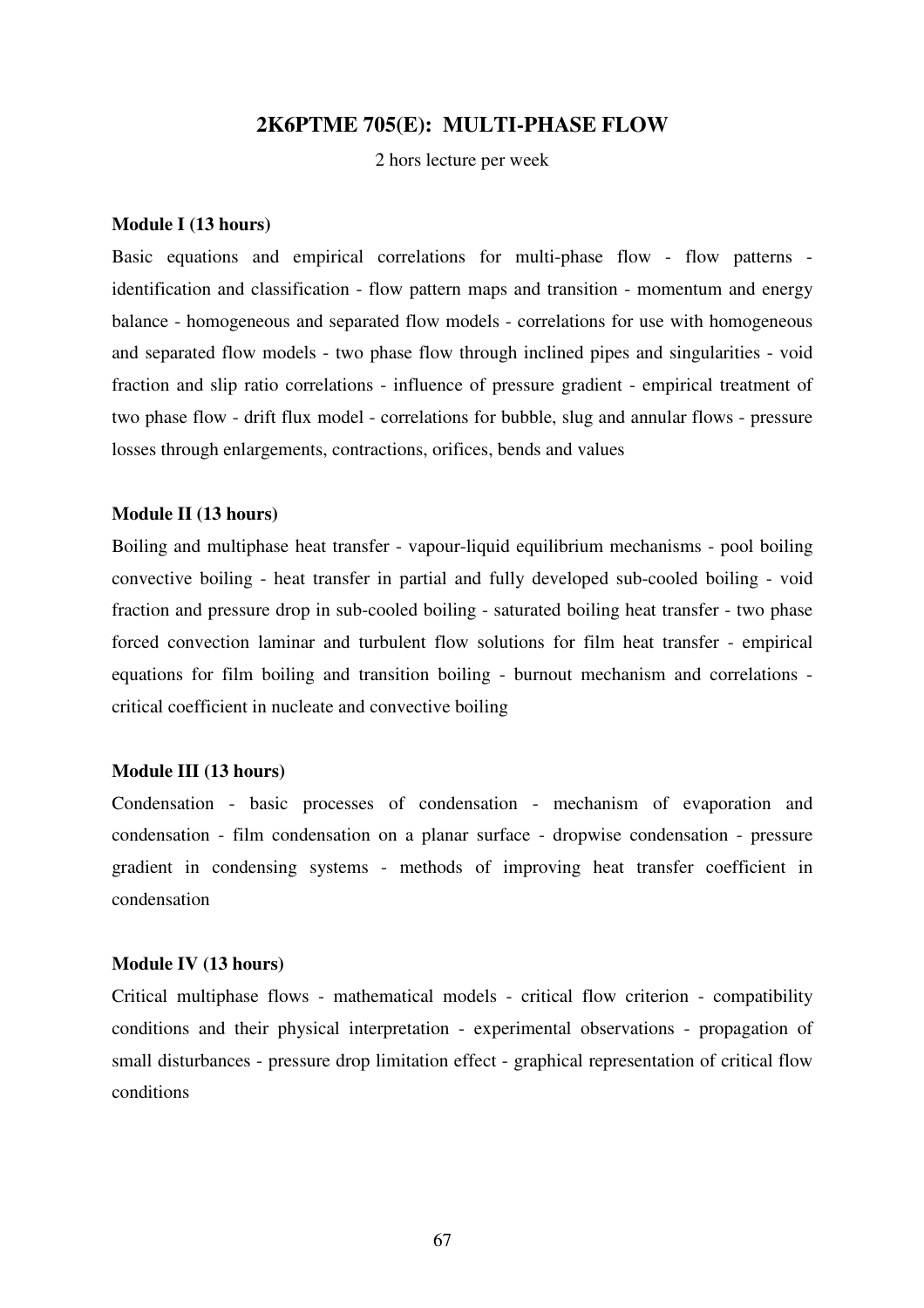# **Text books**

Collier J.G., *Convective Boiling and Condensation,* McGraw Hill

### **Reference books**

- 1 Hsu Y.Y. & Graham R.W., *Transport Processes in Boiling and Two Phase Systems*, Hemisphere
- 2 Ginoux J.J., *Two Phase Flows and Heat Transfer*, Hemisphere, McGraw Hill
- 3 Tong L.S., *Boiling Heat Transfer and Two Phase Flow*, Wiley
- 4 Hewitt G., Delhaye J.M. & Zuber N., *Multiphase Science and Technology*, Vol. I., McGraw Hill

#### **Sessional work assessment**

| <b>Two Tests</b> | $=$ 30 |
|------------------|--------|
| Two Assignments  | $= 20$ |
| Total marks      | $= 50$ |

#### **University examination pattern**

Q I - 8 short type questions of 5 marks each, 2 from each module

Q II - 2 questions A and B of 15marks each from module I with choice to answer any one

Q III - 2 questions A and B of 15marks each from module II with choice to answer any one

Q IV - 2 questions A and B of 15marks each from module III with choice to answer any one

Q V - 2 questions A and B of 15marks each from module IV with choice to answer any one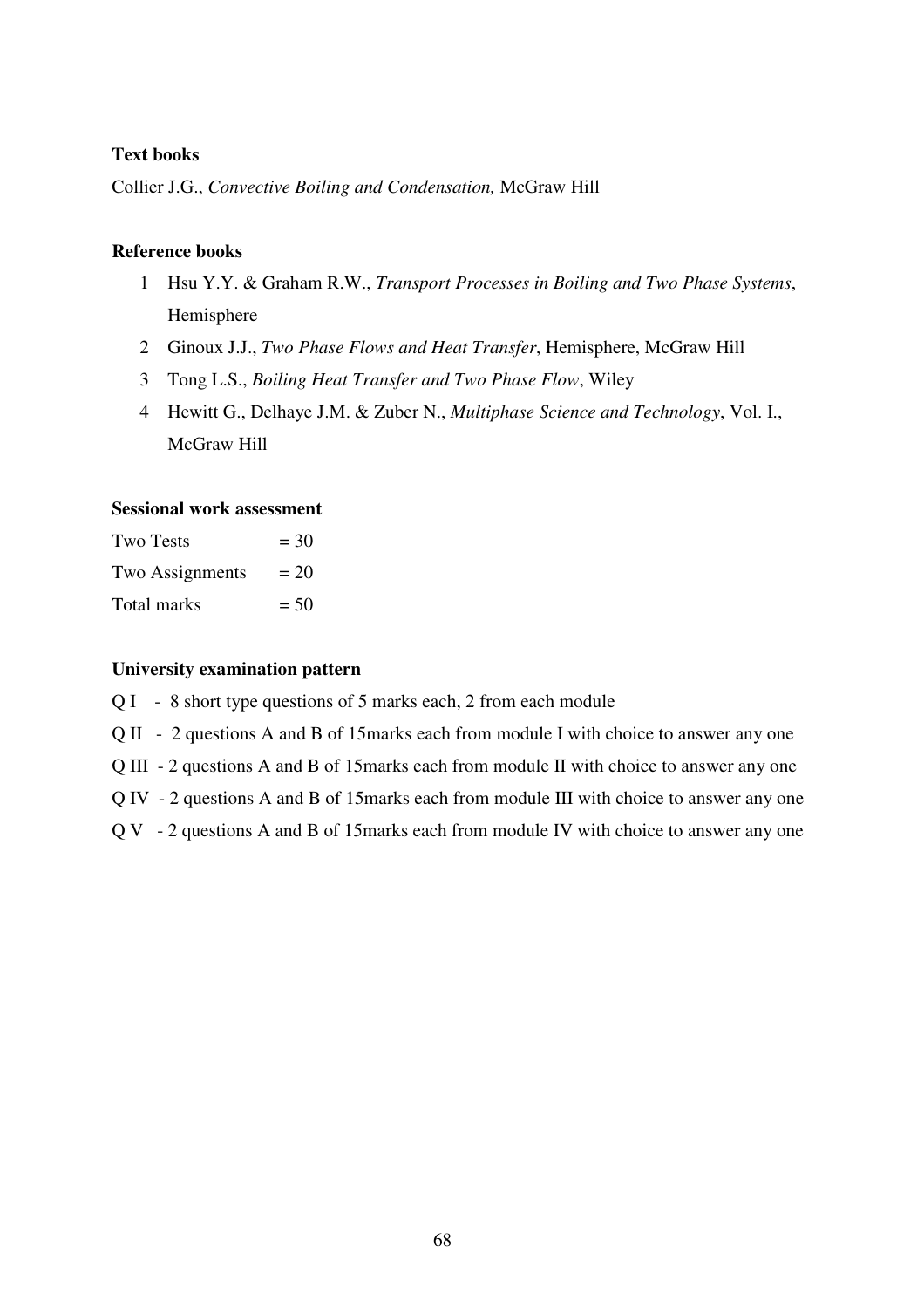# **2K6PTME 706(P): INSTRUMENTATION LAB**

3 hours practicals per week

Study on concepts of measurement, types of errors, accuracy, precision, hysterisis, least square curve fitting, study of Stroboscope, transducers, strain gauges, rotometer, slip gauges and various precision measuring instruments.

#### **List of experiments**

- 1 Calibration of Bourden tube pressure gauge.
- 2 Calibration of LVDT.
- 3 Calibration of Thermocouple.
- 4 Calibration of Micrometer and vernier caliper.
- 5 Measurement of area by planimeter.
- 6 Preparation of psychrometric chart.
- 7 Statistical analysis of data.
- 8 Measurement using Profile projector.
- 9 Measurement of vibration and analysis.
- 10 Temperature measurement by pyrometer.
- 11 Calibration of Tachometer.
- 12 Determination of PH value.
- 13 Sound level measurement and analysis.
- 14 Flaw detection using ultrasonic tester.
- 15 Analysis of exhaust gas of I C engines.
- 16 Velocity measurement by Pitot tube.
- 17. Flaw measurement using Rotometer.
- 18. Measurement of drag and lift coefficients of an aerofoil using wind tunnel.
- 19.Experiment on strain gauges.

| Lab Practicals and Record $= 35$ |        |
|----------------------------------|--------|
| <b>Tests</b>                     | $= 15$ |
| Total marks                      | $= 50$ |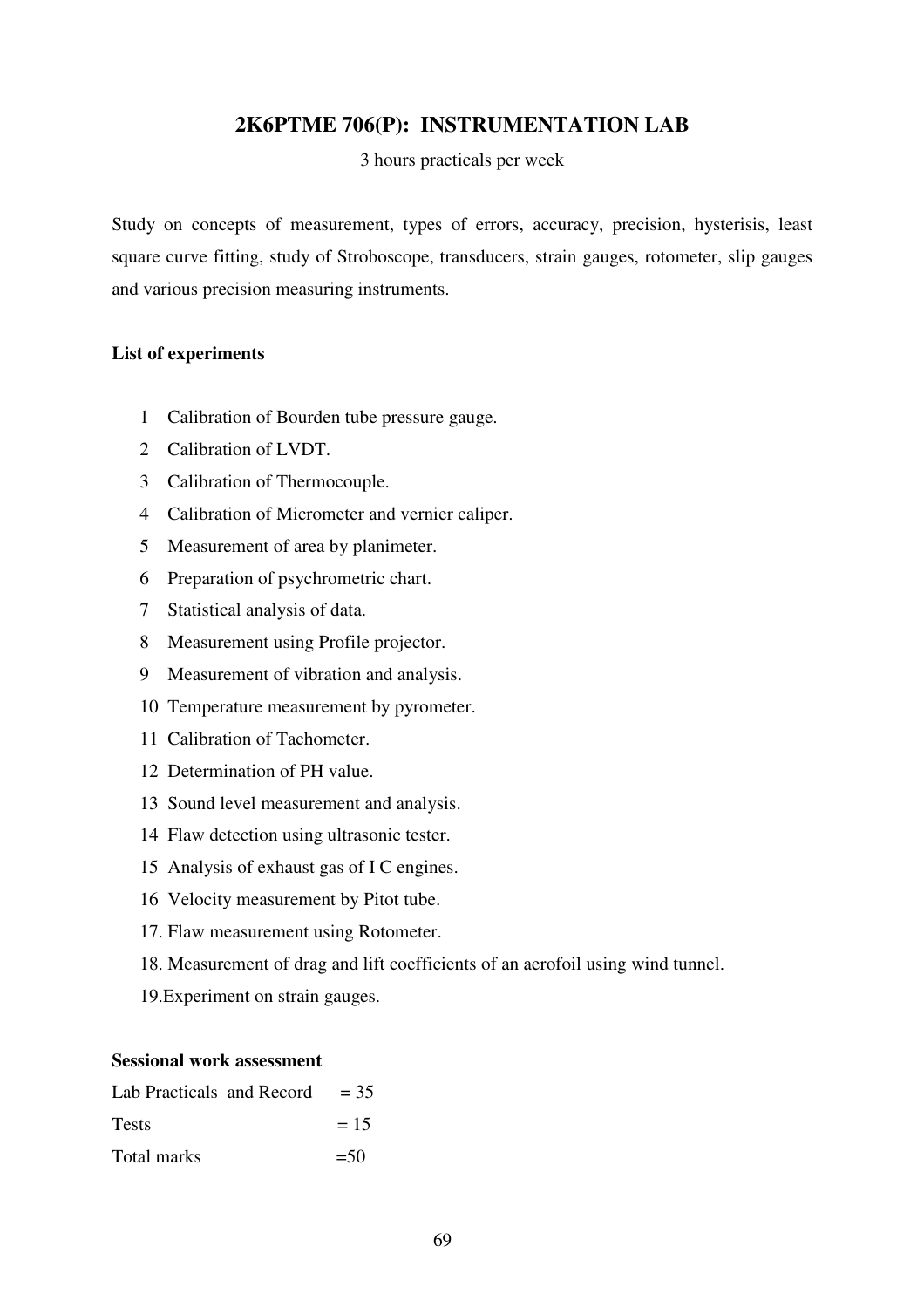# **2K6PTME 707(P): COMPUTATIONAL LAB**

# 3 hours practicals per week

This laboratory is expected to expose the students to the latest software packages related to the subjects covered during the course of B.Tech. in Mechanical Engineering. At least two experiments each from the four different modules need to be performed.

# **Module 1**

Solving basic mathematical problems such as curve fitting, numerical differentiation & Integration and numerical solution of differential equations using

C / C++ / FORTRAN /JAVA / MATLAB.

# **Module II**

Modeling and analysis of basic structural engineering problems using software such as ANSYS and NISA.

# **Module III**

Modeling and analysis of basic fluid dynamics and heat transfer problems using software such as FLUENT.

# **Module IV**

Using discrete event simulation software such as ARENA / SIMULINK for solving production scheduling problems, queuing problems and for network analysis.

Using LINGO / LINDO for solving linear programming problems.

| Lab Practicals and Record | $= 35$ |
|---------------------------|--------|
| <b>Tests</b>              | $= 15$ |
| Total marks               | $= 50$ |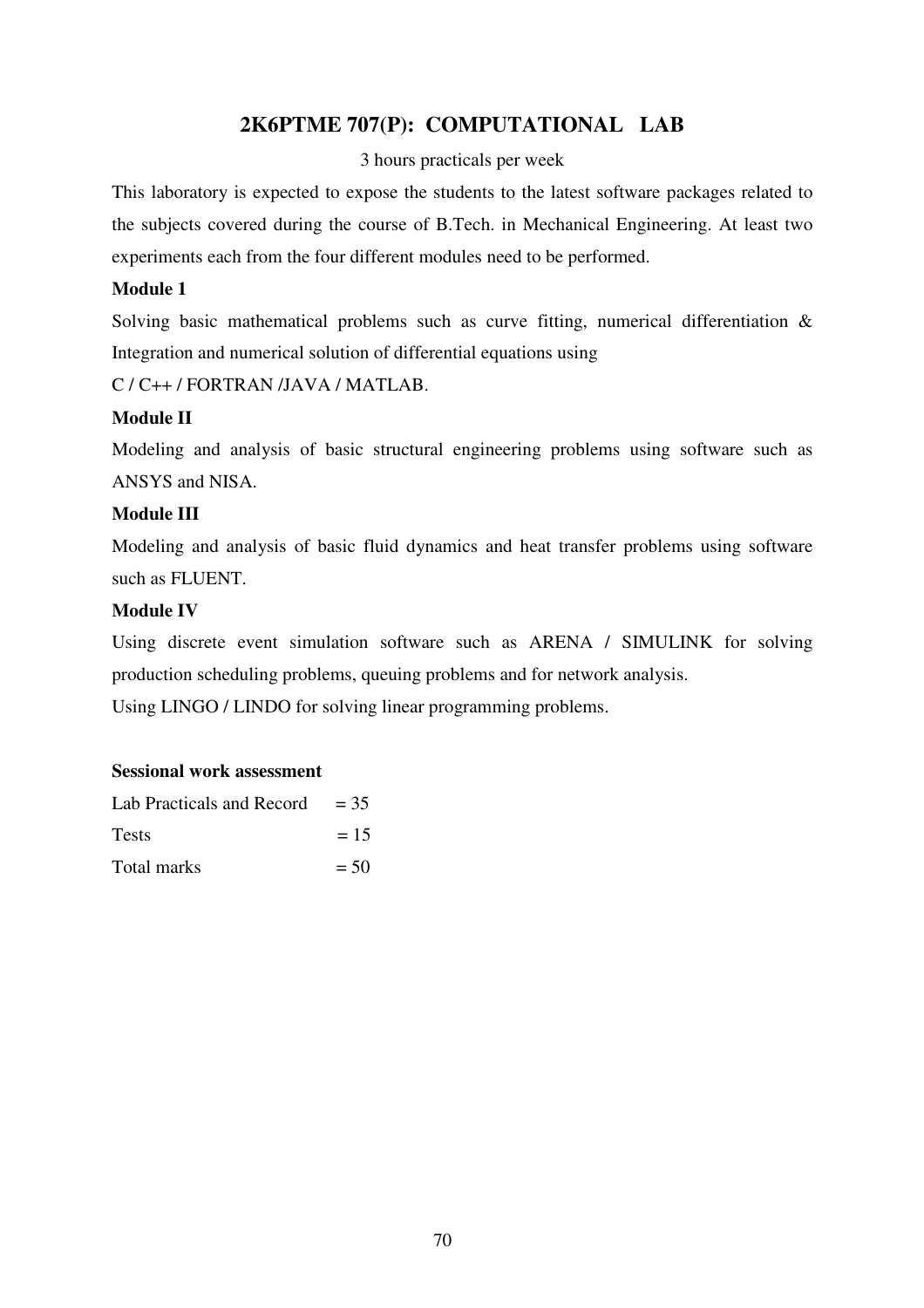# **2K6PTME 708(P): MINI PROJECT**

3 hours per week

The project work can be a design project, experimental fabrication project or software development project on any of the topics of mechanical engineering interest - it can be allotted as a group project with groups consisting of three or four students

The assessment of all the mini projects should be done by a committee consisting of three or four faculty members specialised in the various fields of **Mechanical Engineering** - the students will present their project work before the committee - the relative gradings and group average marks for the various projects will be fixed by the committee - the guide will award the marks for the individual students in the project maintaining the group average each group will prepare the project report and submit to the department through the guide the **Head Of the Department** will certify the copies and keep them in the departmental library

| Presentation | $=$ 30 |
|--------------|--------|
| Report       | $= 20$ |
| Total marks  | $= 50$ |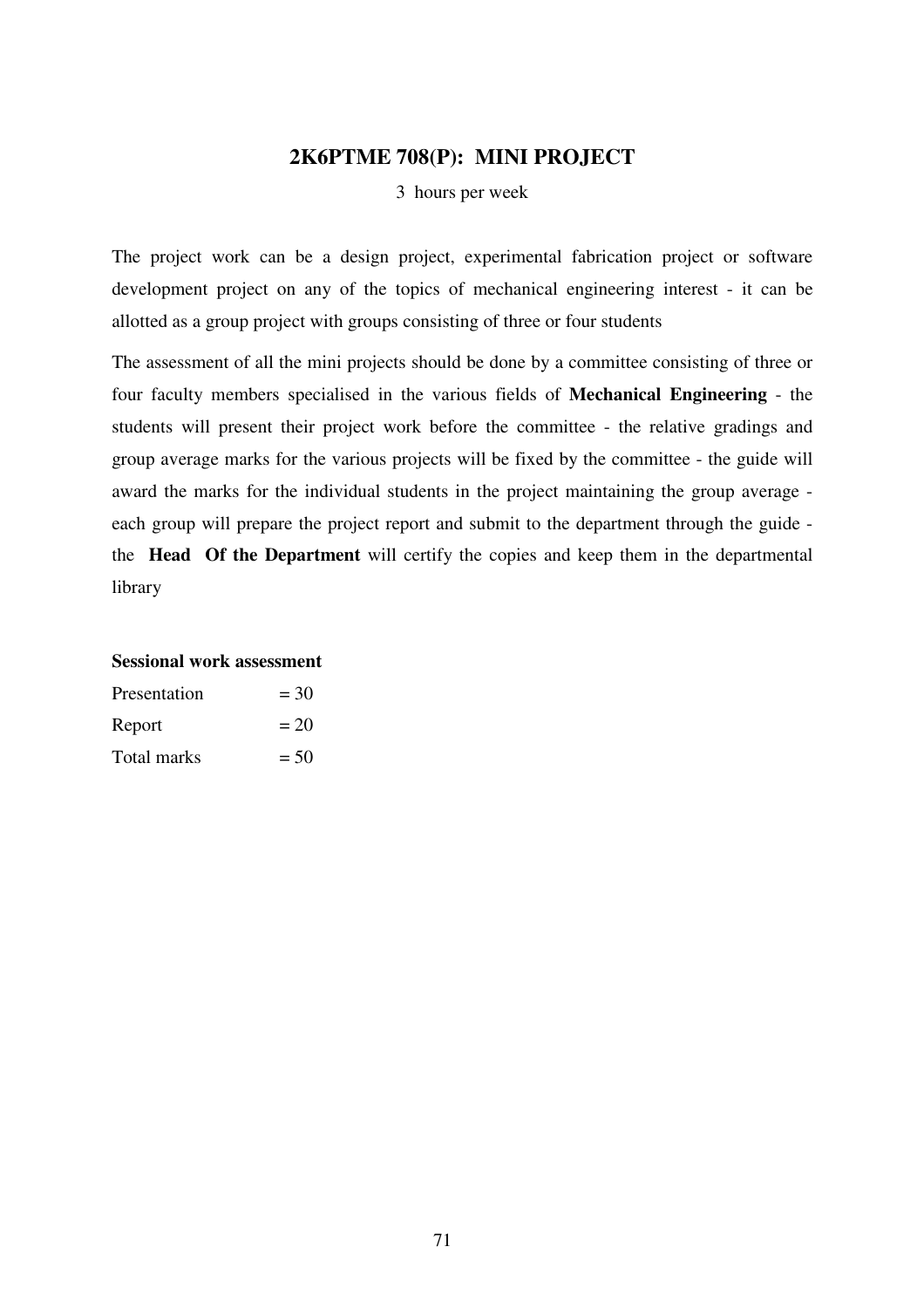# **2K6PTME 709(P): PHYSICAL EDUCATION, HEALTH AND FITNESS**

### **Introductory Lectures**

Unit I. Health and Fitness: Modern concept of health and fitness, meaning, scope, need and importance of health, fitness and wellness.

Unit II. Exercise and Fitness: Means and methods of developing fitness. Importance of physical activities and exercises in developing and maintaining good health. Physical fitness and wellness.

Unit III. Sports and Physical education: Meaning and scope, role and importance of sports and games in the development of physical fitness and personality. Social values of sports. Rules of major games.

# **Practical Sessions**

( All classes will be conducted after the normal working hours of the college )

50 sessions of minimum 1 hour duration each are envisaged (including Theory and Practical). The student can opt for one of the following activities in line with the specific programme / schedule announced by the faculty.

Athletics, Badminton, Basketball, Cricket, Football, General Fitness, Hockey, Kabaddi, Table Tennis, Ball Badminton, Archery, Volley ball, Yoga (not all activities may be offered in a particular semester. More disciplines will be offered based on the availability of infrastructure and expertise).

In addition, health and fitness assessment such as Height, Weight, Resting Pulse Rate, BMI, Blood Pressure, Physical Fitness Tests assessing various motor qualities of each individuals will be carried out (optional - based on request).

#### **Objectives**

(b) Basically to inculcate awareness of health, general fitness and attitude to voluntary physical involvement.

(b) To promote learning of basic skills in sports activities and secondarily to pave the way for mastering some of the skills through continued future involvement

# **Scheme of assessment**

The student will be continuously assessed on his performance on the field of play. There will not be minimum mark for pass or fail. Total 50 marks will be given assessing their attendance, regularity, punctuality and performance for 50 hours of activity from  $I<sup>st</sup>$ semester to  $7<sup>th</sup>$  semester.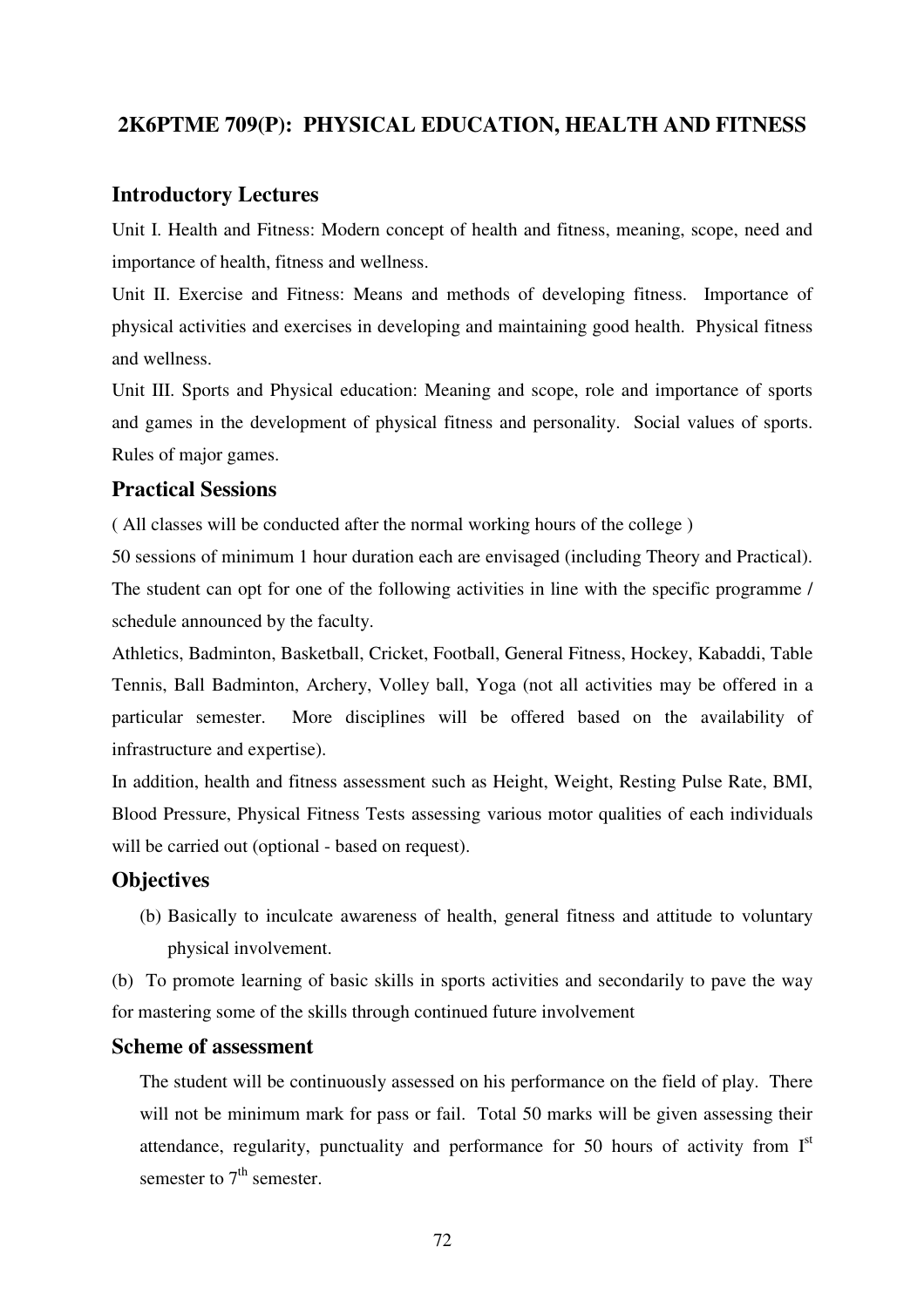# **EIGHTH SEMESTER**

| Code                                   | Subject<br>Hours/Week      |                          | Sess                     | <b>University Exam</b>   |            |                          |                          |
|----------------------------------------|----------------------------|--------------------------|--------------------------|--------------------------|------------|--------------------------|--------------------------|
|                                        |                            | L                        | T                        | P                        | <b>Mrk</b> | <b>Hrs</b>               | <b>Mrk</b>               |
|                                        |                            |                          |                          |                          |            |                          |                          |
| 2K6PTME 801                            | <b>Gas Dynamics</b>        | $\overline{2}$           | $\mathbf{1}$             | $\overline{a}$           | 50         | 3                        | 100                      |
| <b>2K6PTME 802</b>                     | Refrigeration<br>and       | $\overline{2}$           | $\mathbf{1}$             | $\overline{a}$           | 50         | $\overline{3}$           | 100                      |
|                                        | Air conditioning           |                          |                          |                          |            |                          |                          |
| <b>2K6PTME 803</b>                     | Machine Design II          | $\overline{2}$           | $\mathbf{1}$             | $\overline{a}$           | 50         | 3                        | 100                      |
|                                        | Inventory<br>and           |                          |                          |                          |            |                          |                          |
| 2K6PTME 804                            | Supply<br>Chain            | $\overline{2}$           | $\overline{a}$           | $\overline{a}$           | 50         | 3                        | 100                      |
|                                        | Management                 |                          |                          |                          |            |                          |                          |
| <b>2K6PTME 805</b>                     | Elective III               | $\overline{2}$           | $\mathbf{1}$             | $\overline{a}$           | 50         | 3                        | 100                      |
| 2K6PTME 806(P)                         | Seminar                    |                          | $\overline{\phantom{0}}$ | 3                        | 50         |                          |                          |
| 2K6PTME 807(P)                         | Project<br>and             |                          | $\overline{a}$           | 3                        | $100*$     | $\overline{\phantom{0}}$ | $\overline{\phantom{0}}$ |
|                                        | <b>Industrial Training</b> |                          |                          |                          |            |                          |                          |
| 2K6PTME 808(P)                         | Viva Voce                  | $\overline{\phantom{0}}$ | -                        | $\overline{\phantom{0}}$ |            | -                        | 100                      |
| <b>TOTAL</b>                           |                            | 10                       | $\overline{\mathbf{4}}$  | 6                        | 400        | $\overline{a}$           | 600                      |
| <b>Aggregate marks for 8 semesters</b> |                            |                          |                          |                          |            |                          |                          |
| $= 8300$                               |                            |                          |                          |                          | 2900       |                          | 5400                     |
|                                        |                            |                          |                          |                          |            |                          |                          |
|                                        |                            |                          |                          |                          |            |                          |                          |

# **\* 25 Marks is allotted for Industrial Training**

# **ELECTIVE-111**

2K6PTME 805(A) : FINITE ELEMENT ANALYSIS

2K6PTME 805(B) : NEURAL NETWORKS AND FUZZY LOGIC

2K6PTME 805(C) : COMPUTATIONAL FLUID MECHANICS AND HEAT TRANSFER

2K6PTME 805(D) : SYSTEM SIMULATION AND MODELING

2K6PTME 805(E) : QUALITY ENGINEERING AND MANAGEMENT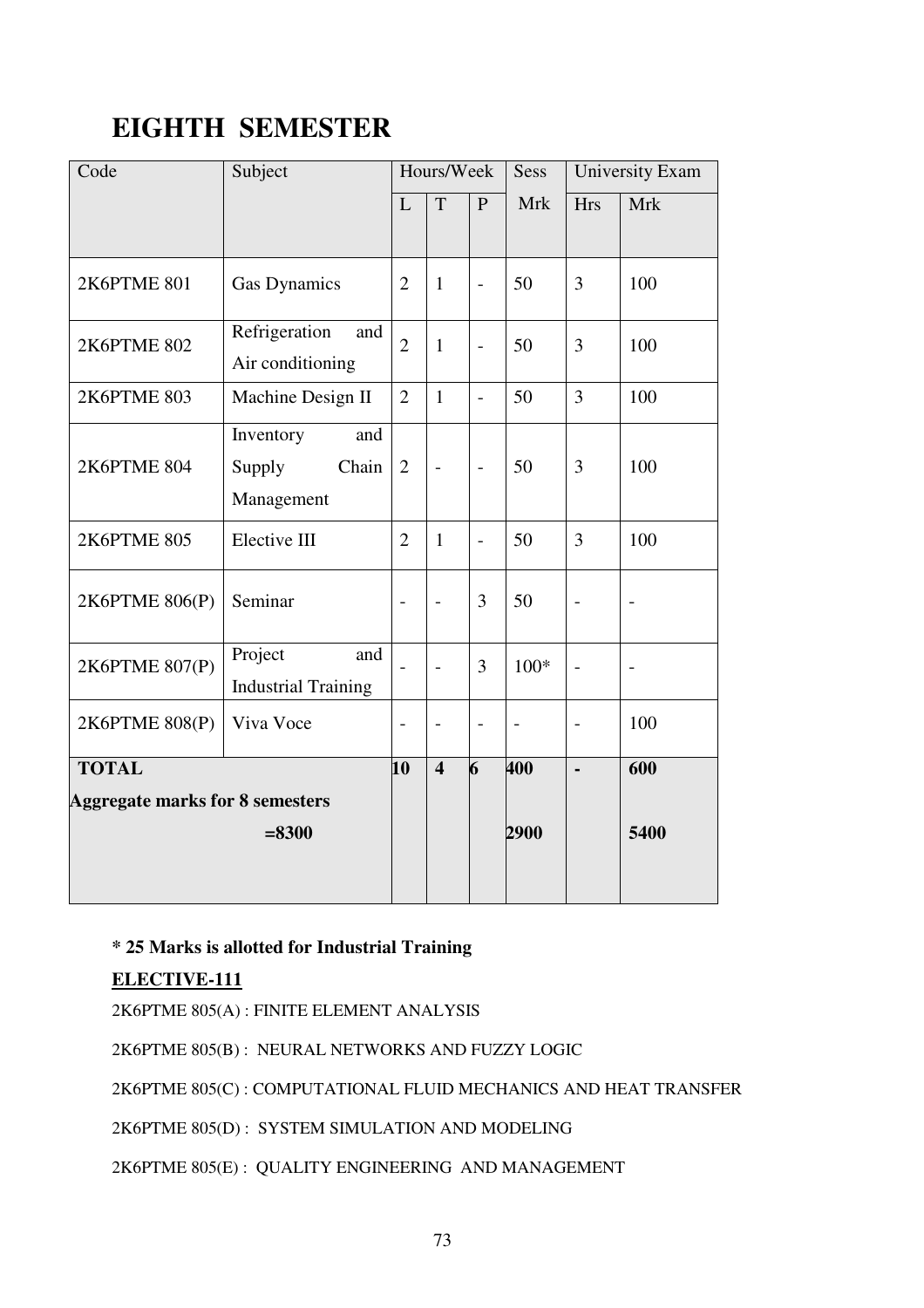# **2K6PTME 801 : GAS DYNAMICS**

2 hours lecture & 1 hour tutorial per week

### **Module 1**

Basic equations of fluid flow. Continuity, Momentum, Energy equations. Navier-Stokes equations. Introduction to compressible flow. Equation of state. Entropy Equation, The Stagnation Concept, Stagnation Pressure and Temperature, Consequences of Constant Density. Speed of sound. Mach number and Mach angle.

#### **Module 11**

Equations for compressible, one-dimensional duct flows. Sonic Velocity and Mach Number, Wave Propagation, Equations for Perfect Gases in terms of Mach Number, h-s and T-s Diagrams. Steady one dimensional isentropic flow with area change – Governing equations, effect of area change on flow properties, limiting conditions (choking), governing equation for the isentropic flow of a perfect gas, isentropic flow tables for a perfect gas, effect of area change on the flow properties, the converging nozzle. Effect of varying the back pressure and inlet pressure. Converging diverging or De Laval nozzle

### **Module 111**

Shock waves – normal shock waves in perfect gas – governing equations, normal shock wave tables, the Rankine – Hugoniot equation for a normal shock wave, Prandtl's velocity equation, entropy change and shock strength. Oblique shock waves in perfect gas Governing equations, property ratios across an oblique shock wave, Rankine – Hugoniot equation. Expansion waves

#### **Module 1V**

Steady one dimensional adiabatic flow with friction in a constant area duct – governing equations, Fanno line, Fanno line equation for perfect gas, friction parameter, relationship between duct length and Mach number, entropy change caused by friction, effect of friction on flow properties, Fanno line tables.

Steady one dimensional flow with heat transfer in a constant area duct – governing equations, Rayleigh line, intersection of Fanno line and Rayleigh line, Rayleigh line equations for a perfect gas, relationship between heat transfer, stagnation temperature and Mach number, effect of heat transfer on flow properties, Rayleigh line tables.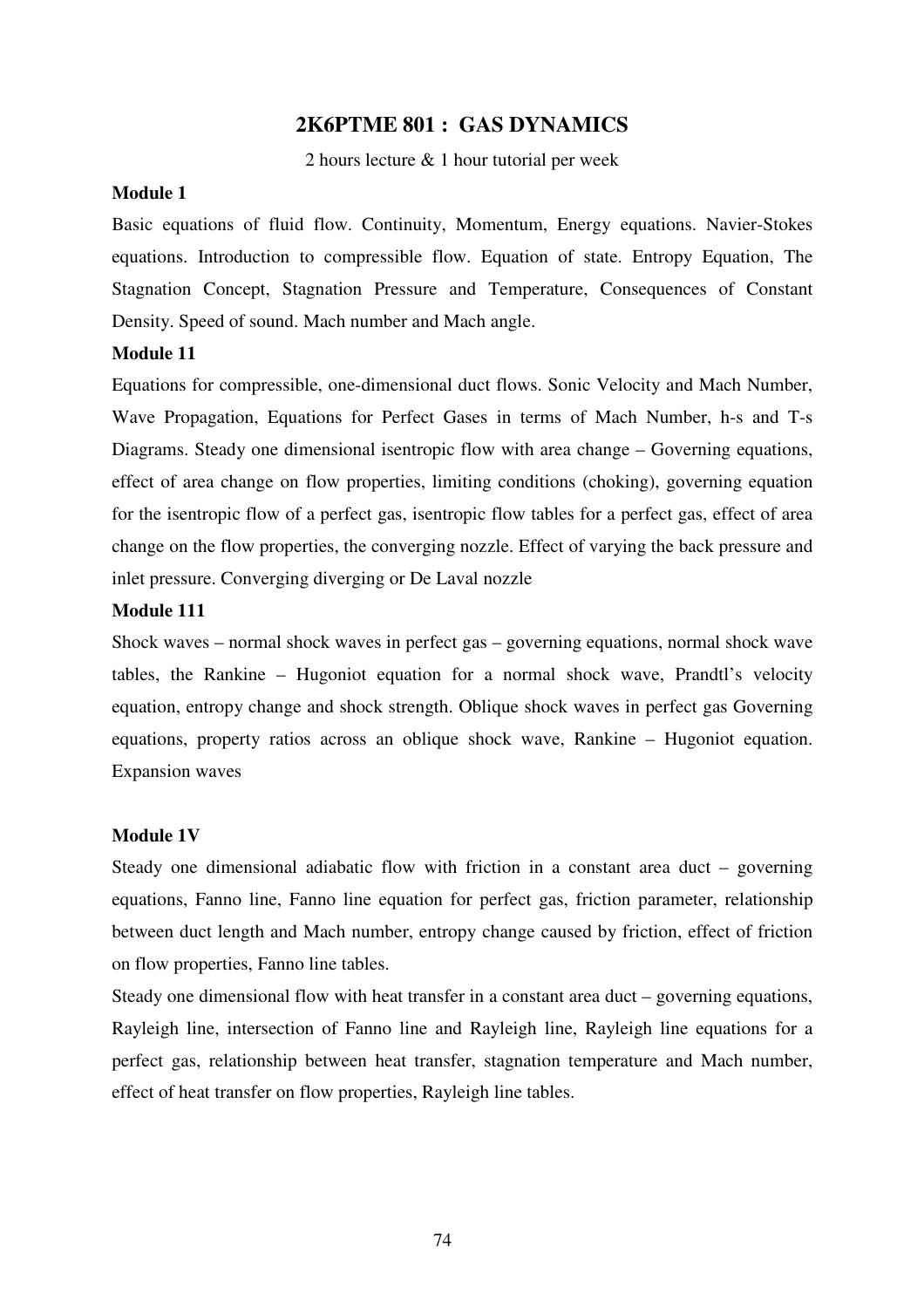### **Text books**

- 1. Rathakrishnan. E., Gas dynamics, Prentice Hall India, New Delhi, 1995.
- 2. Shapiro, A.H., Dynamics & Thermodynamics of Compressible fluid flow, Ronald Press.
- 3. Zuckrow. M.J. & Hoffman, D.H., Gas Dynamics, McGraw Hill, New York.
- 4. Zucker R. D. and Biblarz Oscar, "Introduction to Gas Dynamics", John Wiley and Sons. Inc., Second Edition

| <b>Sessional work assessment</b> |  |  |  |
|----------------------------------|--|--|--|
|----------------------------------|--|--|--|

| Two Tests       | $=$ 30 |
|-----------------|--------|
| Two Assignments | $= 20$ |
| Total marks     | $= 50$ |

### **University examination pattern**

- Q I 8 short type questions of 5 marks each, 2 from each module
- Q II 2 questions A and B of 15marks each from module I with choice to answer any one
- Q III 2 questions A and B of 15marks each from module II with choice to answer any one
- Q IV 2 questions A and B of 15marks each from module III with choice to answer any one
- Q V 2 questions A and B of 15marks each from module IV with choice to answer any one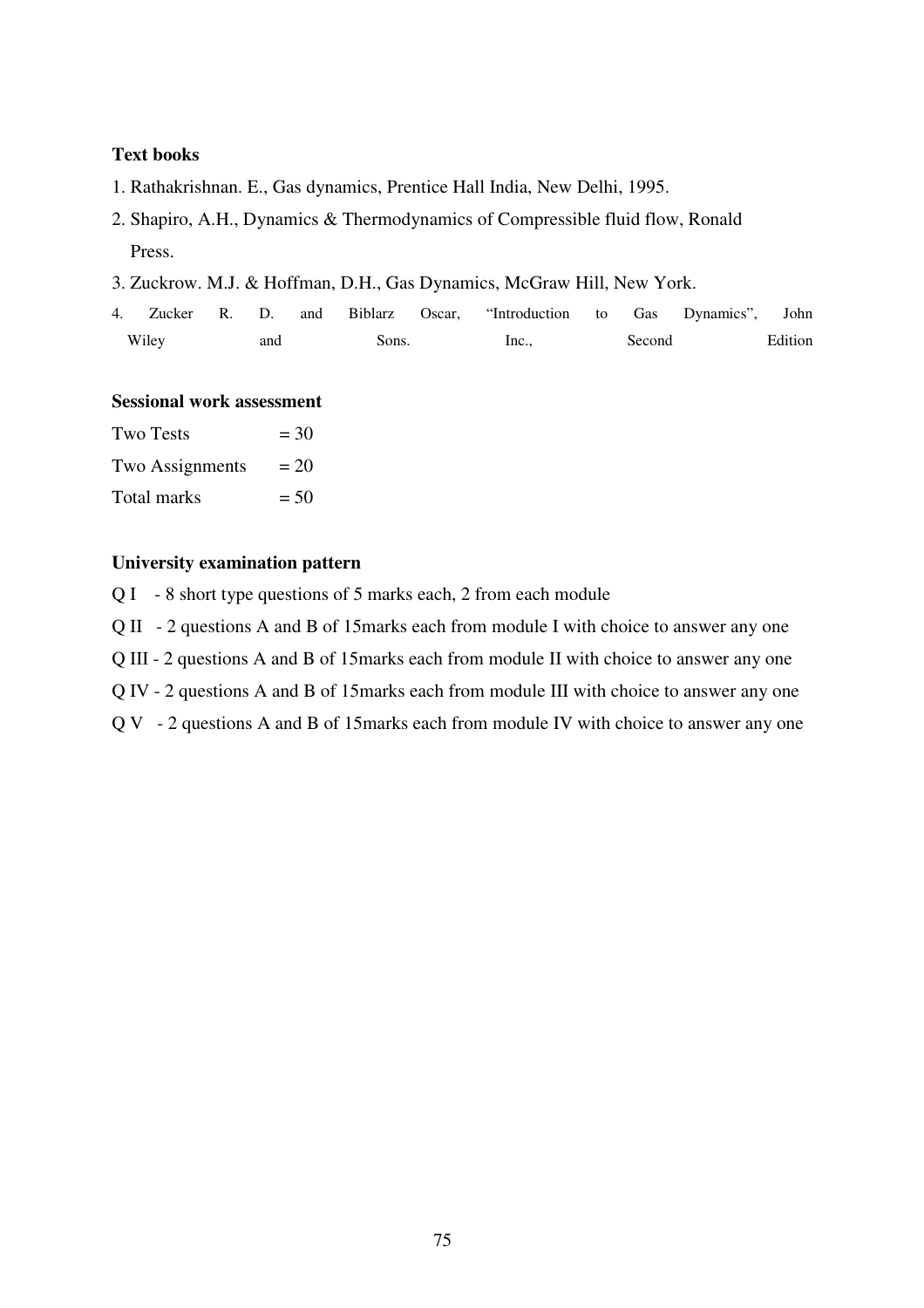### **2K6PTME 802 : REFRIGERATION AND AIR CONDITIONING**

2 hours lecture & 1 hour tutorial per week

#### **MODULE I (12 hours)**

Introduction to refrigeration-unit of refrigeration-refrigerator and heat pump-coefficient of performance-reversed Carnot cycle-pressure enthalpy diagram-vapour compression refrigeration cycle-analysis of practical vapour compression cycle-non conventional refrigeration systems-thermo electric refrigeration-vortex tube-pulse tube refrigerationrefrigerant mixtures-cooling by adiabatic demagnetization

### **MODULE II (12 hours)**

Steam jet refrigeration-analysis of steam jet refrigeration system-components-advantages and limitations-air refrigeration systems-thermodynamic analysis of bell coleman cycleapplication to air craft refrigeration-absorption refrigeration systems-principle and operation of aqua ammonia and lithium-bromide water systems-electrolux system-comparison between vapour compression and absorption systems-introduction to adsorption refrigeration system-MEMS cooling systems

### **MODULE III (14 hours)**

Refrigerants-thermodynamic physical and chemical properties of refrigerants-selection criteria of refrigerants-refrigerant compressors-reciprocating compressors-single and multi stage compression-effect of clearance-effect of inter cooling-optimum pressure ratiosefficiencies-rotary compressor-screw-vane type compressor-centrifugal compressor-hermeticsemi hermitic and open compressors-condensers-air cooled condensers-water cooled condensers and evaporative condensers-expansion devices-purpose and types-capillary tubeautomatic expansion valve-thermostatic expansion valve-evaporators-flooded evaporatorsdry expansion systems-natural convection evaporators-forced convection evaporators-shell and tube evaporators-shell and coil evaporators

### **MODULE IV(14 hours)**

Psychrometry-psychrometric properties and relations-psychrometric chart-psychrometric processes-summer air conditioning system-winter air conditioning system-year round air conditioning system-central air conditioning system-unitary air conditioning system-direct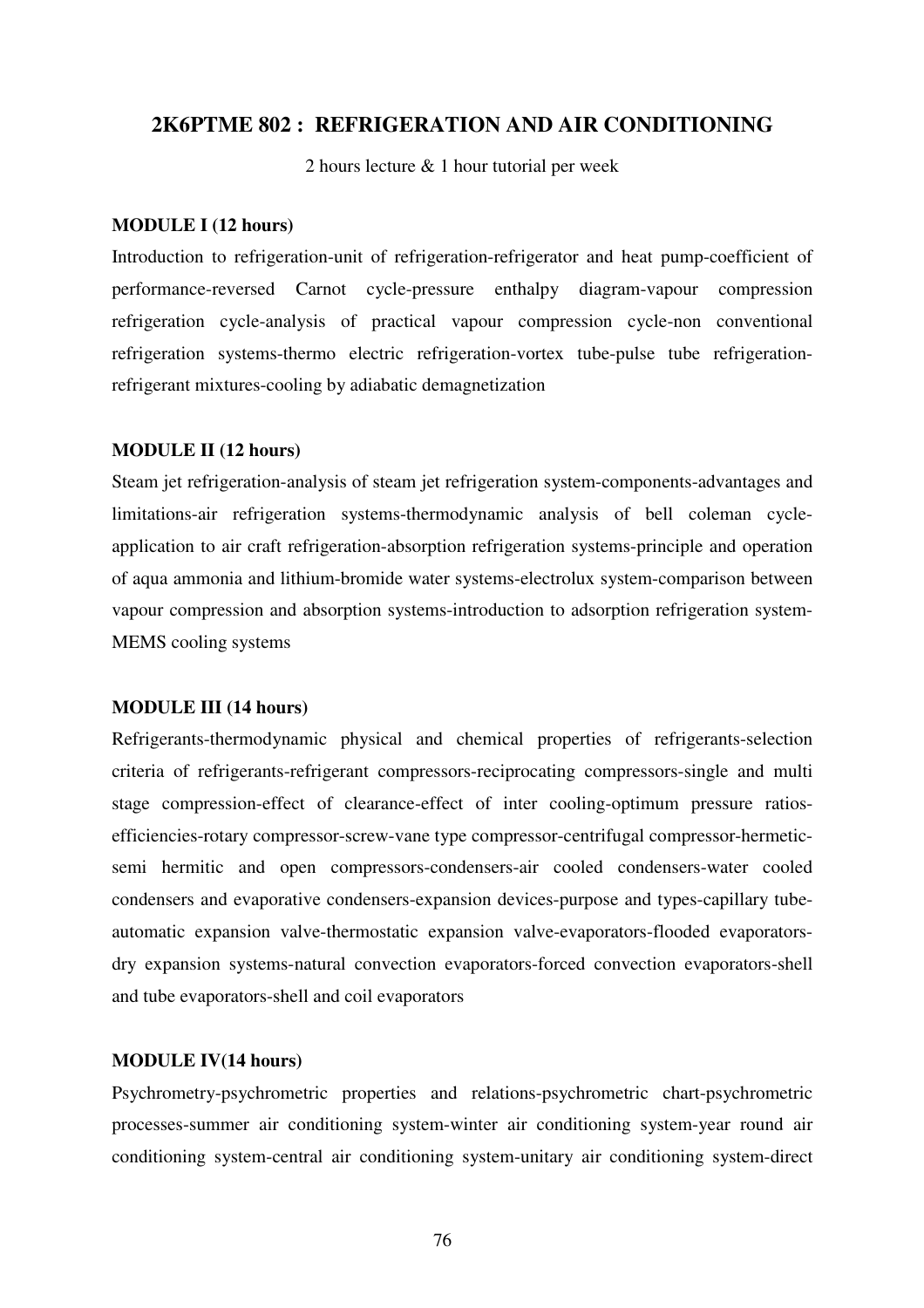expansion system-all water system-all air system-air water system-design procedure for air conditioning systems-estimation of air conditioning load-noise and noise control-refrigeration and air conditioning controls-high pressure and low pressure cutout-high side and low side float valve-flow regulating devices-thermostats-humidstats

### **Text Book:**

1. Stoecker, "Refrigeration and Air Conditioning.", Mc Graw Hill

#### **Reference Books:**

- 1. Roy J Doosat, " Principles of Refrigeration.", Pearson Education
- 2. C.P Arora, "Refrigeration and Air Conditioning." TMH
- 3. Ananthanarayanan, "Basic Refrigeration and Air Conditioning.", Mc Graw Hill
- 4. McQuston, "Heating, Ventilating and Air Conditioning" John Wiley

### **Sessional work assessment**

| Two tests       | $=$ 30 |
|-----------------|--------|
| Two assignments | $= 20$ |
| Total marks     | $= 50$ |

### **University examination pattern**

Q I - 8 short type questions of 5 marks each, 2 from each module

Q II - 2 questions A and B of 15marks each from module I with choice to answer any one

Q III - 2 questions A and B of 15marks each from module II with choice to answer any one

Q IV - 2 questions A and B of 15marks each from module III with choice to answer any one

Q V - 2 questions A and B of 15marks each from module IV with choice to answer any one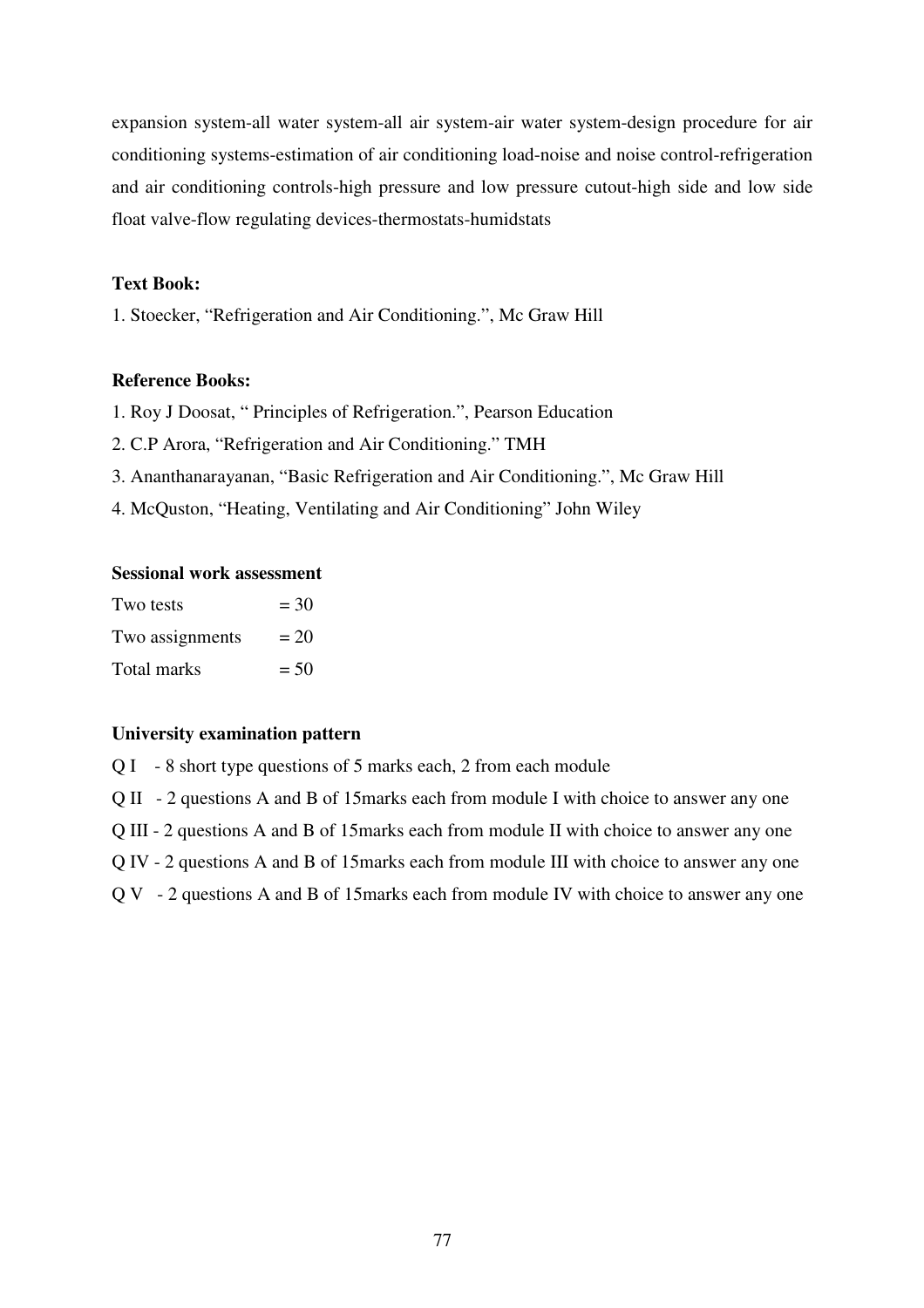#### **2K6PTME 803: MACHINE DESIGN-11**

2 hours lecture and 1 hour tutorial per week

#### **Module I (13 Hours)**

**Design of clutches & brakes** –friction clutches and brakes – uniform pressure and uniform wear assumptions – design of disc and cone types of clutches and brakes – design of external contracting and internal expanding elements – band type clutches and brakes – centrifugal clutches

**Design of belts and chain drives** – belt and chain drives of common types – design of flat and V belt drives Selection of roller chains

#### **Module II (13 Hours)**

**Design of gears** – spur, helical, bevel and worm gears – tooth loads – gear materials – design stresses - basic tooth stresses – stress concentration – service factor - velocity factor – bending strength of gear teeth - Buckingham's equation for dynamic load – surface strength and durability - heat dissipation - design for strength and wear.

### **Module III (13 Hours)**

**Lubrication & Journal bearing design** – types of lubrication and lubricants – viscosity – journal bearing with perfect lubrication – hydrodynamic theory - design considerations – heat balance – journal bearing design – rolling contact bearings – bearing types - bearing life – static and dynamic capacity - selection of bearings with axial and radial loads – selection of tapered roller bearings – lubrication seals, shaft, housing and mounting materials

### **Module IV (13 Hours)**

**Product design for manufacturing** – general design considerations for rolled sections – forgings – screws machine products –turned parts – machined round holes – parts produced on milling machine – welded parts and castings – modification of design for manufacturing easiness for typical products – preparation of working drawings – working drawings for manufacture of parts with complete specifications including manufacturing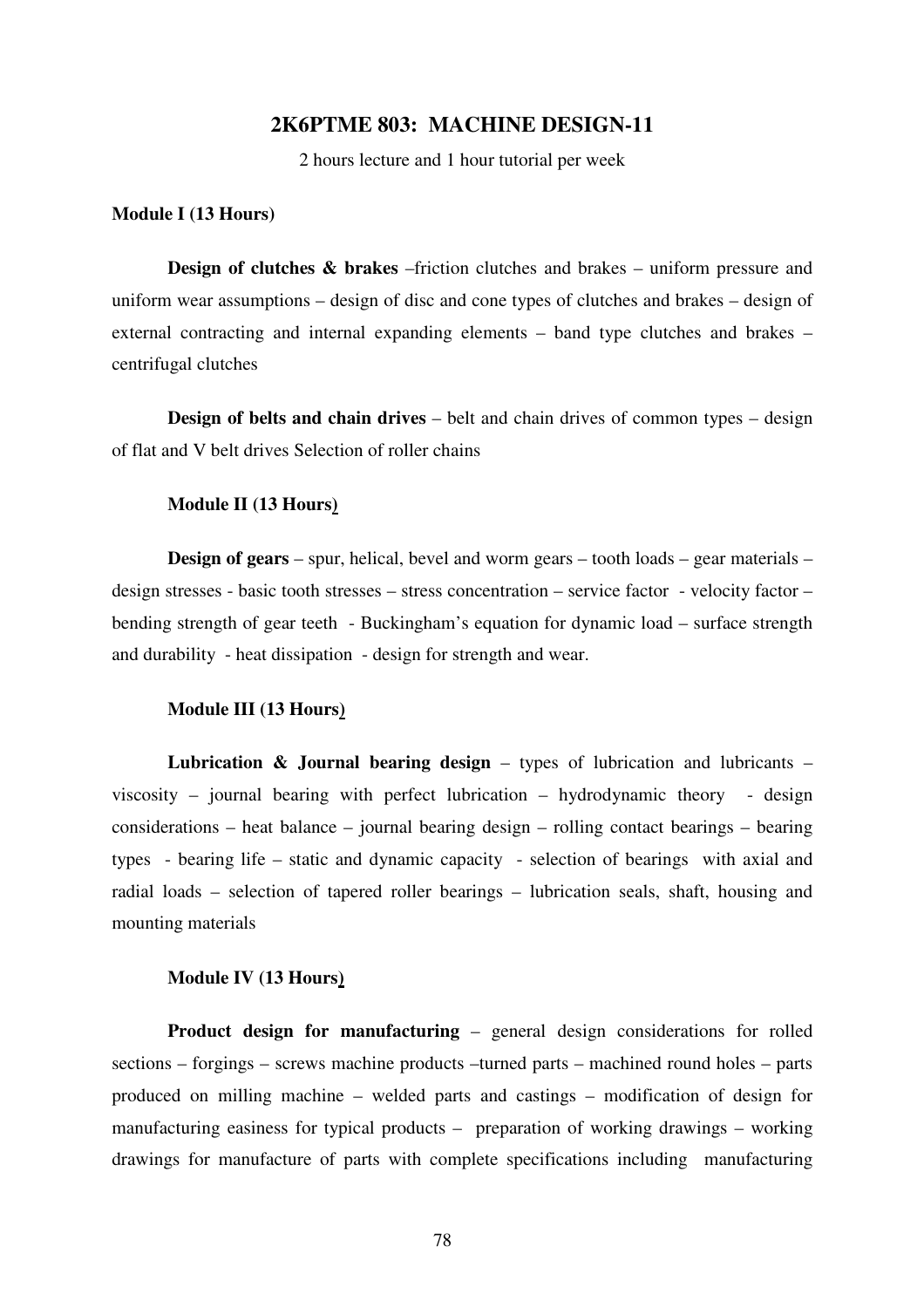details like tolerance – surface finish etc. – computer applications in the preparation for working drawings.

#### **Text book**

Shigley J.E., *Mechanical Engineering Design*, McGraw Hill Book Company

### **Reference books**

1 Siegel, Maleev & Hartman, *Mechanical Design of Machines*, International Book Company

2 Phelan R.M., *Fundamentals of Mechanical Design,* Tata McGraw Hill Publishing Co. Ltd.

3 Doughtie V.L.& Vallance A.V., *Design of Machine Elements*, McGraw Hill Book Company

4Juvinall R.C. & Marshek K.M., *Fundamentals of Machine Component Design*, John Wiley

5Bralla J.G., *Handbook of Product Design for Manufacture*, McGraw Hill Book Company

**Data hand books** (allowed for reference during examinations)

- 1 Prof. Narayana Iyengar B.R. & Dr Lingaiah K., Machine Design Data Handbook
- *2* P.S.G., Tech., *Machine Design Data Handbook*

#### **Sessional work assessment**

| Two tests       | $=$ 30 |
|-----------------|--------|
| Two assignments | $= 20$ |
| Total marks     | $= 50$ |

#### **University examination pattern**

Q I - 8 short type questions of 5 marks each, 2 from each module

Q II - 2 questions A and B of 15marks each from module I with choice to answer any one

Q III - 2 questions A and B of 15marks each from module II with choice to answer any one

Q IV - 2 questions A and B of 15marks each from module III with choice to answer any one

Q V - 2 questions A and B of 15marks each from module IV with choice to answer any one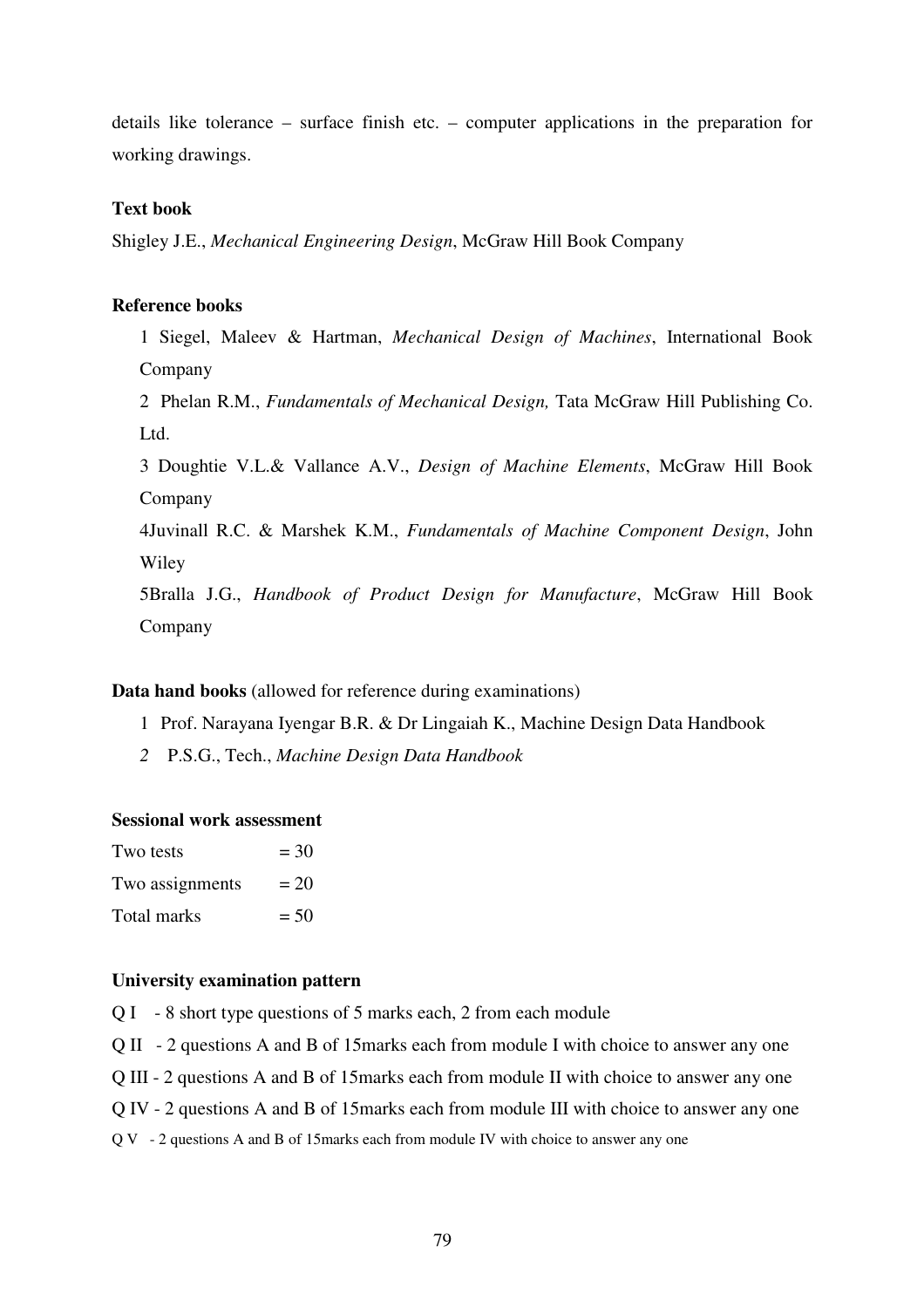### **2K6PTME 804 : INVENTORY & SUPPLY CHAIN MANAGEMENT**

2 hours lecture per week

### **Module I (12 hours)**

Supply chain management (SCM) - concept of logistics and SCM - decision phases - design, planning and operation - decision areas - type of supply chain views - flows in supply chain supply chain and competitive performance - performance measures for SCM - strategic fit drivers of supply chain

#### **Module II (12 hours)**

Sourcing and procurement - sourcing - factors in source selection - vendor rating - qualitative and quantitative methods - purchasing - objectives and procedure - purchasing systems tender method - computer based systems/EDI - inventory concept - functions of inventory selective inventory control techniques - structure of inventory problem - costs associated with materials management - relevant costs

### **Module III (14 hours)**

Independent demand items - probabilistic - single order quantities - payoff matrix incremental analysis - mathematical formulation of discrete and continuous cases independent demand items - deterministic and dynamic - deterministic inventory models without and with backordering - sensitivity analysis - quantity discount - all units and incremental discounts

#### **Module IV (14 hours)**

Independent demand items - probabilistic and dynamic inventory models - Q and P system models - dependent demand items - deterministic models - lot sizing models - lot by lot - EOQ - part period balancing - wagner-whitin method - concept of just-in-time - kanban introduction to distribution requirement planning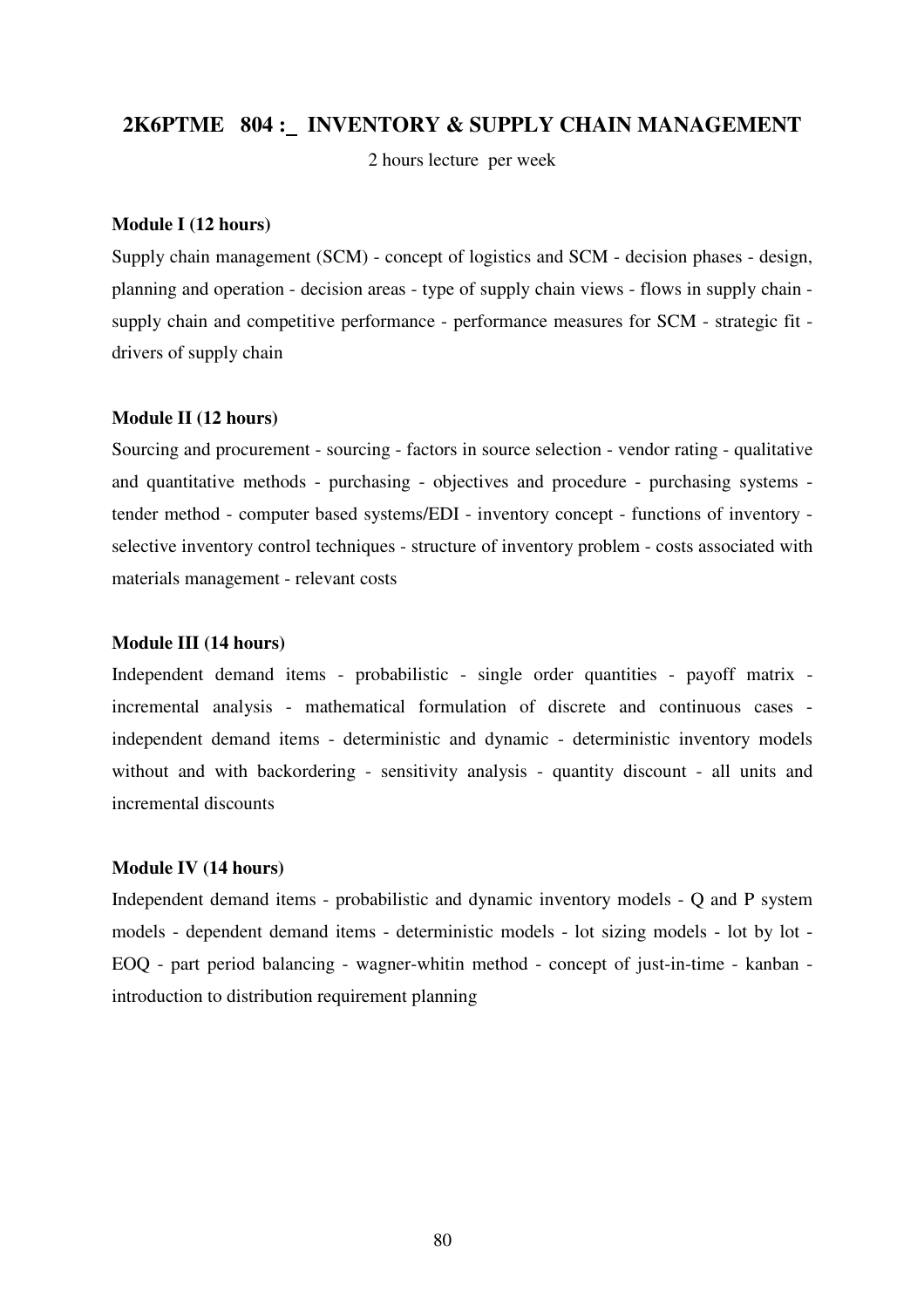### **Text books**

- 1 Dobler D.W. & Burt D.N., *Purchasing and Supply Management: Text and Cases*, Tata McGraw Hill Publishing Company Limited
- 2 Tersine R.J., *Principles of Inventory and Materials Management*, Prentice-Hall Inc
- 3 Starr M.K. & Miller D.W., *Inventory Control: Theory and Practice*, Prentice Hall of India
- 4 Chopra S. & Meindl P., *Supply Chain Management: Strategy, Planning, and Operation,* Pearson Education Asia

### **Reference books**

- 1 Christopher M., *Logistics and Supply Chain Management*, Pitman Publishing Company
- 2 John Mortimer (Editor), *Logistics in Manufacturing: An IFS Executive Briefing*, IFS Publications, U.K. & Springer-Verlag
- 3 Narasimhan S.L., Mcleavy D.W. & Billington P.J., *Production Planning and Inventory Control*, Prentice Hall of India
- 4 Raghuram G. & Rangaraj N., *Logistics and Supply Chain Management: Cases and Concepts*, Macmillan India Limited

#### **Sessional work assessment**

| Two tests       | $=$ 30 |
|-----------------|--------|
| Two assignments | $= 20$ |
| Total marks     | $= 50$ |

### **University examination pattern**

- Q I 8 short type questions of 5 marks each, 2 from each module
- Q II 2 questions A and B of 15marks each from module I with choice to answer any one
- Q III 2 questions A and B of 15marks each from module II with choice to answer any one
- Q IV 2 questions A and B of 15marks each from module III with choice to answer any one
- Q V 2 questions A and B of 15marks each from module IV with choice to answer any one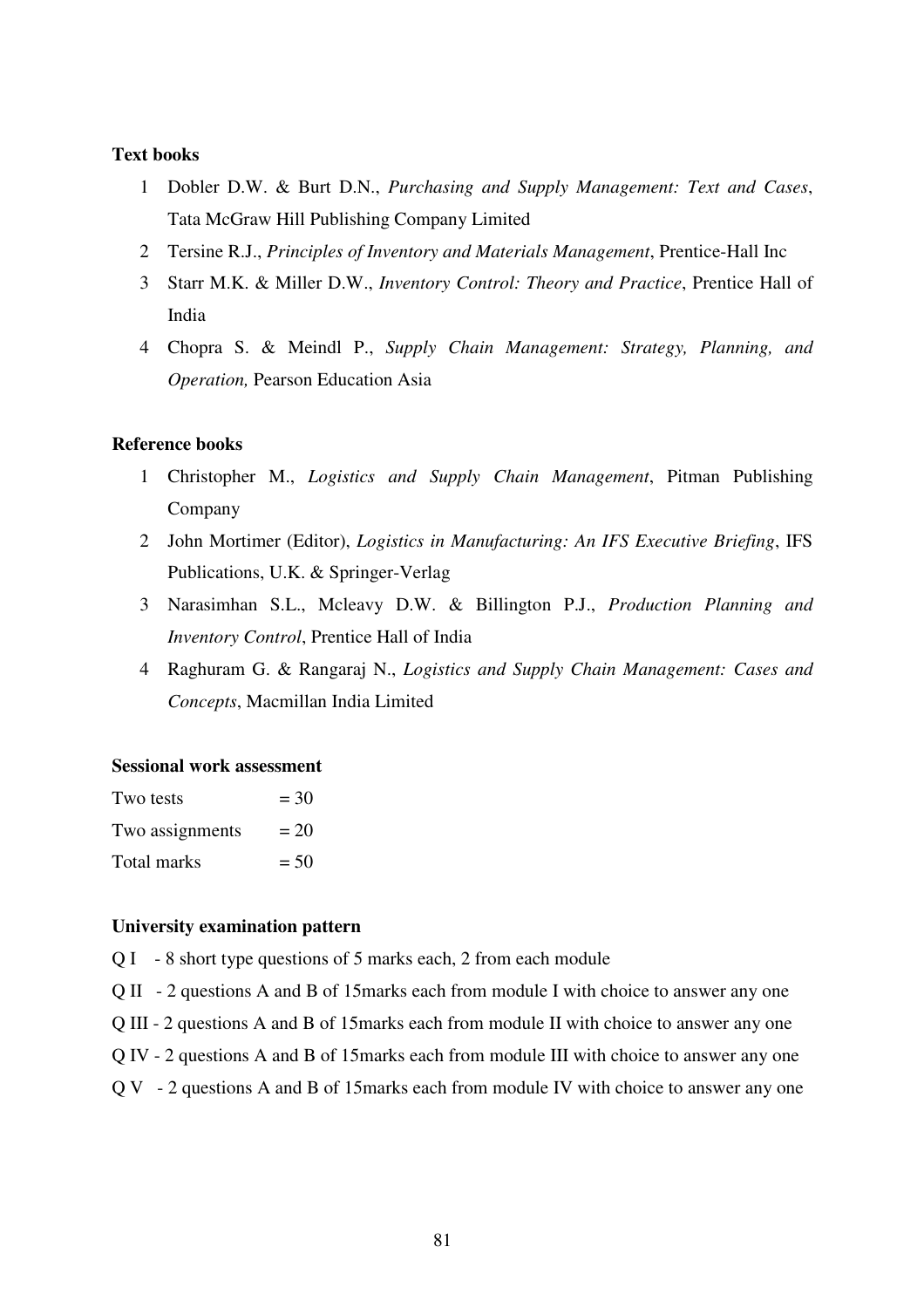### **2K6PTME 805(A): FINITE ELEMENT ANALYSIS**

2 hours lecture and 1 hour tutorial per week

#### **Module I (13 hours)**

Linear vector spaces - linear transformations and functionals - linear, bilinear and quadratic forms - theory of normed spaces - theory of inner product spaces - concepts from variational calculus - variational methods of approximation - Ritz method - weighted residual method - Galerkin method - subdomain method - collocation method

#### **Module II (11 hours)**

Finite element analysis of one dimensional problems - procedure - one dimensional elements and interpolation functions - analysis of one dimensional second and fourth order equations approximation errors in the finite element method - computer implementation

#### **Module III (15 hours)**

Finite element analysis of two dimensional problems - two dimensional elements and interpolation functions - second order equations involving a scalar valued function comments on mesh generation and composition of boundary conditions - analysis of plane elasticity and incompressible fluid flow problems - time dependent problems (transient heat transfer) - isoparametric elements and numerical integration

#### **Module IV (13 hours)**

Alternative formulations - least square formulation - mixed formulation - Eigenvalue problems - nonlinear problems - three dimensional elements and interpolation functions formulation of three dimensional problems (two and three dimensional Navier-Stokes equations - three dimensional heat transfer equations)

### **Text books**

- 1 Reddy J.N., *An Introduction to the Finite Element Method,* McGraw Hill International **Edition**
- 2 Reddy J.N., *Applied Functional Analysis and Variational Methods in Engineering*, McGraw Hill, International Edition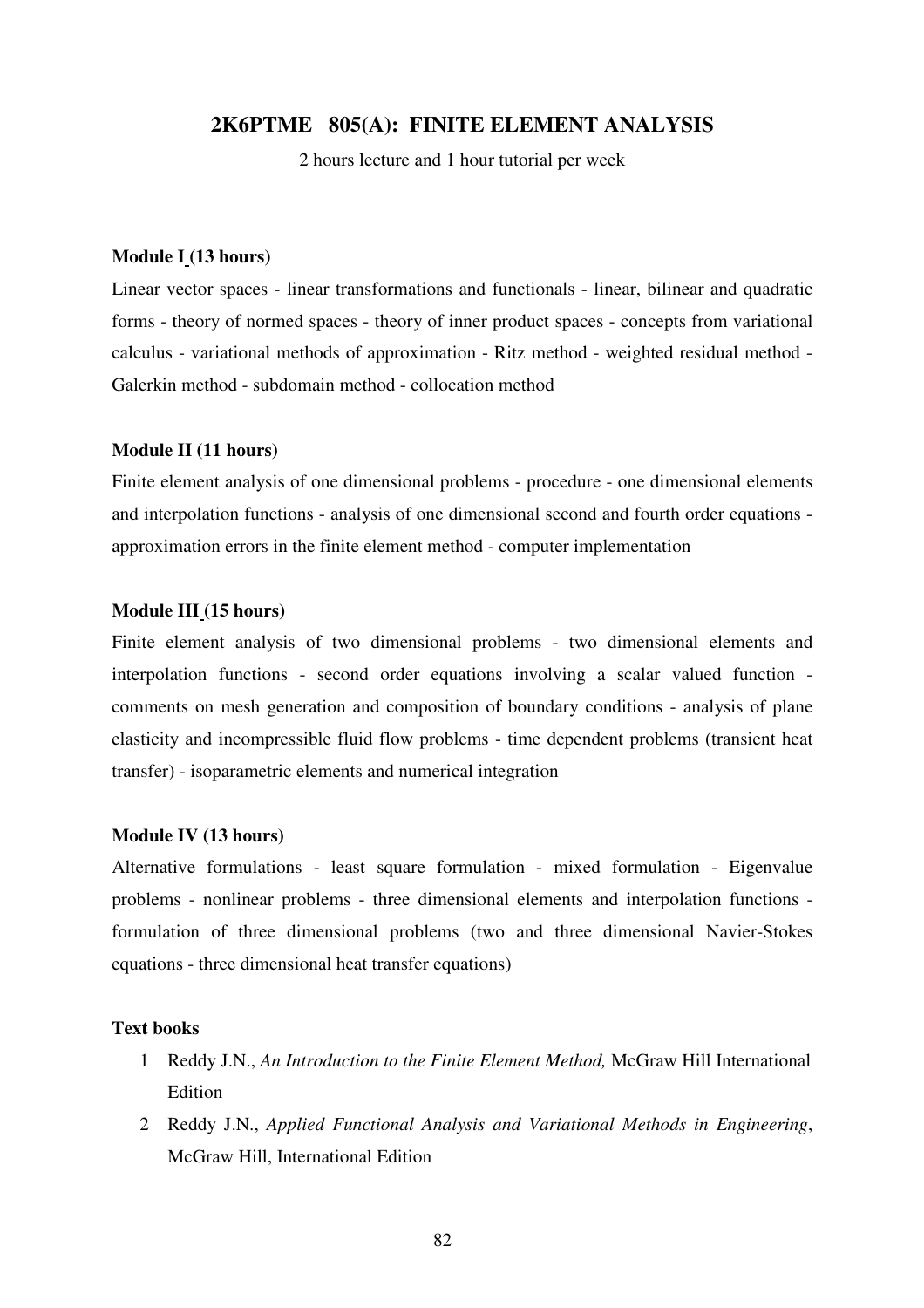# **Reference books**

- 1 Huebner K.H., *The Finite Element Method for Engineers*, John Wiley
- 2 Zenkiewicz O., *The Finite Element Method,* McGraw Hill International Edition

#### **Sessional work assessment**

| Two tests       | $=$ 30 |
|-----------------|--------|
| Two assignments | $= 20$ |
| Total marks     | $= 50$ |

# **University examination pattern**

Q I - 8 short type questions of 5 marks each, 2 from each module

Q II - 2 questions A and B of 15marks each from module I with choice to answer any one

Q III - 2 questions A and B of 15marks each from module II with choice to answer any one

Q IV - 2 questions A and B of 15marks each from module III with choice to answer any one

Q V - 2 questions A and B of 15marks each from module IV with choice to answer any one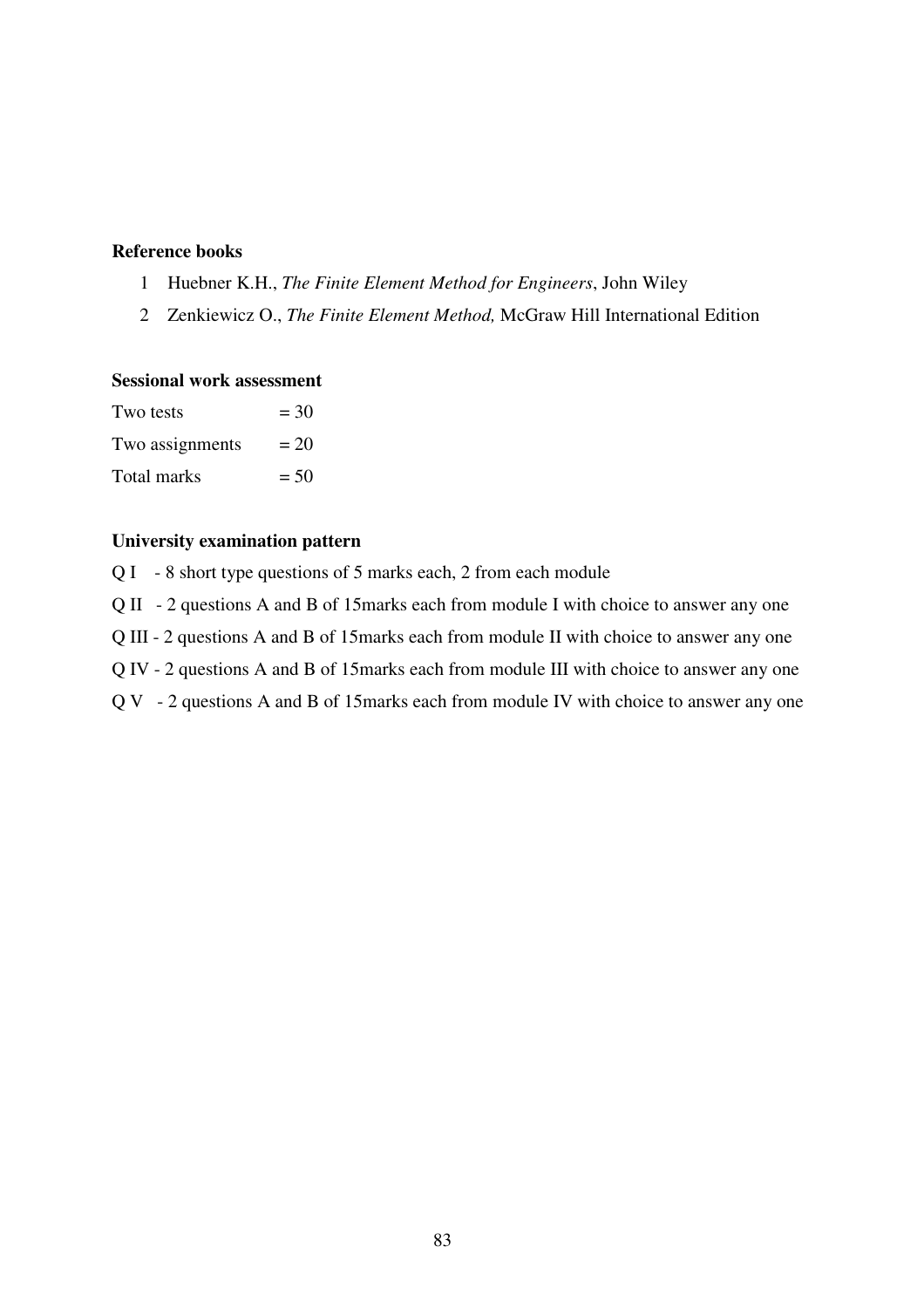### **2K6PTME 805(B): NEURAL NETWORKS & FUZZY LOGIC**

2 hours lecture and 1 hour tutorial per week

#### **Module I (13 hours)**

**Introduction to artificial neural networks -** biological neurons - Mc Culloch and Pitts modals of neuron - types of activation function - network architectures - knowledge representation - learning process - error-correction learning - supervised learning unsupervised learning - single unit mappings and the perceptron - perceptron convergence theorem (with out proof) - method of steepest descent - least mean square algorithms adaline/medaline units - multilayer perceptrons - derivation of the back-propagation algorithm

#### **Module II (13 hours)**

**Radial basis and recurrent neural networks** - RBF network structure - covers theorem and the separability of patterns - RBF learning strategies - K-means and LMS algorithms comparison of RBF and MLP networks - recurrent networks - Hopfield networks - energy function - spurious states - error performance - simulated annealing - the Boltzman machine - Boltzman learning rule - the mean field theory machine - MFT learning algorithm applications of neural network - the XOR problem - traveling salesman problem - image compression using MLPs - character retrieval using Hopfield networks

#### **Module III (13 hours)**

**Fuzzy logic -** fuzzy sets - properties - operations on fuzzy sets - fuzzy relations - operations on fuzzy relations - the extension principle - fuzzy measures - membership functions fuzzification and defuzzification methods - fuzzy controllers - Mamdani and Sugeno types design parameters - choice of membership functions - fuzzification and defuzzification methods - applications

#### **Module IV (13 hours)**

**Introduction to genetic algorithm and hybrid systems - genetic algorithms - natural** evolution - properties - classification - GA features - coding - selection - reproduction - cross over and mutation operators basic GA and structure

**Introduction to Hybrid systems** - concept of neuro-fuzzy and neuro-genetic system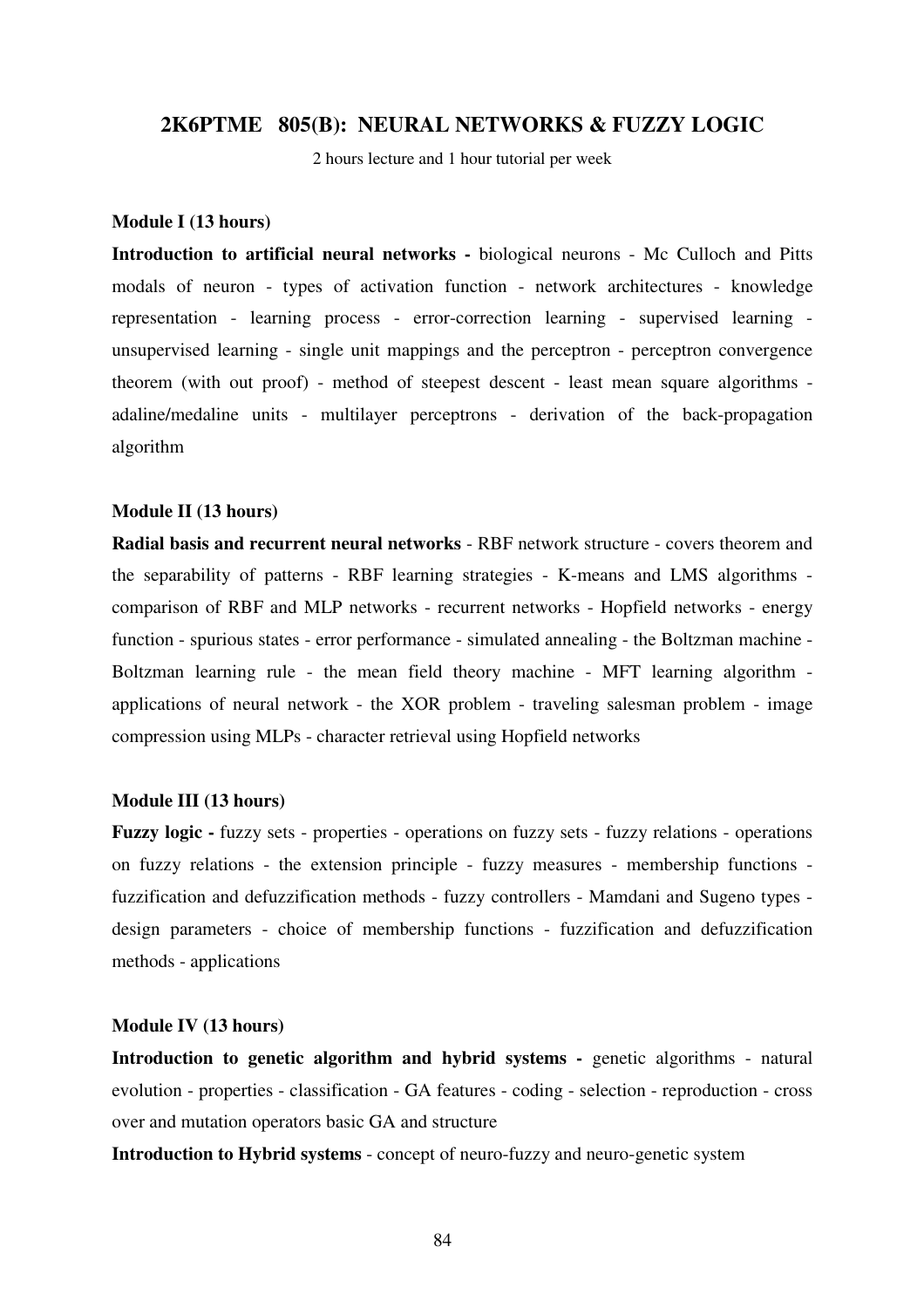### **Reference books**

- 1 Simon Haykins, "*Neural Network a Comprehensive Foundation"*, Macmillan College, Proc, Con, Inc
- 2 Zurada J.M., "*Introduction to Artificial Neural Systems,* Jaico publishers
- 3 Driankov D., Hellendoorn H. & Reinfrank M., "*An Introduction to Fuzzy Control*", Norosa Publishing House
- 4 Ross T.J., *"Fuzzy Logic with Engineering Applications"*, McGraw Hill
- 5 Bart Kosko. *"Neural Network and Fuzzy Systems"*, Prentice Hall, Inc., Englewood Cliffs
- 6 Goldberg D.E., *"Genetic Algorithms in Search Optimisation and Machine Learning"*, Addison Wesley
- 7 Suran Goonatilake & Sukhdev Khebbal (Eds.), *"Intelligent Hybrid Systems*", John Wiley

### **Sessional work assessment**

| Two tests       | $=$ 30 |
|-----------------|--------|
| Two assignments | $= 20$ |
| Total marks     | $= 50$ |

### **University examination pattern**

- Q I 8 short type questions of 5 marks each, 2 from each module
- Q II 2 questions of 15marks each from module I with choice to answer any one
- Q III 2 questions of 15marks each from module II with choice to answer any one
- Q IV 2 questions of 15marks each from module III with choice to answer any one
- Q V 2 questions of 15marks each from module IV with choice to answer any one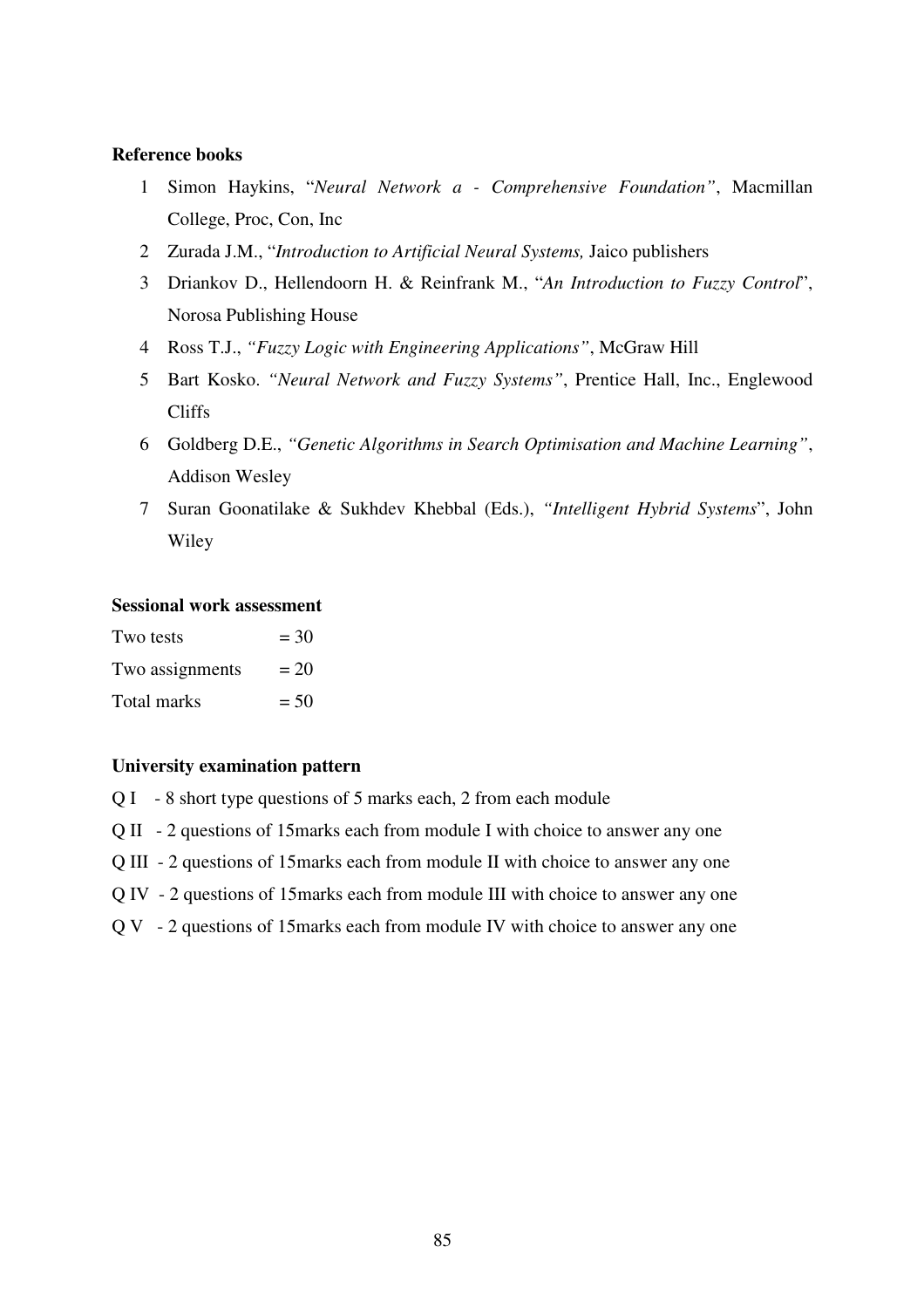# **2K6PTME 805(C): COMPUTATIONAL FLUID MECHANICS**

2 hours lecture and 1 hour tutorial per week

#### **Module I (12 hours)**

Classification of partial differential equations - system of first and second-order partial differential equations - initial and boundary conditions - finite difference formulations - finite difference equations - finite difference approximation of mixed partial derivatives

#### **Module II (12 hours)**

Parabolic partial differential equations - explicit methods - implicit methods - parabolic equations in two-space dimensions - consistency, stability, and error analysis of finite difference equations - artificial viscosity

#### **Module III (12 hours)**

Elliptic equations - finite difference formulations - solution algorithms - hyperbolic equations - finite difference formulations -splitting methods - multiple-step method

### **Module IV (16 hours)**

Scalar representation of the navier - stokes equations - model equations - numerical algorithms - incompressible navier - stokes equations - primitive variable and vorticity stream function formulations - poisson equation for pressure - numerical algorithms boundary conditions - staggered grid

#### **Text book**

Hoffmann Klaus A., "*Computational Fluid Dynamics for Engineers - Volume I*", Engineering Education System, Wichita

### **Reference books**

- 1 Patankar Suhas V., "*Numerical Heat Transfer and Fluid Flow*", Taylor & Francis
- 2 Fletcher C.A.J., "*Computational Techniques for Fluid Dynamics I*, Springer Verlag
- 3 Anderson Dale A., Tannehill John C. & Pletcher Richard H., "*Computational Fluid Mechanics and Heat Transfer*", Taylor & Francis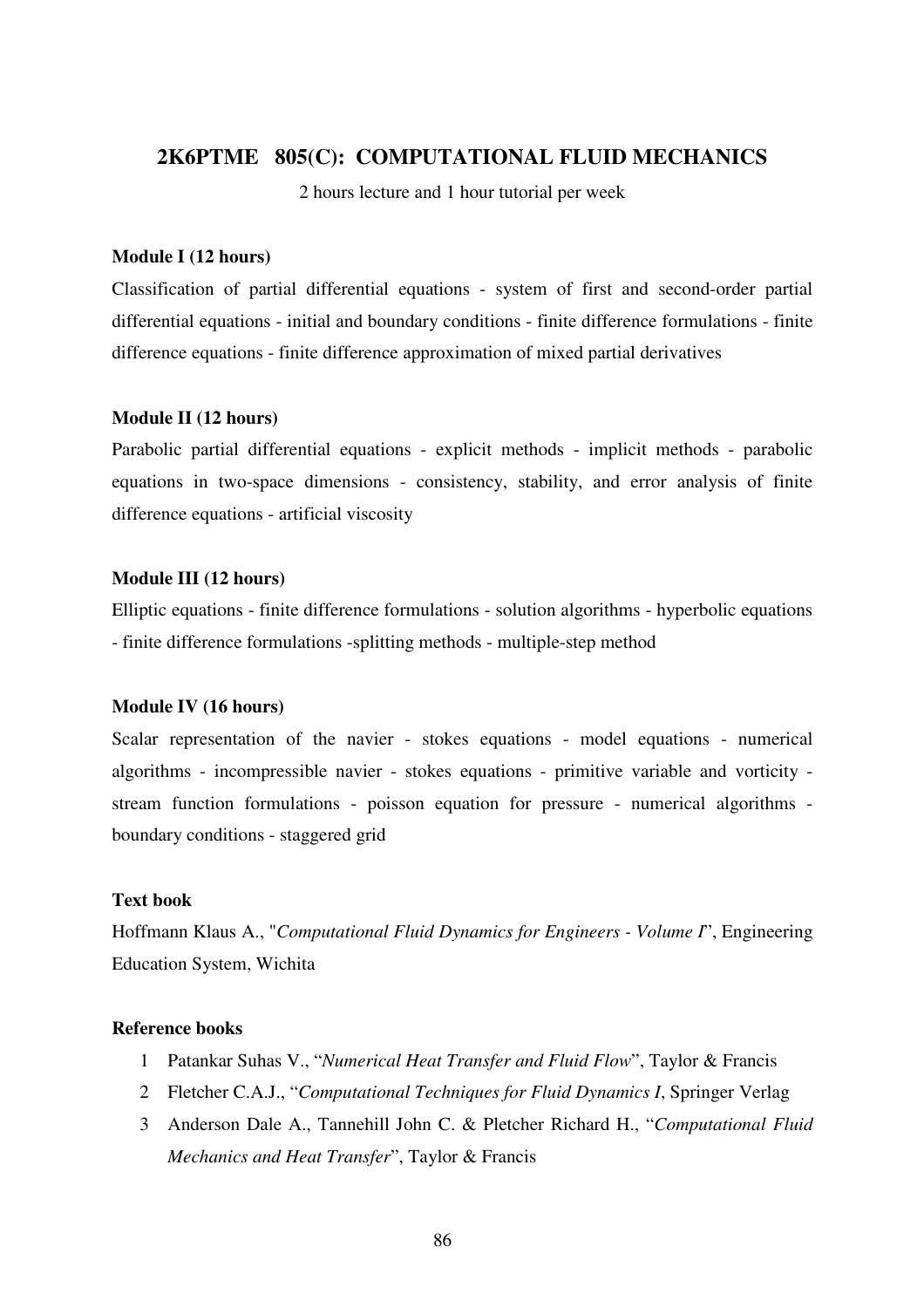# **Sessional work assessment**

| Computer run assignments | $= 20$ |
|--------------------------|--------|
| Two tests                | $= 30$ |
| Total                    | $= 50$ |

#### **University examination pattern**

Q I - 8 short type questions of 5 marks each, 2 from each module

Q II - 2 questions A and B of 15marks each from module I with choice to answer any one

Q III - 2 questions A and B of 15marks each from module II with choice to answer any one

Q IV - 2 questions A and B of 15marks each from module III with choice to answer any one

Q V - 2 questions A and B of 15marks each from module IV with choice to answer any one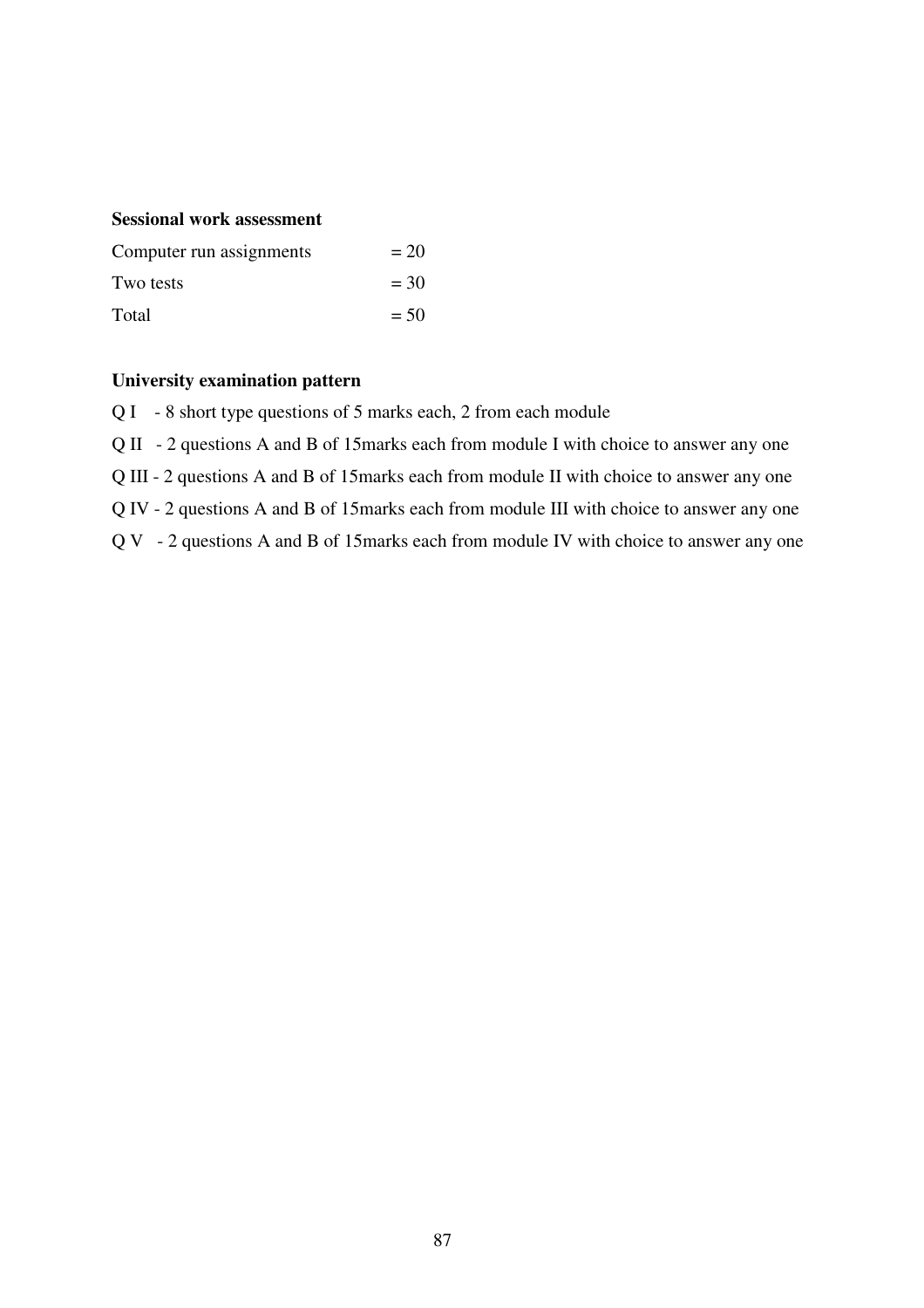# **2K6PTME 805(D): SYSTEM SIMULATION AND MODELING**

2 hours lecture and 1 hour tutorial per week

### **MODULE I** (14 hours)

System concepts-systems and system environment-component of a system-discrete and continous systems-types of system study-system analysis-system design and system postulation-system models-types of models-system simulation-steps in a simulation studycomparison of simulation and analytical models-Monte Carlo simulation –examples of simulation of single server queuing system and simple inventory systems-concepts in discrete event system simulation-event scheduling/time advance algorithms-modeling world views.

### **MODULE II** (12 hours)

Random number generation-techniques for generating random number-linear congruential method-test for random numbers-frequency tests-Kolmogorov-Smirnov test and the Chisquare test-random variate generation-inverse transformation method-exponential, uniform, and empirical discrete and empirical continuous distributions-input modeling for simulationdata collection-identifying the distribution using histograms-parameter estimation-Chi-square goodness of fit test.

#### **MODULE III** (13 hours)

Verification and validation of simulation models-verification of simulation modelscalibration and validation of models-face validity-validation of model assumption and validating input output transformations-output analysis for a single model-types of simulation with respect to output analysis-measures of performance and their estimation-output analysis for terminating simulation-confidence interval estimation for a fixed number of replicationconfidence interval with specified precision-output analysis for steady state simulationinitialization bias-replication methods-sample size determination for a specified precisionbatch means method.

#### **MODULE IV** (13 hours)

Simulation modelling and analysis of manufacturing systems-objectives-performance measures-issues in simulation of manufacturing systems-simulation of simple job shop manufacturing systems-introduction to simulation software for manufacturing applicationssalient features of simulation languages such as general purpose simulation systems(GPSS),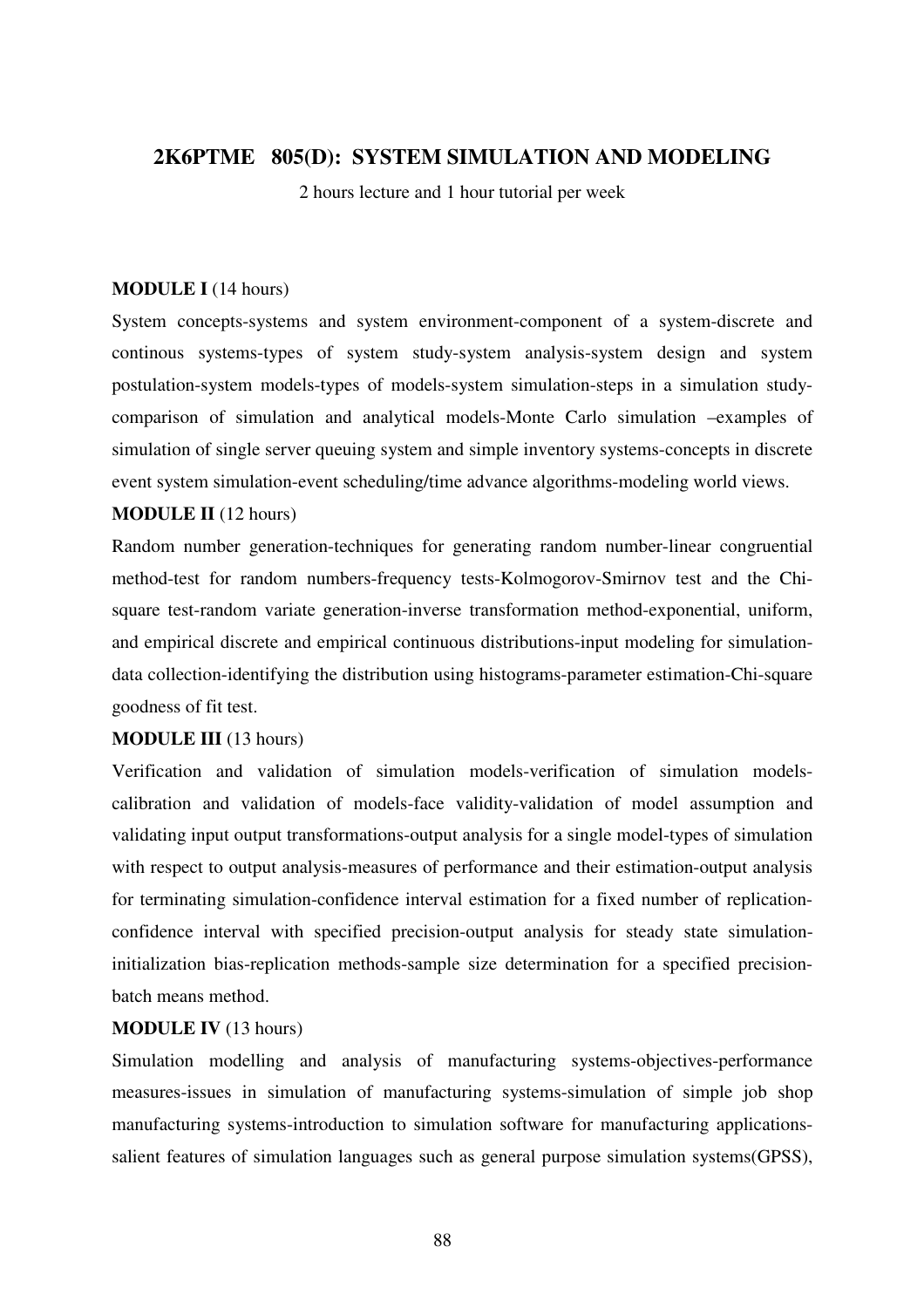and simulation language for alternative modelling(SLAM)-salient features of simulators such as WITNESS and Arena.

### **Text book**

Banks J., Carson J.S. & Nelson B.L., *Discrete-Event System Simulation,* Prentice Hall of India

### **Reference books**

- 1 Askin R.G. & Standridge C.R., *Modelling and Analysis of Manufacturing Systems,* John Wiley
- 2 Deo N., *System Simulation with Digital Computer*, Prentice-Hall of India Private Limited
- 3 Gordon G., *System Simulation*, Prentice Hall of India Private Limited
- 4 Law A.W. & Kelton W.D., *Simulation Modelling and Analysis*, Third Edition, McGraw Hill International Editions
- 5 Kelton W.D., Sadowski R.P. & Sadowski D.A., *Simulation with ARENA*, WCB/McGraw Hill International Editions

### **Sessional work assessment**

| Two tests       | $=$ 30 |
|-----------------|--------|
| Two assignments | $= 20$ |
| Total marks     | $= 50$ |

### **University examination pattern**

Q I - 8 short type questions of 5 marks each, 2 from each module

Q II - 2 questions A and B of 15marks each from module I with choice to answer any one

- Q III 2 questions A and B of 15marks each from module II with choice to answer any one
- Q IV 2 questions A and B of 15marks each from module III with choice to answer any one
- Q V 2 questions A and B of 15marks each from module IV with choice to answer any one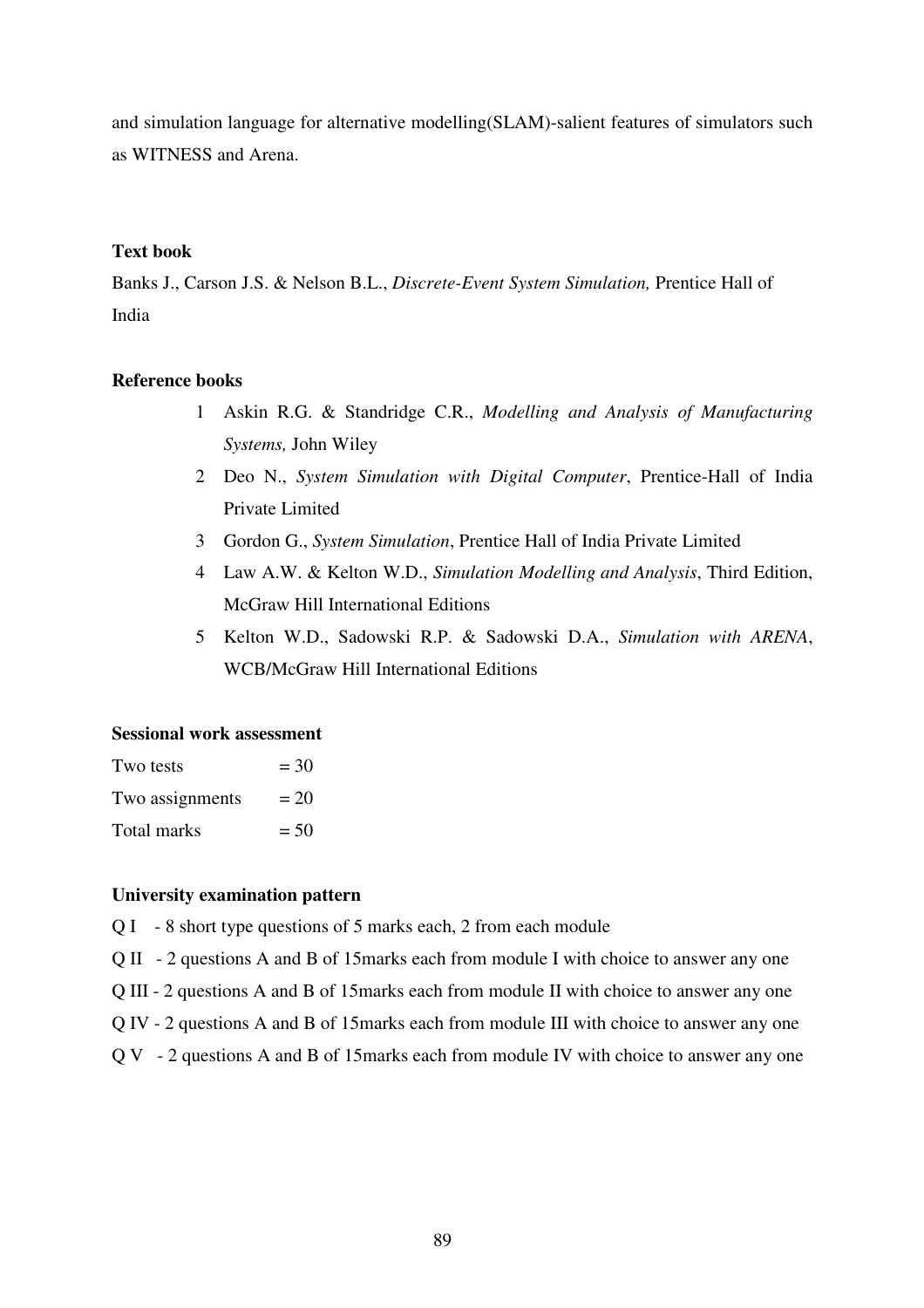### **2K6PTME 805 (E): QUALITY ENGINEERING AND MANAGEMENT**

2 hours lecture and 1 hour tutorial per week

#### **Module I (10 hours)**

Introduction to the concept of quality - quality control - quality assurance - quality management - quality and total quality - small q and big Q - concept of total quality management - TQM axioms - major contributions of deming, juran and crossby to quality management - enablers for total quality - strategic quality management

#### **Module II (10 hours)**

Quality costs - analysis of quality costs - loss function - taguchi methods - total quality tools pareto chart - fishbone diagram - checksheet - histograms - scatter diagrams - run charts flow diagram - survey - implementing - total quality - ISO 9000 certification - quality circlesmotivation theories

#### **Module III (10 hours)**

Customer needs and product quality - market research - product design - quality function deployment - reliability - reliability goals - failure mode, effect, and criticality analysis design for safety - error proofing design for manufacturability - manufacturing planning for quality - quality responsibilities on the factory floor - total employee involvement and empowerment - benchmarking - continuos improvement strategies - kaizen approach

#### **Module IV (11 hours)**

Statistical tools in quality - making predictions using the normal, poisson and binomial probability distributions - statistical process control - control charts for variables -  $\overline{X}$ . R and σ charts - process capability indices - control charts for attributes - P, np, c and u charts

#### **Module V (11 hours)**

Acceptance sampling - lot by lot acceptance using single sampling by attributes - OC curve average outgoing quality and the AOQL - double sampling - multiple and sequential sampling - dodge - romig sampling tables - ATI and AFI - introduction to life testing and reliability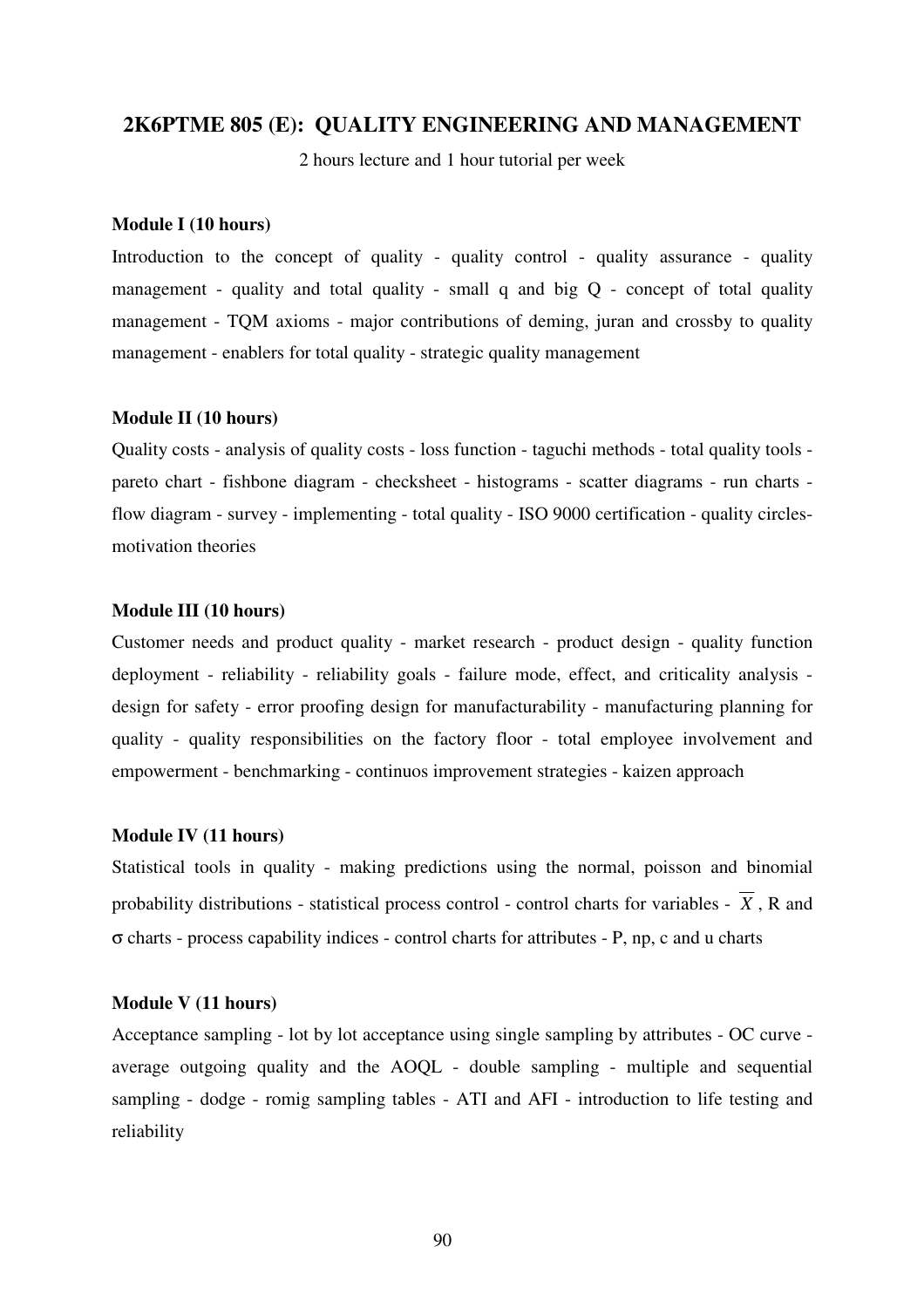#### **Text books**

 1Juran J.M., Gryna F.M., "*Quality Planning and Analysis*", Tata McGraw Hill Publishing Company

2Grant E.L. & Leavenworth R.S., "*Statistical Quality Control*", McGraw Hill International Edition

- 3 Geoetsch D.L. & Davis S.B., "*Introduction to Total Quality: Quality Management for Production, Processing and Services",* Prentice Hall International, Inc.
- 4 Logothetis N., "*Managing for Total Quality*", Prentice Hall of India Private Limited Bharat Wakhlu, "*Total Quality*", Wheeler Publishing

#### **Sessional work assessment**

| Two tests       | $=$ 30 |
|-----------------|--------|
| Two assignments | $= 20$ |
| Total marks     | $= 50$ |

# **University examination pattern**

- Q I 8 short type questions of 5 marks each, 2 from each module
- Q II 2 questions A and B of 15marks each from module I with choice to answer any one
- Q III 2 questions A and B of 15marks each from module II with choice to answer any one
- Q IV 2 questions A and B of 15marks each from module III with choice to answer any one
- Q V 2 questions A and B of 15marks each from module IV with choice to answer any one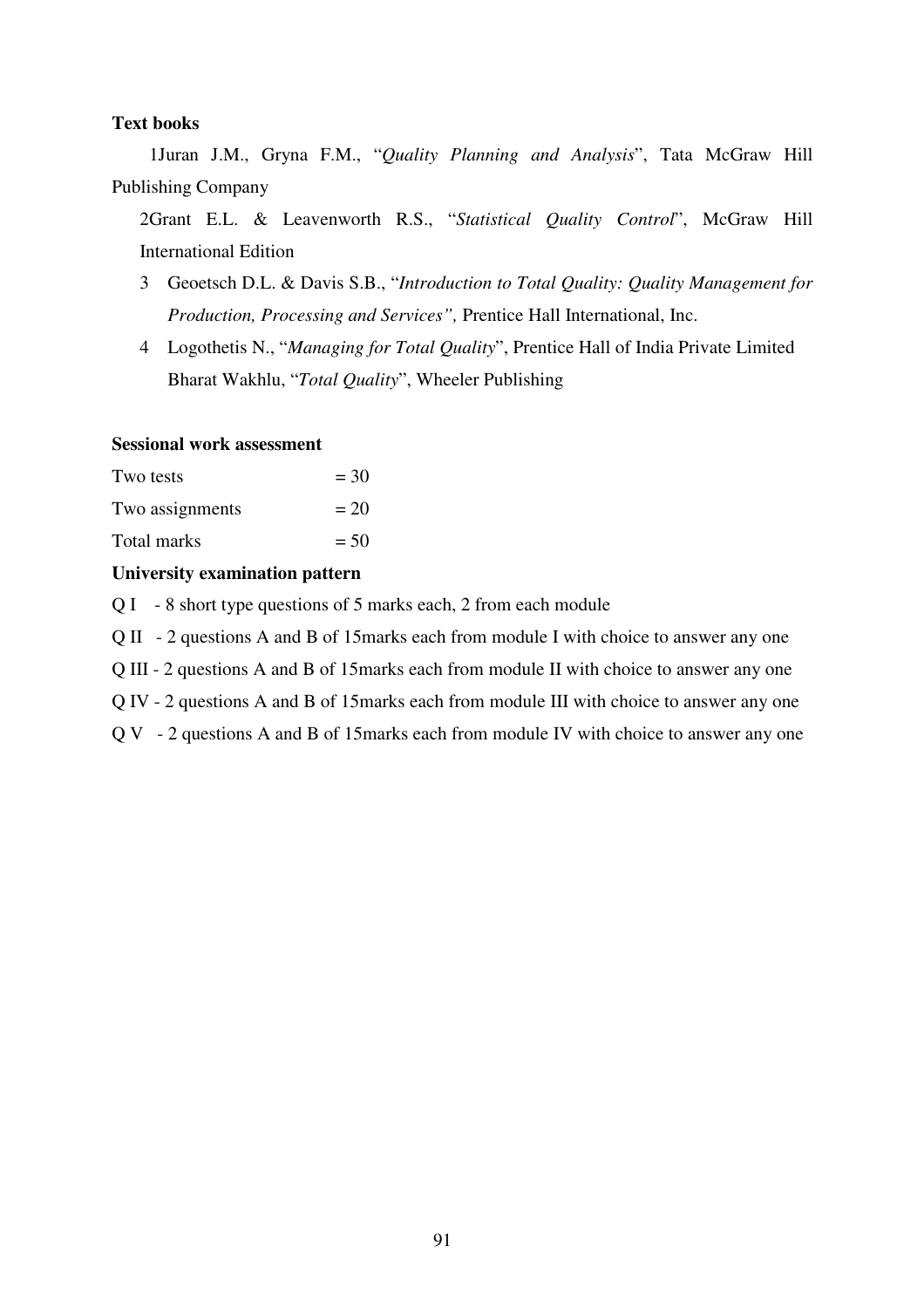# **2K6PTME 806(P): SEMINAR**

#### 3 hours per week

Individual students should be asked to choose a topic in any field of mechanical engineering, preferably from outside the B.Tech syllabus and give a seminar on that topic for about thirty minutes - a committee consisting of at least three faculty members (preferably specialised in different fields of mechanical engineering) will assess the presentation of the seminars and award the marks to the students - each student should be asked to submit two copies of a write up of his seminar talk - one copy should be returned to the student after duly certifying it by the H O D and the other kept in the departmental library

#### **Sessional work assessment**

| Presentation | $=$ 30 |
|--------------|--------|
| Report       | $= 20$ |
| Total marks  | $= 50$ |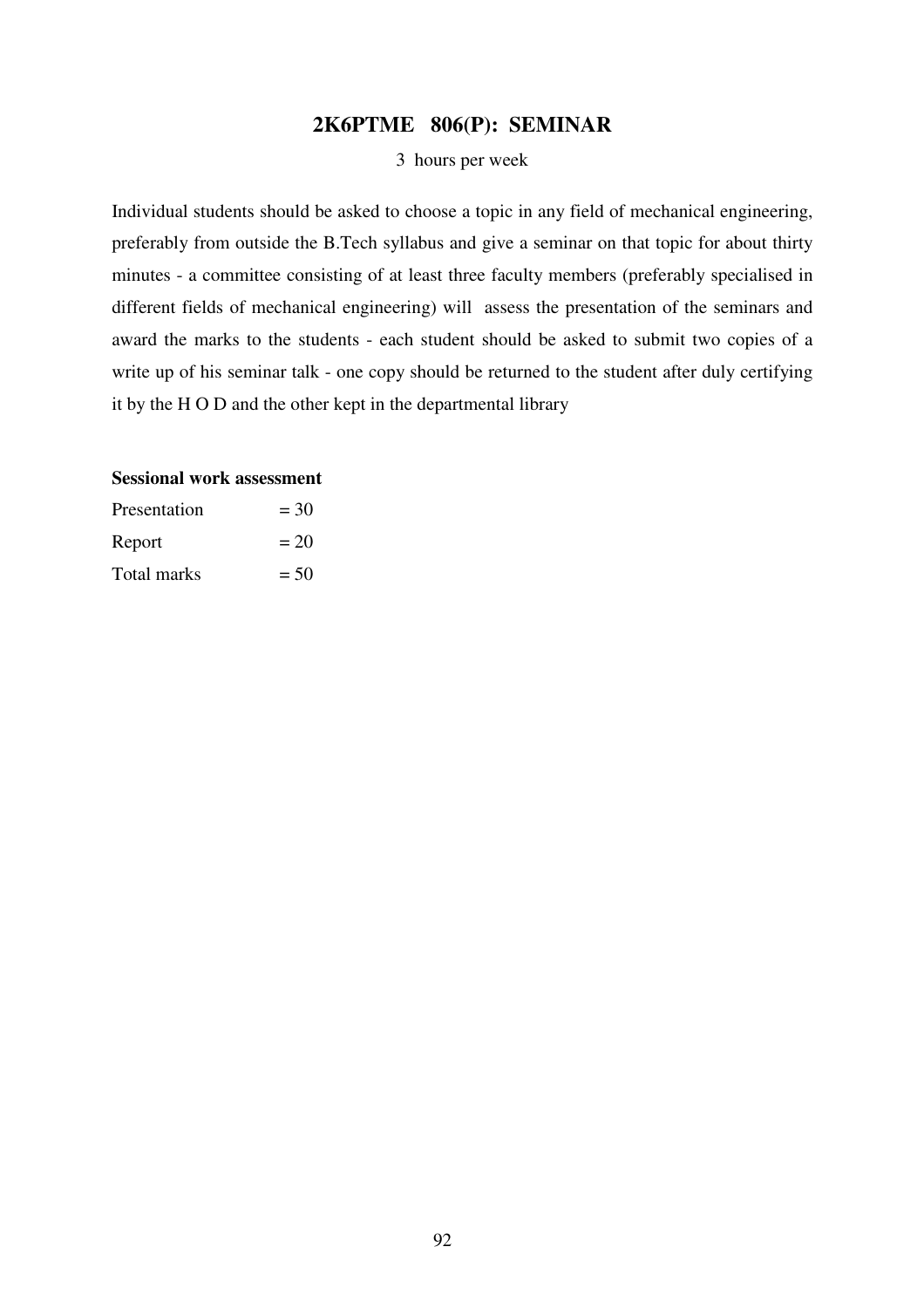### **2K6PTME 807(P): PROJECT AND INDUSTRIAL TRAINING**

( 3 hours per week)

 The project work can be a Modeling and Simulation, Case study, Design or Experiments in the field of Mechanical Engineering. It can be allotted as a group project with groups consisting of 3 to 4 students. The project work started in the seventh semester (mini project) may be continued in this semester - the students should complete the project work in this semester and present it before the assessment committee

The assessment committee will assess the various projects, fix the relative grading and group average marks - the guides will award the marks for the individual students in a project maintaining the group average - each group should submit the copies of the completed project report signed by the guide (in the format prescribed by the department) to the department the Head Of the Department will certify the copies and return them to the students - one copy will be kept in the departmental library

All students should undergo Industrial Training Programme either by attending a training programme for a minimum of 5 days in a Registered Industry / Research Institute or by visiting at least 5 reputed Industries / Engg Establishments. They have to submit a report of the Industrial Training Programme.

A maximum of 25 marks will be awarded for the Industrial Training.

# **Sessional work assessment**

| Project Work               | $= 75$  |
|----------------------------|---------|
| <b>Industrial Training</b> | $= 25$  |
| Total marks                | $= 100$ |